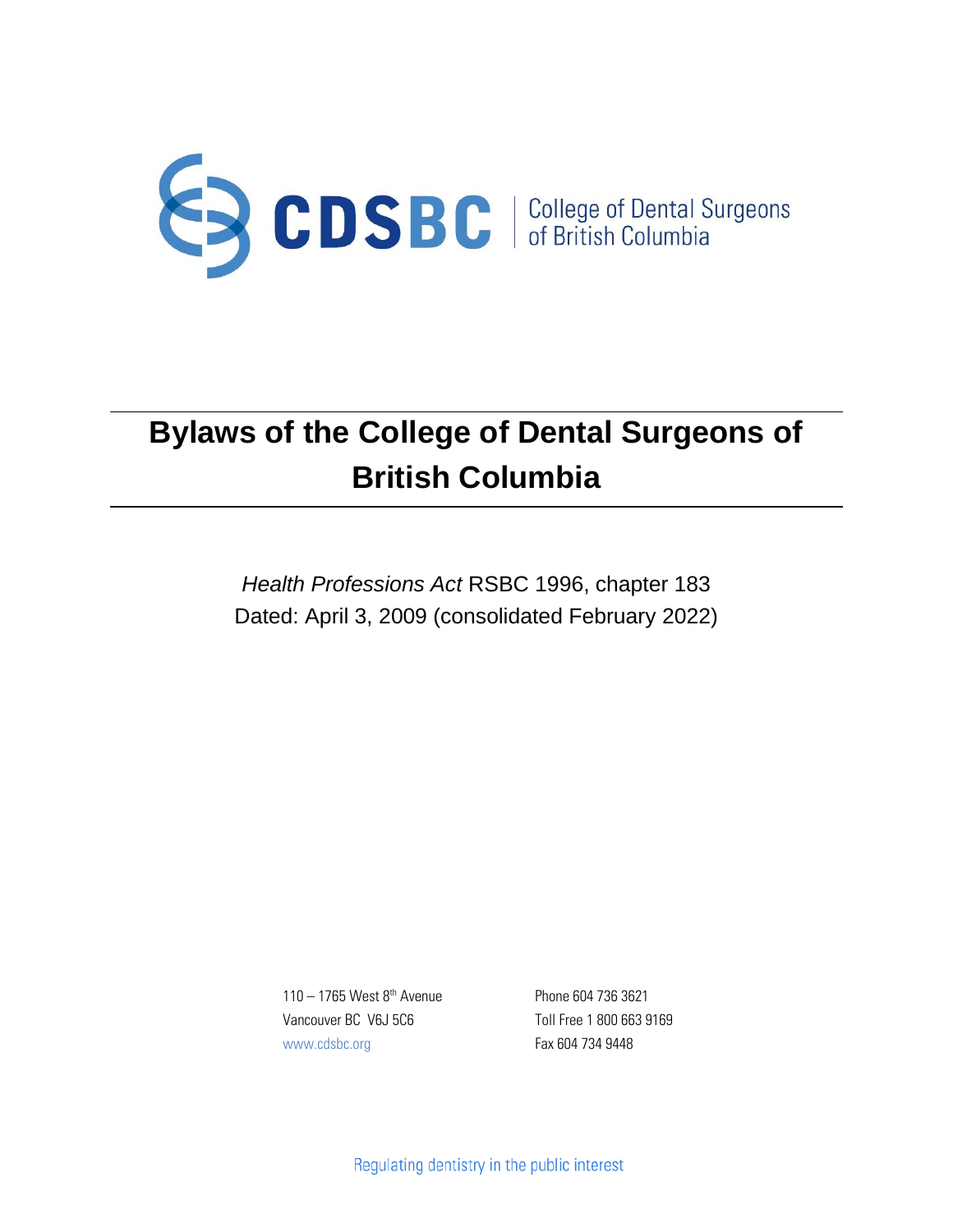# **TABLE OF CONTENTS**

| <b>PART 1 - INTERPRETATION</b> |                                                                     | $1-1$   |
|--------------------------------|---------------------------------------------------------------------|---------|
| 1.01                           | Interpretation                                                      | $1-1$   |
| <b>PART 2 - COLLEGE BOARD</b>  |                                                                     | $2 - 1$ |
| 2.01                           | Composition of the board                                            | $2 - 1$ |
| 2.02                           | Eligibility for election                                            | $2 - 1$ |
| 2.03                           | Eligibility to vote in elections                                    | $2 - 2$ |
| 2.04                           | Notice of election                                                  | $2 - 2$ |
| 2.05                           | Nomination procedure                                                | $2 - 3$ |
| 2.06                           | Election procedure                                                  | $2 - 3$ |
| 2.07                           | Terms of office of elected board members                            | $2 - 5$ |
| 2.08                           | Elected board member ceasing to hold office                         | $2 - 5$ |
| 2.09                           | Investigation of elected board member                               | $2 - 5$ |
| 2.10                           | Vacancy                                                             | $2 - 5$ |
| 2.11                           | Board chair                                                         | $2 - 5$ |
| 2.12                           | Duties of the board chair                                           | $2 - 6$ |
| 2.13                           | Board vice-chair                                                    | $2 - 6$ |
| 2.14                           | Acting chair                                                        | $2 - 6$ |
| 2.15                           | Remuneration of board members                                       | $2 - 6$ |
| 2.16                           | Board meetings                                                      | $2 - 7$ |
| 2.17                           | Resolutions in writing                                              | $2-9$   |
|                                | <b>PART 3 - COLLEGE ADMINISTRATION</b>                              | $3-1$   |
| 3.01                           | Seal                                                                | $3-1$   |
| 3.02                           | Registrar                                                           | $3-1$   |
| 3.03                           | Deputy registrars                                                   | $3-1$   |
| 3.04                           | Spokespersons                                                       | $3-1$   |
| 3.05                           | Fiscal year                                                         | $3-1$   |
| 3.06                           | <b>Banking</b>                                                      | $3-2$   |
| 3.07                           | Payments and commitments                                            | $3-2$   |
| 3.08                           | Grants from college funds                                           | $3-3$   |
| 3.09                           | Collection of funds as agent                                        | $3 - 3$ |
| 3.10                           | Investments                                                         | $3 - 3$ |
| 3.11                           | Auditor                                                             | $3-4$   |
| 3.12                           | <b>College Place</b>                                                | $3-4$   |
| 3.13                           | Legal counsel                                                       | $3-4$   |
| 3.14                           | Fidelity insurance                                                  | $3-4$   |
| 3.15                           | General meetings                                                    | $3-4$   |
| 3.16                           | Notice of general meetings                                          | $3 - 5$ |
| 3.17                           | Resolutions proposed by registrants and certified dental assistants | $3-6$   |
| 3.18                           | Proceedings at general meetings                                     | $3-6$   |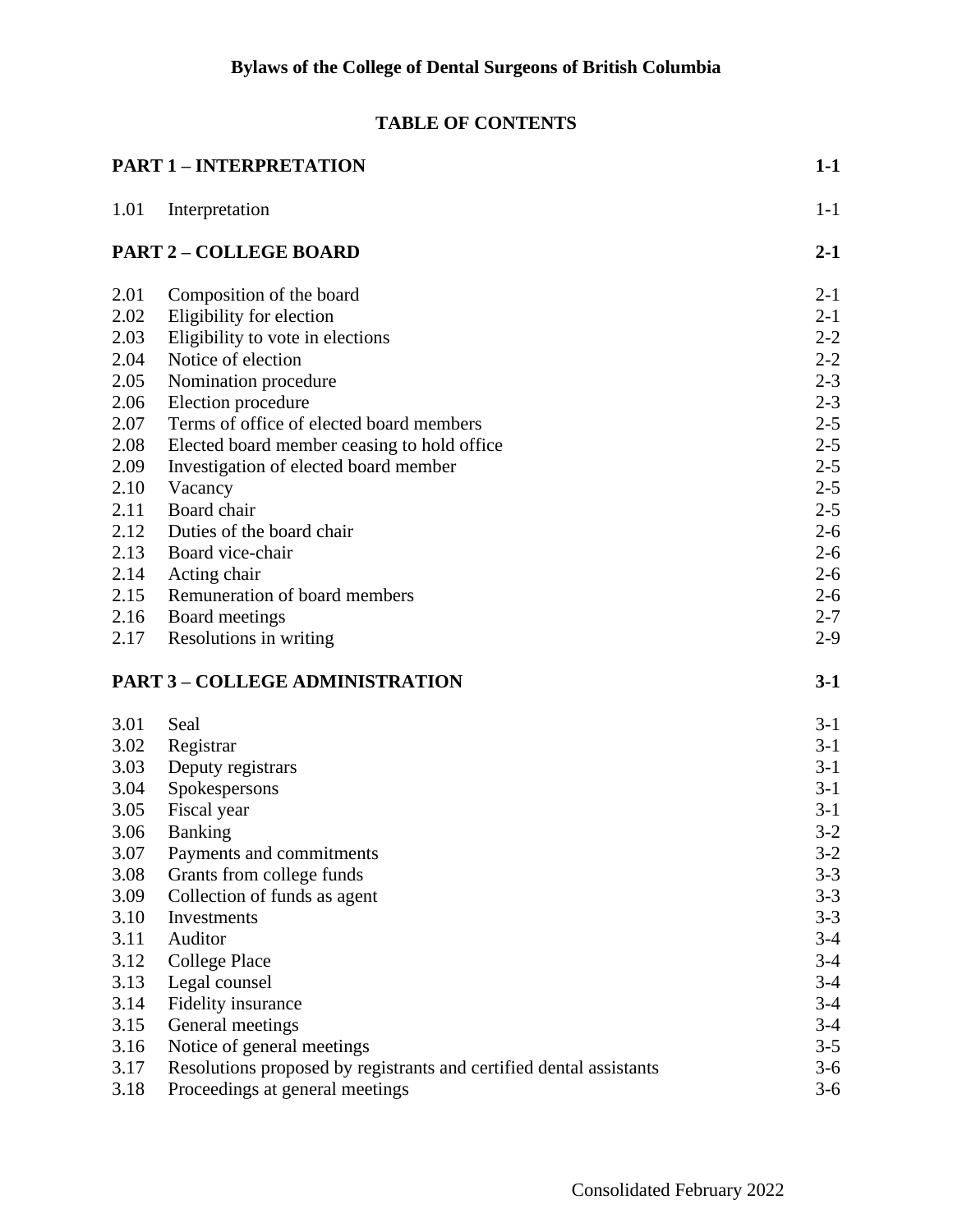|       | <b>PART 4 - COLLEGE COMMITTEES AND PANELS</b>                              | $4-1$    |
|-------|----------------------------------------------------------------------------|----------|
| 4.01  | Committees                                                                 | $4-1$    |
| 4.02  | Committee panels                                                           | $4 - 1$  |
| 4.03  | Remuneration of committee members                                          | $4 - 2$  |
| 4.04  | Meetings of a committee or panel                                           | $4 - 2$  |
| 4.05  | Registration committee                                                     | $4 - 3$  |
| 4.06  | Inquiry committee                                                          | $4 - 3$  |
| 4.07  | Discipline committee                                                       | $4 - 3$  |
| 4.08  | Quality assurance committee                                                | $4 - 4$  |
| 4.09  | Sedation and general anaesthesia committee                                 | $4 - 4$  |
| 4.10  | Standards and guidance committee                                           | $4 - 4$  |
| 4.11  | Patient relations committee                                                | $4 - 5$  |
| 4.12  | Audit and risk committee                                                   | $4 - 5$  |
| 4.13  | Appointments committee                                                     | $4 - 6$  |
| 4.14  | Human resources and remuneration committee                                 | $4 - 6$  |
|       | <b>PART 5 - COLLEGE RECORDS</b>                                            | $5-1$    |
| 5.01  | Responsibility for administration of Freedom of Information and Protection |          |
|       | of Privacy Act                                                             | $5 - 1$  |
| 5.02  | Fees for information requests                                              | $5 - 1$  |
| 5.03  | Protection of personal information                                         | $5 - 1$  |
| 5.04  | Disclosure of registration status                                          | $5 - 1$  |
| 5.05  | Disclosure of annual report                                                | $5 - 2$  |
|       | <b>PART 6 - REGISTRATION</b>                                               | $6-1$    |
| 6.01  | Interpretation                                                             | $6-1$    |
| 6.02  | Classes of registration                                                    | $6-1$    |
| 6.03  | General registration requirements                                          | $6-1$    |
| 6.04  | Full registration                                                          | $6 - 3$  |
| 6.05  | Certification of full registrants as certified specialists                 | $6 - 3$  |
| 6.06  | Restricted to specialty registration                                       | $6 - 7$  |
| 6.07  | Additional requirements for certain applicants for full registration and   |          |
|       | restricted to specialty registration                                       | $6 - 8$  |
| 6.08  | Use of titles reserved for certified specialists                           | $6-9$    |
| 6.09  | Academic registration                                                      | $6 - 10$ |
| 6.10  | Academic specialists                                                       | $6 - 11$ |
| 6.11  | Academic (grandparented) registration                                      | $6 - 11$ |
| 6.12  | Limited (education, research and volunteer) registration                   | $6 - 11$ |
| 6.13  | Limited (armed services or government) registration                        | $6 - 13$ |
| 6.14  | Limited (post-graduate) registration                                       | $6 - 14$ |
| 6.15  | Limited (student practitioner) registration                                | $6 - 15$ |
| 6.151 | Dental therapist registration                                              | $6 - 16$ |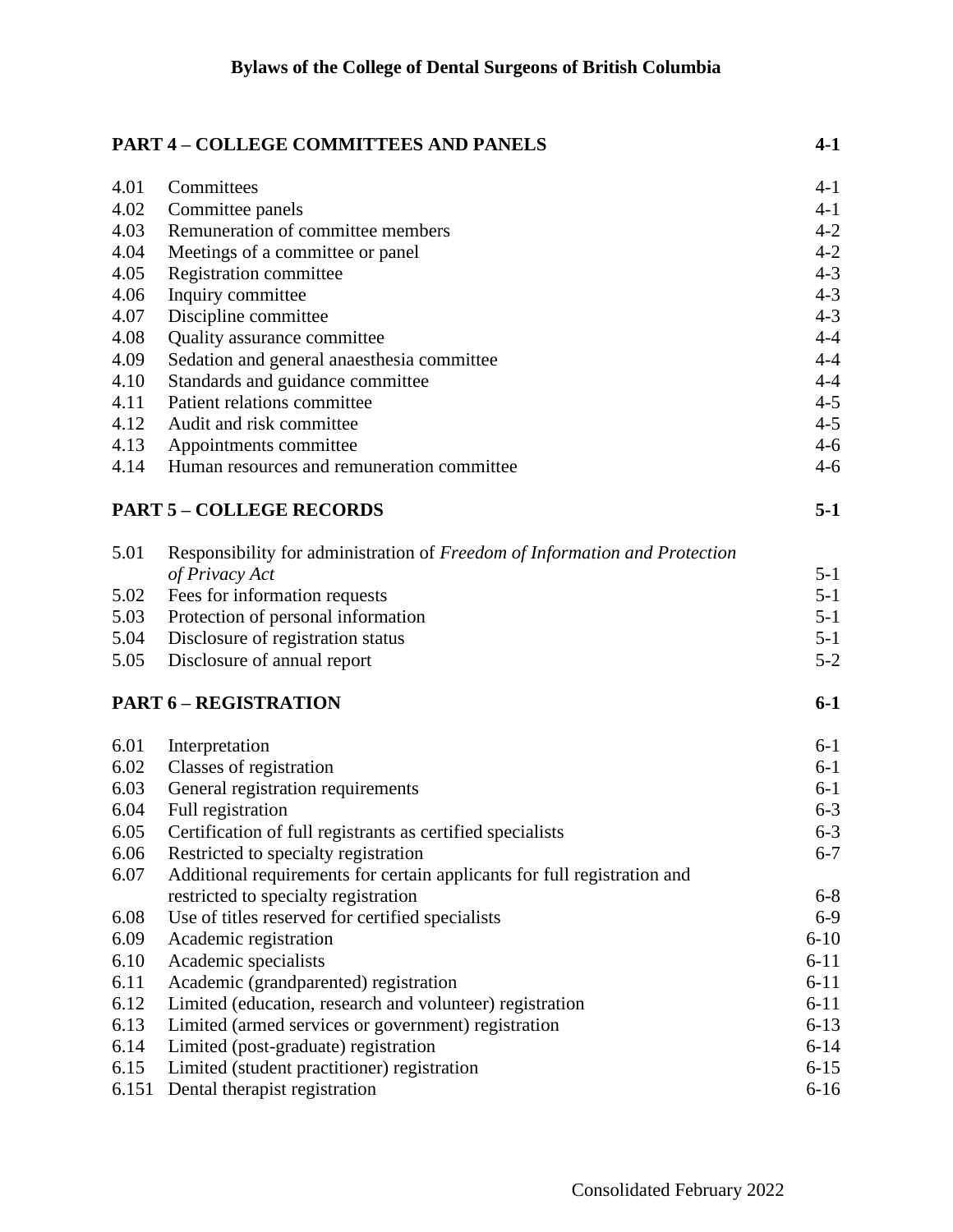| 6.16  | Temporary registration                                                        | $6 - 18$ |
|-------|-------------------------------------------------------------------------------|----------|
| 6.17  | Non-practising registration                                                   | $6-19$   |
| 6.18  | Certificate of registration                                                   | $6-19$   |
| 6.19  | Reinstatement as a full registrant or restricted to specialty registrant      | $6-19$   |
| 6.191 | Reinstatement as a dental therapist                                           | $6 - 21$ |
| 6.20  | Renewal of registration                                                       | $6 - 22$ |
| 6.21  | Request to cancel registration                                                | $6 - 23$ |
| 6.22  | Notification of changes                                                       | $6 - 23$ |
|       | <b>PART 7 - CERTIFIED DENTAL ASSISTANTS</b>                                   | $7-1$    |
| 7.01  | Interpretation                                                                | $7-1$    |
| 7.02  | Classes of certified dental assistants                                        | $7-1$    |
| 7.03  | Certification of certified dental assistants                                  | $7-1$    |
| 7.04  | Register of certified dental assistants                                       | $7 - 4$  |
| 7.05  | Practising certified dental assistants                                        | $7 - 4$  |
| 7.06  | Additional requirements for certain applicants for certification              |          |
|       | as a practising certified dental assistant                                    | $7 - 7$  |
| 7.07  | Temporary certified dental assistants                                         | $7 - 7$  |
| 7.08  | Limited certified dental assistants                                           | $7 - 8$  |
| 7.09  | Non-practising certified dental assistants                                    | $7 - 10$ |
| 7.10  | Discretion of registration committee                                          | $7 - 10$ |
| 7.11  | Certified dental assistant certificate                                        | $7 - 11$ |
| 7.12  | Reinstatement as a practising certified dental assistant                      | $7 - 11$ |
| 7.13  | Renewal of certification                                                      | $7 - 12$ |
| 7.14  | Notification of changes                                                       | $7-13$   |
| 7.15  | Application of Part 3 of the Act                                              | $7-13$   |
|       | <b>PART 8 - DELEGATION AND SUPERVISION</b>                                    | $8-1$    |
| 8.01  | Interpretation                                                                | $8 - 1$  |
| 8.02  | Ultimate responsibility                                                       | $8-1$    |
| 8.03  | Delegation and supervision                                                    | $8 - 2$  |
| 8.04  | 60-day rule                                                                   | $8 - 3$  |
| 8.05  | Provision of services including restricted activities by dental assistants    | $8-3$    |
| 8.06  | Provision of services including restricted activities by practising certified |          |
|       | dental assistants and temporary certified dental assistants                   | $8-3$    |
| 8.07  | Provision of services including restricted activities by limited              |          |
|       | certified dental assistants                                                   | $8 - 4$  |
| 8.08  | Expanded training programs                                                    | $8-4$    |
| 8.09  | <b>Orthodontic Module</b>                                                     | $8 - 5$  |
| 8.10  | Prosthodontic Module                                                          | $8 - 5$  |
| 8.11  | Dental Radiography Module                                                     | $8 - 6$  |
| 8.12  | Delegation to dental hygienists                                               | $8 - 6$  |
| 8.13  | Supervision of the provision of dental technology services                    | $8 - 7$  |
| 8.14  | Provision of services including restricted activities by dental students      | $8 - 7$  |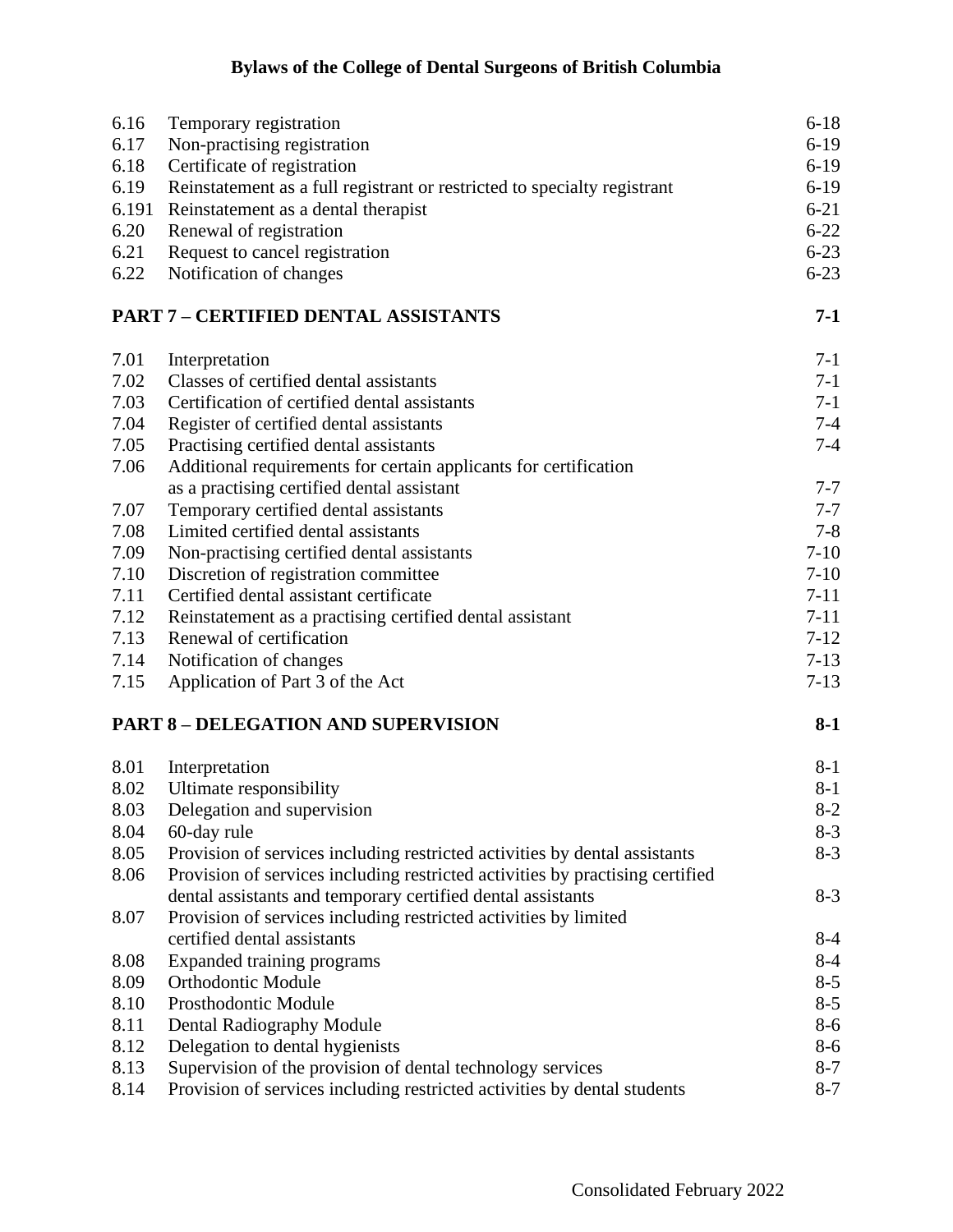| 8.15                                                    | Provision of services by dental therapists                                 | $8 - 7$  |
|---------------------------------------------------------|----------------------------------------------------------------------------|----------|
|                                                         | <b>PART 9 - QUALITY ASSURANCE</b>                                          | $9-1$    |
| 9.01                                                    | Interpretation                                                             | $9-1$    |
| 9.02                                                    | Approved activities                                                        | $9-1$    |
| 9.03                                                    | Continuing education requirements                                          | $9-1$    |
| 9.04                                                    | Continuous practice requirements                                           | $9 - 2$  |
| 9.05                                                    | Requirements for dental therapists                                         | $9 - 2$  |
| <b>PART 10 - INVESTIGATION AND DISCIPLINE</b>           |                                                                            | $10-1$   |
| 10.01                                                   | Disposition of complaints by registrar                                     | $10-1$   |
|                                                         | 10.02 Undertakings and consents                                            | $10-1$   |
|                                                         | 10.03 Citation for discipline hearing                                      | $10-1$   |
|                                                         | 10.04 Hearings of discipline committee                                     | $10-2$   |
|                                                         | 10.05 Notice of disciplinary action                                        | $10-2$   |
|                                                         | 10.06 Effect of suspension                                                 | $10-3$   |
| 10.07 Fines                                             |                                                                            | $10-4$   |
|                                                         | 10.08 Costs                                                                | $10 - 4$ |
|                                                         | 10.09 Pre-hearing conference                                               | $10 - 4$ |
| <b>PART 11 - DENTAL CORPORATIONS</b>                    |                                                                            | $11 - 1$ |
|                                                         | 11.01 Interpretation                                                       | $11 - 1$ |
|                                                         | 11.02 Application for dental corporation permit                            | $11 - 1$ |
|                                                         | 11.03 Dental corporation names                                             | $11-2$   |
|                                                         | 11.04 Disposition of shares                                                | $11-3$   |
|                                                         | 11.05 Notification of changes                                              | $11-3$   |
|                                                         | 11.06 Permit revocation hearings                                           | $11 - 4$ |
|                                                         | 11.07 Provision of services through a dental corporation                   | $11-5$   |
|                                                         | 11.08 Promotional activities by dental corporations                        | $11-5$   |
| <b>PART 12 - ADVERTISING AND PROMOTIONAL ACTIVITIES</b> |                                                                            | $12 - 1$ |
|                                                         | 12.01 Application                                                          | $12 - 1$ |
|                                                         | 12.03 Interpretation                                                       | $12 - 1$ |
|                                                         | 12.06 General parameters for advertising and promotional activities        | $12 - 1$ |
|                                                         | 12.10 Qualifications, continuing dental education, titles and designations | $12 - 2$ |
| 12.11                                                   | Inducements                                                                | $12-3$   |
|                                                         | 12.12 Office names and information                                         | $12 - 3$ |
|                                                         | 12.13 Trade names                                                          | $12-3$   |
|                                                         | <b>PART 13 - GENERAL</b>                                                   | $13-1$   |
|                                                         | 13.01 Standards of practice and professional ethics                        | $13-1$   |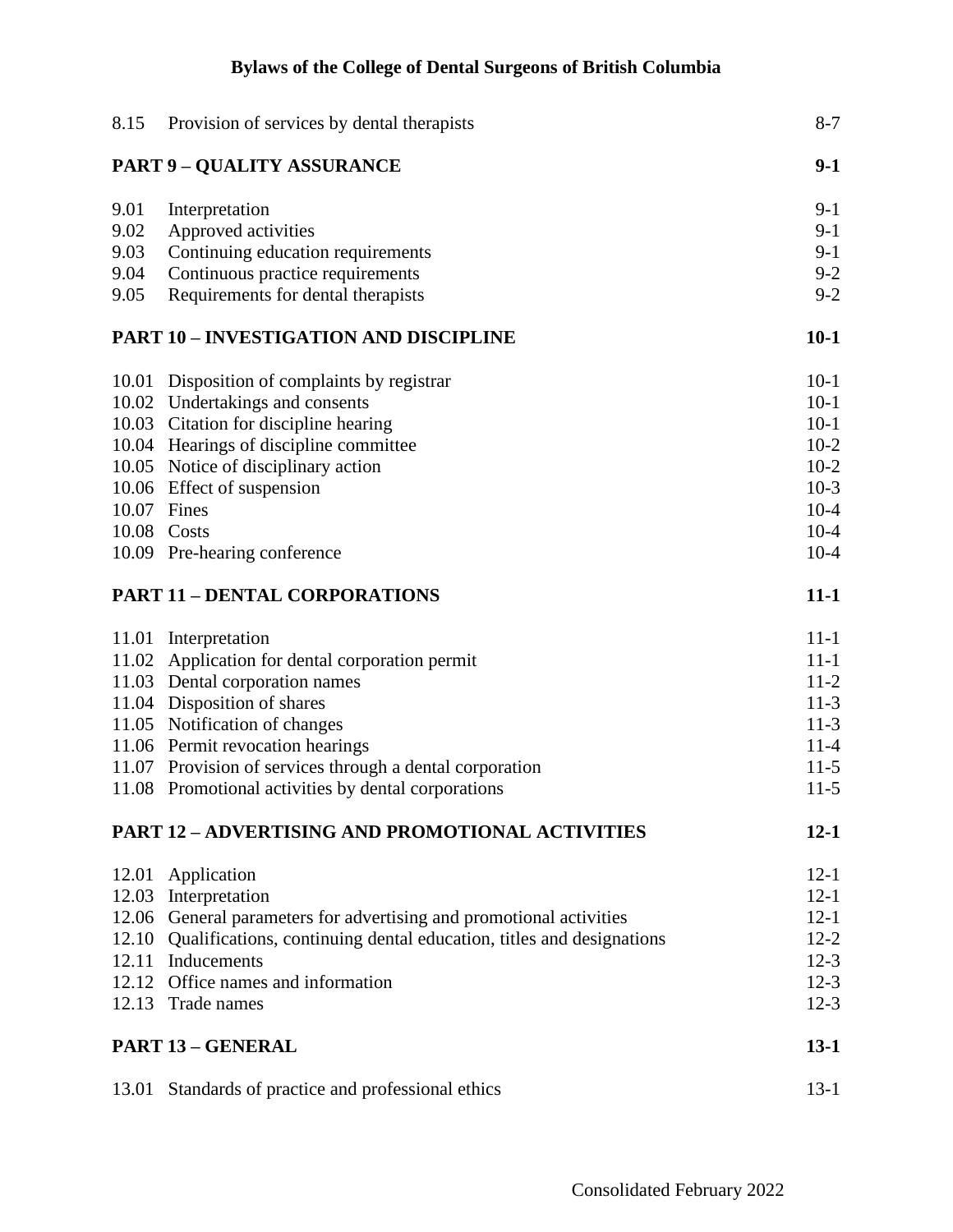| 13.02 Liability insurance       | $13-1$ |
|---------------------------------|--------|
| 13.03 Patient relations program | $13-1$ |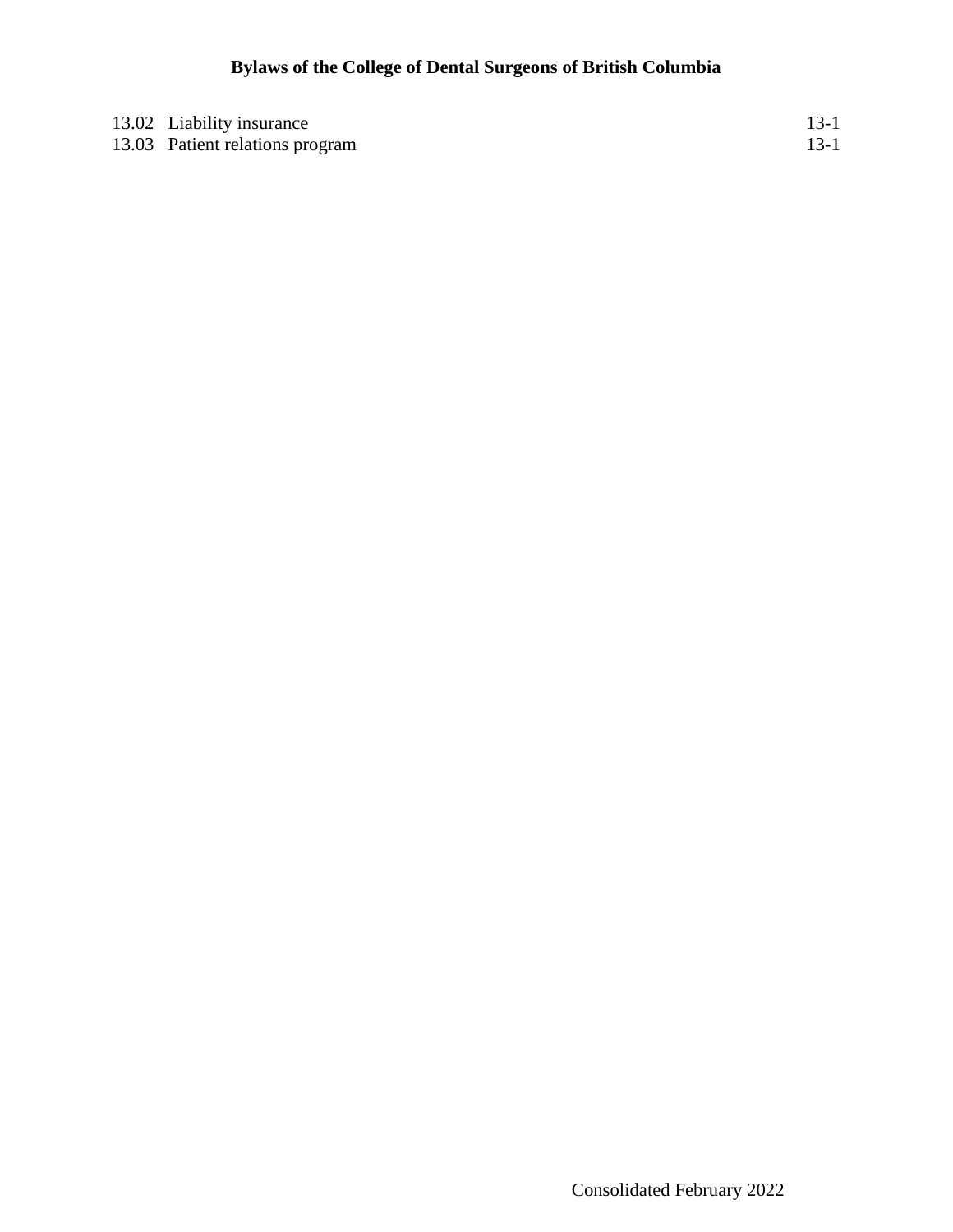## **BYLAWS OF THE COLLEGE OF DENTAL SURGEONS OF BRITISH COLUMBIA**

## **PART 1 – INTERPRETATION**

#### <span id="page-6-1"></span><span id="page-6-0"></span>**Interpretation**

**1.01** In these bylaws:

**"Act"** means the *Health Professions Act*;

**"board"** means the board of the college;

**"board chair"** means the board member elected as the chair of the board under section 2.11;

**"board election"** means an election under section 17(3) of the Act;

**"board member"** means a registrant board member, a certified dental assistant board member, or a public board member;

**"certified dental assistant"** means a person who is granted certification as a certified nonregistrant in a class of certified dental assistants established under section 7.02;

**"certified dental assistant board member"** means a certified dental assistant

- (a) elected to the board under section  $17(3)(a.1)$  of the Act, or
- (b) appointed under section 2.10 to fill a vacancy in the office of a board member referred to in subparagraph (i);

**"certified dental assisting education standards"** means the standards for assessing the education of applicants for certification as a certified dental assistant under sections 7.05(1)(a)(ii) and (2)(a)(i), 7.06(2)(b)(i) and 7.10(2);

#### **"certified specialist"** means

- (a) a full registrant who is granted certification as a certified specialist under section 6.05, or
- (b) a restricted to specialty registrant;

**"college"** means the College of Dental Surgeons of British Columbia continued under section 15.1(2) of the Act;

"College Place" means the land and buildings located at 1765 West 8<sup>th</sup> Avenue, Vancouver, British Columbia, legally described as PID 007-076-665, Lot C, Block 308,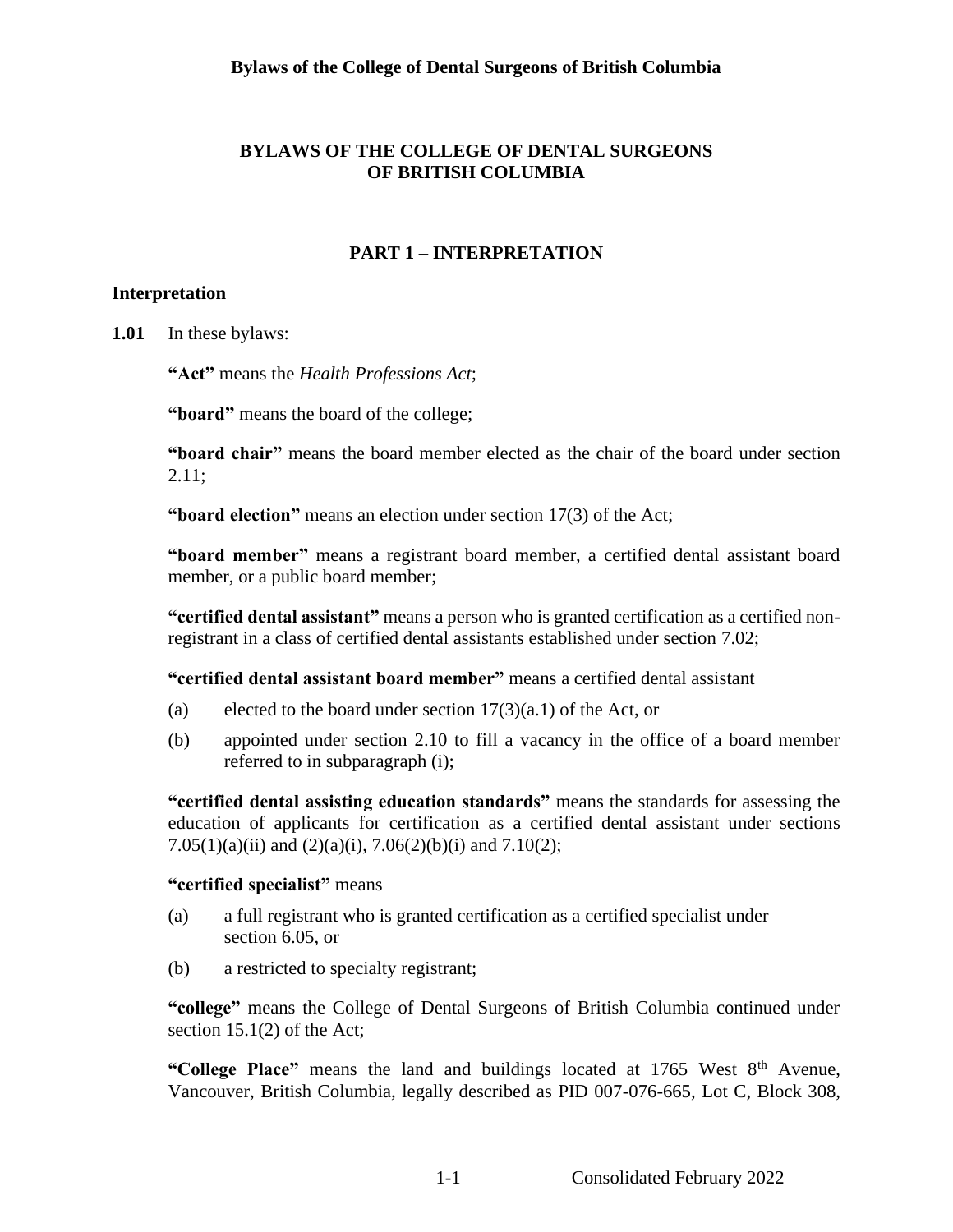District Lot 526, Plan 18799, in which the college held a 70% undivided beneficial interest as of the designation date;

**"CPE"** means a Clinical Practice Evaluation offered by the National Dental Assisting Examining Board;

**"deliver"**, with reference to a notice or other document, includes mail to or leave with a person, deposit in a person's mailbox or receptacle at the person's residence or place of business or transmit to a person by such electronic means as specified by the registrar;

**"dental corporation"** means a health profession corporation to which a permit has been issued by the college under section 43 of the Act;

**"dental therapist"** means a registrant in the class of registrants established in section 6.02 (h.1);

**"dental therapist board member"** means a dental therapist

- (a) elected to the board under section  $17(3)(a)$  of the Act, or
- (b) appointed under section 2.0910 to fill a vacancy in the office of a registrant board member;

**"dental therapist services"** means any of the services of dentistry specified in Schedule D.1;

**"dentist"** means a registrant in one of the class of registrants established in section 6.02(a) to  $(g)$ ,  $(i)$  and  $(j)$ ;

**"dentist board member"** means a dentist

- (a) elected to the board under section  $17(3)(a)$  of the Act, or
- (b) appointed under section 2.10 to fill a vacancy in the office of a registrant board member;

**"dentistry"** has the same meaning as in section 1 of the Regulation;

**"designation date"** means April 3, 2009;

**"elected board member"** means a registrant board member or a certified dental assistant board member;

**"eligible voter"** means a registrant or certified dental assistant who is eligible under section 2.03 to vote in a board election;

**"First Nations Health Authority"** means the First Nations Health Authority, a society incorporated under the *Society Act* and having a mandate to plan, design, manage, deliver and fund the delivery of First Nations health programs in accordance with the British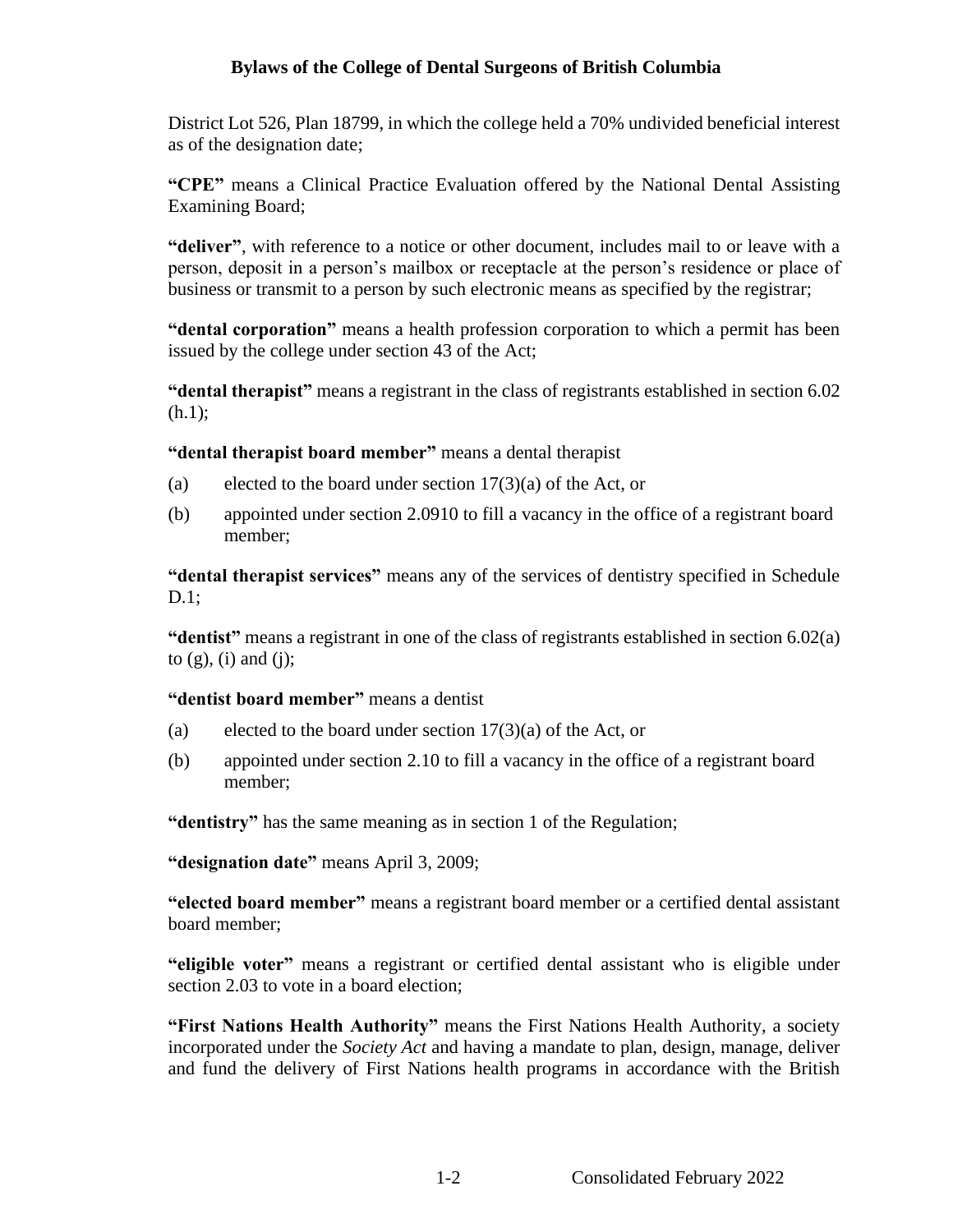Columbia Tripartite Framework Agreement on First Nation Health Governance, dated October 13, 2011;

**"general dentist"** means a full registrant who is not a certified specialist;

**"hospital"** has the same meaning as in section 1 of the *Hospital Act*;

**"in good standing"** means,

- (a) in respect of a registrant,
	- (i) the registration of the registrant is not suspended under the Act, and
	- (ii) no limits or conditions are imposed on the practice of dentistry by the registrant under section 20(2.1)(a), (b.1) or (c), 20(3), 32.2, 32.3, 33, 35, 36, 37.1, 38, 39 or 39.1 of the Act, or section 7.03(5)(a), (c) or (d) or 7.03(7), and
- (b) in respect of a certified dental assistant,
	- (i) the certification of the certified dental assistant is not suspended under the Act, and
	- (ii) no limits or conditions are imposed on the provision of services of a certified dental assistant by the certified dental assistant under section  $20(2.1)(a)$ , (b.1) or (c), 20(3), 32.2, 32.3, 33, 35, 36, 37.1, 38, 39 or 39.1 of the Act, or section 7.03(5)(a), (c) or (d) or 7.03(7);

**"Level II dental assistant"** means an individual practising as a dental assistant in another Canadian jurisdiction, who is entitled in that other jurisdiction to provide those services of a certified dental assistant which are included in the core skills specified in Schedule D;

**"listed general dentistry program"** means a program in general dentistry at a postsecondary educational institution, including a qualifying program, that has been accredited by the Commission on Dental Accreditation of Canada or the Commission on Dental Accreditation of the American Dental Association and is listed in Schedule A;

**"listed specialty program"** means a program in a recognized specialty at a post-secondary educational institution that has been accredited by the Commission on Dental Accreditation of Canada or the Commission on Dental Accreditation of the American Dental Association and is listed in Schedule B;

**"National Dental Assisting Examining Board"** includes another examining body approved by the board, as referred to in the definition of "NDAEB certificate";

**"NDAEB certificate"** means a certificate of qualification issued by the National Dental Assisting Examining Board, or another examining body approved by the board, gained through successful completion of the NDAEB written examination, or transfer of credentials for individuals entitled to practise as the equivalent of a certified dental assistant or Level II dental assistant in a Canadian jurisdiction before 1998;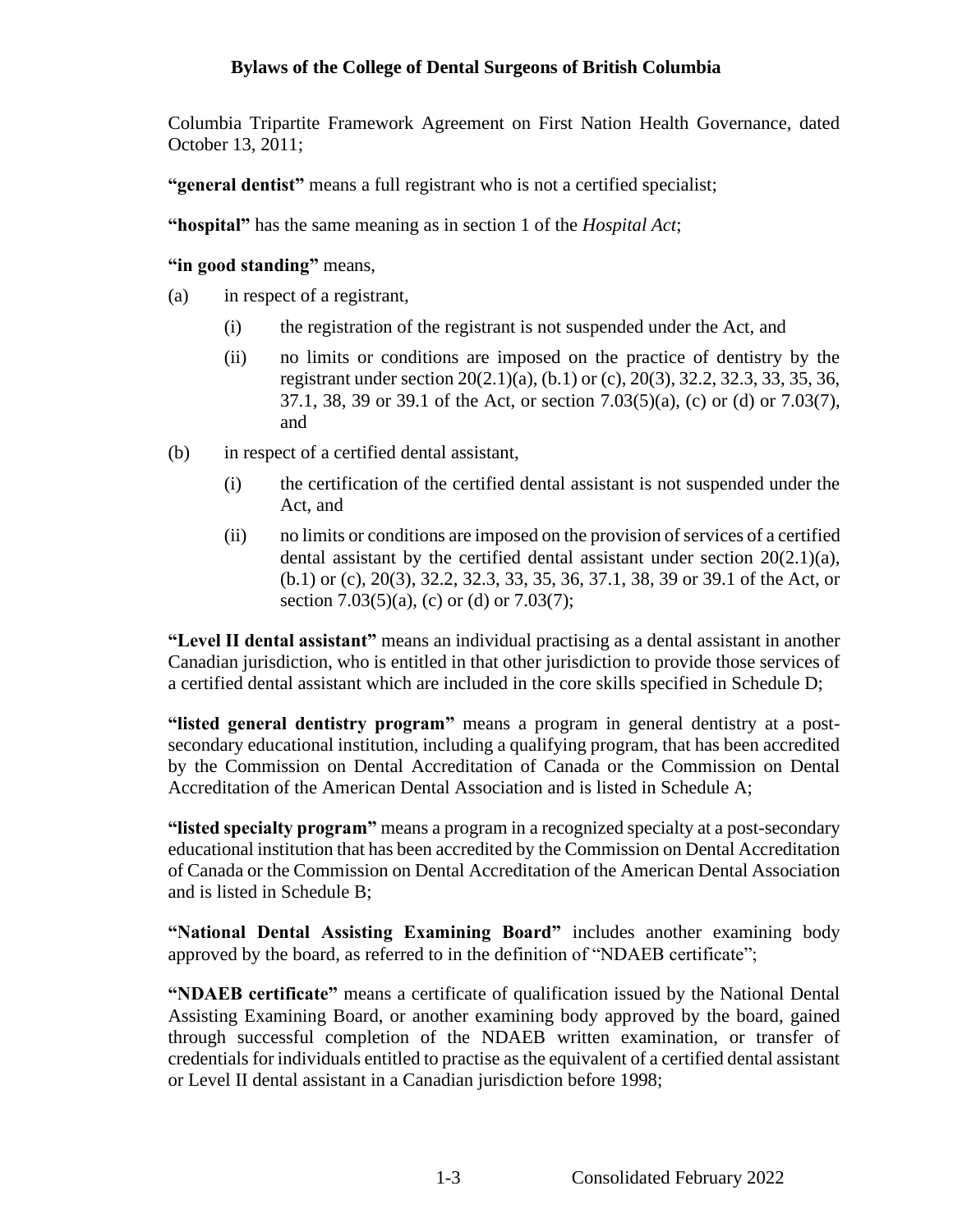**"NDEB certificate"** means a certificate of qualification issued by the National Dental Examining Board, or another examining body approved by the board;

**"NDSE"** means a National Dental Specialty Examination that is satisfactory to the board, and offered by the Royal College of Dentists of Canada, or another examining body approved by the board;

**"personal information"** means "personal information" as defined in Schedule 1 of the *Freedom of Information and Protection of Privacy Act*;

**"practising certified dental assistant"** means a dental assistant granted certification in the class of certified dental assistants established in section 7.02(a);

**"public board member"** means a person appointed to the board under section 17(3)(b) of the Act;

**"public member"** means an individual who is not a current or former registrant or certified dental assistant, and includes a public board member;

**"recognized jurisdiction"** means another Canadian jurisdiction that is recognized by the board for the purpose of applications for certification of practising certified dental assistants under section 7.05(3) and is specified in Schedule C;

**"recognized specialty"** means a dental specialty referred to in section 6.05(1);

**"registrant"** means, except in section 8.01, a registrant of the college within the meaning of section 1 of the Act;

**"registrant board member"** means a dental therapist board member or a dentist board member;

**"registrar"** means the registrar for the college appointed under section 21(1) of the Act;

**"Regulation"** means the Dentists Regulation, B.C. Reg. 415/2008;

**"regulations"** means the regulations under the Act;

#### **"respondent"** means

- (a) a current or former registrant or a current or former certified dental assistant who is
	- (i) the subject of a complaint or an investigation under Part 3 of the Act, or
	- (ii) named in a citation under section 37 of the Act, or
- (b) a dental corporation named in a notice of permit revocation under section 11.06;

**"restricted activity"** means an activity specified in section 4(1) of the Regulation;

**"Royal College of Dentists of Canada"** includes another examining body approved by the board, as referred to in the definition of "NDSE";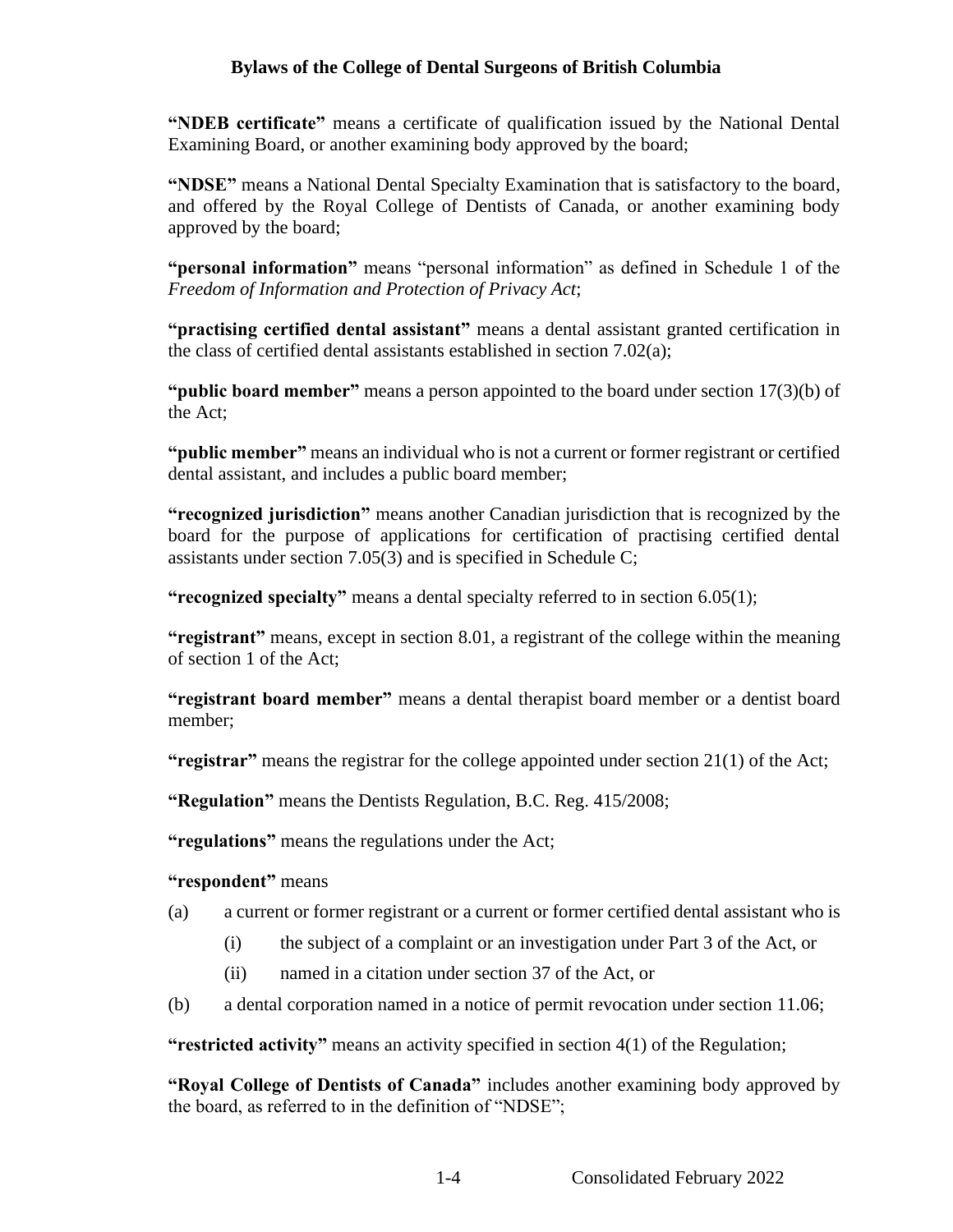**"sedation and general anaesthetic standards"** means the standards of practice established by the board for the provision of sedation and general anaesthetic services in a dental office or other facility that is not a hospital;

**"special resolution"** means a resolution which requires a two-thirds vote of those persons present and eligible to vote at a meeting;

**"standards of practice"** means the standards, limits and conditions for the practice of dentistry established by the board under section  $19(1)(k)$  or  $(1.1)$  of the Act, and, for greater certainty, includes the sedation and general anaesthetic standards;

**"standards of professional ethics"** means the standards of professional ethics established by the board under section  $19(1)(l)$  or  $(1.1)$  of the Act.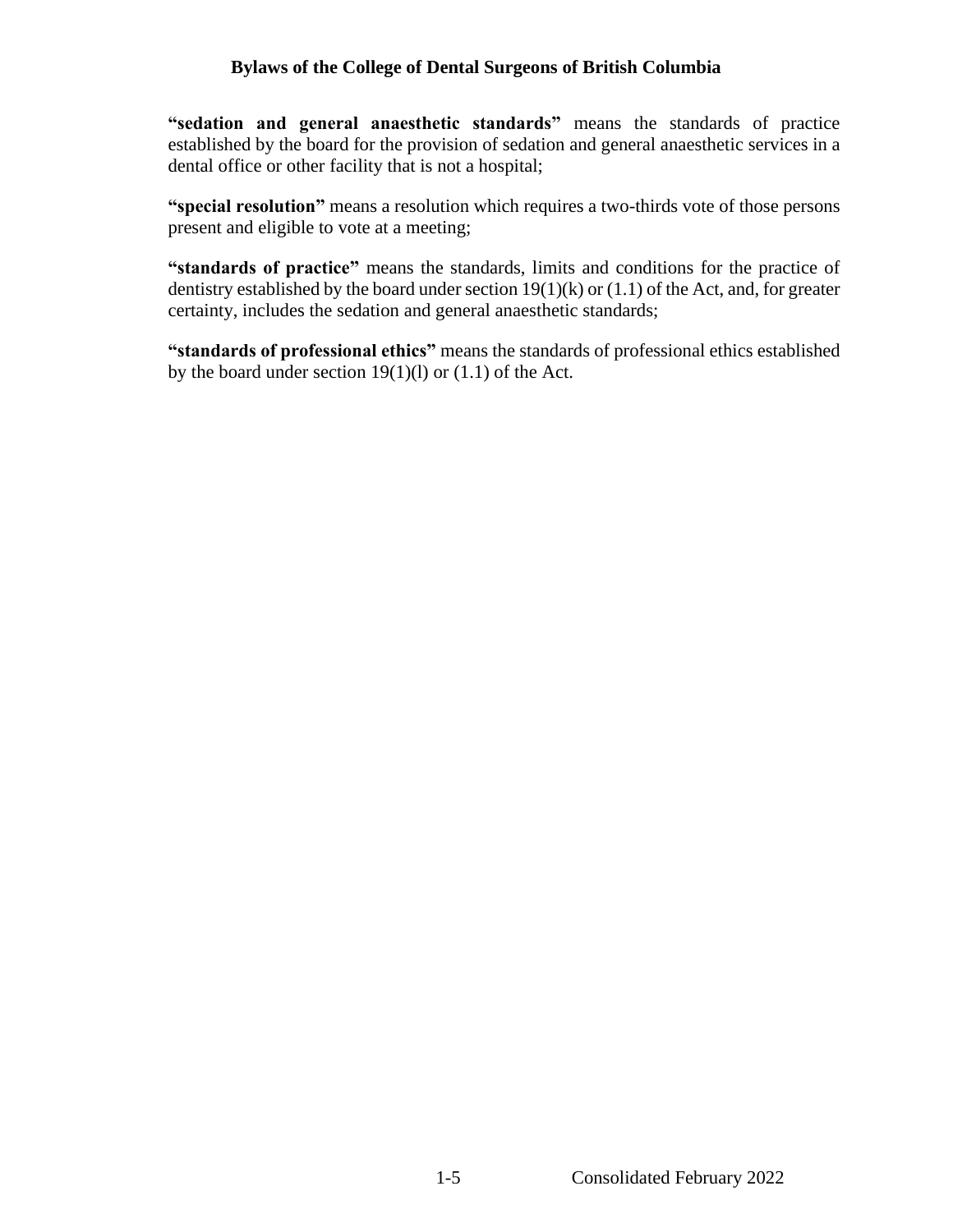## <span id="page-11-0"></span>**PART 2 – COLLEGE BOARD**

## <span id="page-11-1"></span>**Composition of the board**

- **2.01** The board consists of
	- (a) 4 registrant board members, at least 3 of whom must be dentist board members,
	- (b) 2 certified dental assistant board members, and
	- (c) the public board members.

## <span id="page-11-2"></span>**Eligibility for election**

- **2.02** (1) Subject to subsection (2), the following persons are eligible to be elected in a board election:
	- (a) a dentist who is a
		- (i) full registrant,
		- (ii) restricted to specialty registrant,
		- (iii) academic registrant, or
		- (iv) academic (grandparented) registrant;
	- (b) a dental therapist;
	- (c) a practising certified dental assistant.
	- (2) A person specified in subsection (1) is not eligible to be elected in a board election if the person
		- (a) does not ordinarily reside in British Columbia,
		- (b) is not in good standing,
		- (c) is the subject of an ongoing investigation by the inquiry committee under section 33 of the Act,
		- (d) is named in a citation issued by the registrar under section 37 of the Act, the subject matter of which is not yet resolved,
		- (e) is the subject of a hearing, either pending or underway, in British Columbia or in another jurisdiction, that could result in the person's entitlement to practise a health profession being cancelled, revoked or suspended for any reason other than late payment or nonpayment of fees,
		- (f) has given an undertaking or consent under section 36 of the Act,
		- (g) has been named in a consent order under section 37.1 of the Act or an order under section 39 of the Act,
		- (h) is an employee of the college,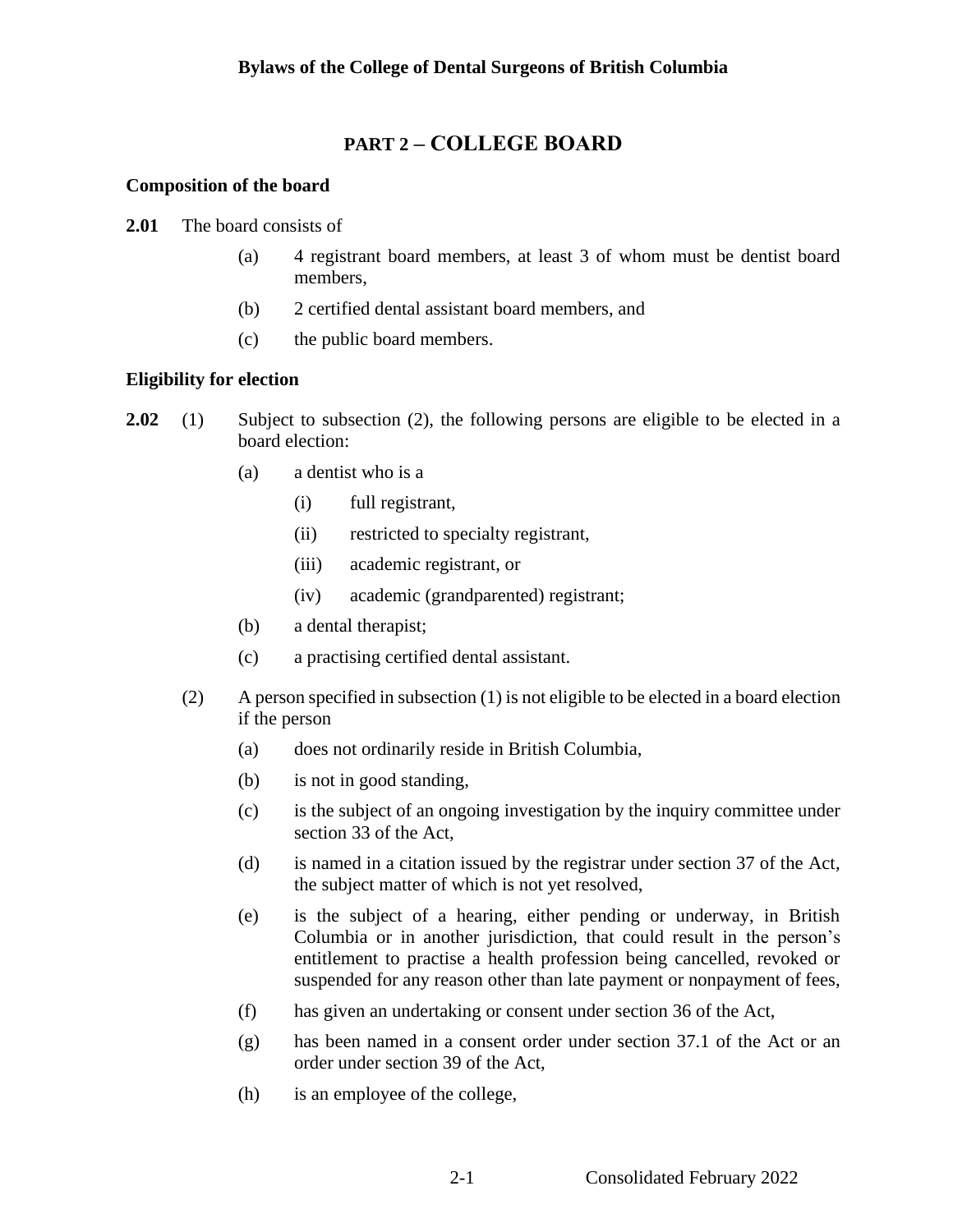- (i) is an employee, board officer, board member, or committee chair at, or holds any other position of responsibility with, the Canadian Dental Association, the British Columbia Dental Association, Canadian Dental Assistants Association, Certified Dental Assistants of British Columbia, or any other dental representative association or organization,
- (j) at any time in the 3 years preceding the date that a nomination for the board election must be received under section 2.05, has been an employee, board officer, board member or committee chair at, or held any other position of responsibility with an association or organization described in paragraph (i),
- (k) on being elected, would have a conflict of interest by virtue of having competing fiduciary obligations to the college and to another person or organization, or
- (l) was an elected board member during each of the 5 years immediately preceding the date that a nomination for the board election must be received under section 2.05.
- (3) Despite subsection (2), a person who is not eligible to be elected under subsection  $(2)(b)$  to  $(g)$  may deliver to the appointments committee a written request to be eligible to be elected in a board election.
- (4) A written request under subsection (3) must be delivered to and considered by the appointments committee in accordance with procedures established by the board for delivering and considering such requests.
- (5) After considering a request under subsections (3) and (4), the appointments committee must notify the person that he or she is eligible to be elected in a board election if the committee is satisfied the reason why the person is ineligible under subsection  $(2)(b)$  to  $(g)$  will not compromise either
	- (a) his or her ability to discharge the duty of a board member, or
	- (b) the integrity of the board.

#### <span id="page-12-0"></span>**Eligibility to vote in elections**

- **2.03** (1) Subject to subsection (2), the following persons are eligible to vote in a board election:
	- (a) a dentist who is a
		- (i) full registrant;
		- (ii) restricted to specialty registrant;
		- (iii) academic registrant;
		- (iv) academic (grandparented) registrant;
	- (b) a dental therapist;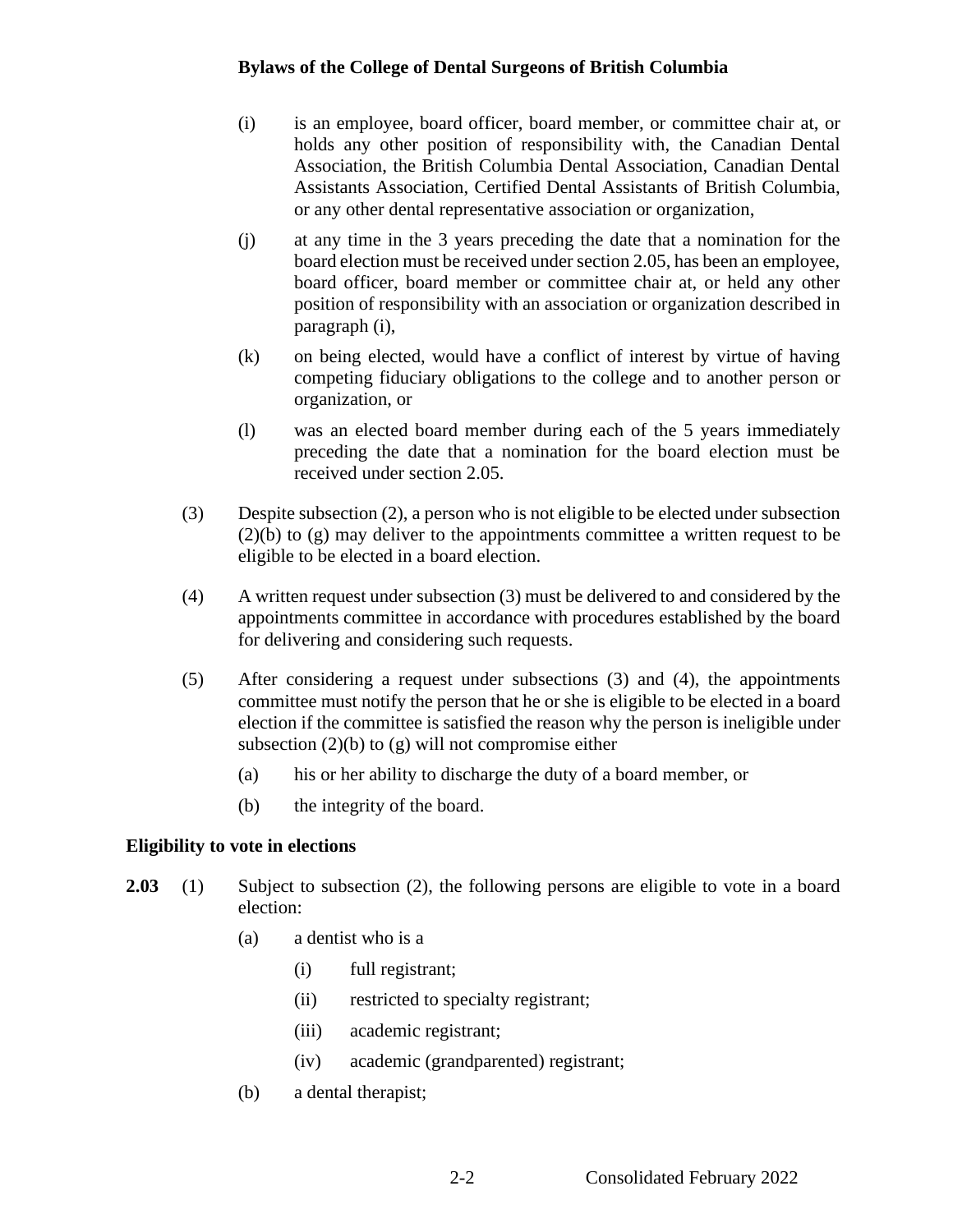- (c) a practising certified dental assistant.
- (2) To vote in an election, a registrant or certified dental assistant must have fully paid their annual renewal fees under section  $6.20(2)(b)$  or  $7.13(2)(b)$ , and any other fine, fee, debt or levy owed to the college.

## <span id="page-13-0"></span>**Notice of election**

- **2.04** (1) At least 120 days prior to the expiry of the term of office for the board member position or positions to be filled in a board election, the registrar must deliver notice of the election to every person eligible to vote under section 2.03.
	- (2) A notice under subsection (1) must contain information about the nomination procedure and the election procedure, including without limitation,
		- (a) the length of the term of office for each board member position to be filled in the election, and
		- (b) whether, under subsection 2.01, a board member position to be filled in the election must be filled by a registrant, a dentist or a certified dental assistant.
	- (3) The accidental omission to deliver notice of an election to, or the non-receipt of such notice by, any person entitled to receive notice does not invalidate the election, any proceedings in relation thereto, or the results thereof.

#### <span id="page-13-1"></span>**Nomination procedure**

- **2.05** (1) Following delivery of the notice for a board election under section 2.04, a person who is eligible to vote under section 2.03 may nominate as a candidate in the election one person who, under sections 2.01 and 2.02, is eligible to be elected to a board member positon to be filled in the election.
	- (2) A nomination under subsection (1) must be
		- (a) delivered to the registrar at least 90 days before the expiry of the term of office for the board member position or positions to be filled in the election,
		- (b) in a form satisfactory to the registrar, and
		- (c) accompanied by a signed statement from the person nominated
			- (i) consenting to the nomination, and
			- (ii) declaring that he or she will observe the provisions of the Act, the regulations, and these bylaws, and the procedures related to the election and the conduct of the election.
	- (3) At the close of nominations,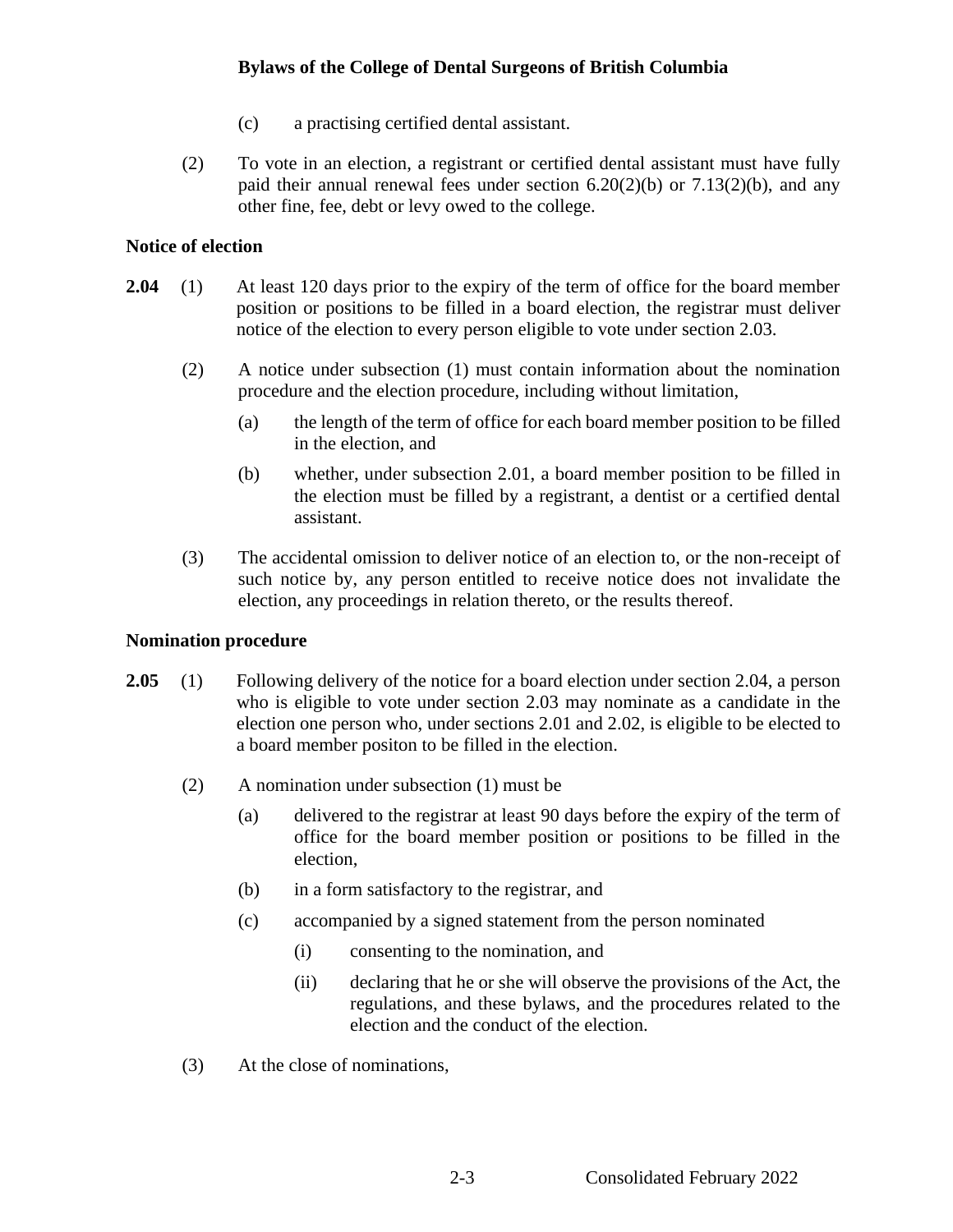- (a) subject to section 2.01(a), if the number of candidates nominated for registrant board member positions under subsections (1) and (2) is less than or equal to the number of registrant board member positions to be filled in the board election, each nominated candidate is elected by acclamation, or
- (b) if the number of candidates nominated for certified dental assistant board member positions under subsections (1) and (2) is less than or equal to the number of certified dental assistant board member positions to be filled in the board election, each nominated candidate is elected by acclamation.
- (4) If more than one candidate is elected by acclamation under subsection (3)(a) and the registrant board member positions to be filled by the elected candidates have different terms of office, the registrar will assign each elected candidate to one of those board member positions by random draw.
- (5) If 2 candidates are elected by acclamation under subsection (3)(b) and the certified dental assistant board member positions to be filled by the elected candidates have different terms of office, the registrar will assign each elected candidate to one of those board member positions by random draw.

## <span id="page-14-0"></span>**Election procedure**

- **2.06** (1) The registrar must supervise and administer all board elections and may establish additional procedures, consistent with these bylaws, for that purpose.
	- (2) Unless all board member positions to be filled in an election have been filled by acclamation under section 2.05(3), the registrar must prepare an election ballot and deliver it to each eligible voter not less than 60 days before the expiry of the term of office for the board member position or positions to be filled in the election.
	- (3) Each person eligible to vote under section 2.03 may vote in favour of one candidate for each board member position to be filled in the board election.
	- (4) The registrar must not count a ballot unless it is received by the registrar
		- (a) in accordance with the procedures established under subsection (1), and
		- (b) no later than the time and date determined by the registrar and indicated on the ballot.
	- (5) When voting occurs, board election results will be determined according to the following principles:
		- (a) subject to section 2.01(a),
			- (i) if at least one registrant board member positon is to be filled in the election, the registrant board member candidate who receives the most votes on the return of ballots is elected to the board, and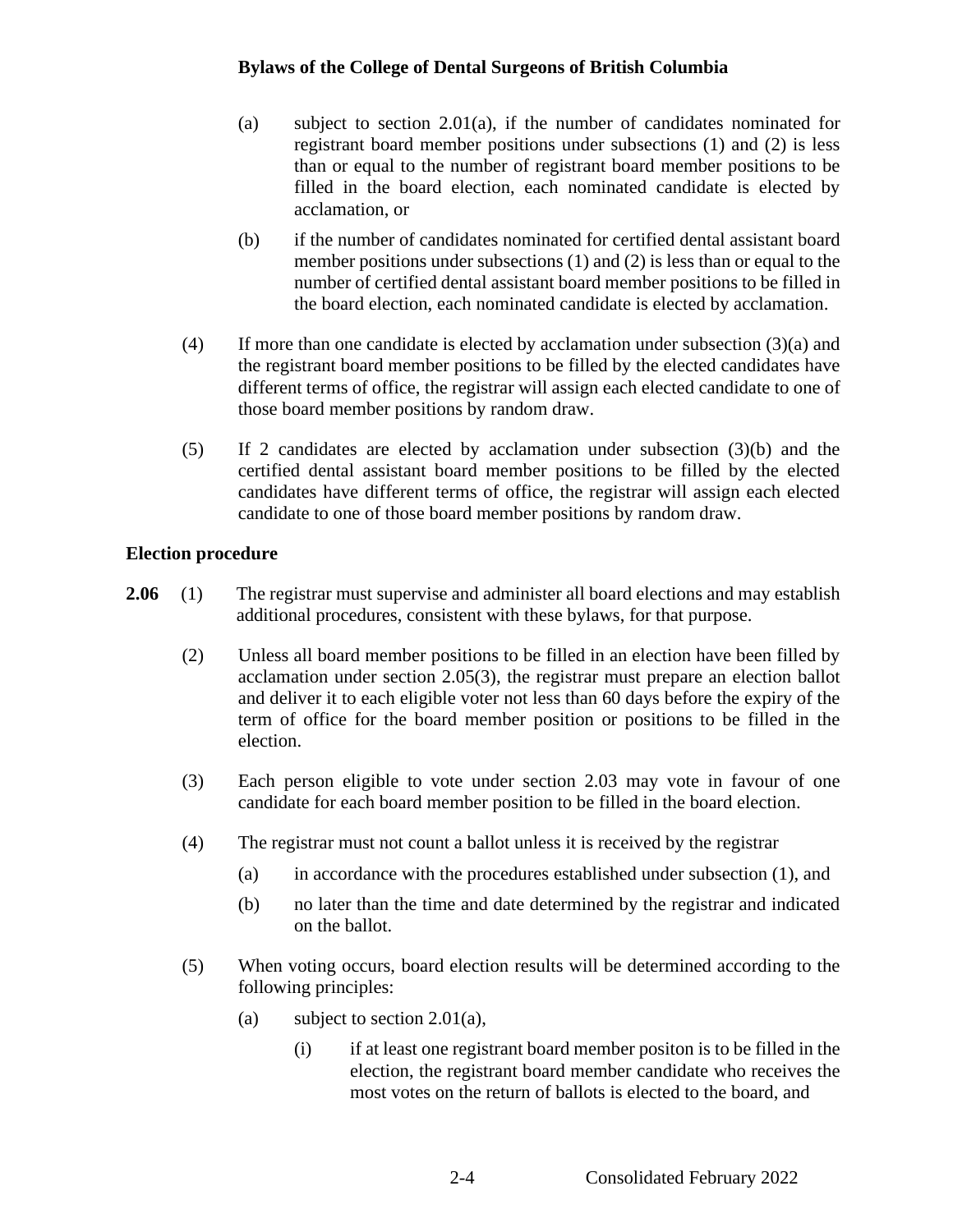- (ii) if more than one registrant board member position is to be filled in the election, the registrant board member candidate receiving the next most votes is also elected until all of the available registrant board member positions are filled;
- (b) if at least one certified dental assistant board member position is to be filled in the election, the certified dental assistant board member candidate who receives the most votes on the return of ballots is elected to the board;
- (c) if 2 certified dental assistant board member positions are to be filled in the election, the certified dental assistant board member candidate receiving the next most votes is also elected;
- (d) when 2 or more registrant board member positions to be filled in an election have different terms of office, each registrant board member candidate elected under paragraph (a) with the greater number of votes may choose, in turn, which of those board member positions to fill;
- (e) when 2 certified dental assistant board member positions to be filled in an election have different terms of office, the certified dental assistant board member candidate receiving the greater number of votes may choose which of those board member positions to fill;
- (f) in the case of a tie vote for a board member position to be filled in an election, the registrar must select the successful candidate by random draw.
- (6) In the event of a service or technical interruption of an election procedure, including the delivery of the election notice or receipt of nominations, the registrar may extend a deadline specified in these bylaws as is reasonable to accommodate the interruption.
- (7) The registrar must determine any dispute or irregularity with respect to any nomination, ballot or election.
- (8) The registrar must certify newly elected board members under section 17.1(1) of the Act.

## <span id="page-15-0"></span>**Terms of office of elected board members**

- **2.07** (1) The term of office of a person who is an elected board member on September 16, 2019 is the term to which he or she was elected or appointed as an elected board member.
	- $(2)$ The term of office of an elected board member elected after January 1, 2020 is 3 years commencing on July 1 of the year in which the elected board member is elected.
	- Despite subsection (2), for the purpose of establishing a stagger in the terms of  $(3)$ office for the elected board members, the board may designate that, for one or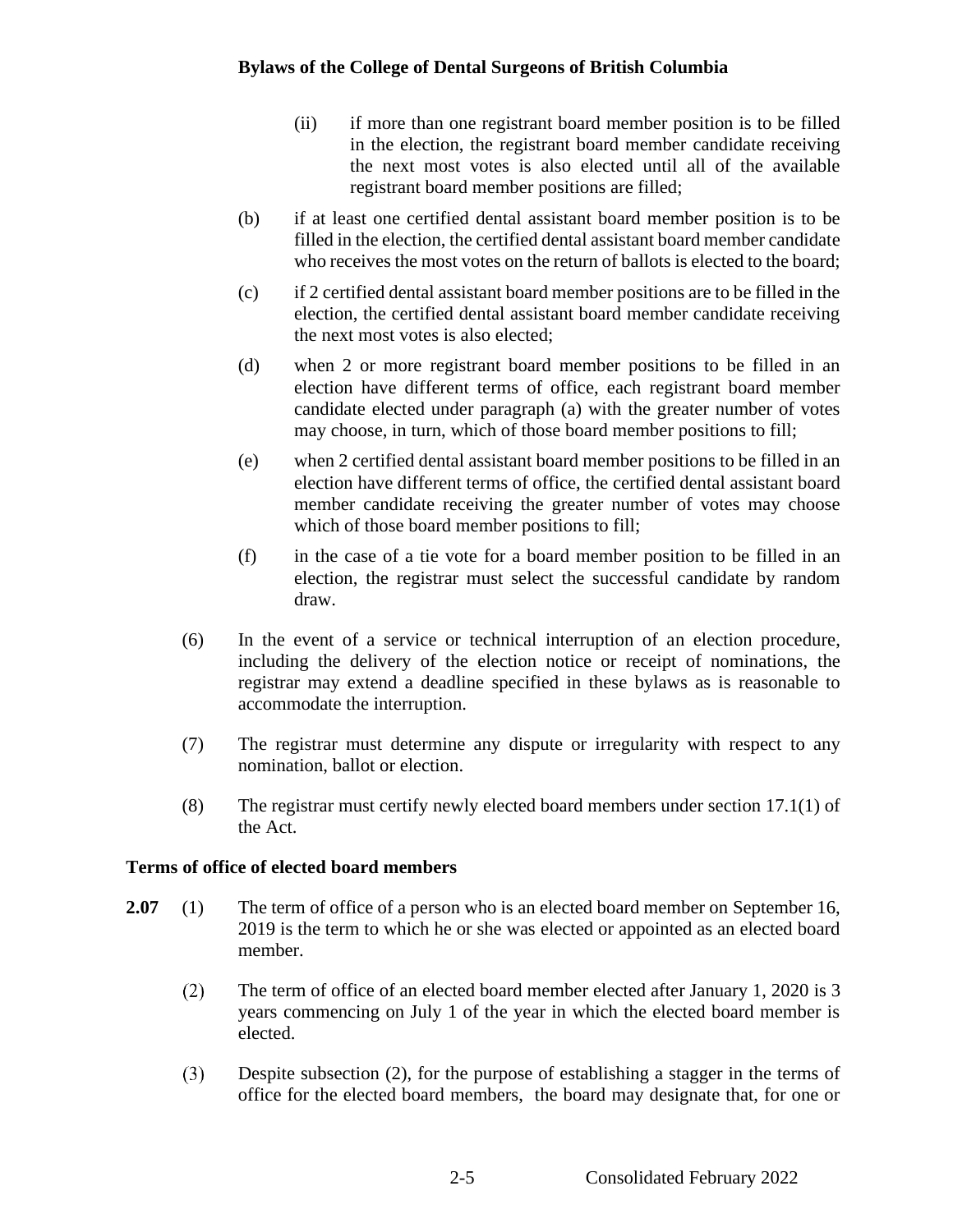more elected board member positions to be filled in a board election in 2020 or 2021, the term of office is one year or 2 years commencing on July 1 of the year in which the elected board member is elected,

- $(4)$ The designation by the board of a term of office for an elected board member position under subsection (3) is only effective if made
	- (a) by special resolution, and
	- (b) at least 30 days before the registrar must deliver notice under section 2.04 for the election in which that board member position is to be filled.
- $(5)$ An elected board member may resign at any time by delivering a notice in writing to the registrar, and the resignation is effective upon receipt of the notice by the registrar, or on such later date as may be specified in the notice.
- Despite subsections (1), (2) and (3), the term of office of every elected board  $(6)$ member who holds office on February 28, 2022 is extended by one year.

#### <span id="page-16-0"></span>**Elected board member ceasing to hold office**

- **2.08** (1) An elected board member ceases to hold office as an elected board member if he or she
	- (a) ceases to be a person specified in section  $2.02(1)$ ,
	- (b) ceases to be in good standing,
	- (c) ceases to ordinarily reside in British Columbia,
	- (d) is named in a citation issued by the registrar under section 37 of the Act,
	- (e) is the subject of a hearing, either pending or underway, in British Columbia or in another jurisdiction, that could result in his or her entitlement to practise a health profession being cancelled, revoked or suspended for any reason other than late payment or nonpayment of fees,
	- (f) becomes an employee of the college,
	- (g) becomes an employee, board officer, board member or committee chair at, or holds any position of responsibility with, an association or organization named or described in section 2.02(2)(a)(vii),
	- (h) develops a conflict of interest by virtue of having competing fiduciary obligations to the college and to another person or organization,
	- (i) resigns from the board under section 2.07(5),
	- $(i)$  is removed from office under section 17.11(5) of the Act or subsection (2), or
	- (k) dies.
	- $(2)$ In addition to the board's powers and duties under section  $17.11(5)$  of the Act, the board may, by special resolution, remove an elected board member from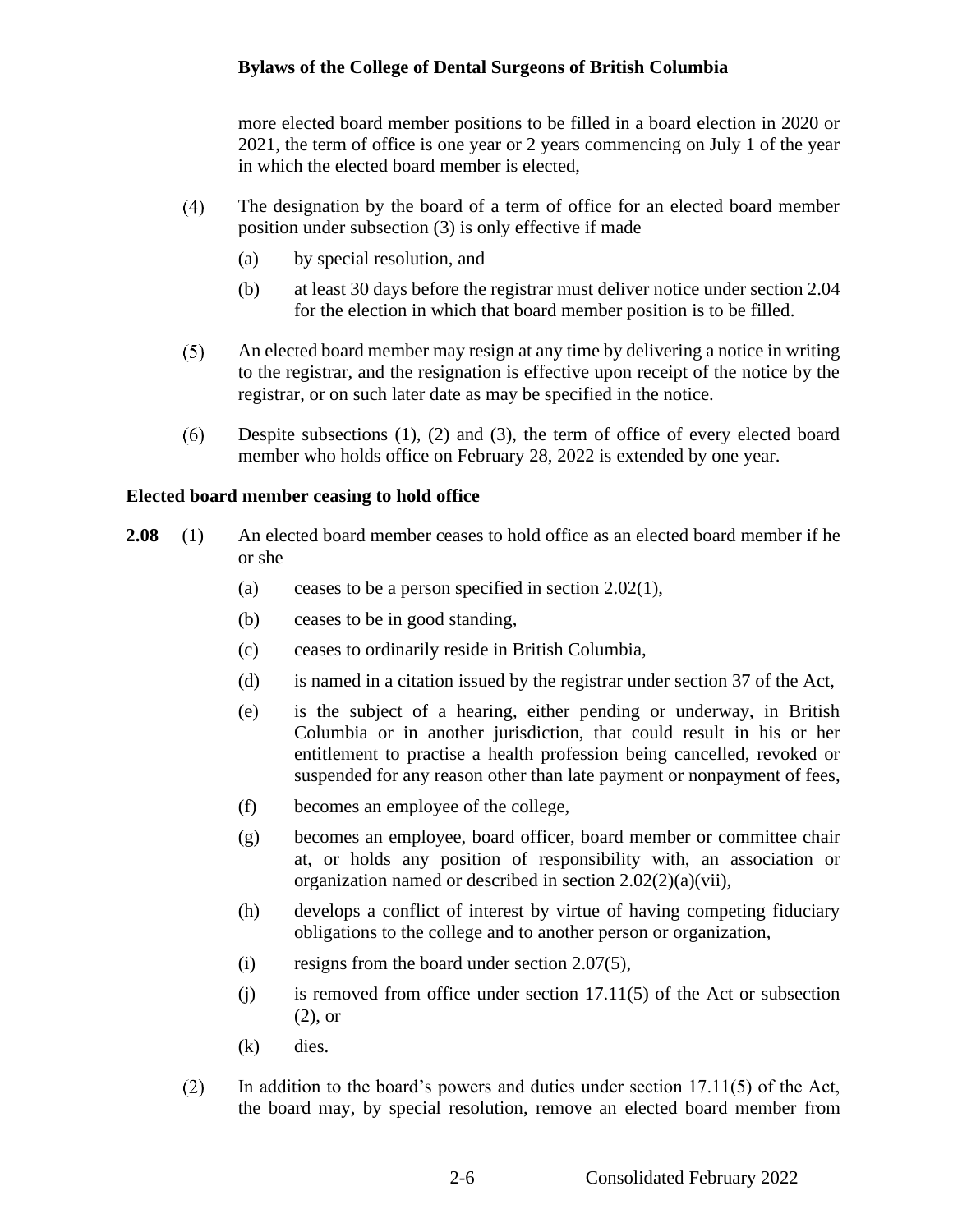office, if, after giving the elected board member reasonable notice and an opportunity to be heard, the board is satisfied that the elected board member has contravened a term of the code of conduct approved by the board for the purpose of this subsection.

- $(3)$ Despite subsection (1), an elected board member does not cease to hold office under subsection  $(1)(b)$ ,  $(d)$  or  $(e)$ , as applicable, if
	- (a) the elected board member delivers to the registrar a written request that he or she not cease to hold office under subsection  $(1)(b)$ ,  $(d)$  or  $(e)$ , and
	- (b) after giving the elected board member an opportunity to be heard, the board is satisfied the reason why the board member is to cease holding office under subsection  $(1)(b)$ ,  $(d)$  or  $(e)$  does not compromise either
		- (i) his or her ability to discharge the duty of a board member, or
		- (ii) the integrity of the board.
- $(4)$ If an elected board member delivers a request to the registrar under subsection (3)(a), the request must be received by the registrar not later than 7 days after the date that the elected board member first has notice of the circumstances described in subsection  $(1)(b)$ ,  $(d)$  or  $(e)$ , and in any event not more than 14 days after the college has notice of those circumstances,
- $(5)$ The operation of subsection  $(1)(b)$ ,  $(d)$  or  $(e)$  is stayed pending a decision by board under subsection (3).

#### **Investigation of elected board member**

- **2.09** At any time during which an elected board member is the subject of an investigation by the inquiry committee under section 33 of the Act, he or she must not
	- (a) receive any information or documentation that is only provided to board members because they are board members,
	- (b) hold out him or herself as a board member,
	- (c) participate as a board member at a board meeting, or
	- (d) otherwise engage in any business of the board.

#### <span id="page-17-0"></span>**Vacancy**

- **2.10** (1) Subject to subsection (2), when no one is appointed to a vacant board member position under section 2.05(1), or an elected board member ceases to hold office before the expiry of his or her term of office, the board may appoint a dentist, dental therapist or certified dental assistant to fill the vacancy, provided
	- (a) the appointment is made by special resolution, and
	- (b) the appointed dentist, dental therapist or certified dental assistant is eligible to be elected to that position under sections 2.01 and 2.02.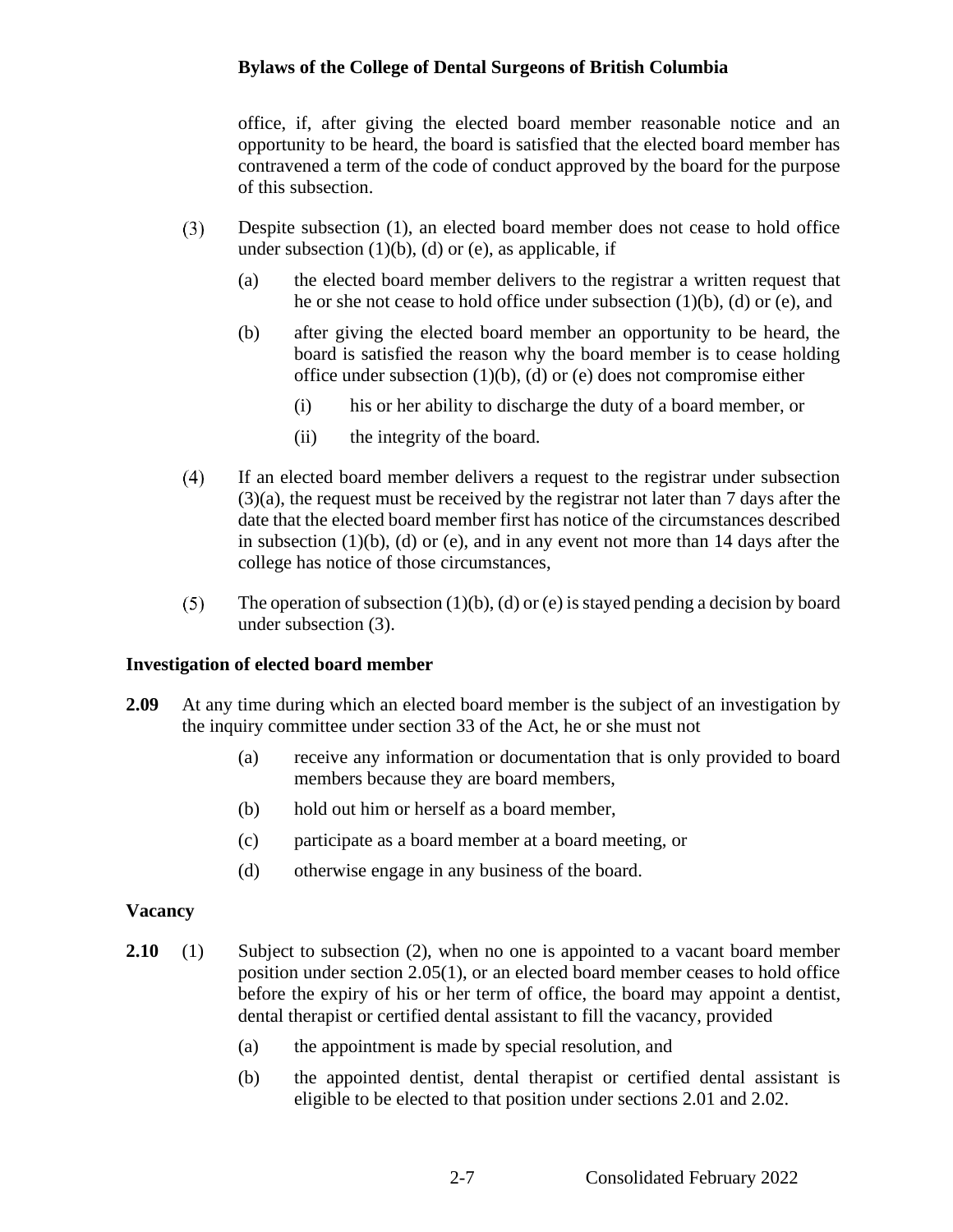- (2) If an elected board member ceases to hold office during the first year of his or her term of office,
	- (a) the board may fill the vacancy until the next scheduled board election by appointment as described in subsection (1), and
	- (b) an election must be held concurrently with the next scheduled board election to fill the vacancy for the remainder of the term of office of the former board member.

## **Board Chair**

- **2.11** (1) The board must elect a board chair from among the board members by a majority vote of the board members in attendance,
	- (a) at the first board meeting after September 16, 2019, and
	- (b) at the first board meeting after June 30 in years when there is a board election.
	- (2) The board chair ceases to hold office as a board chair
		- (a) upon the election of a new board chair under this section, or
		- (b) if the board chair
			- (i) ceases to hold office as a board member
			- (ii) resigns in writing delivered to the registrar, or
			- (iii) is removed from the office of board chair by a majority vote of the board members in attendance at a board meeting.
	- (3) If a board chair ceases to hold office under subsection  $(2)(b)$ , the board members must elect, as soon as is convenient, a new board chair from among the members of the board, by a majority vote of board members in attendance at a board meeting.
	- (4) Despite subsections (1) to (3), a majority vote described in this section has no effect unless a quorum as required under section 2.16(12) is present at the time of the vote.

#### <span id="page-18-0"></span>**Duties of board chair**

- **2.12** The board chair must
	- (a) preside at all board meetings and all general meetings of the college, and
	- (b) act generally in accordance with the requirements of the office of the board chair, for the proper carrying out of the duties of the board.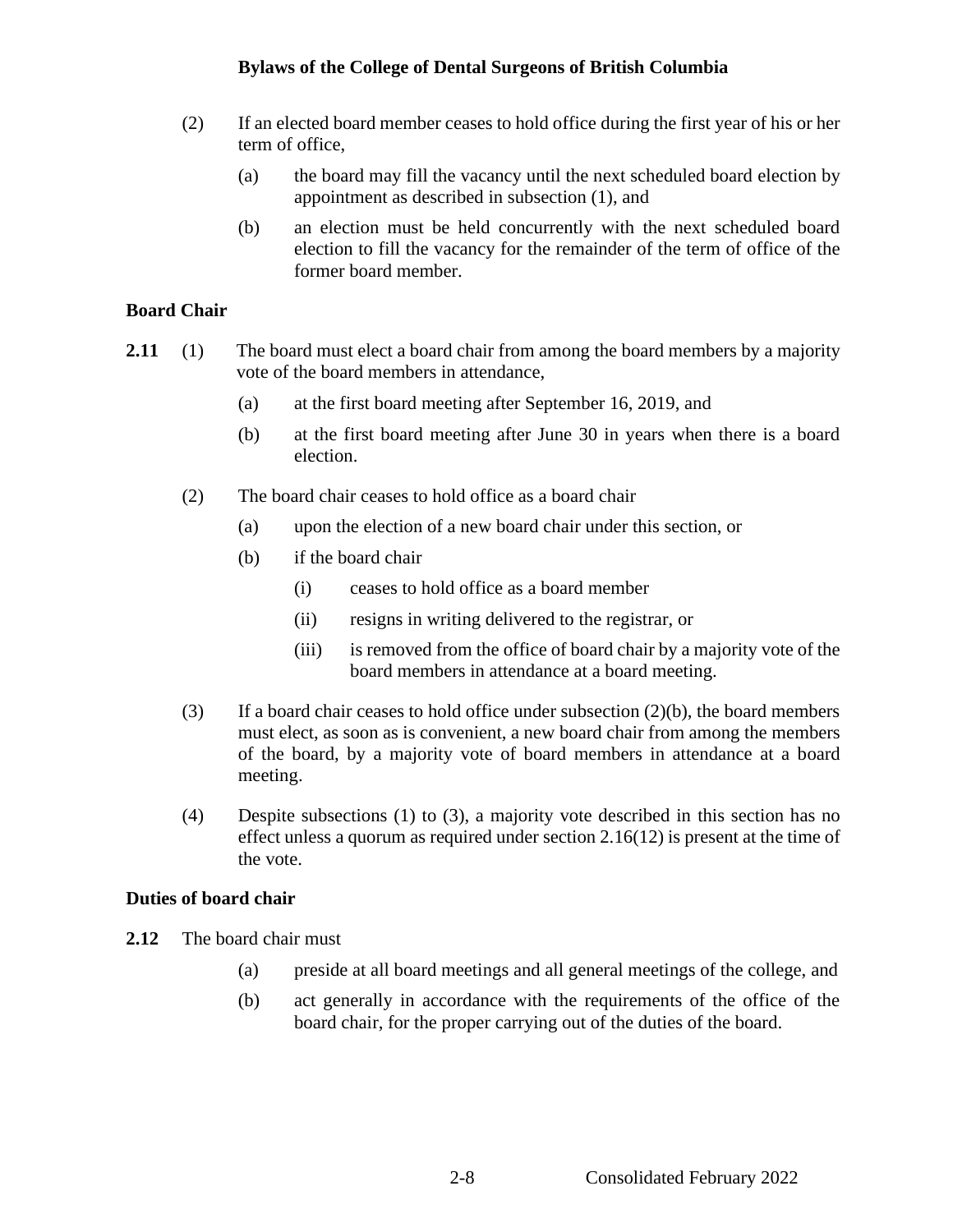## <span id="page-19-0"></span>**Board vice-chair**

- **2.13** (1) At the time of electing a board chair under section 2.11, the board may elect a board vice-chair from among the board members by a majority vote of the board members in attendance at the meeting.
	- (2) If the board elects a board vice-chair under subsection (1), the board vice-chair
		- (a) must perform the duties of the board chair in the absence of or as requested by the board chair, and
		- (b) ceases to hold office as board vice-chair
			- (i) upon the election of a new board vice-chair under this section, or
			- (ii) if he or she
				- (A) ceases to hold office as a board member
				- (B) resigns in writing delivered to the board chair, or
				- (C) is removed from the office of board vice-chair by a majority vote of the board members in attendance at a board meeting.
	- (3) If a board vice-chair ceases to hold office under subsection  $(2)(b)(ii)$ , the board members may elect a new board vice-chair from among the members of the board, by a majority vote of board members in attendance at a board meeting.
	- (4) Despite subsections (1) to (3), a majority vote described in this section has no effect unless a quorum as required under section 2.16(12) is present at the time of the vote.

## **Acting chair**

- **2.14** (1) If the board chair and the board vice-chair, if one has been elected under section 2.13, are absent from a board meeting or unable to act, the board members present at the meeting must elect one of their number by majority vote to be acting chair and to exercise the powers and perform the duties of the board chair for that meeting.
	- (2) The board may impose any terms, limits or conditions on an acting chair elected under subsection (1) that the board considers necessary or appropriate in the circumstances.

## **Remuneration of board members**

- **2.15** (1) Subject to subsection (2), board members may receive remuneration in accordance with policies established by the board.
	- (2) Any remuneration paid under subsection (1) must be equivalent for all board members, based on the amount of time devoted to the business of the college.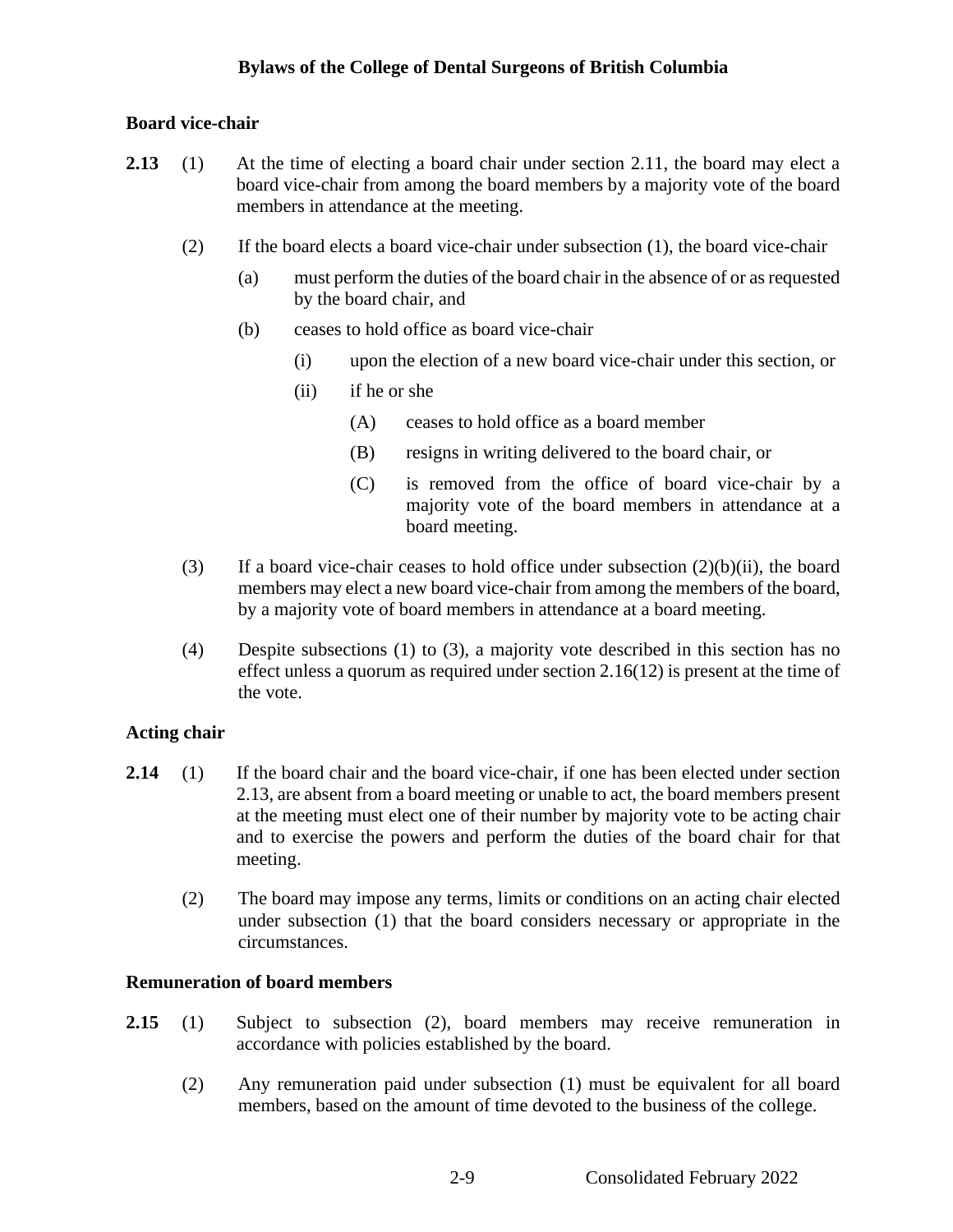(3) All board members are equally entitled to be reimbursed by the college for reasonable expenses necessarily incurred in connection with the business of the college, in accordance with policies established by the board.

## <span id="page-20-0"></span>**Board meetings**

- **2.16** (1) The board must meet at least twice in each fiscal year.
	- (2) Board meetings
		- (a) may be called by the board chair, and
		- (b) must be called by the registrar
			- (i) at the request of the board chair, or
			- (ii) on receipt of a written request for a meeting from 4 or more board members, setting out the matter or matters on which a decision will be sought at the meeting.
	- (3) When calling a meeting of the board under subsection (2), the board chair or registrar must provide reasonable notice of the meeting to all board members, registrants, certified dental assistants and the public.
	- (4) Notice of a board meeting under subsection (3) may be provided by posting a notice on the college website.
	- (5) Despite subsection (3), the board chair or registrar may call a meeting of the board without providing notice to registrants, certified dental assistants or the public if necessary to conduct urgent business.
	- (6) The accidental omission to deliver notice of a board meeting to, or the non-receipt of such notice by, any person entitled to receive notice does not invalidate proceedings at that meeting.
	- (7) Subject to subsection (8), meetings of the board must be open to registrants, certified dental assistants and the public.
	- (8) The board may exclude any person who is not a board member from any part of a meeting if it is satisfied that one or more of the following matters will be discussed:
		- (a) financial or personal or other matters that are of such a nature that the interest of any affected person or the public interest in avoiding disclosure of those matters outweighs the public interest in board meetings being open to the public;
		- (b) information concerning an application by any individual for registration under section 20 of the Act, or for certification as a certified dental assistant under Part 7, the disclosure of which would be an unreasonable invasion of the applicant's personal privacy;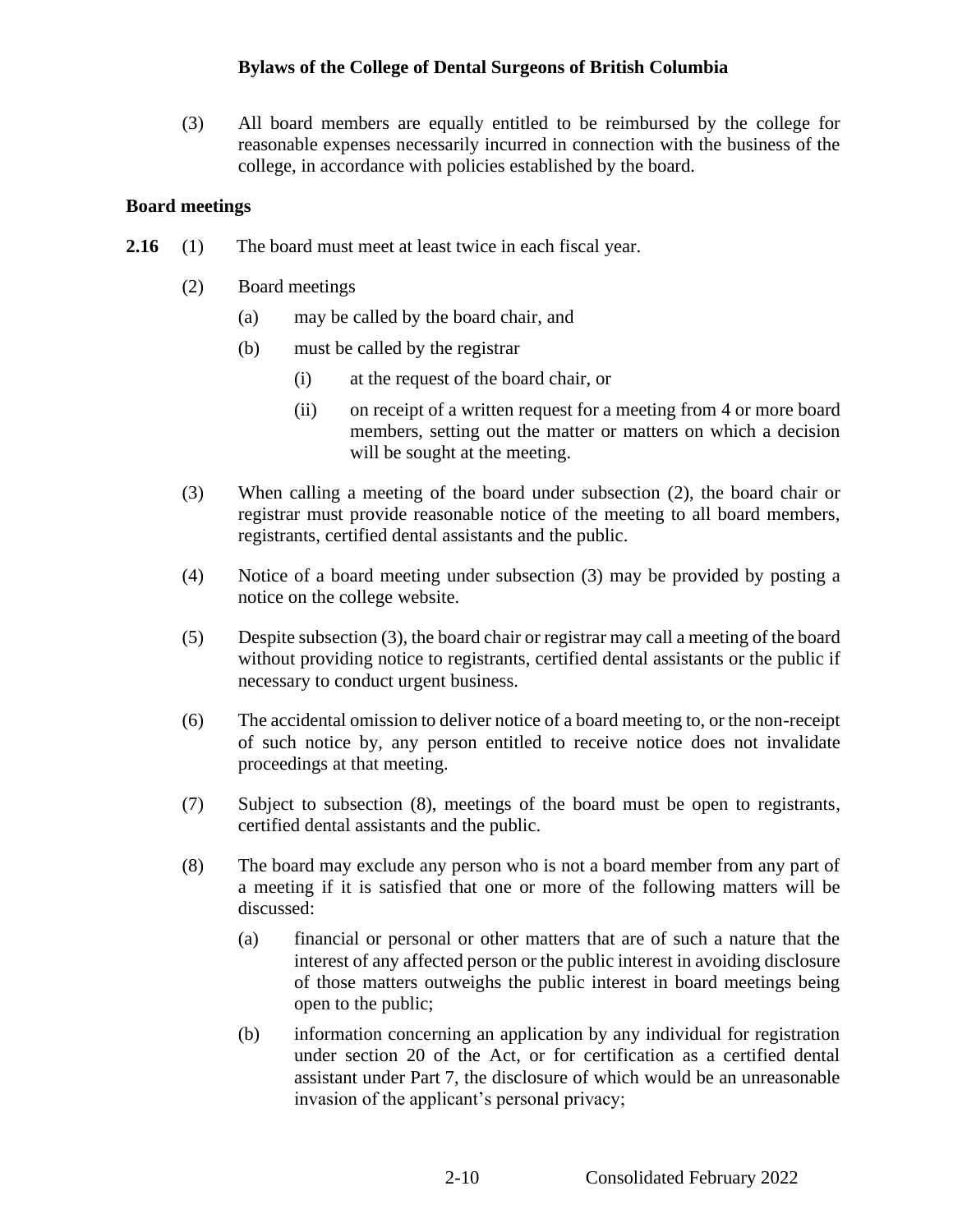- (c) information concerning a complaint against, or investigation of, any individual under Part 3 of the Act, the disclosure of which would be an unreasonable invasion of the individual's personal privacy;
- (d) information the disclosure of which may prejudice the interests of any person involved in
	- (i) a proceeding under the Act, including a disciplinary proceeding under Part 3 of the Act or a review under Part 4.2 of the Act, or
	- (ii) any other criminal, civil or administrative proceeding;
- (e) personnel matters;
- (f) property acquisitions;
- (g) the contents of examinations;
- (h) communications with the Office of the Ombudsman;
- (i) instructions given to or opinions received from legal counsel, or any other matter which is subject to solicitor-client privilege;
- (j) information which the college would be required or authorized to refuse to disclose to an applicant making a request for records under Part 2 of the *Freedom of Information and Protection of Privacy Act*;
- (k) information which the college is otherwise required by law to keep confidential.
- (9) If the board excludes any person from a part of a meeting, it must have its reasons for doing so noted in the minutes of the meeting.
- (10) The registrar must ensure that minutes are taken at each board meeting, retained on file, and, subject to subsection (11), posted on the college website.
- (11) Before posting board meeting minutes on the college website under subsection (10), the registrar may edit the minutes to remove information about any matter referred to in subsection (8), provided that the reasons for removing that information are noted in the edited minutes.
- (12) A majority of the board members constitutes a quorum at a board meeting.
- (13) In case of a tie vote, the chair of the meeting does not have a second vote in addition to the vote to which the chair is entitled as a board member, and the proposed resolution does not pass.
- (14) The board may meet and conduct business in person, or by video, telephone conference, web casting, or an equivalent mechanism.
- (15) Subject to the requirements of the Act and these bylaws, the board may adopt, by a majority vote, a set of rules to govern proceedings at board meetings.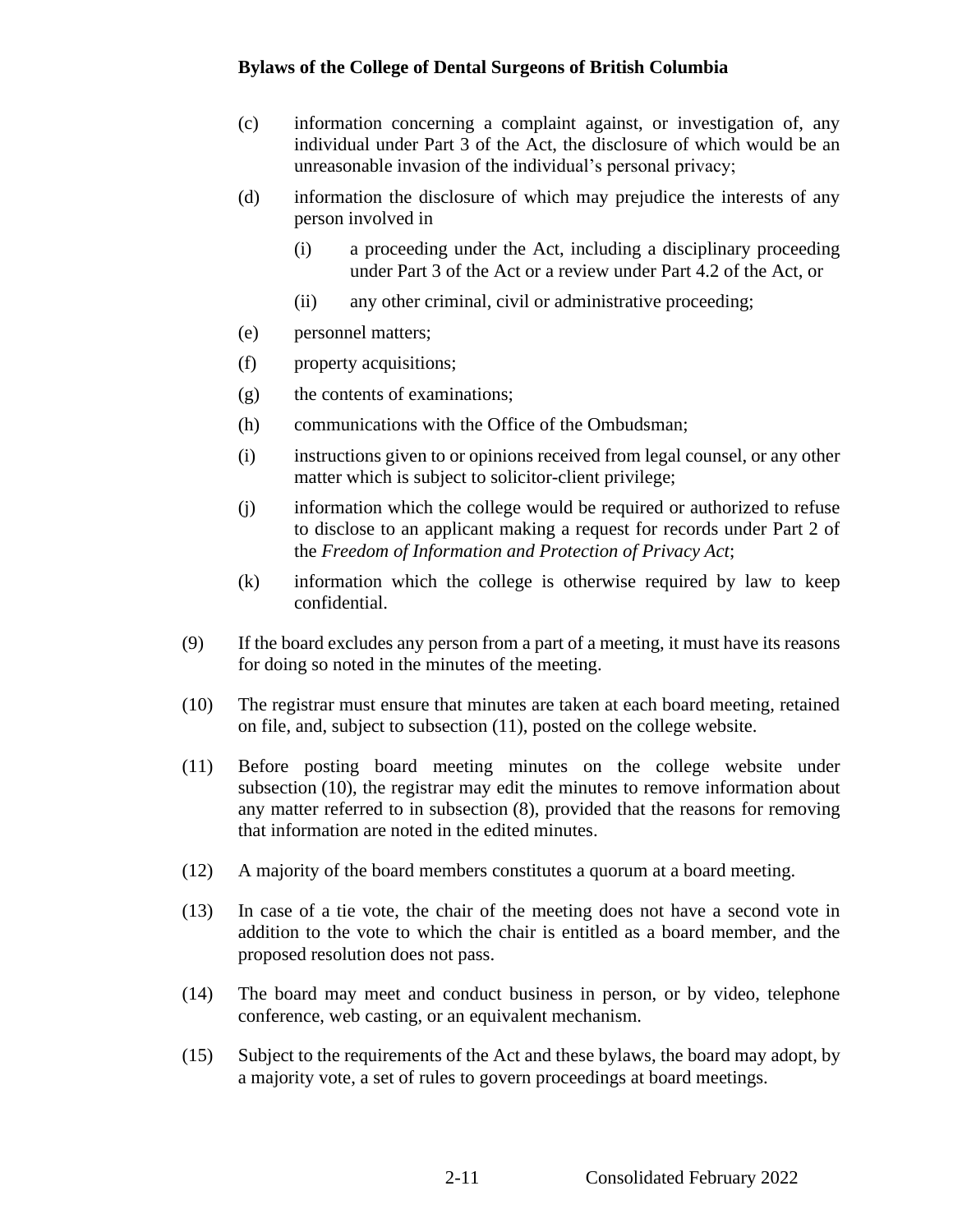#### <span id="page-22-0"></span>**Resolutions in writing**

- **2.17** (1) A resolution approved by a majority of all board members in writing, including by mail, facsimile, or e-mail, is valid and binding and of the same effect as if such resolution had been duly passed at a meeting of the board.
	- (2) A special resolution approved by two-thirds of all board members in writing, including by mail, facsimile, or e-mail, is valid and binding and of the same effect as if such special resolution had been duly passed at a meeting of the board.
	- (3) A report of any resolution or special resolution approved under subsection (1) or (2) must be verified and made a part of the minutes of the next meeting of the board.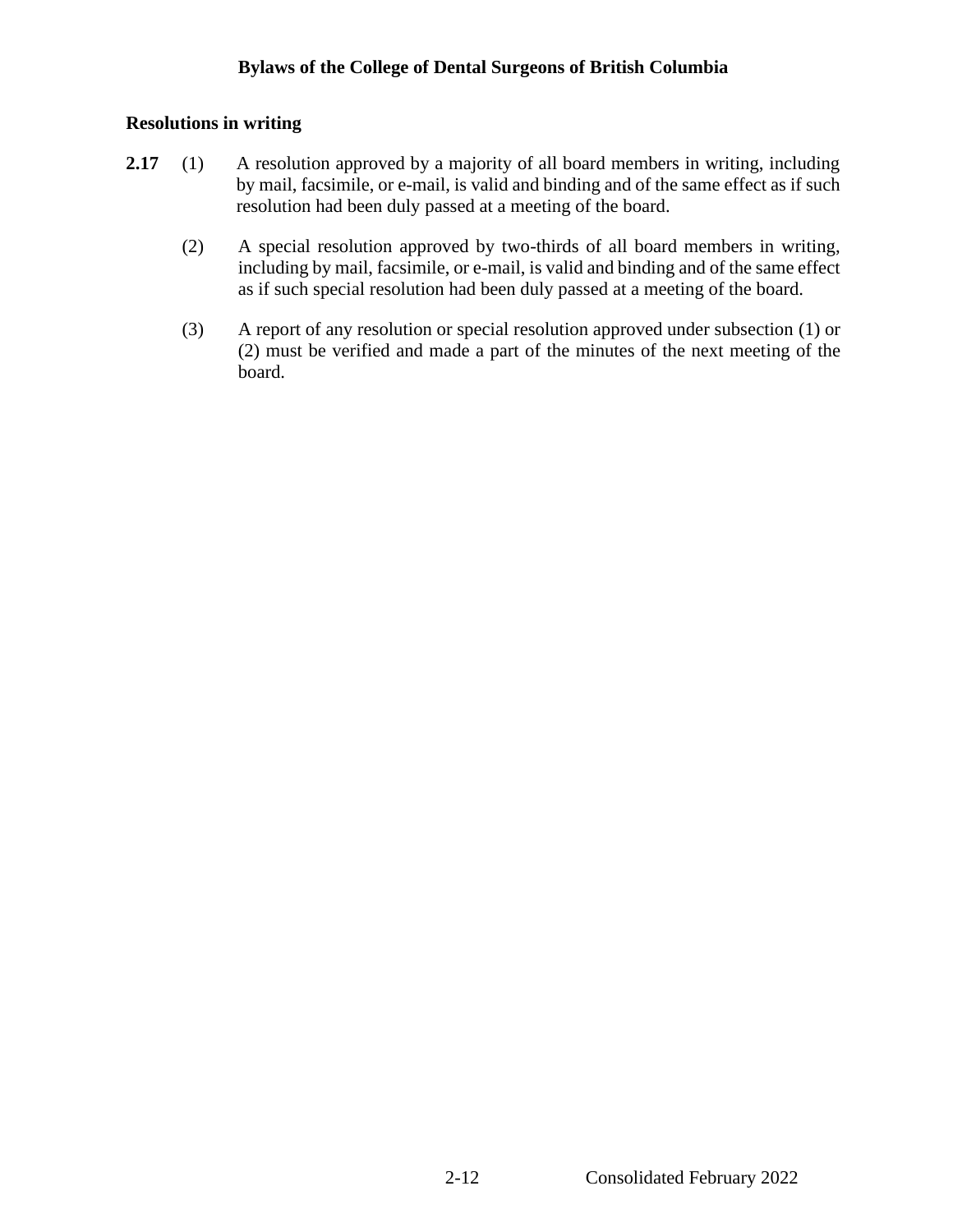# <span id="page-23-0"></span>**PART 3 – COLLEGE ADMINISTRATION**

## <span id="page-23-1"></span>**Seal**

- **3.01** (1) A seal for the college must be approved by the board.
	- (2) The seal of the college must be affixed, by those persons designated by the board, to certificates of registration, certified dental assistant certificates, and such other documents as the board may direct by resolution.

## <span id="page-23-2"></span>**Registrar**

- **3.02** (1) In addition to the registrar's powers and duties under the Act, the registrar
	- (a) holds final responsibility for all administrative and operational matters for the college, and
	- (b) is a non-voting member of every committee of the college.
	- (2) The registrar is authorized to establish, by bylaw, forms for the purposes of these bylaws, and to require the use of such forms by registrants or certified dental assistants, as the case may be.
	- (3) The registrar may designate an employee or agent of the college to exercise any power or perform any duty of the registrar assigned by the registrar.
	- (4) An employee or agent of the college referred to in subsection (3) has the same authority as the registrar when the employee or agent is acting on behalf of the registrar.

## <span id="page-23-3"></span>**Deputy registrars**

**3.03** If the board appoints a deputy registrar or deputy registrars under section 21 of the Act, the exercise or performance by a deputy registrar of any power or duty of the registrar is subject to any directions given by the registrar.

#### <span id="page-23-4"></span>**Spokespersons**

- <span id="page-23-5"></span>**3.04** (1) Only the registrar or a person authorized by the registrar may speak on behalf of the college.
	- $(2)$ A board member, including the board chair, may only speak on behalf of the board when authorized by the board.

#### **Fiscal year**

**3.05** The fiscal year of the college commences on March 1 and ends on the last day of February of the following year.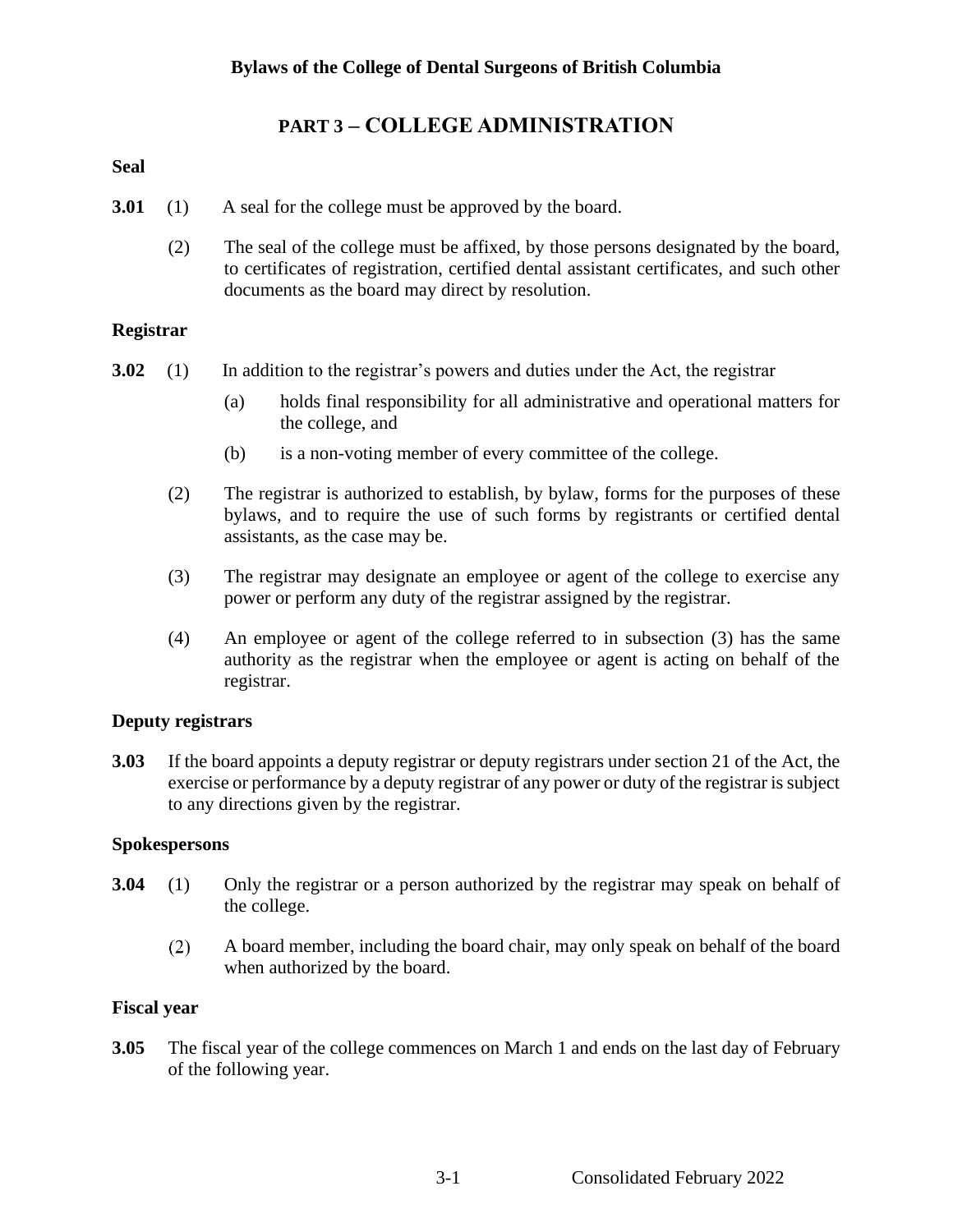## **Banking**

**3.06** The board or, subject to any directions given by the board, the registrar may establish and maintain such accounts with a chartered bank, trust company or credit union as the board determines necessary from time to time.

## <span id="page-24-0"></span>**Payments and commitments**

- **3.07** (1) The board
	- (a) must annually approve an operating and capital budget for the ensuing fiscal year,
	- (b) must, on a quarterly basis, review the interim operating statements, balance sheets, summary of variances, and forecasted excess or deficiency of revenue over expense for the current fiscal year,
	- (c) may amend the approved budget,
	- (d) may establish contingency reserve funds, from which any disbursements must only be authorized by special resolution of the board, and
	- (e) may establish additional criteria for disbursements to be made from a contingency reserve fund established under paragraph (d).
	- (2) The registrar
		- (a) may authorize the payment of any item included in the appropriate category in the approved operating or capital budget without further approval of the board,
		- (b) may authorize the payment of any item that was included in the appropriate category in the approved operating or capital budget in an amount that will exceed the approved budget for that category, provided that
			- (i) such payments do not exceed any maximum limit previously determined by the board on the registrar's authority to authorize payments exceeding the approved budget for that category, and
			- (ii) the registrar must report at the earliest opportunity the amount by which such payments are forecast to exceed the budget for that category,
		- (c) must make disbursements from contingency reserve funds only in accordance with subsection (1)(d) and any additional criteria established by the board under subsection  $(1)(e)$ , and must report the status of contingency reserve funds as part of the interim financial reporting process, and
		- (d) must obtain authorization from the board before committing the college to any operating or capital expenditure not included in the approved operating or capital budget that
			- (i) exceeds an amount that has previously been authorized by the board, or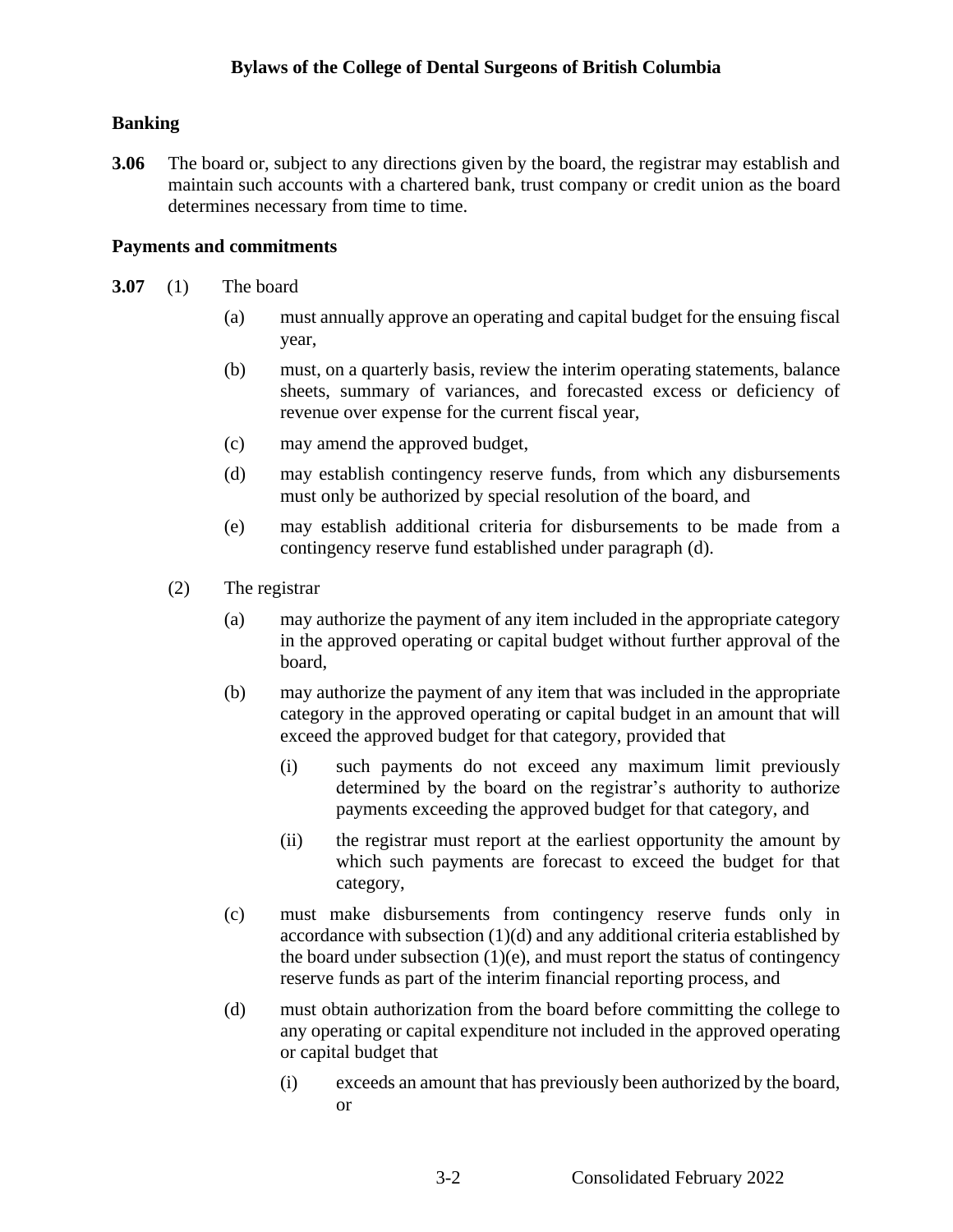(ii) creates or increases a cash flow deficiency for the current fiscal year.

## <span id="page-25-0"></span>**Grants from college funds**

- **3.08** (1) In this section, **"grantee"** means any of the following organizations or programs:
	- (a) Commission on Dental Accreditation of Canada;
	- (b) Canadian Dental Regulatory Authorities Federation;
	- (c) Royal College of Dentists of Canada;
	- (d) Faculty of Dentistry of the University of British Columbia.
	- (2) The board may, in approving the operating budget under section 3.07(1)(a)
		- (a) approve grants, out of the college's funds, to grantees to assist in regulatory matters consistent with the duties and objects of the college under section 16 of the Act, and
		- (b) attach any conditions on grants approved under paragraph (a) which the board considers necessary to ensure that the grantee uses any funds granted in a manner that is consistent with the mandate, duties, and objects of the college.
	- (3) The registrar may disburse a grant approved by the board under subsection (2)(a) in accordance with any payment process determined by the board.

#### <span id="page-25-1"></span>**Collection of funds as agent**

- **3.09** (1) In this section, **"association"** means
	- (a) the Canadian Dental Association, or
	- (b) the British Columbia Dental Association, or another health profession association as defined in section 1 of the Act whose members are dentists.
	- (2) In each fiscal year until the fiscal year ending February 28, 2022, the college may collect from dentists an amount equivalent to the annual fees of an association, whether or not the dentist is a member of the association, provided that the board and the association execute a written agreement to this effect.
	- (3) Funds received by the registrar under subsection (2) are collected by the college as agent for the association and are held by the college on trust for the association.
	- (4) As of March 1, 2022, the college will not collect any funds as agent for an association.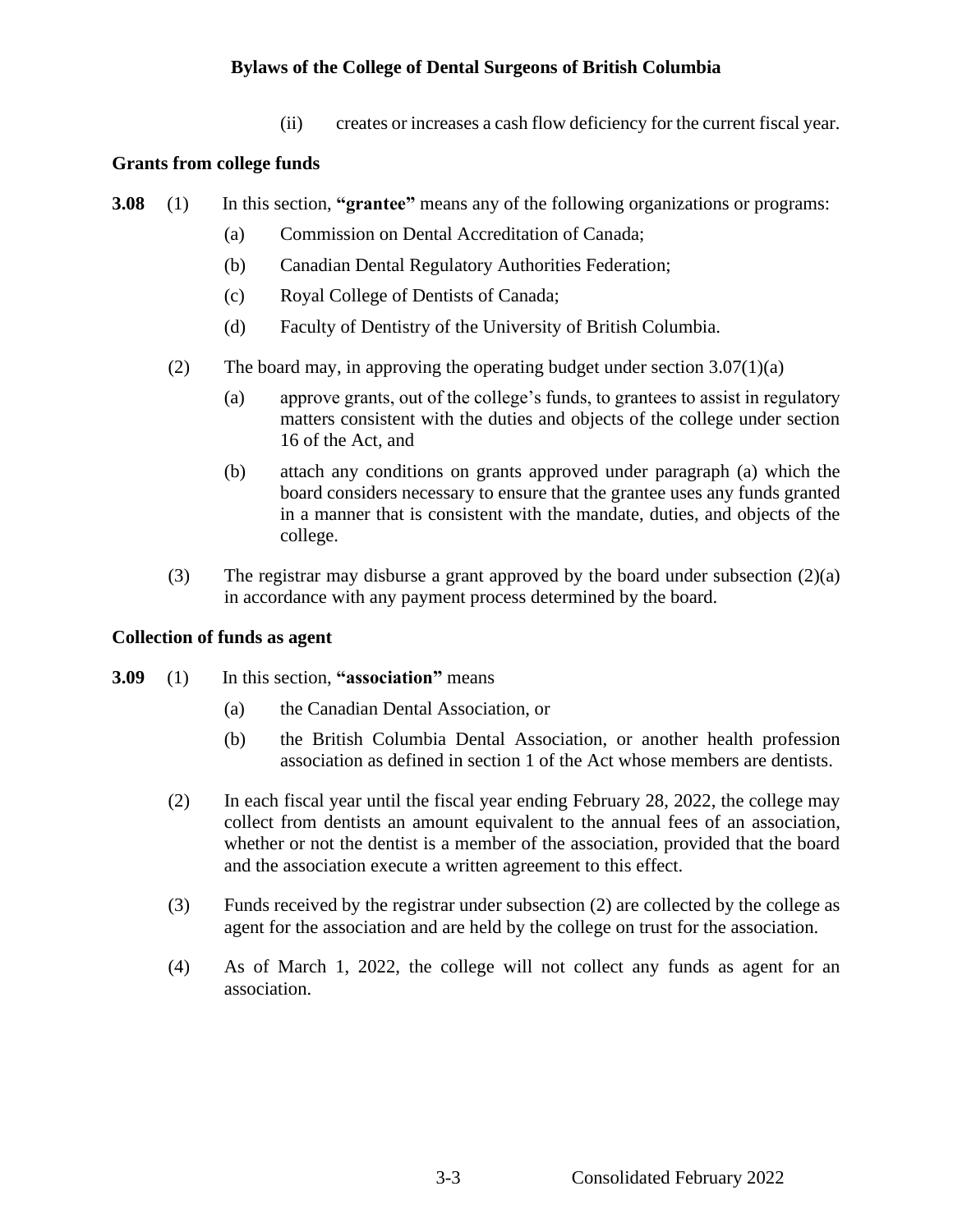## <span id="page-26-0"></span>**Investments**

**3.10** The board or, subject to any directions given by the board, the registrar may invest funds of the college in accordance with the board's investment policy, which must be consistent with sections 15.1 and 15.2 of the *Trustee Act*.

## <span id="page-26-1"></span>**Auditor**

- **3.11** (1) The board must each year appoint a member of, or a firm licensed by, the Chartered Professional Accountants of British Columbia to be the auditor.
	- (2) The registrar must submit the financial statement to the auditor within 60 days of the end of the fiscal year.
	- (3) The audited financial statements of the college must be considered at each annual general meeting of the college.

## <span id="page-26-2"></span>**College Place**

**3.12** The college may only sell, transfer, dispose of, mortgage, charge, or otherwise encumber its beneficial interest in College Place by special resolution of the board.

#### <span id="page-26-3"></span>**Legal counsel**

**3.13** The registrar, the board or, with the approval of the registrar or the board, a committee or panel, may retain a member of the Law Society of British Columbia for the purpose of advising the college on any matter, and assisting the board, a committee, a panel, the registrar or any employee or agent of the college in exercising any power or performing any duty under the Act.

#### <span id="page-26-4"></span>**Fidelity insurance**

**3.14** The board must cause the college to maintain fidelity insurance or bonding in respect of its employees in such amounts as the board may determine from time to time.

#### <span id="page-26-5"></span>**General meetings**

- **3.15** (1) The board must convene an annual general meeting of the college at least once in every calendar year and not more than 15 months after the holding of the last preceding annual general meeting.
	- (2) Every general meeting of the college, other than an annual general meeting, is a special general meeting.
	- (3) The board
		- (a) may convene a special general meeting by resolution of the board, and
		- (b) must convene a special general meeting within 60 days after receipt by the registrar of a request for such a meeting signed by at least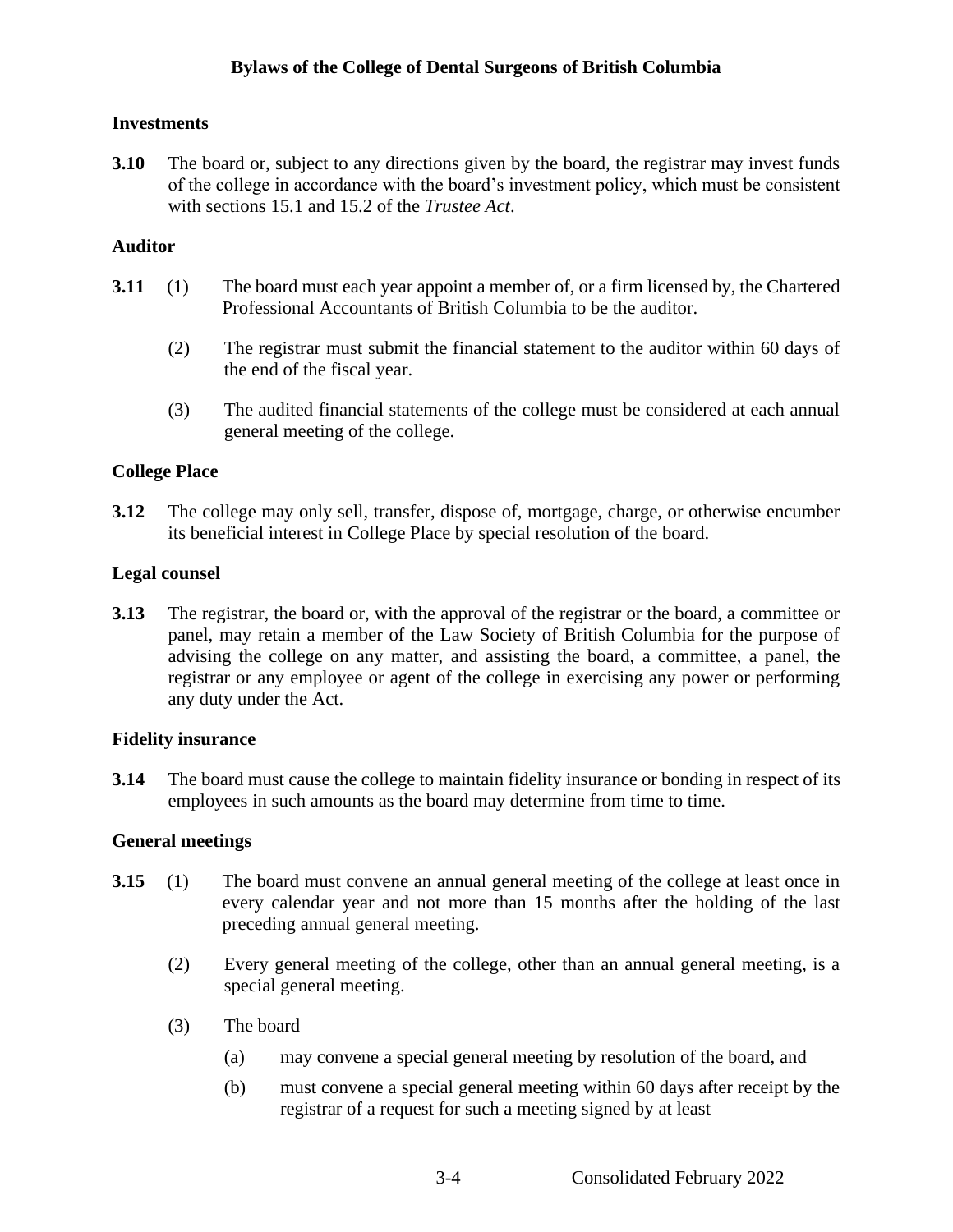- (i) 5% of all registrants referred to in subsection(5)(a) and (b),
- (ii) 5% of all certified dental assistants referred to in subsection  $(5)(c)$ , or
- (iii) 5% of the combined total of all registrants referred to in subsection (5)(a) and (b) and all certified dental assistants referred to in subsection  $(5)(c)$ .
- (4) All general meetings of the college must be held in British Columbia.
- (5) Only the following persons are eligible to vote or present motions at general meetings of the college, or to propose resolutions under section 3.17:
	- (a) dentists in the following classes of registration:
		- (i) full registration;
		- (ii) restricted to specialty registration;
		- (iii) academic registration;
		- (iv) academic (grandparented) registration;
	- (b) dental therapists;
	- (c) practising certified dental assistants.
- (6) General meetings of the college are open to the public.

#### <span id="page-27-0"></span>**Notice of general meetings**

- **3.16** (1) The registrar must
	- (a) at least 21 days before a general meeting, deliver notice of the meeting to every registrant or certified dental assistant described in section 3.15(5), and every board member, and committee member, and
	- (b) provide reasonable notice of the general meeting to the public.
	- (2) Notice of a general meeting must include the following:
		- (a) the place, day and time of the meeting;
		- (b) the general nature of the business to be considered at the meeting;
		- (c) any resolutions proposed by the board;
		- (d) any resolutions proposed by registrants or certified dental assistants under section 3.17 and delivered to the registrar before the mailing of the notice.
	- (3) Notice of a general meeting may be provided to the public under subsection (1)(b) by posting a notice on the college website.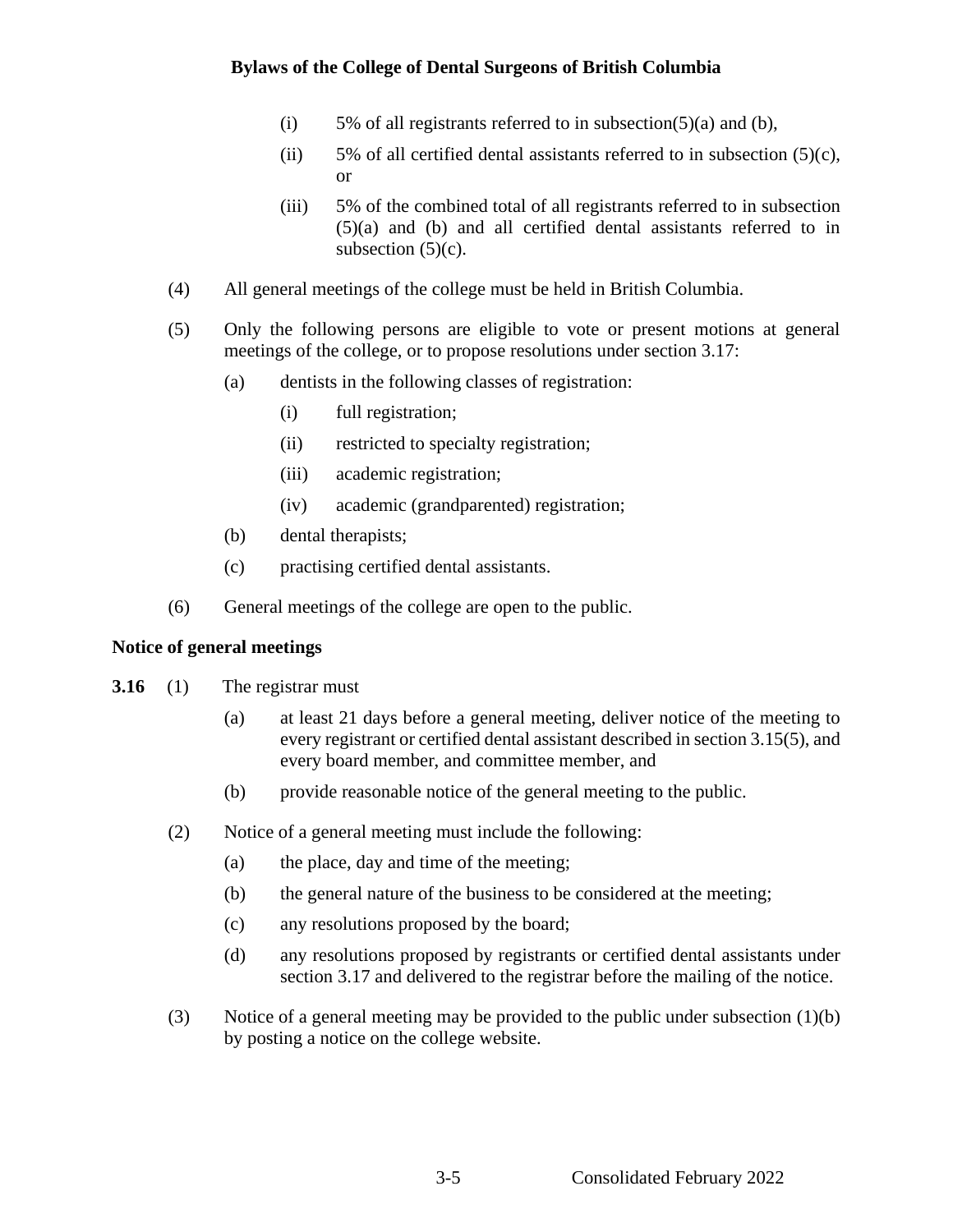(4) The accidental omission to deliver notice of a meeting or resolution to, or the nonreceipt of such a notice by, any person entitled to receive notice under this section or section 3.17 does not invalidate proceedings at that meeting.

#### <span id="page-28-0"></span>**Resolutions proposed by registrants and certified dental assistants**

- **3.17** (1) At least 45 days before the date of an annual or special general meeting, any registrant or certified dental assistant described in section 3.15(5) may deliver to the registrar a written request for the introduction of a resolution, provided the request is signed by any combination of at least 20 registrants and certified dental assistants described in section 3.15(5)
	- (2) If a request is received under subsection (1) after the mailing of the notice of the general meeting under section 3.16, the registrar must
		- (a) deliver a supplementary notice, including the proposed resolution, to every person entitled to receive notice of the meeting under section 3.16(1)(a), and
		- (b) provide reasonable notice of the resolution to the public.
	- (3) Notice of a resolution may be provided to the public under subsection (2)(b) by posting a notice on the college website.
	- (4) Any resolution proposed under subsection (1) is advisory to the board and is not in any way binding.

#### <span id="page-28-1"></span>**Proceedings at general meetings**

- **3.18** (1) The quorum at a general meeting is any combination of 10 registrants and certified dental assistants described in section 3.15(5).
	- (2) If the board chair and the board vice-chair, if one has been elected under section 2.13, are absent from a board meeting or unable to act, the registrants and certified dental assistants who are present and entitled to vote at the meeting must elect an acting chair for the meeting by a majority vote.
	- (3) No business, other than the adjournment or termination of the meeting, may be conducted at a general meeting at a time when a quorum is not present.
	- (4) If at any time during a general meeting there ceases to be a quorum present, business then in progress must be suspended until there is a quorum present.
	- (5) If a quorum is not present within 30 minutes from the time appointed for the commencement of a general meeting, or from any time during a general meeting when there ceases to be a quorum present, the meeting must be adjourned.
	- (6) When a general meeting is adjourned, notice of the rescheduled meeting must be delivered in the same manner as notice of the original meeting.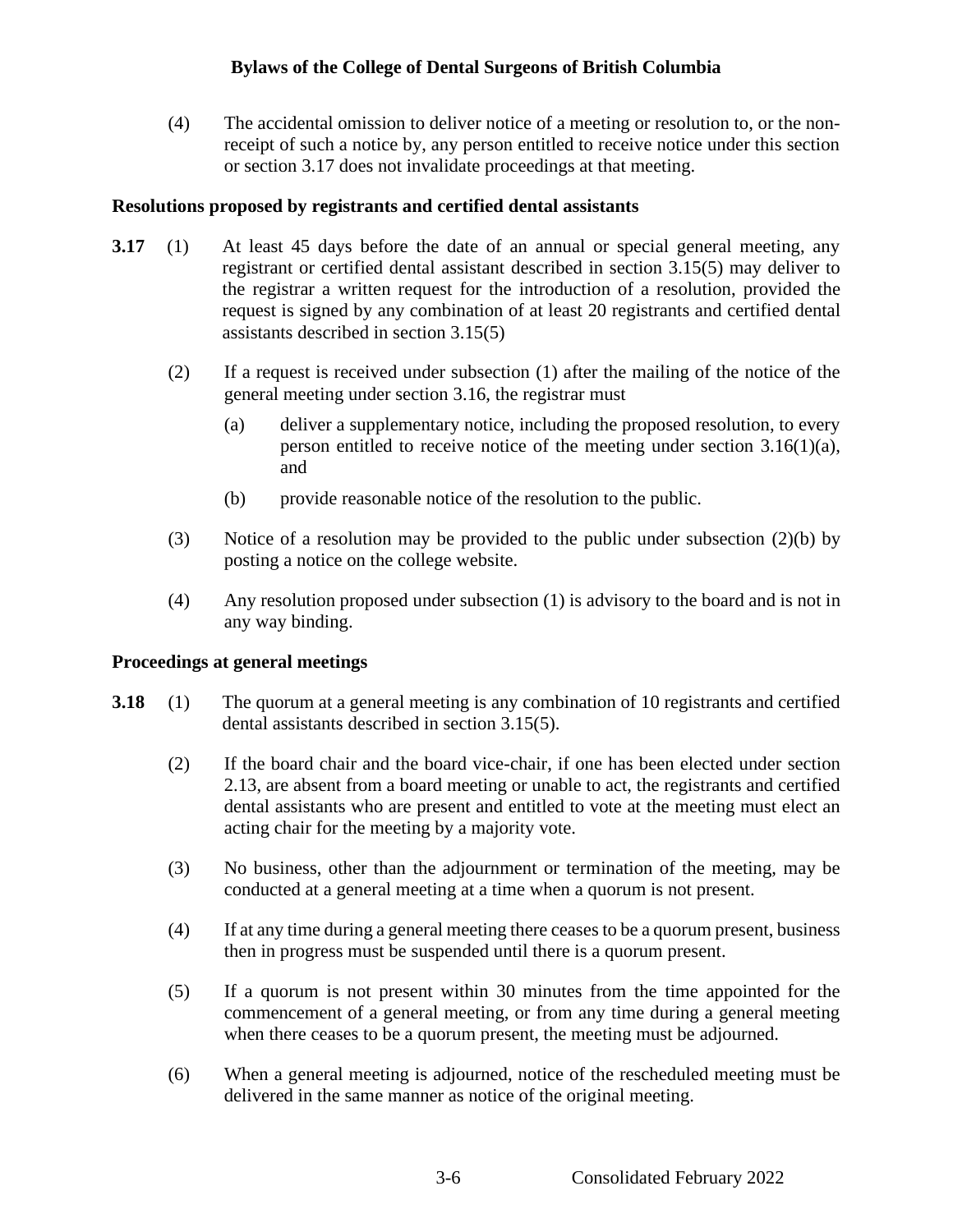- (7) The registrar must ensure that minutes are taken at each general meeting, retained on file, and posted on the college website.
- (8) When voting on a resolution at a general meeting, a registrant or a certified dental assistant described in section 3.15(5) is entitled to one vote.
- (9) In case of a tie vote the chair of the meeting does not have a second vote in addition to the vote to which the chair is entitled under subsection (8), and the proposed resolution does not pass.
- (10) Subject to the requirements of the Act and these bylaws, the board may adopt, by a majority vote, a set of rules to govern the proceedings at general meetings.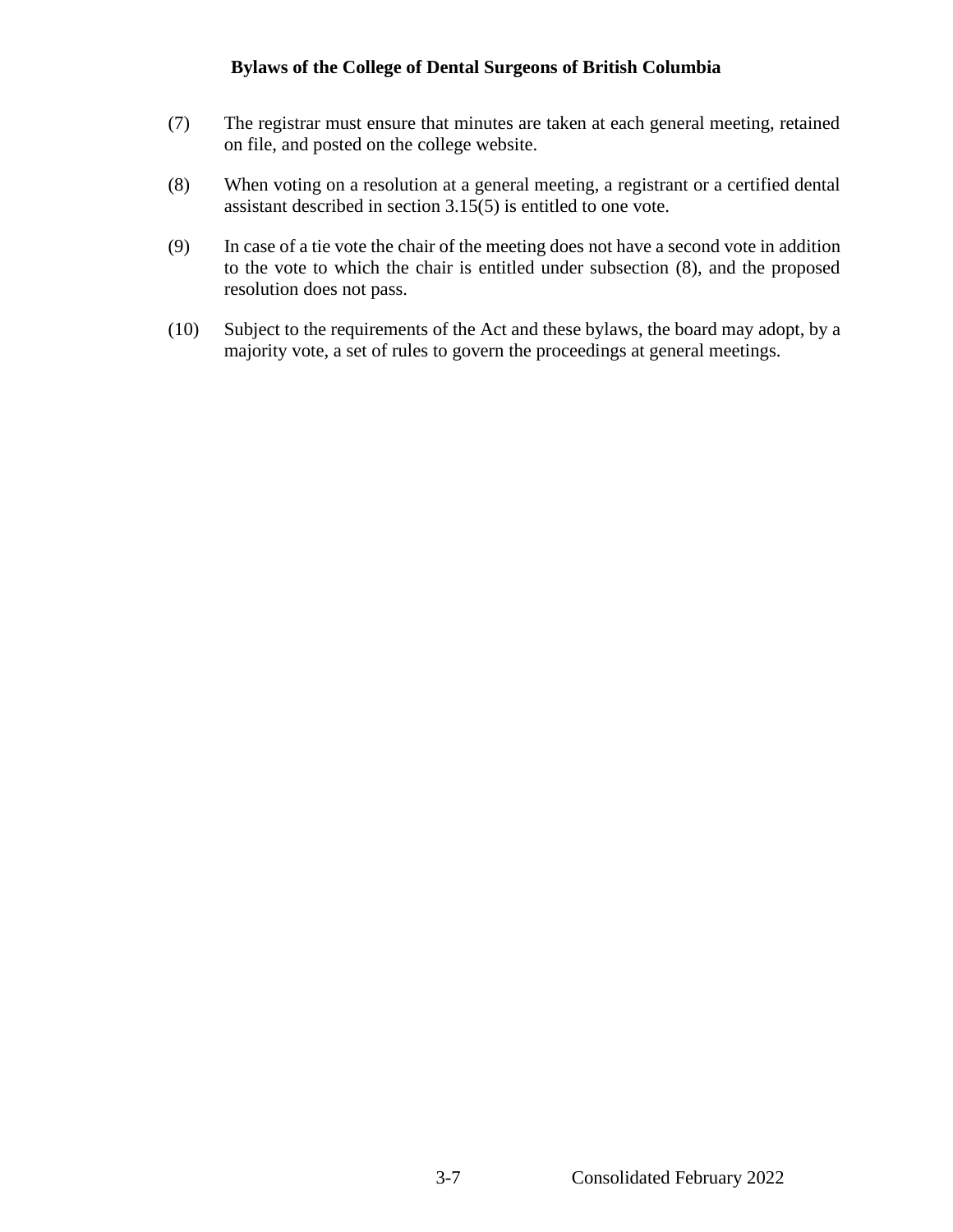# <span id="page-30-0"></span>**PART 4 – COLLEGE COMMITTEES AND PANELS**

## <span id="page-30-1"></span>**Committees**

- **4.01** (1) The following committees are established:
	- (a) registration committee;
	- (b) inquiry committee;
	- (c) discipline committee;
	- (d) quality assurance committee;
	- (e) sedation and general anaesthesia committee;
	- (f) standards and guidance committee;
	- (g) patient relations committee;
	- (h) audit and risk committee;
	- (i) appointments committee;
	- (j) human resources and remuneration committee.
	- (2) A person appointed as a member of a committee established under these bylaws
		- (a) serves a term of office specified by the board not exceeding 2 years,
		- (b) ceases to hold office as a committee member if, before the expiry of the term of appointment under paragraph (a), the person
			- (i) resigns from office by delivering notice of that resignation in writing to the registrar, or
			- (ii) is removed from office by a majority vote of the board, and
		- (c) is eligible for reappointment to a committee, but must not serve as a committee member for more than 6 consecutive years.
	- (3) Despite subsection  $(2)(c)$ , a person is not eligible to be reappointed as a committee member until one year after he or she
		- (a) completes 6 consecutive years of service as a committee member, or
		- (b) ceases to hold office under subsection  $(2)(b)$ .
	- (4) The board must not appoint a board member to the registration committee, the inquiry committee, the discipline committee, the quality assurance committee, the sedation and general anaesthesia committee, the standards and guidance committee or the patient relations committee.
	- (5) Subject to sections  $4.04(1)$ ,  $4.11(3)$  and  $4.12(3)$ , at the first meeting of a committee after July 1, the committee, by majority vote of the committee members present,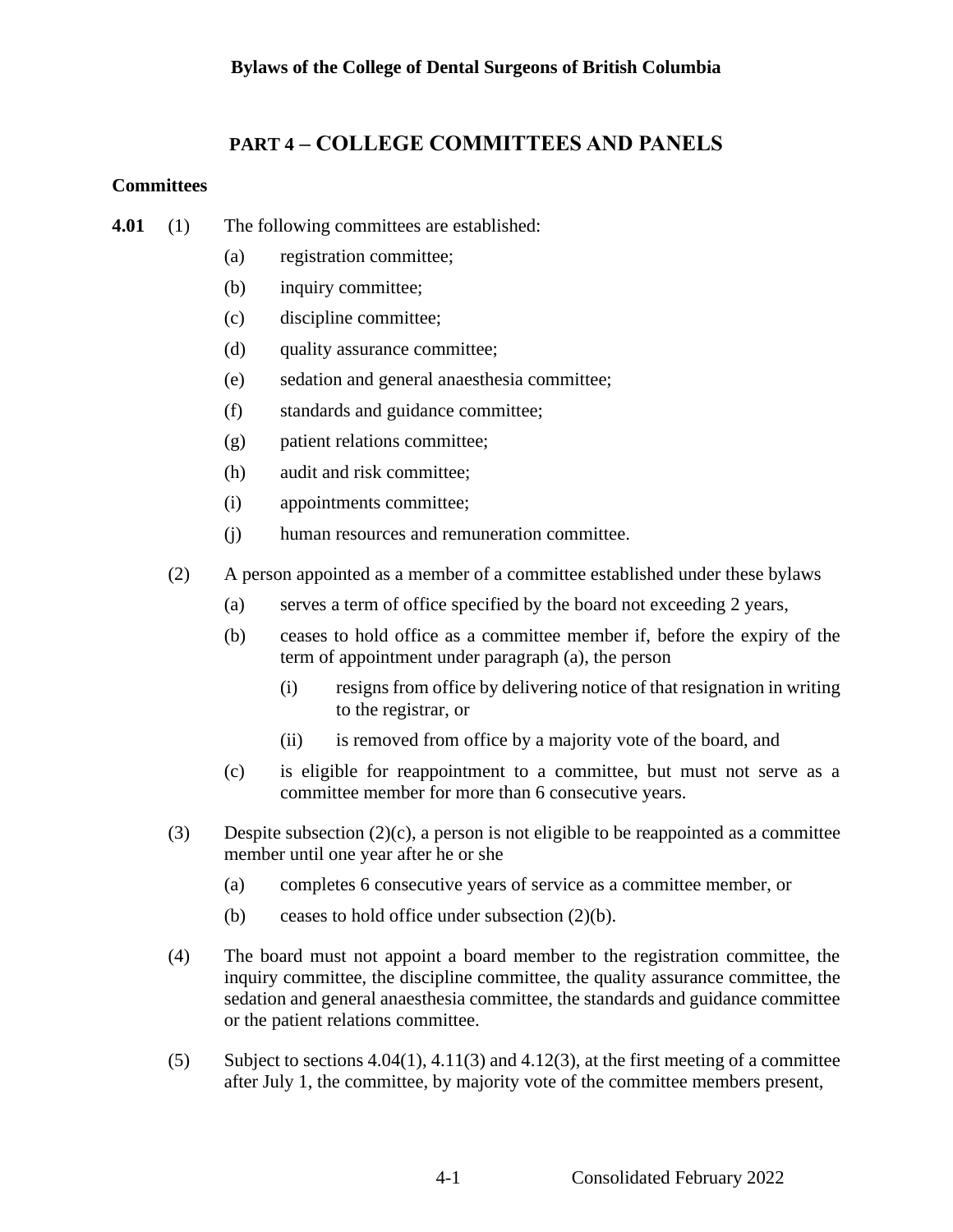- (a) must elect a committee chair, and
- (b) may elect a committee vice-chair.
- (6) If the committee chair is absent or unable to act for any reason, the committee vicechair, provided one has been elected under subsection (5), may exercise the powers and perform the duties of the chair.
- (7) If both the committee chair and the committee vice-chair, provided one has been elected under subsection (5), are absent from or unable to act for any reason, the committee members may appoint one of their number to exercise the powers and perform the duties of the chair.
- (8) Subject to section  $3.02(1)(b)$ , a member of the inquiry committee or the discipline committee must not be a member of any other committee.

## <span id="page-31-0"></span>**Committee panels**

- **4.02** (1) The registration committee, the inquiry committee and the discipline committee may meet in panels of at least 3 committee members, including at least one committee member who is a registrant.
	- (2) At least one-third of the members of a panel under subsection (1) must be public members.
	- (3) Subject to subsections (4) and (5), the chair of a committee referred to in subsection (1) must appoint the members of a panel and must designate one of the appointed members as chair of the panel.
	- (4) In addition to the public member or members required under subsection (2), the other members of the following panels must include at least one registrant:
		- (a) a panel of the registration committee appointed to hear an issue arising from an application for registration;
		- (b) a panel of the inquiry committee that may dispose of a matter under section 33(6) of the Act when the matter involves the investigation of a registrant;
		- (c) a panel of the discipline committee appointed to hear
			- (i) a matter under section 38 of the Act when the respondent is a registrant, or
			- (ii) a matter under section 44 of the Act and section 11.06.
	- (5) In addition to the public member or members required under subsection (2), the following panels must include at least one certified dental assistant:
		- (a) a panel of the registration committee appointed to hear an issue arising from an application for certification;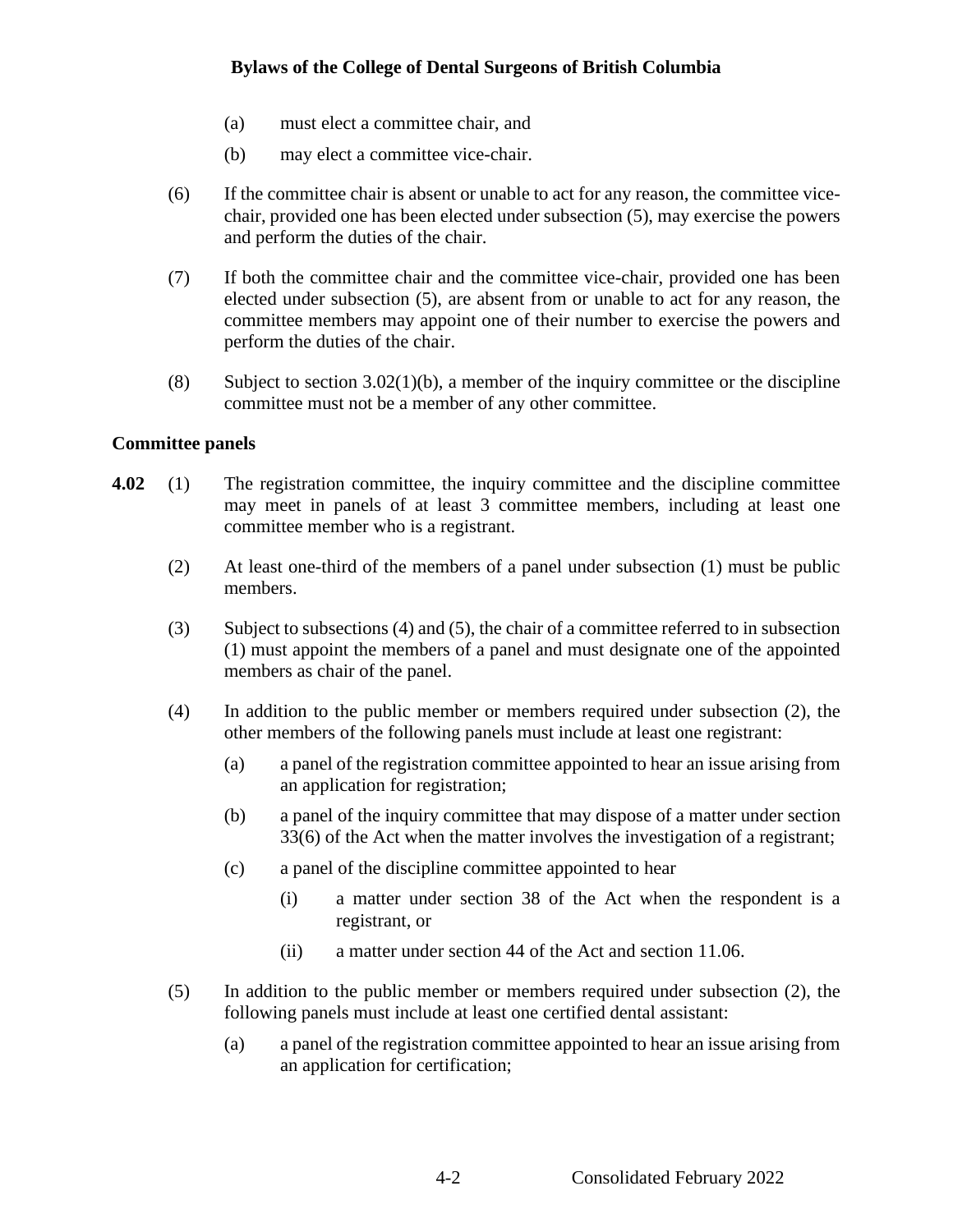- (b) a panel of the inquiry committee that may dispose of a matter under section 33(6) of the Act when the matter involves the investigation of a certified dental assistant;
- (c) a panel of the discipline committee appointed to hear a matter under section 38 of the Act when the respondent is a certified dental assistant.
- (6) A panel of a committee referred to in subsection (1) may exercise any power and perform any duty of that committee.

## <span id="page-32-0"></span>**Remuneration of committee members**

- **4.03** (1) A committee member is entitled to remuneration for committee work
	- (a) at an equivalent rate for all committee members,
	- (b) based on the amount of time the committee member devoted to the business of the college, and
	- (c) in accordance with policies established by the board.
	- (2) A committee member is entitled to reimbursement of reasonable expenses necessarily incurred in connection with the business of the college, in accordance with policies established by the board.

#### <span id="page-32-1"></span>**Meetings of a committee or panel**

- **4.04** (1) For quorum at a meeting of a committee,
	- (a) a majority of the committee must be present, and
	- (b) at least one-third of the committee members present must be public members.
	- (2) Despite subsection  $(1)(a)$ , for quorum at a meeting of a committee panel
		- (a) all members of the panel must be present if the panel has fewer than 4 members, and
		- (b) three-quarters of the panel must be present if the panel has 4 members or more.
	- $(3)$ Each member of a committee or a panel of a committee has one vote, including the committee chair and the committee vice-chair, provided one has been elected under section 4.01(5), and the chair of a committee panel.
	- $(4)$ In the case of a tie vote, the committee chair and the committee vice-chair, provided one has been elected under section 4.01(5), and the chair of a committee panel does not have a second or deciding vote, and the proposed resolution does not pass.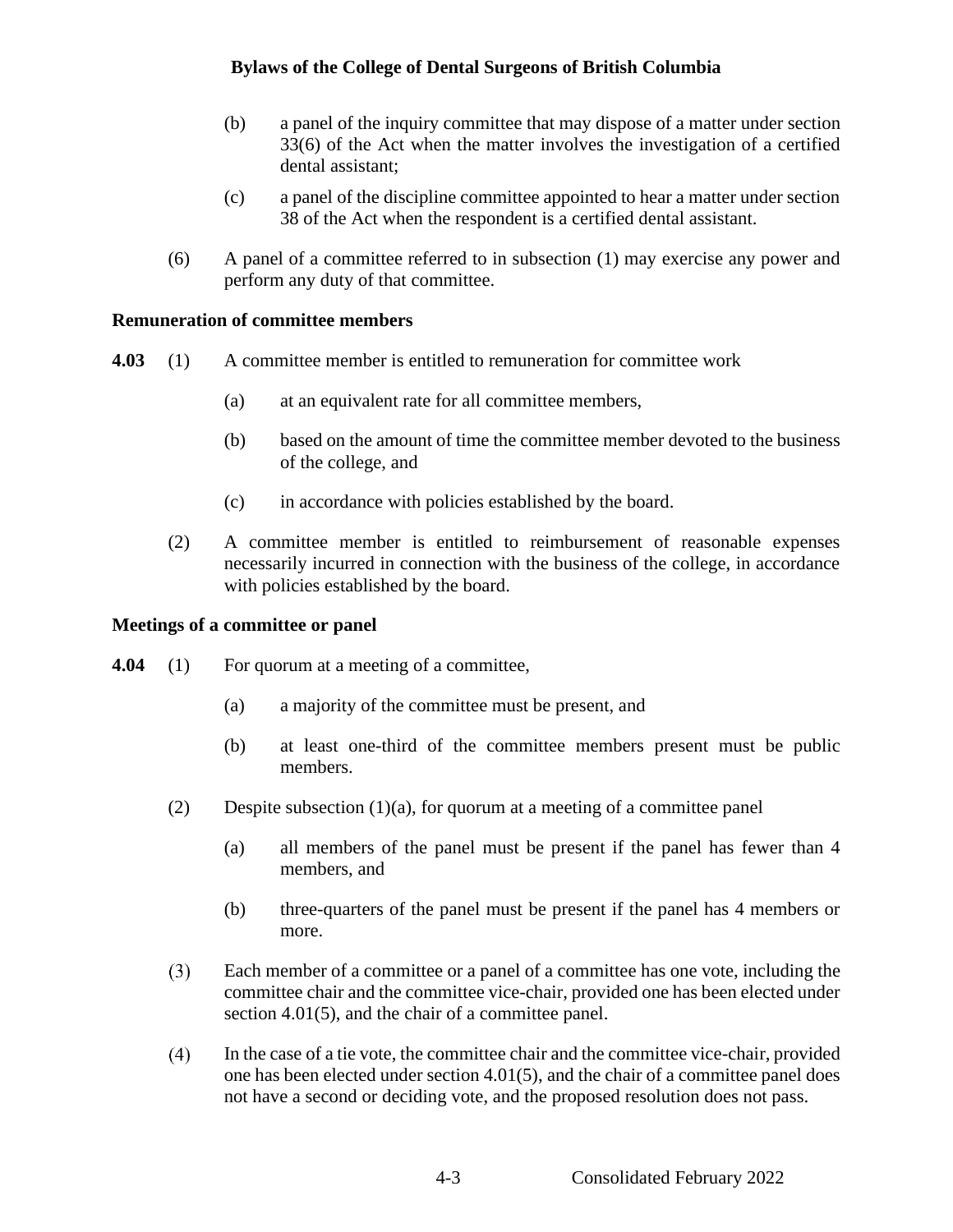- $(5)$ A committee or a committee panel may meet and conduct business in person, or by video, telephone conference, web casting, or an equivalent mechanism.
- $(6)$ Subject to s. 38(3) of the Act, the meetings of a committee or a committee panel are closed to registrants, certified dental assistants and the public, unless, further to an application in writing or on its own motion, a committee or a panel of a committee invites a registrant, certified dental assistant or member of the public to attend all or part of a meeting.
- $(7)$ While a registrant, certified dental assistant or member of the public is in attendance at a meeting of a committee or a committee panel under subsection (6), the committee or panel must not discuss any of the matters specified in section 2.16(8), except to the extent that the registrant, certified dental assistant or member of the public in attendance is already aware of those matters or information relating to those matters.
- $(8)$ The chair of a committee or a committee panel must ensure that minutes are taken at each meeting of the committee or panel and retained on file.

#### <span id="page-33-0"></span>**Registration committee**

- **4.05** (1) Subject to subsection (2) and section 4.01(4), the registration committee consists of at least 9 persons appointed by the board, including
	- (a) at least 6 persons who are registrants or certified dental assistants, and
	- (b) at least 3 public members.
	- (2) At least one-third of the members of the registration committee must be public members.
	- (3) In addition to the duties and powers of the registration committee under Part 2 of the Act and Parts 6 and 7 of these bylaws, the committee is responsible for
		- (a) reviewing and assessing the requirements for registration and certification under Parts 6 and 7 of these bylaws and making recommendations to the board for amendment of same, and
		- (b) at least every 2 years, reviewing and assessing the committee's terms of reference and making recommendations to the board for amendment of same.

#### <span id="page-33-1"></span>**Inquiry committee**

- **4.06** (1) Subject to subsection (2) and section 4.01(4) and (8), the inquiry committee consists of at least 21 persons appointed by the board, including
	- (a) at least 14 persons who are registrants or certified dental assistants, and
	- (b) at least 7 public members.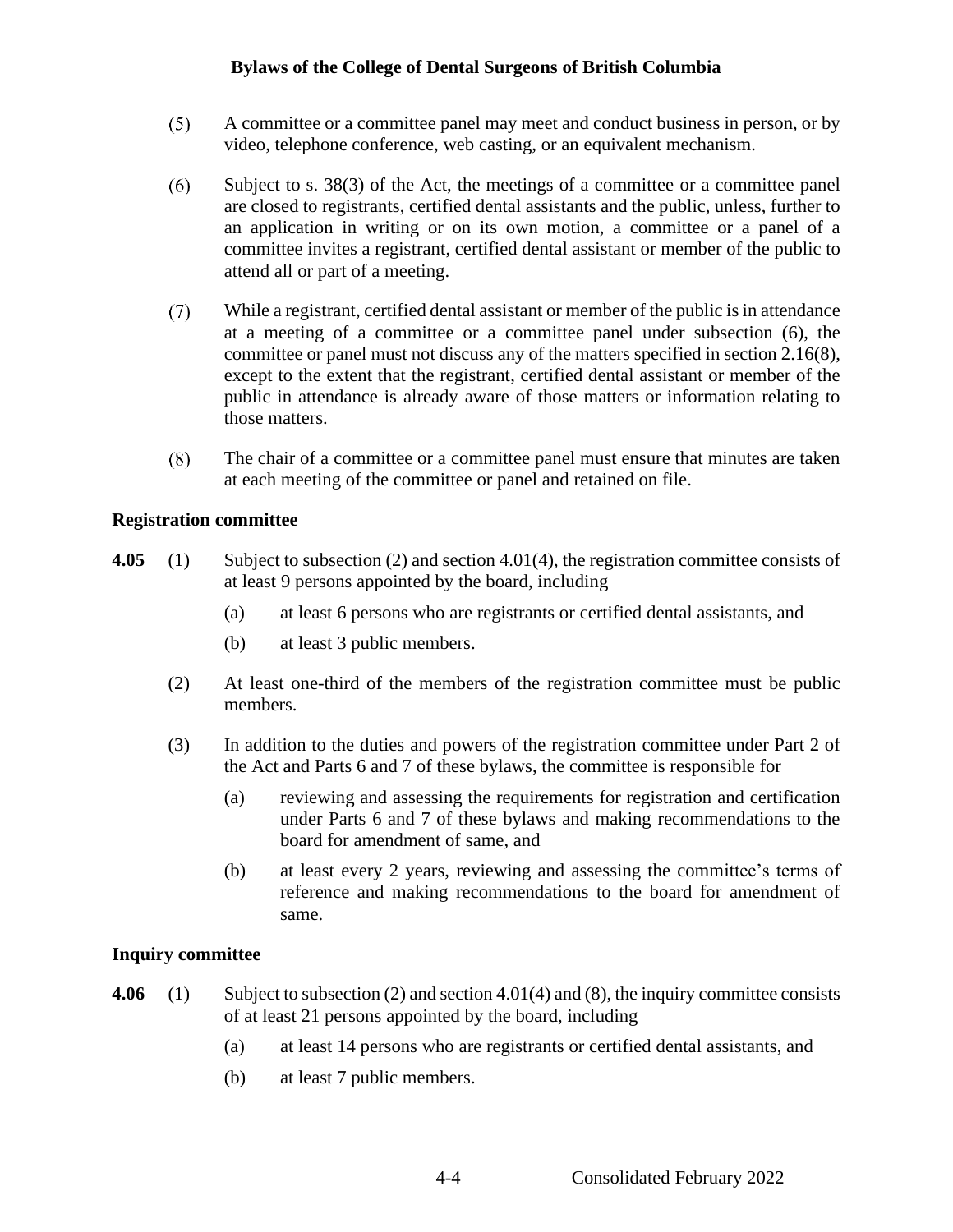- (2) At least one-third of the members of the inquiry committee must be public members.
- (3) In addition to the duties and powers of the inquiry committee under Part 3 of the Act and Part 10 of these bylaws, the committee is responsible for, at least every 2 years, reviewing and assessing the committee's terms of reference and making recommendations to the board for amendment of same.

#### <span id="page-34-0"></span>**Discipline committee**

- **4.07** (1) Subject to subsection (2) and section 4.01(4) and (8), the discipline committee consists of at least 15 persons appointed by the board, including
	- (a) at least 10 persons who are registrants or certified dental assistants, and
	- (b) at least 5 public members.
	- (2) At least one-third of the members of the discipline committee must be public members.
	- (3) In addition to the duties and powers of the discipline committee under Part 3 of the Act and Part 10 of these bylaws, the committee is responsible for, at least every 2 years, reviewing and assessing the committee's terms of reference and making recommendations to the board for amendment of same.

#### <span id="page-34-1"></span>**Quality assurance committee**

- **4.08** (1) Subject to subsection (2) and section 4.01(4), the quality assurance committee consists of at least 5 persons appointed by the board, including
	- (a) at least 3 persons who are registrants or certified dental assistants,
	- (b) at least 2 public members.
	- (2) At least one-third of the members of the quality assurance committee must be public members.
	- (3) In addition to the duties and powers of the quality assurance committee under Part 3 of the Act, the committee is responsible for
		- (a) developing, administering and maintaining the quality assurance program described in Part 9 of these bylaws, and
		- (b) at least every 2 years, reviewing and assessing the committee's terms of reference and making recommendations to the board for amendment of same.

#### <span id="page-34-2"></span>**Sedation and general anaesthesia committee**

**4.09** (1) Subject to subsection (2) and section 4.01(4), the sedation and general anaesthesia committee consists of at least 9 persons appointed by the board, including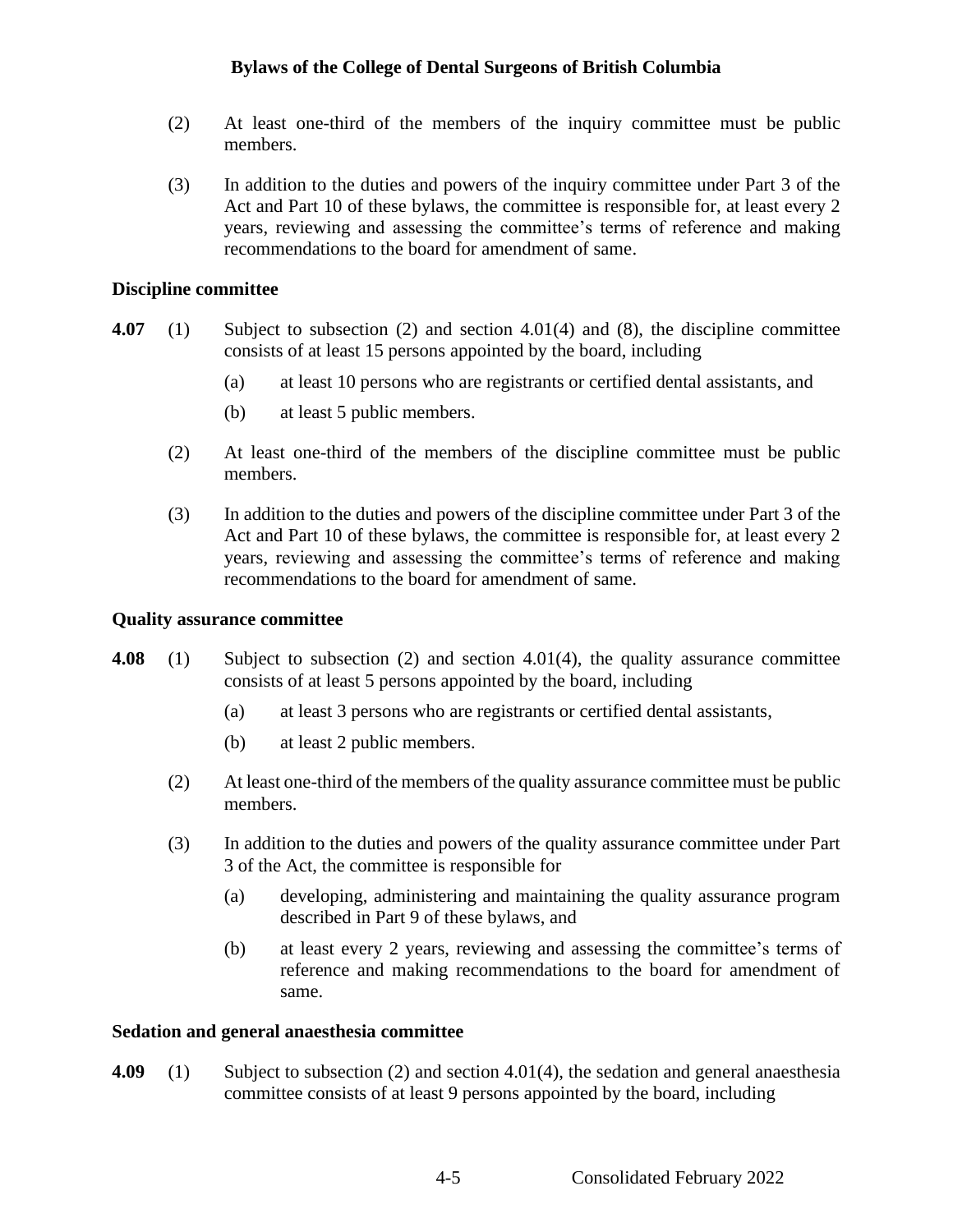- (a) at least 6 persons who are registrants or certified dental assistants, and
- (b) at least 3 public members of whom
	- (i) at least 2 are medical practitioners certified in anaesthesia by the Royal College of Physicians and Surgeons of Canada, who are confirmed by the College of Physicians and Surgeons of British Columbia as suitable for membership on the committee, and
	- (ii) at least one is an individual with expertise in biomedical engineering.
- (2) At least one-third of the members of the sedation and general anaesthesia committee must be public members.
- (3) The sedation and general anaesthesia committee is responsible for
	- (a) authorizing qualified registrants to provide sedation or general anesthesia,
	- (b) assessing the compliance of dentists with the standards for sedation and general anaesthesia, including whether dentists are operating, in compliance with those standards, the dental offices and other facilities (that are not a hospital) where they provide sedation and general anesthesia,
	- (c) collaborating with other health colleges on processes for assessing and authorizing sedation and general anesthesia services, and
	- (d) at least every 2 years, reviewing and assessing the committee's terms of reference and making recommendations to the board for amendment of same.

#### <span id="page-35-0"></span>**Standards and guidance committee**

- **4.10** (1) Subject to subsection (2) and section 4.01(4), the standards and guidance committee consists of at least 5 persons appointed by the board, including
	- (a) at least 3 persons who are registrants or certified dental assistants, and
	- (b) at least 2 public members.
	- (2) At least one-third of the members of the standards and guidance committee must be public members.
	- (3) The standards and guidance committee is responsible for
		- (a) making recommendations to the board for development of practice and ethical standards and guidance,
		- (b) reviewing practice and ethical standards and guidance and making recommendations for amendment of same,
		- (c) collaborating with other health colleges for the purpose of developing or amending practice and ethical standards and guidance under paragraphs (a) and  $(b)$ ,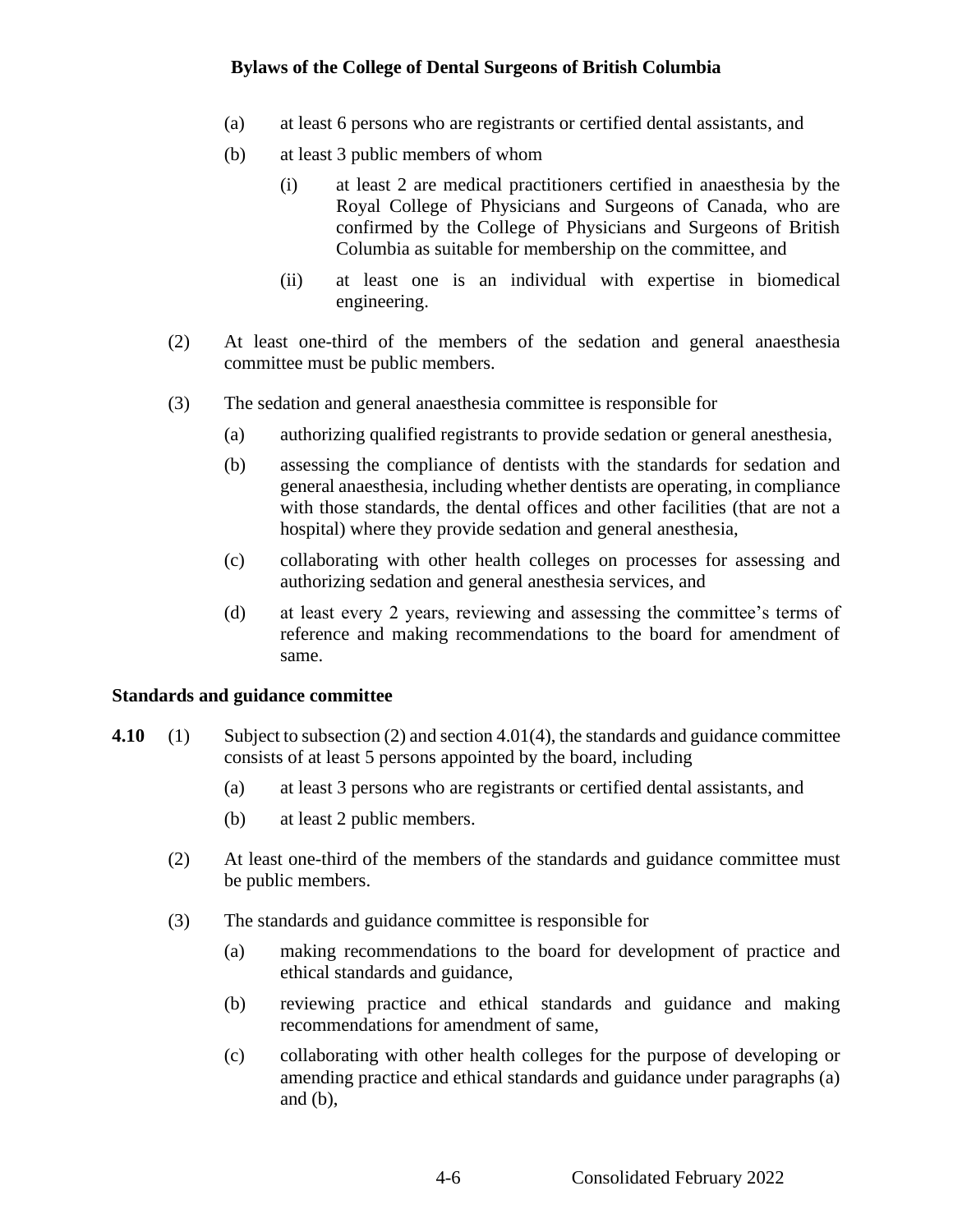- (d) overseeing consultation with the public or with registrants and certified dental assistants on amendment and development of practice and ethical standards and guidance and, as appropriate, incorporating the results of that consultation in the recommendations of the committee to the board for amendment or development of standards and guidance, and
- (e) at least every 2 years, reviewing and assessing the committee's terms of reference and making recommendations to the board for amendment of same.

### **Patient relations committee**

- **4.11** (1) Subject to subsection (2) and section 4.01(4), the patient relations committee consists of at least 6 persons appointed by the board, including
	- (a) at least 3 persons who are registrants or certified dental assistants, and
	- (b) at least 3 public members.
	- (2) At least one-half of the members of the patient relations committee must be public members.
	- (3) The board must designate a public member of the patient relations committee as the committee chair.
	- (4) The patient relations committee is responsible for
		- (a) establishing a patient relations program to seek to prevent professional misconduct, including professional misconduct of a sexual nature, and monitoring the operation of that program,
		- (b) reviewing and assessing standards and guidance relevant to patient relations and making recommendations to the standards and guidance committee for amendment of same,
		- (c) collaborating with other health colleges for the purpose of developing standards and guidance relevant to patient relations under paragraph (b), and
		- (d) at least every 2 years, reviewing and assessing the committee's terms of reference and making recommendations to the board for amendment of same.

#### **Audit and risk committee**

- **4.12** (1) Subject to subsection (2), the audit and risk committee consists of at least 3 persons appointed by the board, including
	- (a) at least one public member who is a member of the Chartered Professional Accountants of British Columbia, and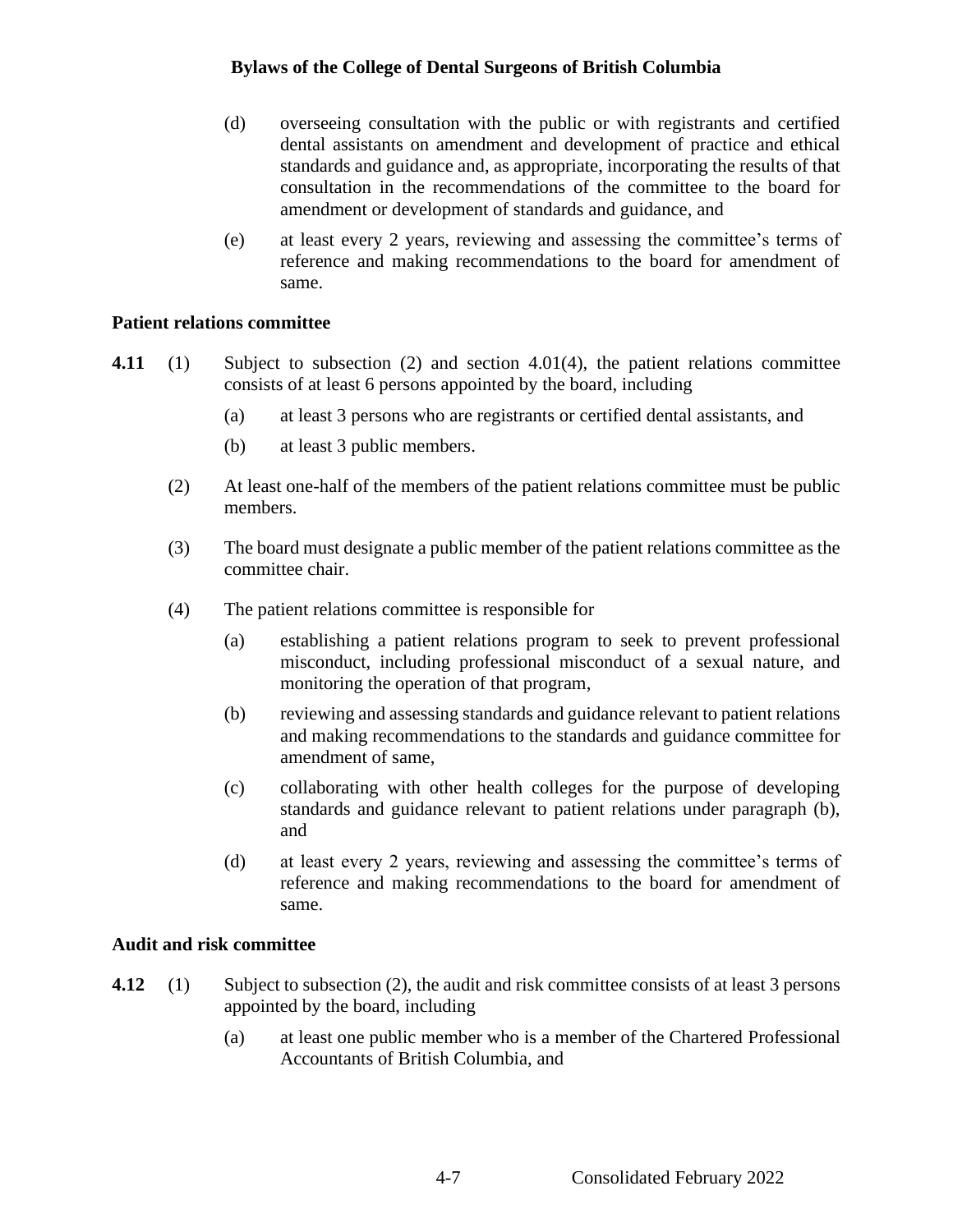- (b) at least one board member who may also be a public member described in paragraph (a).
- (2) At least one-third of the members of the audit and risk committee must be public members.
- (3) The board must designate a public member appointed under subsection (1)(a) as the committee chair.
- (4) The audit and risk committee is responsible for
	- (a) analysing each financial plan and annual budget prepared by the registrar and preparing a report on that analysis to be sent to the board at the same time as the plan and budget,
	- (b) reviewing all financial statements and reports prepared for the college, including the annual audited financial statements, and advising the board on
		- (i) any issues with a statement or report identified by the committee, and
		- (ii) if board approval of a statement or report is required, whether to approve the statement or report,
	- (c) consulting with the registrar and the auditor appointed under section  $3.11(1)$ on
		- (i) the suitability and sufficiency of accounting policies, practices and systems utilized by the college, and
		- (ii) significant college financial reports, records or presentations,
	- (d) making recommendations to the board on the auditor to be appointed under section 3.11(1),
	- (e) reviewing the performance of the auditor appointed under section 3.11(1) and reporting to the board on that review,
	- (f) overseeing risk management for the college, including the identification of material risks to the college, ensuring there are adequate measures in place to address those risks, and reporting to the board regarding same
	- (g) working with the registrar on
		- (i) establishing and, as appropriate, amending policies and procedures for managing allegations of misconduct regarding the finances of the college, and
		- (ii) reporting any such allegations to the board,
	- (h) monitoring the investments and indebtedness of the college and reporting to the board on same,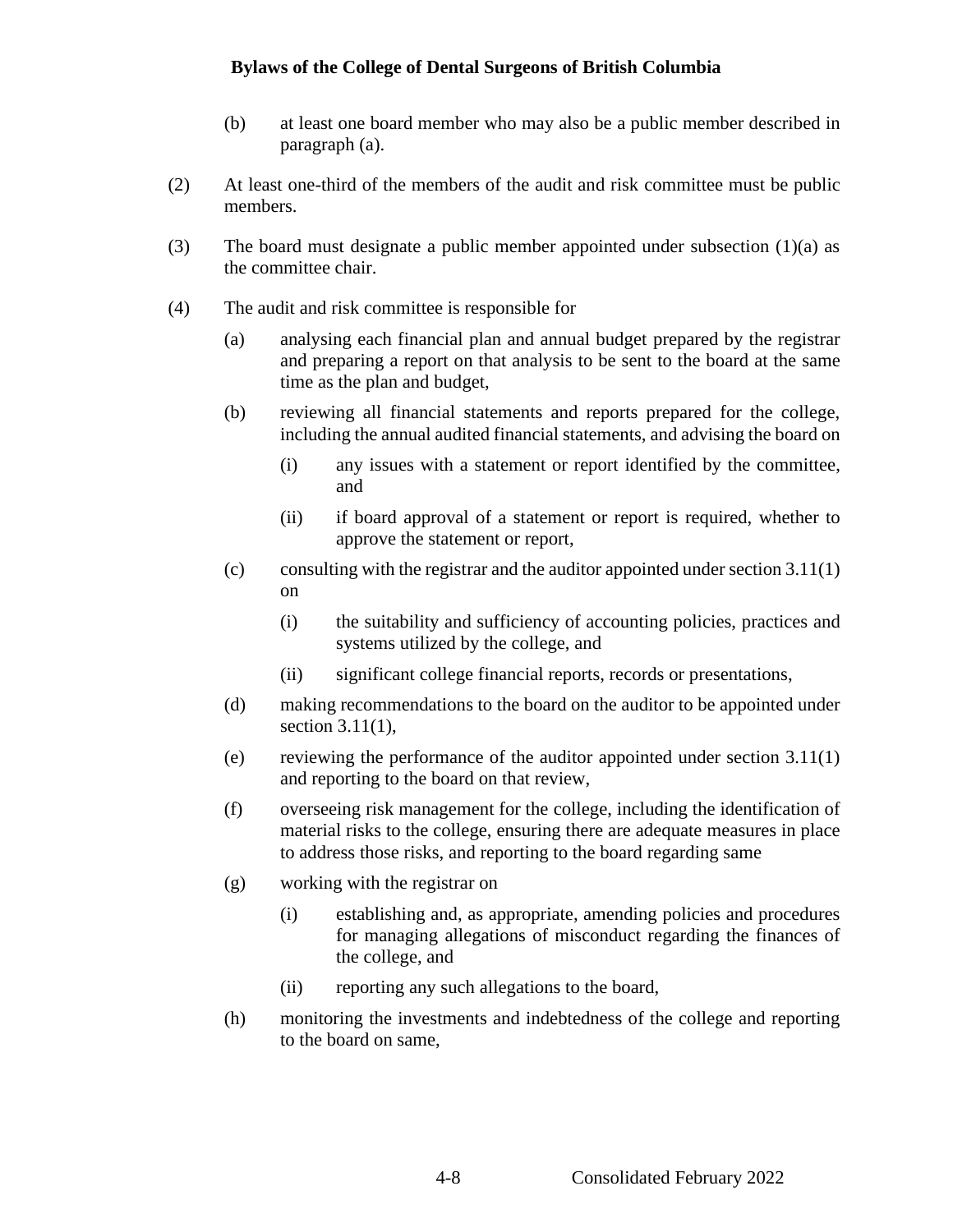- (i) monitoring college compliance with financial laws and best practices, reviewing college policies and procedures on compliance, and reporting to the board on same, and
- (j) at least every 2 years, reviewing and assessing the committee's terms of reference and making recommendations to the board for amendment of same.

#### **Appointments committee**

- **4.13** (1) Subject to subsection (2) and section 4.01(4), the appointment committee consists of at least 3 persons appointed by the board, including at least one public member.
	- (2) At least one-third of the members of the appointment committee must be public members.
	- (3) The appointment committee is responsible for
		- (a) reviewing the composition of each committee listed in section  $4.01(1)$  and making recommendations to the board for amendment of same,
		- (b) working with the registrar and committee chairs to identify the competency needs of each committee,
		- (c) working with the registrar to identify and recruit candidates for committee membership,
		- (d) working with the registrar to identify the competencies necessary for committee chairs,
		- (e) if, before the close of nominations for a board election under section 2.05, no one is nominated as a candidate for a board member position to be filled in that election, recruiting a registrant or certified dental assistant eligible under sections 2.01 and 2.02 to be elected to that position, and recommending that registrant or certified dental assistant to the board for appointment under section 2.10,
		- (f) reviewing requests under section 2.02(3) from persons seeking to be deemed eligible to be elected in a board election, and
		- (g) at least every 2 years, reviewing and assessing the committee's terms of reference and making recommendations to the board for amendment of same.

#### **Human resources and remuneration committee**

- **4.14** (1) Subject to subsection (2), the human resources and remuneration committee consists of at least 3 persons appointed by the board, including
	- (a) at least one board member, and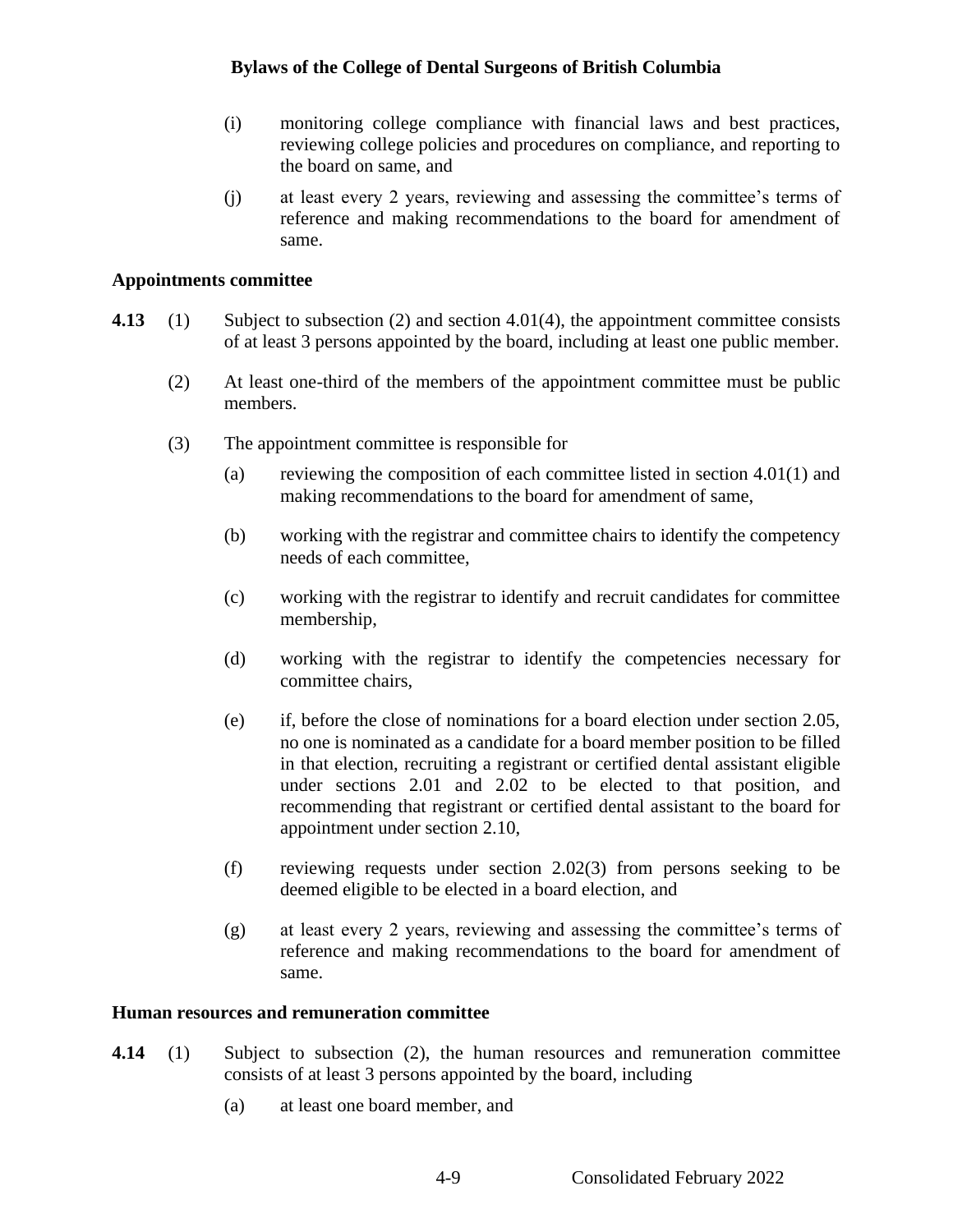- (b) at least one public member.
- (2) At least one-third of the members of the human resources and remuneration committee must be public members.
- (3) The human resources and remuneration committee is responsible for
	- (a) advising the board on appropriate remuneration and employment terms for the registrar,
	- (b) reviewing college human resources policies and making recommendations to the board for amendment of same,
	- (c) each year,
		- (i) working with the registrar on
			- (A) the preparation of his or her annual goals and objectives, and
			- (B) a self-evaluation of his or her job performance, and
		- (ii) reporting to the board on the evaluation of the registrar's job performance,
	- (d) advising the board on appropriate policies and procedures for managing allegations of misconduct against board members, committee members or college employees engaged in carrying out the business of the college, and
	- (e) at least every 2 years, reviewing and assessing the committee's terms of reference and making recommendations to the board for amendment of same.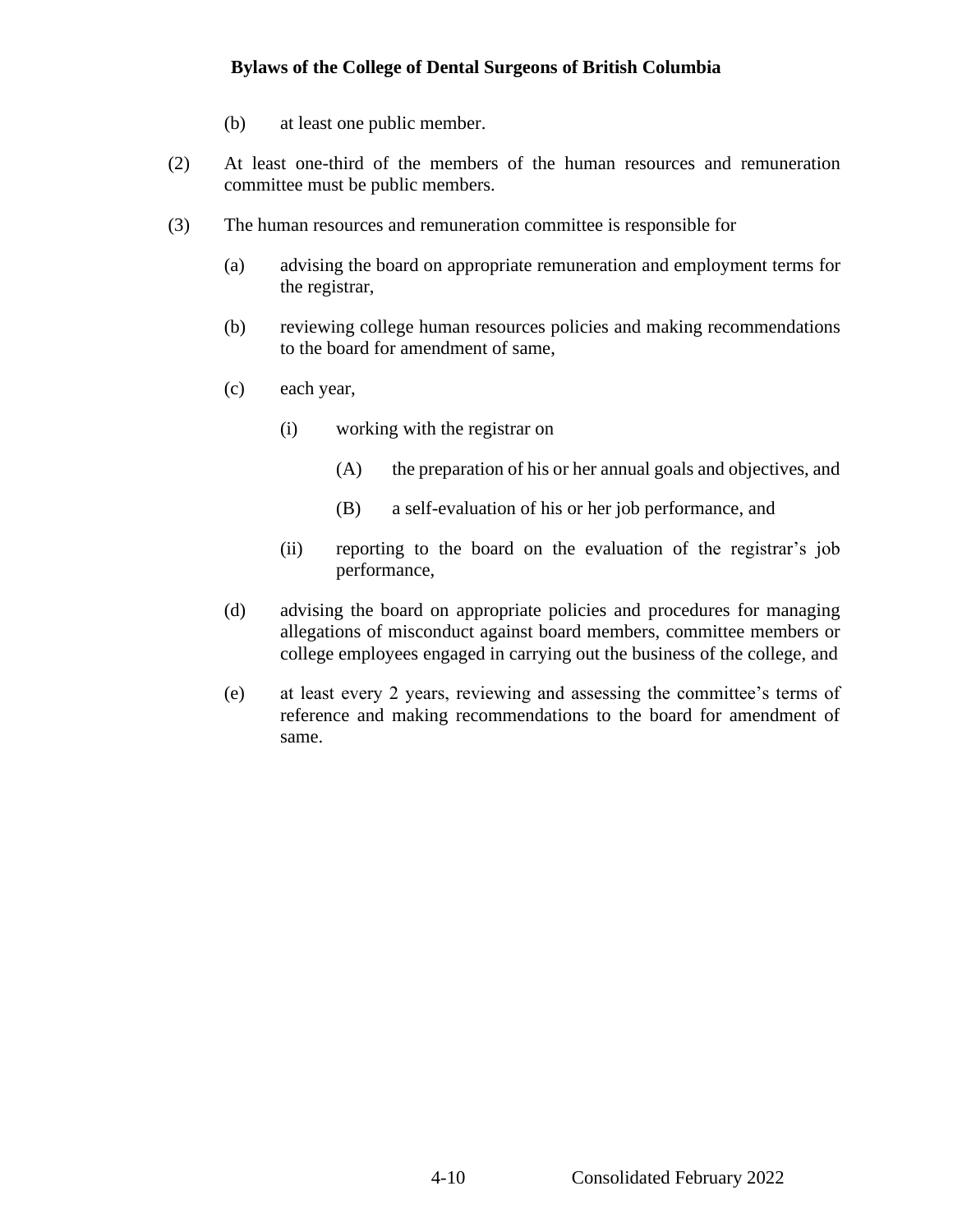# **PART 5 – COLLEGE RECORDS**

## **Responsibility for administration of** *Freedom of Information and Protection of Privacy Act*

- **5.01** (1) The registrar is the "head" of the college for the purposes of the *Freedom of Information and Protection of Privacy Act*.
	- (2) The registrar may authorize another employee, or agent of the college to exercise any power or perform any duty of the registrar under the *Freedom of Information and Protection of Privacy Act*.

### **Fees for information requests**

**5.02** Subject to section 75 of the *Freedom of Information and Protection of Privacy Act*, an applicant who requests access to a college record under section 5 of the *Freedom of Information and Protection of Privacy Act* must pay the fees specified in Schedule E for services required to comply with the information request.

### **Protection of personal information**

- **5.03** (1) The board must take reasonable measures for the purpose of ensuring that the collection, use, and disclosure of personal information by the college complies with the *Freedom of Information and Protection of Privacy Act*.
	- (2) The board must take reasonable measures to ensure that, if personal information is provided by the college to any person or entity for processing, storage, or destruction, a contract is made with that person or entity which includes an undertaking by the person or entity that the confidentiality of that personal information will be maintained.

# **Disclosure of registration status**

- **5.04** (1) If the board or the registrar receives an inquiry about the registration status of a person, the registrar must disclose
	- (a) whether or not the person is a registrant or a former registrant, and
	- (b) any information respecting the person that is included in the register under section 21(2) or (5) of the Act as of the date the inquiry is made, if the person is a registrant or a former registrant, unless access to that information is refused under section 22(2) of the Act.
	- (2) If the board or the registrar receives an inquiry about the status of a person's certification as a certified dental assistant under Part 7, the registrar must disclose
		- (a) whether or not the person is a certified dental assistant or a former certified dental assistant, and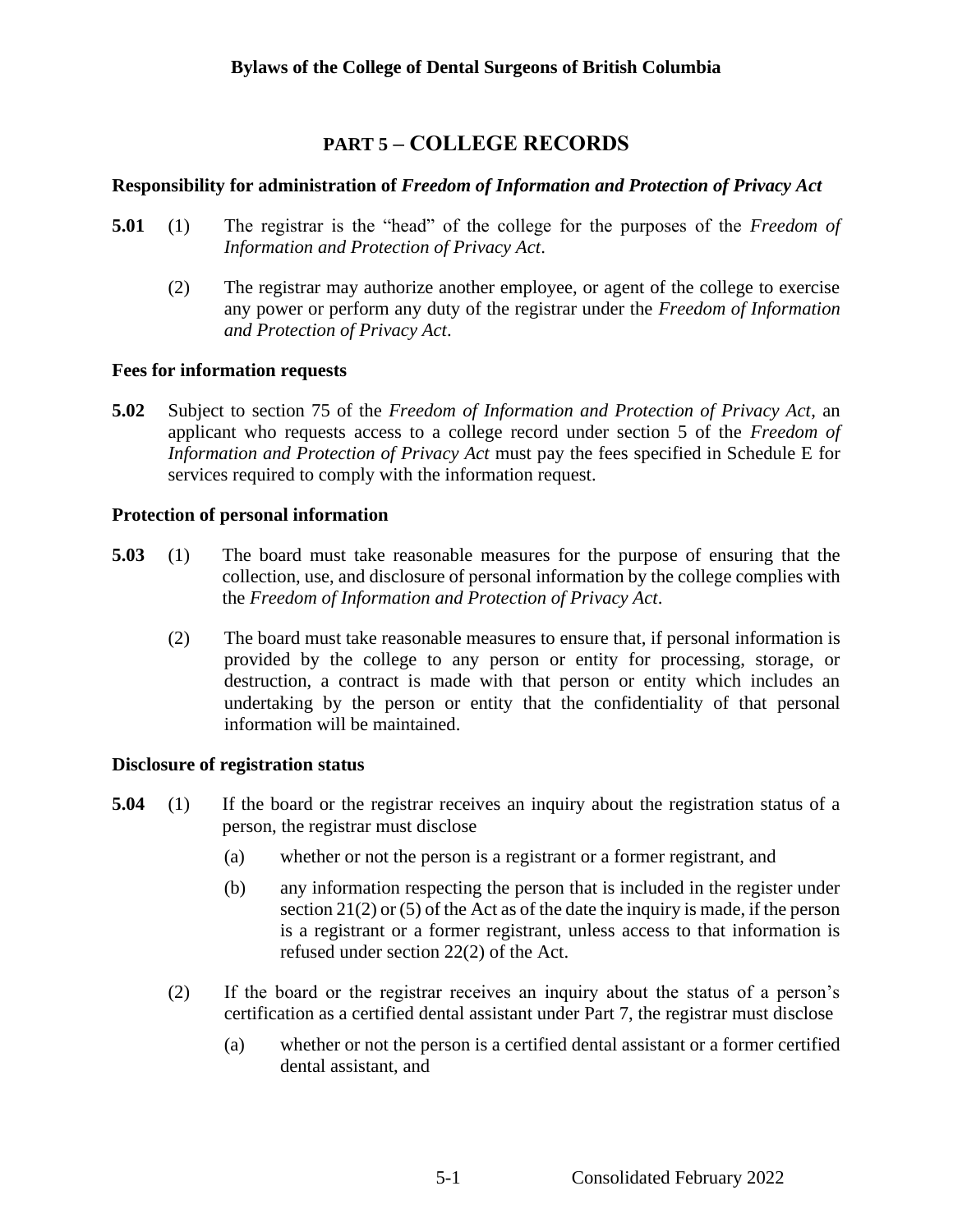(b) any information respecting the person that is included in the register of certified dental assistants under section 7.04(1) as of the date the inquiry is made, if the person is a certified dental assistant or a former certified dental assistant, unless access to that information is refused under section 7.04(4).

#### **Disclosure of annual report**

**5.05** The registrar must make each annual report under section 18(2) of the Act available electronically and free of charge on the college website, must notify registrants that the report is available, and must provide a paper copy of the report to any person on request upon payment of the applicable fee specified in Schedule E.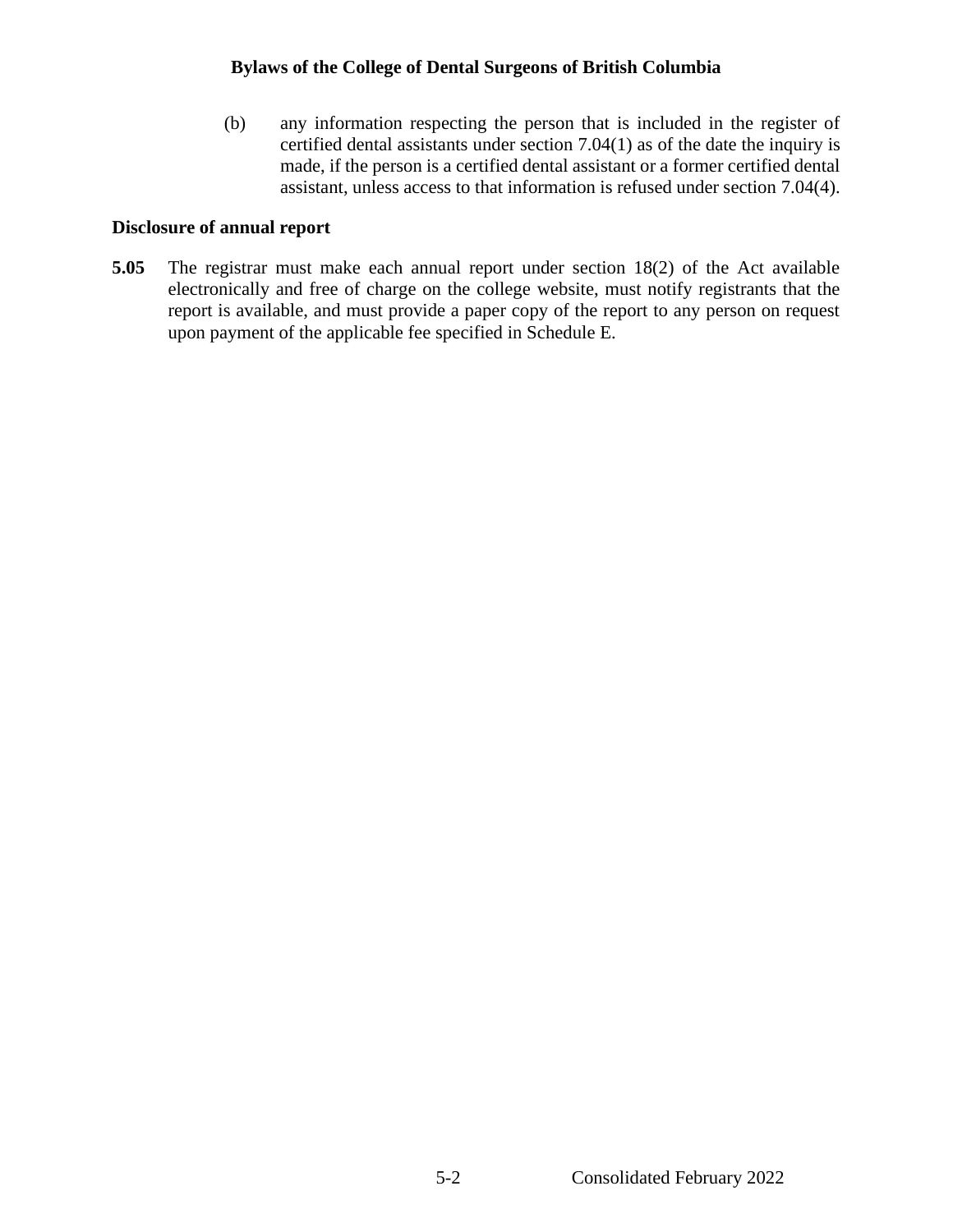# **PART 6 – REGISTRATION**

### **Interpretation**

**6.01** In this Part:

**"equivalent general dentistry program"** means, for the purpose of an application for registration, a program in general dentistry at a post-secondary educational institution that is, in the opinion of the registration committee, equivalent to a listed general dentistry program;

**"equivalent specialty program"** means, for the purpose of an application for registration or for certification as a certified specialist, a program in a recognized specialty at a postsecondary educational institution that is, in the opinion of the registration committee, equivalent to a listed specialty program;

**"registration committee"** has the same meaning as in section 20(6) of the Act, but does not include the registrar

- (a) in section 6.05(8), 6.19(3) or 6.191(3), or
- (b) in respect of an applicant who is reinstated as a full registrant under section 6.19(3), in section 6.19(4).

#### **Classes of registrants**

**6.02** The following classes of registrants are established:

- (a) full registration;
- (b) restricted to specialty registration;
- (c) academic registration;
- (d) academic (grandparented) registration;
- (e) limited (education, research and volunteer) registration;
- (f) limited (armed services or government) registration;
- (g) limited (post-graduate) registration;
- (h) limited (student practitioner) registration;
- (h.1) dental therapist registration;
- (i) temporary registration;
- (j) non-practising registration.

#### **General registration requirements**

**6.03** (1) Subject to subsection (2) and (3), an applicant for registration in any class of registrants must deliver the following to the registrar: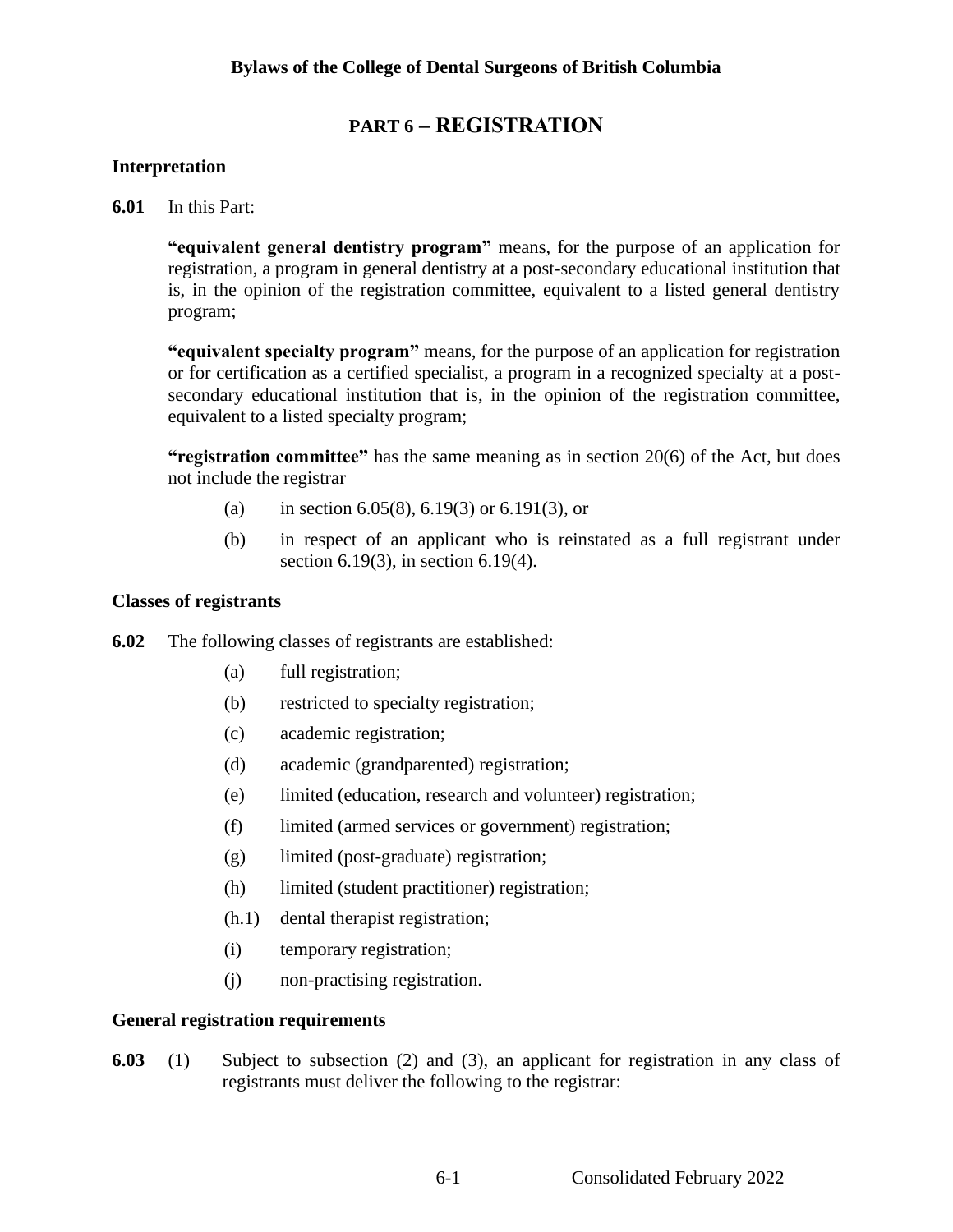- (a) evidence satisfactory to the registration committee that the applicant is of good character;
- (b) any applicable application and registration fees specified in Schedule E;
- (c) any other outstanding fine, fee, debt or levy owed to the college;
- (d) a statutory declaration in Form 2;
- (e) a signed criminal record check authorization in Form 3, accompanied by any required payment;
- (f) a letter in a form satisfactory to the registration committee, dated within one month of the date of the application, from each other competent regulatory or licensing authority in every jurisdiction where the applicant is or was, at any time, registered or licensed for the practice of dentistry or another health profession,
	- (i) certifying that the applicant's entitlement to practise dentistry or the other health profession has not been cancelled, suspended, limited, restricted, or subject to conditions in the applicable jurisdiction at any time, or specifying particulars of any such cancellation, suspension, limitation, restriction, or conditions,
	- (ii) certifying that there is no investigation, review, or other proceeding underway in the applicable jurisdiction that could result in the applicant's entitlement to practise dentistry or the other health profession being cancelled, suspended, limited, restricted, or subjected to conditions, or specifying particulars of any such investigation, review, or other proceeding, and
	- (iii) certifying that the applicant's entitlement to practise dentistry or the other health profession has not been voluntarily relinquished in the applicable jurisdiction with the effect of preventing the commencement or completion of an investigation, review or other proceeding that could have resulted in the applicant's entitlement to practise dentistry or the other health profession in the applicable jurisdiction being cancelled, suspended, limited, restricted, or made subject to conditions, or specifying particulars of any such relinquishment;
- (g) evidence satisfactory to the registration committee of compliance with the requirement for liability insurance coverage under section 13.02;
- (h) evidence satisfactory to the registration committee of the applicant's English language proficiency.
- (2) Subsection (1) does not apply to persons entitled to academic (grandparented) registration under section 6.11(1), or applicants for non-practising registration.
- (3) Subsection (1)(e) and (f) does not apply to applicants for temporary registration.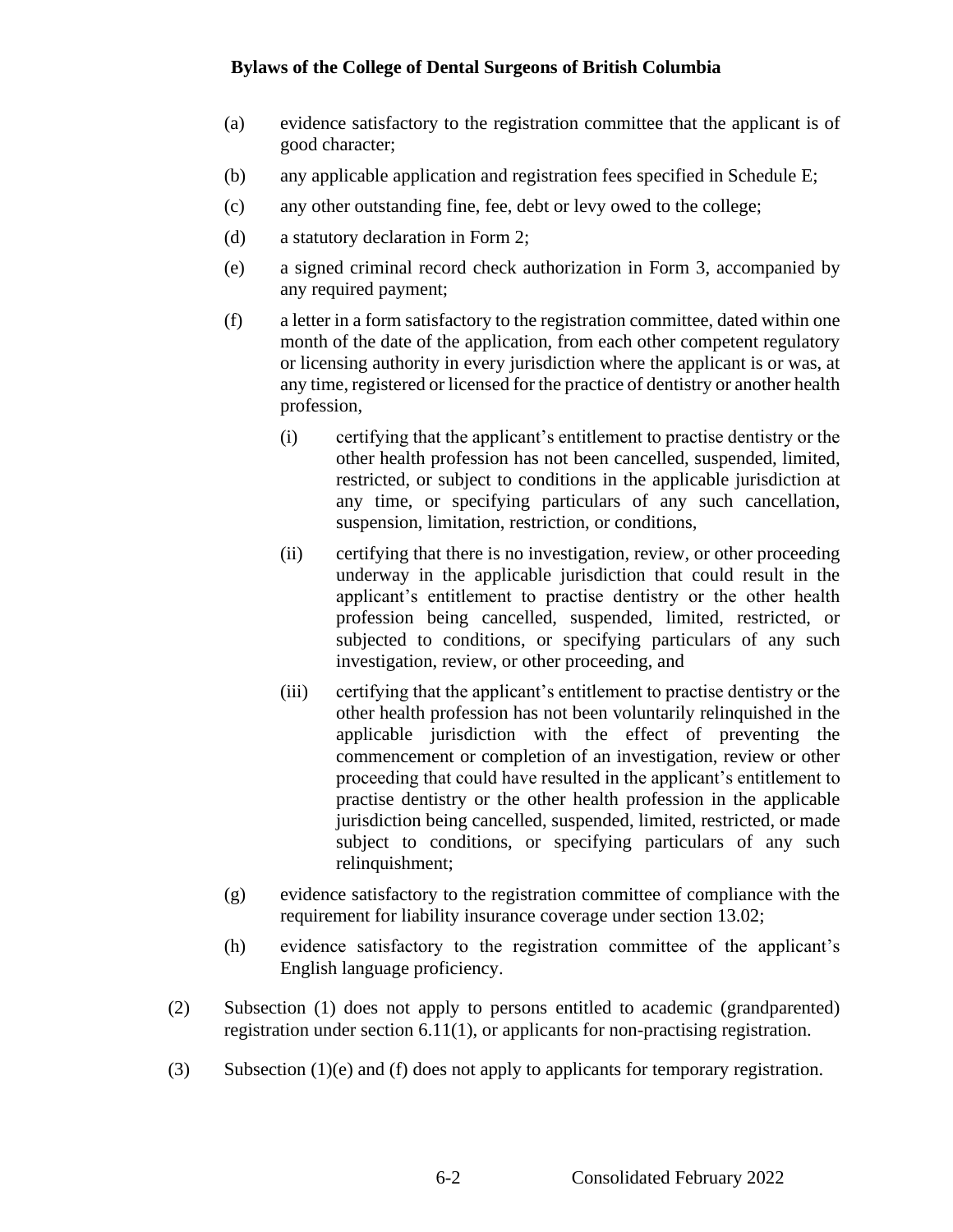# **Full registration**

- **6.04** (1) For the purposes of section 20(2) of the Act, the requirements for full registration are
	- (a) a degree or equivalent qualification from a listed general dentistry program or equivalent general dentistry program,
	- (b) an NDEB certificate, and
	- (c) receipt by the registrar of
		- (i) a completed application for full registration in Form 4,
		- (ii) evidence satisfactory to the registration committee of the applicant's degree or qualification referred to in paragraph (a), and that the applicant is the person named in it,
		- (iii) evidence satisfactory to the registration committee of the applicant's NDEB certificate, and that the applicant is the person named in it,
		- (iv) if the applicant's NDEB certificate was issued more than three years before the date of their application, evidence satisfactory to the registration committee that the applicant has met the requirements of section 6.07, and
		- (v) the items required under section  $6.03(1)$ .
	- (2) Despite subsection (1)(a), (b) and (c)(ii) to (iv), an applicant may be granted full registration if the applicant
		- (a) holds valid and non-restricted registration or licensure as the equivalent of a full registrant in another Canadian jurisdiction, and provides evidence satisfactory to the registration committee of the applicant's registration or licensure, and that the applicant is the person named in it,
		- (b) provides evidence satisfactory to the registration committee that the applicant meets any applicable continuing education and continuous practice requirements established by the competent regulatory or licensing authority in the jurisdiction referred to in paragraph (a), and
		- (c) meets the requirements in subsection  $(1)(c)(i)$  and  $(v)$ .

#### **Certification of full registrants as certified specialists**

- **6.05** (1) The college recognizes the following fields within the practice of dentistry as specialties:
	- (a) oral and maxillofacial surgery;
	- (b) orthodontics and dentofacial orthopedics;
	- (c) endodontics;
	- (d) pediatric dentistry;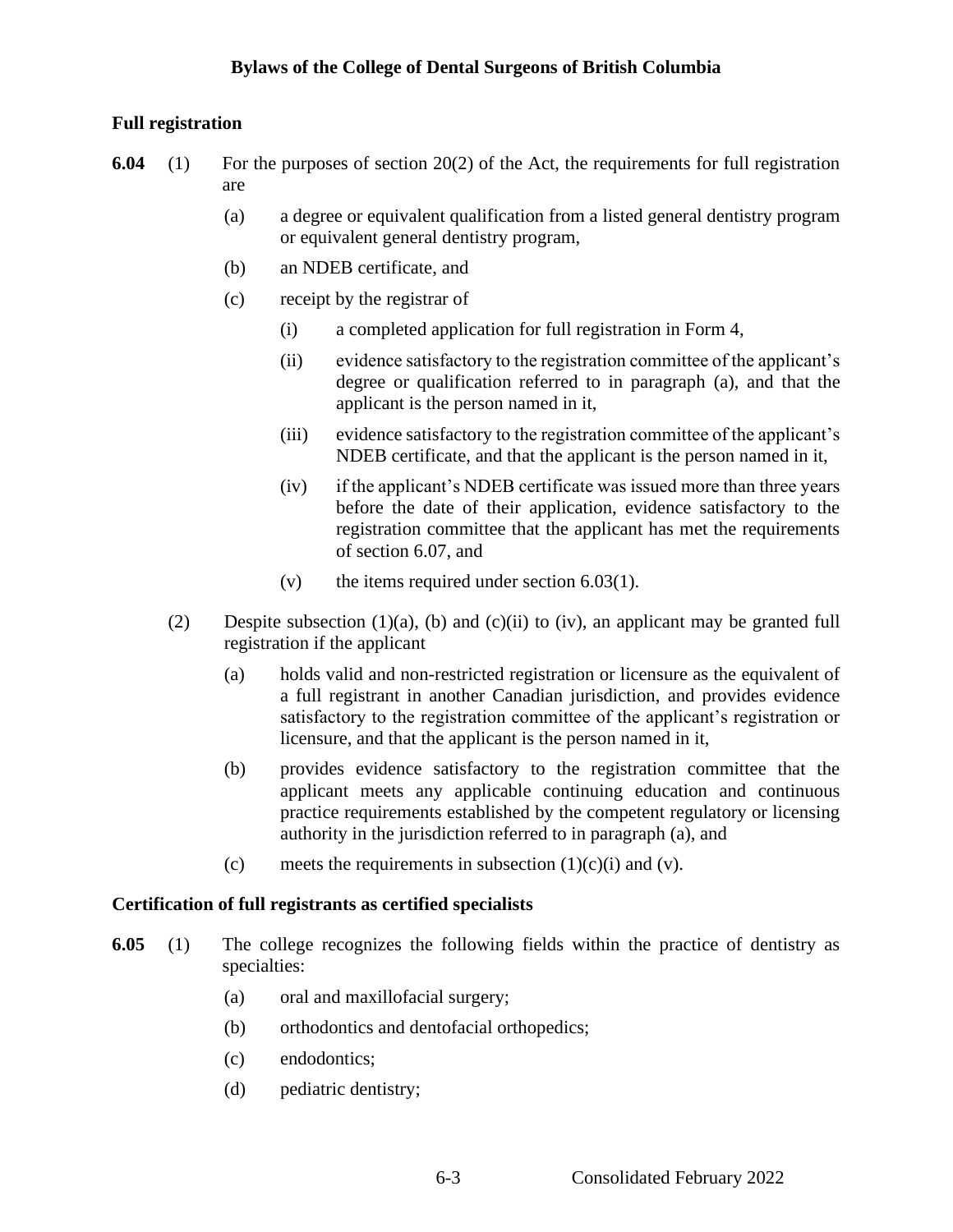- (e) periodontics;
- (f) dental public health;
- (g) prosthodontics;
- (h) oral and maxillofacial radiology;
- (i) oral medicine;
- (j) oral pathology;
- (k) oral medicine and pathology (combined).
- (2) The registration committee must grant certification as a certified specialist in a specialty referred to in subsection (1) to a full registrant who
	- (a) applies to the college for certification in the applicable specialty, and
	- (b) satisfies the registration committee that the applicant meets the requirements for certification as a certified specialist under subsection (3), (4), (5), (6) or (7).
- (3) A full registrant is entitled to certification as a certified specialist in a specialty referred to in subsection (1) if they meet the following requirements:
	- (a) a degree or equivalent qualification from a listed specialty program or equivalent specialty program in the applicable specialty;
	- (b) successful completion of the NDSE in the applicable specialty;
	- (c) receipt by the registrar of
		- (i) a completed application for certification as a certified specialist in the applicable specialty in Form 5,
		- (ii) any applicable application and specialty certification fees specified in Schedule E,
		- (iii) any other outstanding fine, fee, debt or levy owed to the college,
		- (iv) evidence satisfactory to the registration committee of the applicant's degree or qualification referred to in paragraph (a),
		- (v) evidence satisfactory to the registration committee of the applicant's successful completion of the NDSE referred to in paragraph (b), and a signed authorization for the Royal College of Dentists of Canada to release information about the examinations taken by the applicant in the applicable specialty,
		- (vi) a statutory declaration in Form 2, and
		- (vii) a letter in a form satisfactory to the registration committee, dated within one month of the date of the application, from the competent regulatory or licensing authority in each other jurisdiction where the applicant is or was, at any time, certified or otherwise recognized as a specialist in the applicable specialty,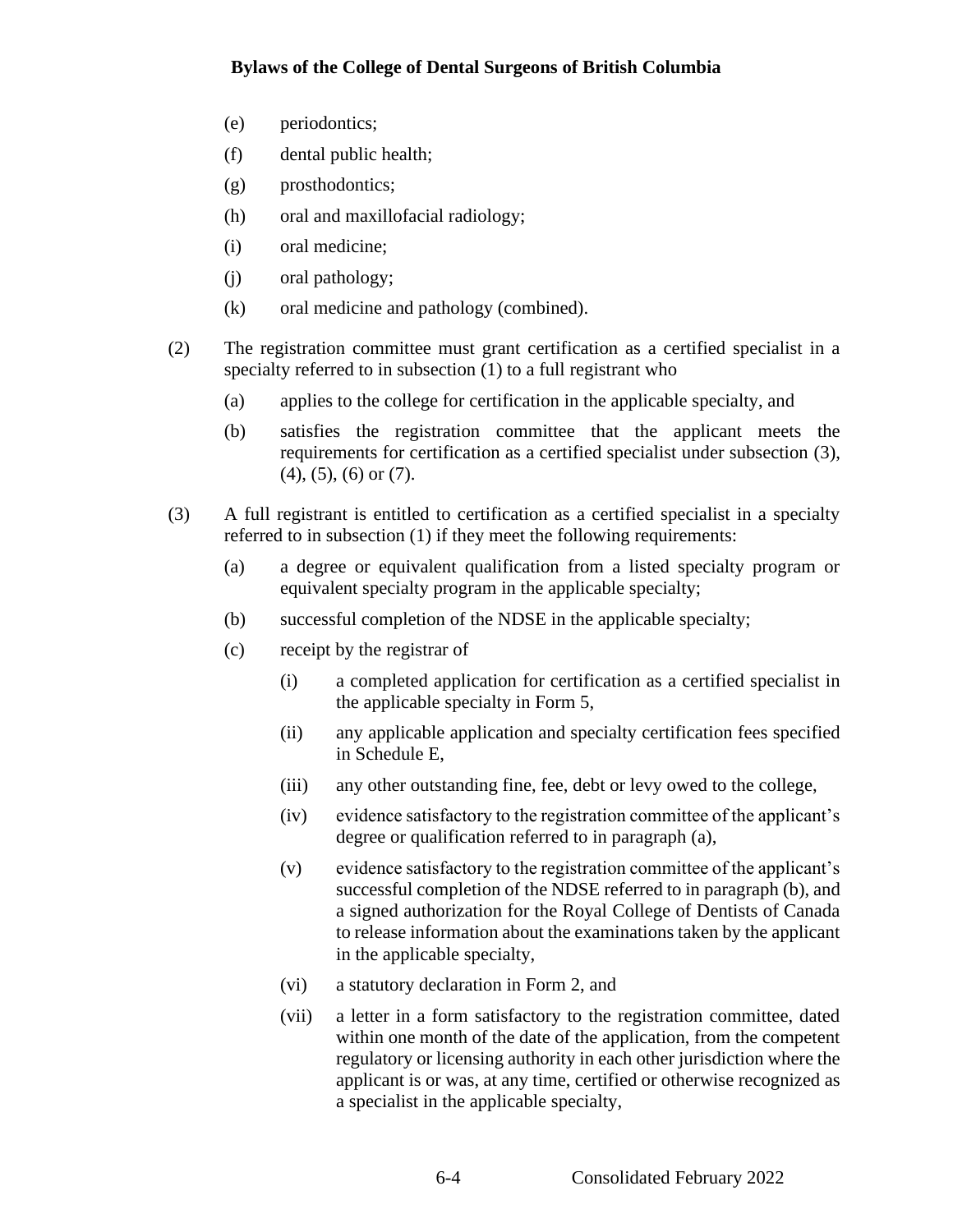- (A) certifying that the applicant's certification or recognition in, or entitlement to practise, the applicable specialty has not been cancelled or suspended in that other jurisdiction at any time, or specifying particulars of any such cancellation or suspension,
- (B) certifying that there is no investigation, review, or other proceeding underway in that other jurisdiction that could result in the applicant's certification or recognition in, or entitlement to practise, the applicable specialty being cancelled or suspended, or specifying particulars of any such investigation, review, or other proceeding, and
- (C) certifying that the applicant's entitlement to practise dentistry or the applicable specialty has not been voluntary relinquished in that other jurisdiction with the effect of preventing the commencement or completion of an investigation, review or other proceeding that could have resulted in the applicant's certification or recognition in, or entitlement to practise, the applicable specialty in that jurisdiction being cancelled or suspended, or specifying particulars of any such relinquishment.
- (4) Despite subsection (3)(b) and (c)(v), a full registrant who has not completed the NDSE may be granted certification as a certified specialist in a specialty referred to in subsection (1) if the applicant
	- (a) successfully completed the BC Specialty Examination in the applicable specialty before March 1, 2001, and provides evidence satisfactory to the registration committee of the applicant's successful completion of that examination, and
	- (b) meets the requirements in subsection (3)(a) and (c), except subsection  $(3)(c)(v)$ .
- (5) Despite subsection  $(3)(a)$  and  $(c)(iv)$ , a full registrant who does not have a degree or equivalent qualification from a listed specialty program or equivalent specialty program may be granted certification as a certified specialist in a specialty referred to in subsection (1) if the applicant
	- (a) holds a degree or equivalent qualification in the applicable specialty from a post-secondary educational institution, and provides evidence satisfactory to the registration committee of the applicant's degree or qualification, and that the applicant is the person named in it,
	- (b) provides evidence that the applicant has obtained a qualification satisfactory to the registration committee from the Faculty of Dentistry of the University of British Columbia, or from another post-secondary educational institution approved by the registration committee, certifying that the applicant's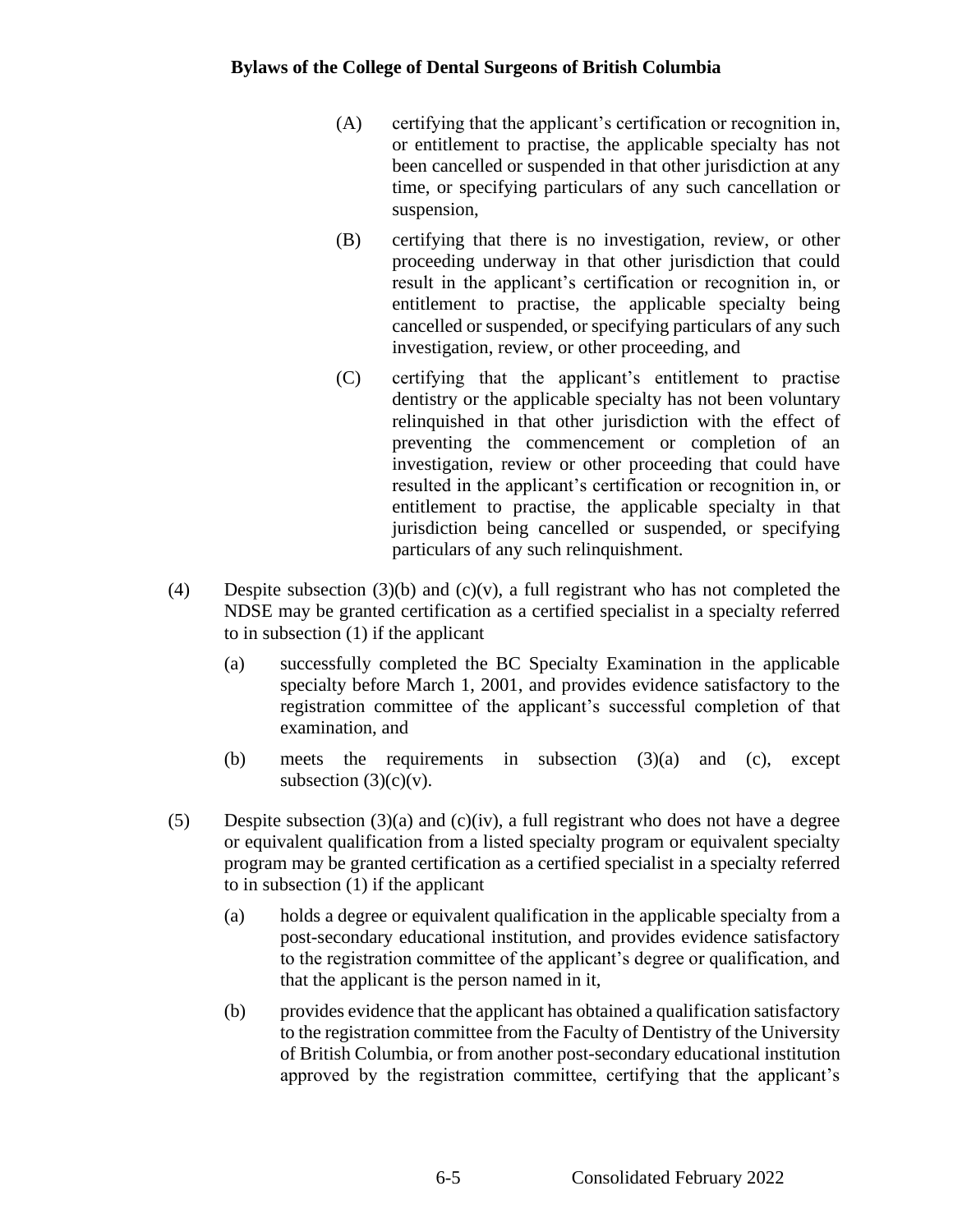competency in the applicable specialty is equivalent to that of a graduate of a listed specialty program in the applicable specialty, and

- (c) meets the requirements in subsection (3)(b) and (c), except subsection  $(3)(c)(iv)$ .
- (6) Despite subsection (3)(a), (b) and (c)(iv) and (v), a full registrant may be granted certification as a certified specialist in a specialty referred to in subsection (1) if the applicant
	- (a) holds valid and non-restricted registration or licensure as the equivalent of a full registrant in another Canadian jurisdiction, and is certified or otherwise recognized in that jurisdiction as the equivalent of a certified specialist in the applicable specialty,
	- (b) provides evidence satisfactory to the registration committee of the applicant's registration or licensure, and the applicant's certification or other recognition, referred to in paragraph (a), and that the applicant is the person named in it, and
	- (c) meets the requirements in subsection  $(3)(c)$ , except subsection  $(3)(c)(iv)$ and  $(v)$ .
- (7) Despite any other requirement under subsection (3) to (6), a full registrant may be granted certification as a certified specialist in a specialty referred to in subsection (1) if they were, immediately before the designation date, certified by the College as a specialist in the applicable specialty under Article 7 of the College's Rules under the *Dentists Act*.
- (8) Despite subsections (2) to (7), the registration committee may refuse to grant certification to a full registrant as a certified specialist if the registration committee determines, after giving the applicant an opportunity to be heard, that
	- (a) the applicant's certification or recognition in, or entitlement to practise, the applicable specialty has been cancelled or suspended at some time in British Columbia or in another jurisdiction,
	- (b) an investigation, review or other proceeding is underway in British Columbia or in another jurisdiction that could result in the applicant's certification or recognition in, or entitlement to practise, the applicable specialty being cancelled or suspended, or
	- (c) the applicant's entitlement to practise dentistry or the applicable specialty has been voluntary relinquished in British Columbia or in another jurisdiction with the effect of preventing the commencement or completion of an investigation, review or other proceeding that could have resulted in the applicant's certification or recognition in, or entitlement to practise, the applicable specialty in the applicable jurisdiction being cancelled or suspended.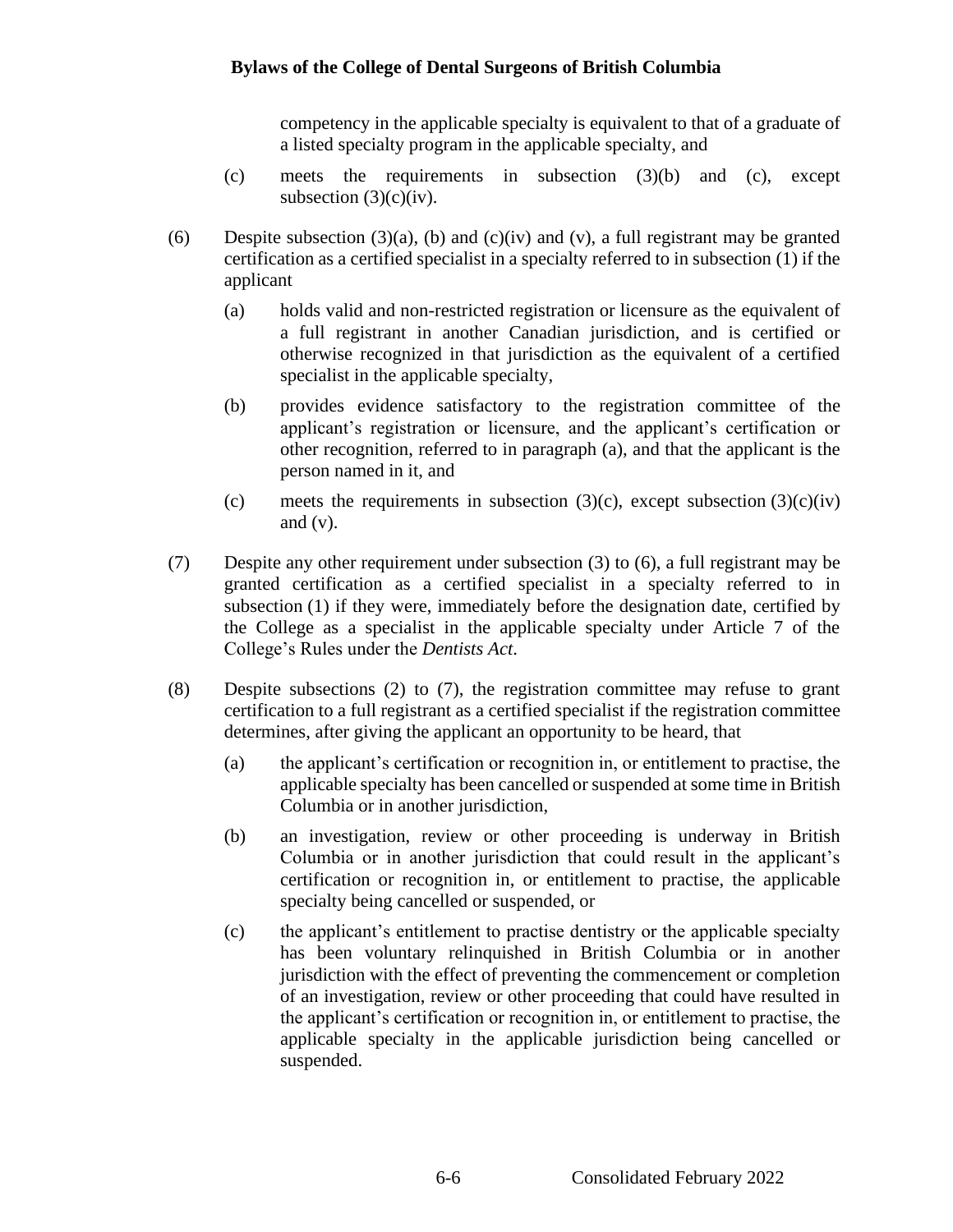# **Restricted to specialty registration**

- **6.06** (1) For the purposes of section 20(2) of the Act, the requirements for restricted to specialty registration are
	- (a) a degree or equivalent qualification in a recognized specialty from a listed specialty program or equivalent specialty program,
	- (b) successful completion of the NDSE in the applicable specialty, and
	- (c) receipt by the registrar of
		- (i) a completed application for restricted to specialty registration in the applicable specialty, in Form 6,
		- (ii) evidence satisfactory to the registration committee of the applicant's degree or qualification referred to in paragraph (a), and that the applicant is the person named in it,
		- (iii) evidence satisfactory to the registration committee of the applicant's successful completion of the NDSE referred to in paragraph (b), and a signed authorization for the Royal College of Dentists of Canada to release information about the examinations taken by the applicant in the applicable specialty,
		- (iv) if the applicant completed the NDSE more than three years before the date of their application, evidence satisfactory to the registration committee that the applicant has met the requirements of section 6.07, and
		- (v) the items required under section 6.03(1).
	- (2) Despite subsection (1)(a) and (c)(ii), an applicant who does not have a degree or equivalent qualification from a listed specialty program or equivalent specialty program may be granted restricted to specialty registration in a recognized specialty if
		- (a) the applicant holds a degree or equivalent qualification in the applicable specialty from a post-secondary educational institution, and provides evidence satisfactory to the registration committee of that degree or qualification, and that the applicant is the person named in it,
		- (b) at the time the applicant successfully completed the NDSE in the applicable specialty as required under subsection  $(1)(b)$ , the applicant held or had been appointed to hold a full-time position as a full professor, associate professor, or assistant professor in the applicable specialty at the Faculty of Dentistry of the University of British Columbia, or at a faculty of another postsecondary educational institution approved by the registration committee,
		- (c) the applicant provides evidence satisfactory to the registration committee of the applicant's appointment to a position referred to in paragraph (b), and, in the opinion of the registration committee, the appointment provides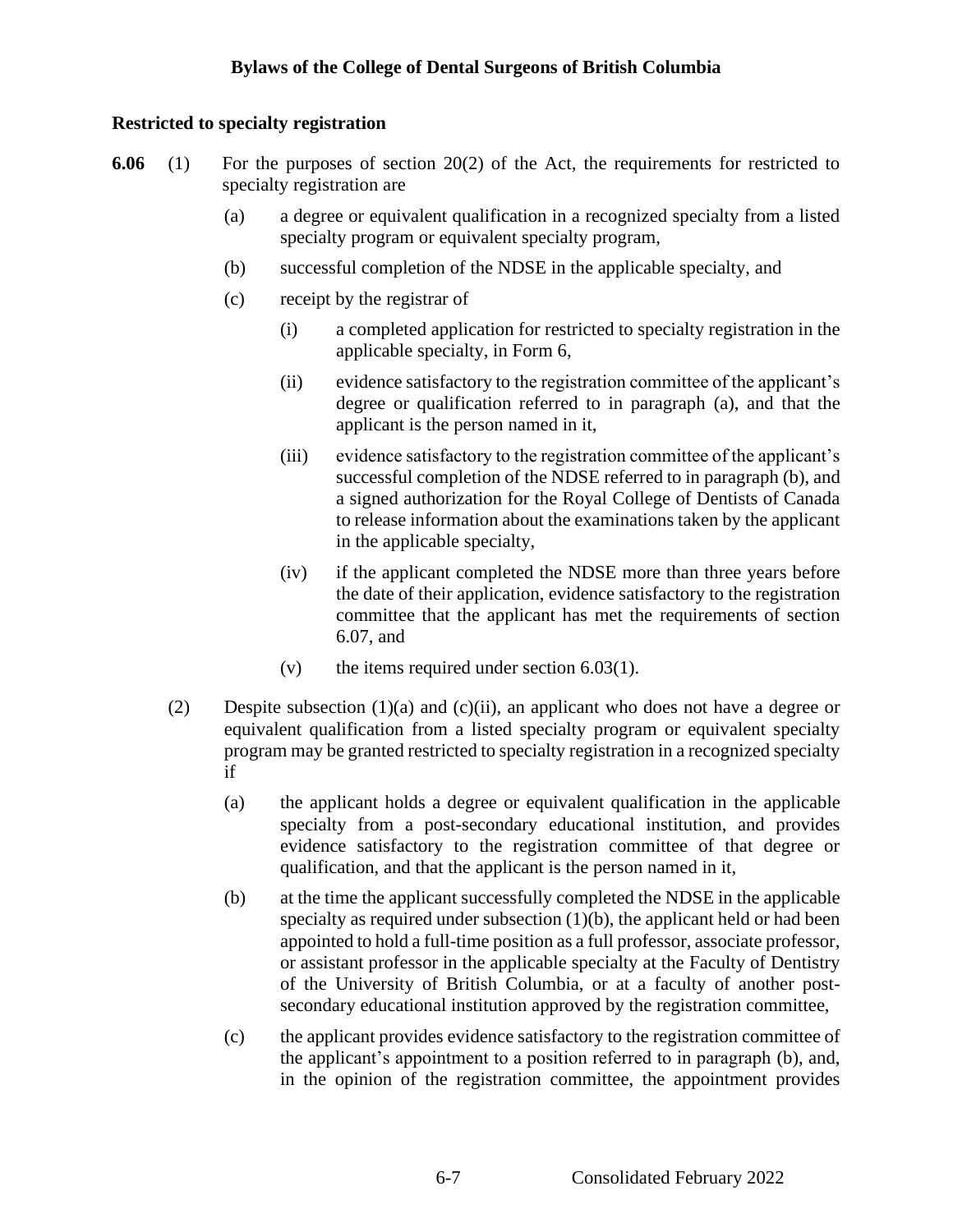satisfactory evidence of the applicant's competency to practise as a restricted to specialty registration in the applicable specialty, and

- (d) the applicant meets the requirements in subsection  $(1)(b)$  and  $(c)(i)$  and (iii) to  $(v)$ .
- (3) Despite subsection (1)(a), (b) and (c)(ii) to (iv), an applicant may be granted restricted to specialty registration in a recognized specialty if the applicant
	- (a) holds valid registration or licensure as the equivalent of a restricted to specialty registrant in the applicable specialty in another Canadian jurisdiction, that is not subject to any limitation, restriction, or condition, other than a usual limit, restriction or condition that ordinarily applies to the practice of dentistry by the equivalent of restricted to specialty registrants in that other jurisdiction,
	- (b) provides evidence satisfactory to the registration committee of the applicant's registration or licensure referred to in paragraph (a), and that the applicant is the person named in it,
	- (c) provides evidence satisfactory to the registration committee that the applicant meets any applicable continuing education and continuous practice requirements established by the competent regulatory or licensing authority in the jurisdiction referred to in paragraph (a), and
	- (d) meets the requirements in subsection  $(1)(c)(i)$  and  $(v)$ .
- (4) A restricted to specialty registrant
	- (a) is a certified specialist in the applicable specialty in respect of which they were granted restricted to specialty registration, and
	- (b) may only perform a restricted activity if it is included in the practice of the applicable specialty in which the registrant is certified, as determined in accordance with any applicable standards of practice.
- (5) A restricted to specialty registrant must not imply, suggest, or hold out that they are a full registrant or that they are qualified or entitled to practise as a full registrant.

### **Additional requirements for certain applicants for full registration and restricted to specialty registration**

- **6.07** (1) In this section, **"credit hour"** has the same meaning as in Part 9.
	- (2) An applicant for registration as a full registrant or a restricted to specialty registrant who is required under section  $6.04(1)(c)(iv)$  or  $6.06(1)(c)(iv)$  to meet the requirements of this section must, in addition to any other applicable requirement for registration, provide evidence satisfactory to the registration committee that, during the three-year period immediately preceding the date of their application:
		- (a) the applicant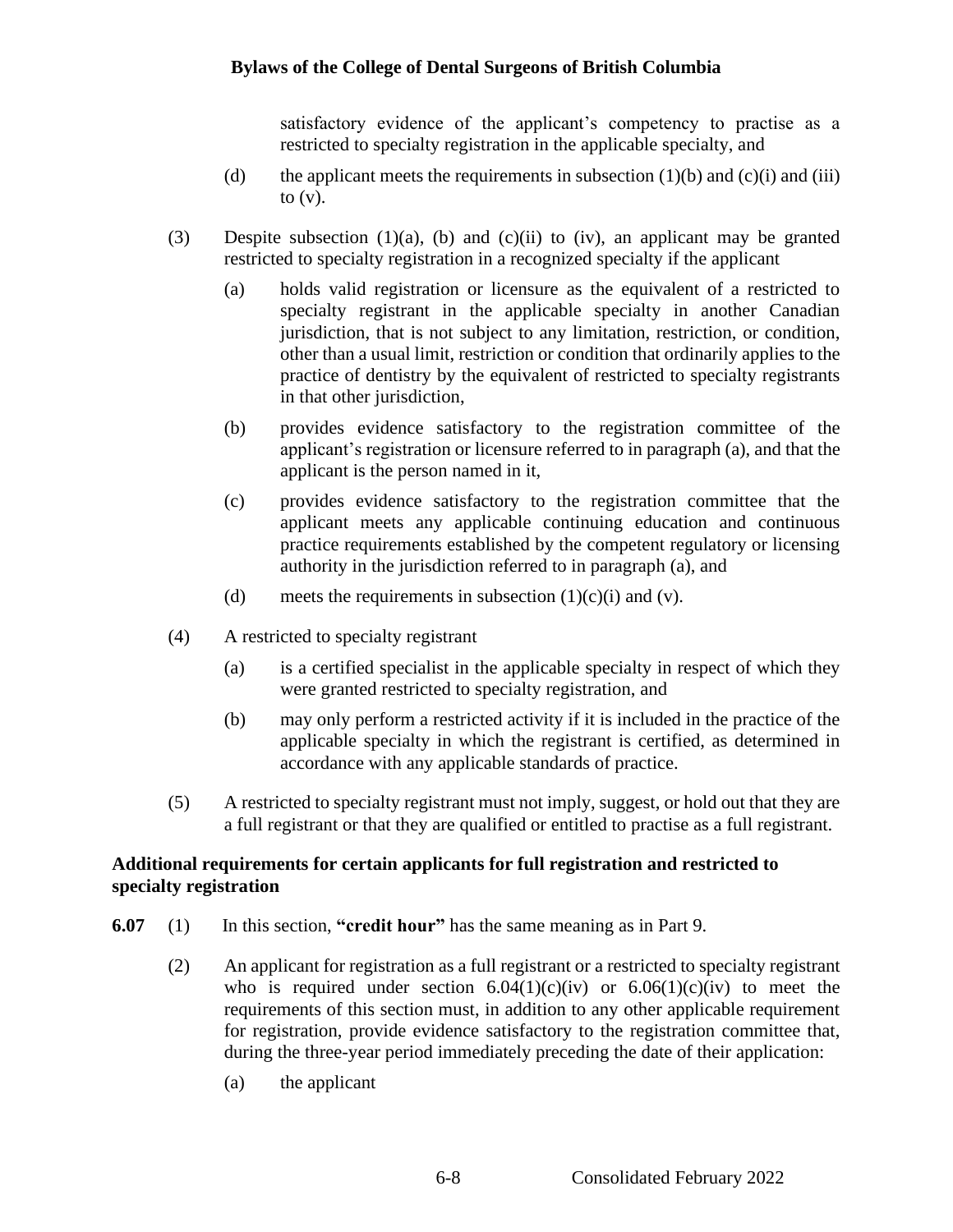- (i) engaged in the practice of dentistry in another jurisdiction for a minimum of 900 hours, in accordance with criteria established by the quality assurance committee, and
- (ii) completed a minimum of 90 credit hours, or the equivalent through participation in continuing education courses, study clubs, or other equivalent activities approved by the competent authority in another jurisdiction, or
- (b) the applicant has successfully completed an examination, course, other education, or competency assessment approved by the quality assurance committee for the purpose of satisfying the requirements of the college's quality assurance program.

# **Use of titles reserved for certified specialists**

- **6.08** (1) A certified specialist may use the title
	- (a) "specialist", "certified specialist", "specialist in *[name of applicable specialty]*" or "certified specialist in *[name of applicable specialty]*", if they are a full registrant,
	- (b) "specialist, restricted to specialty", "certified specialist, restricted to specialty", "specialist, restricted to *[name of applicable specialty]*" or "certified specialist, restricted to *[name of applicable specialty]*", if they are a restricted to specialty registrant,
	- (c) "oral surgeon" or "oral and maxillofacial surgeon", if they are a certified specialist in oral and maxillofacial surgery,
	- (d) "orthodontist" or "dentofacial orthopedist", if they are a certified specialist in orthodontics and dentofacial orthopedics,
	- (e) "endodontist", if they are a certified specialist in endodontics,
	- (f) "pedodontist" or "pediatric dentist", if they are a certified specialist in pediatric dentistry,
	- (g) "periodontist", if they are a certified specialist in periodontics,
	- (h) "prosthodontist", if they are a certified specialist in prosthodontics,
	- (i) "oral radiologist" or "oral and maxillofacial radiologist", if they are a certified specialist in oral and maxillofacial radiology, or
	- (j) "oral pathologist", if they are a certified specialist in oral pathology or in oral medicine and pathology.
	- (2) Except as provided in subsection (1) or section 6.10, a registrant must not
		- (a) use any title referred to in subsection (1), or otherwise imply, suggest, or hold out that they are a specialist or certified specialist in any field of dentistry, unless the registrant is a certified specialist, or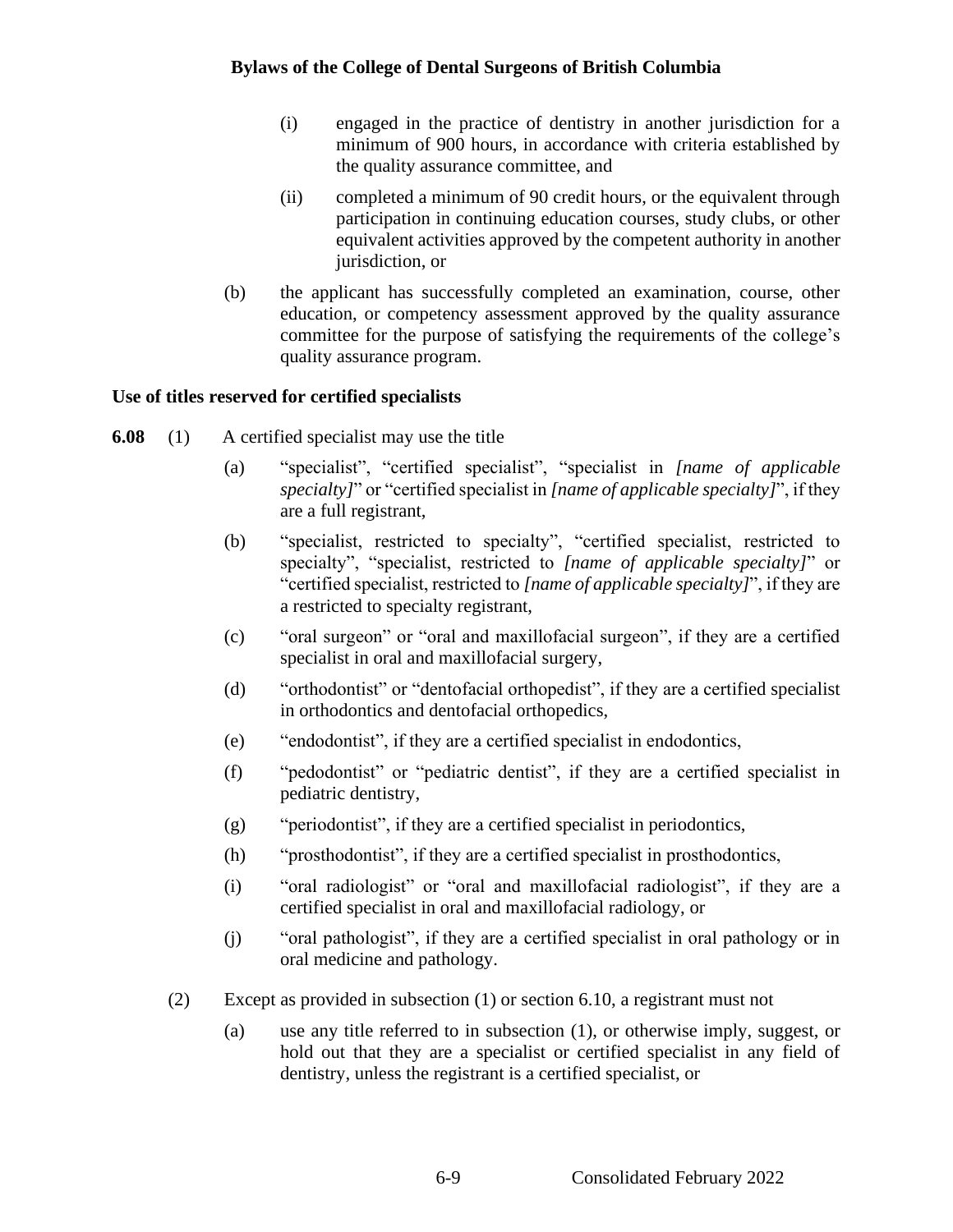**(b)** imply, suggest, or hold out that they are a specialist or certified specialist in a particular specialty, unless the registrant is a certified specialist in that **specialty.**

#### **Academic registration**

- **6.09** (1) For the purposes of section 20(2) of the Act, the requirements for academic registration are
	- (a) a degree or equivalent qualification in dentistry from a post-secondary educational institution, and
	- (b) receipt by the registrar of
		- (i) a completed application for academic registration in Form 7,
		- (ii) evidence satisfactory to the registration committee of the applicant's degree or qualification referred to in paragraph (a), and that the applicant is the person named in it,
		- (iii) evidence satisfactory to the registration committee that the applicant holds or has been appointed to hold a full-time position as a full professor, associate professor, or assistant professor of dentistry at the Faculty of Dentistry of the University of British Columbia, or at a faculty of another post-secondary educational institution approved by the registration committee, and, in the opinion of the registration committee, the appointment provides satisfactory evidence of the applicant's competency to practise as an academic registrant, and
		- (iv) the items required under section 6.03(1).
	- (2) An academic registrant
		- (a) may only practise dentistry
			- (i) during the term of the registrant's appointment to a position referred to in subsection  $(1)(b)(iii)$ , and
			- (ii) in a setting operated by or affiliated with the University of British Columbia or other post-secondary educational institution referred to in subsection  $(1)(b)(iii)$ ,
		- (b) must not practise dentistry on a fee for service basis, and
		- (c) must immediately notify the registrar if the registrant ceases to be appointed to a position referred to in subsection  $(1)(b)(iii)$ .
	- (3) An academic registrant ceases to be registered upon the termination of the registrant's appointment to a position referred to in subsection (1)(b)(iii).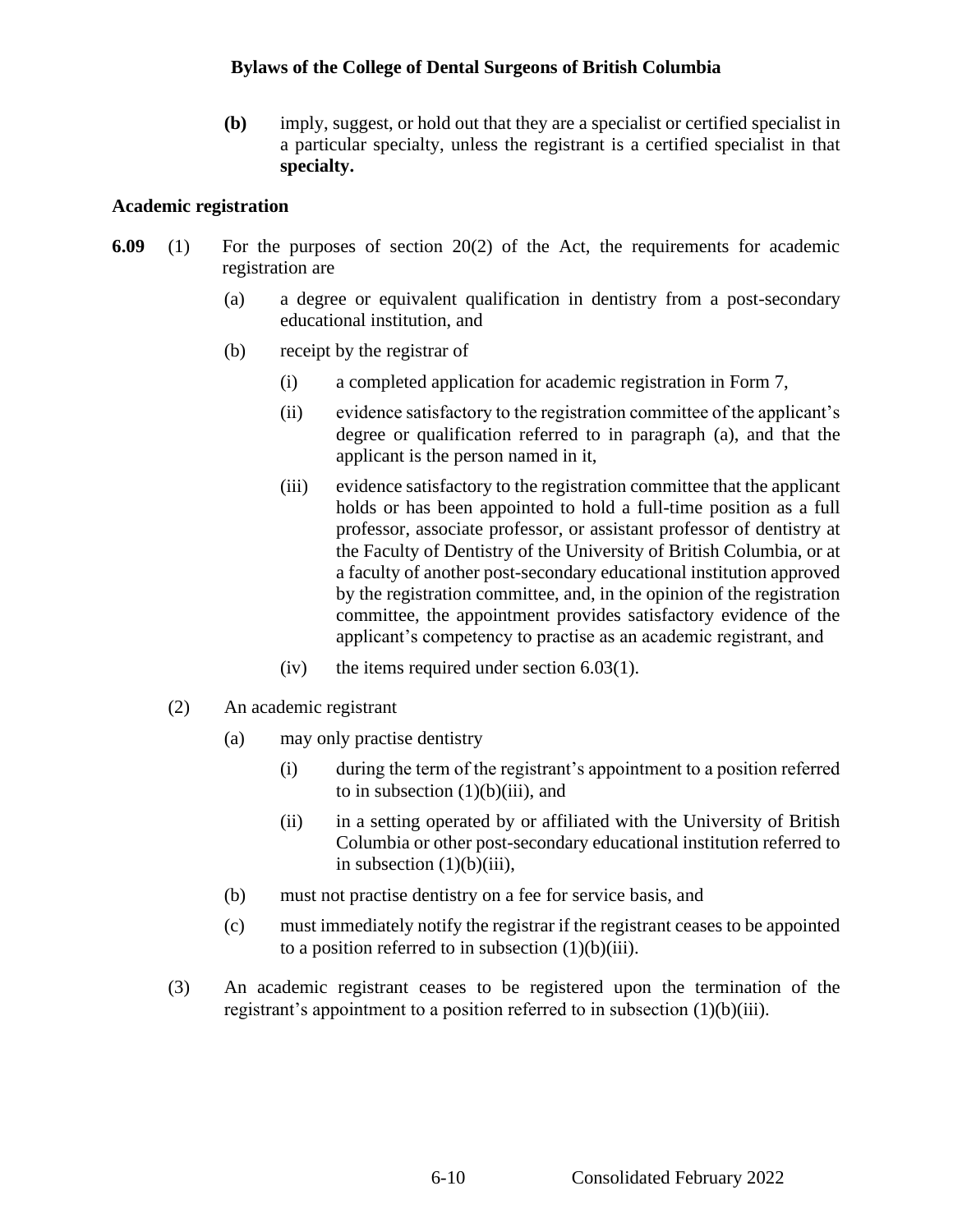# **Academic specialists**

**6.10** An academic registrant may use the title "academic specialist" or "academic specialist in *[name of applicable specialty]*" if the academic registrant holds a post-graduate degree or equivalent qualification in a recognized specialty.

# **Academic (grandparented) registration**

- **6.11** (1) For the purposes of section 20(2) of the Act, a person is entitled to academic (grandparented) registration if the person
	- (a) was registered as an academic member of the college under section 26(2) of the *Dentists Act* immediately before the designation date, and
	- (b) has continued to hold academic (grandparented) registration without interruption since the designation date.
	- (2) Except as provided in subsection (3), an academic (grandparented) registrant
		- (a) may only practise dentistry
			- (i) during the term of the registrant's appointment to a full-time position as a full professor, associate professor, or assistant professor of dentistry at the Faculty of Dentistry of the University of British Columbia, or at a faculty of another post-secondary educational institution approved by the registration committee, and
			- (ii) in a setting operated by or affiliated with the University of British Columbia or other post-secondary educational institution referred to in subparagraph (i),
		- (b) must not practise dentistry on a fee for service basis, and
		- (c) must immediately notify the registrar if the registrant ceases to be appointed to a position referred to in paragraph (a)(i).
	- (3) An academic (grandparented) registrant may practise dentistry on a fee for service basis for up to 10 hours per calendar week in a setting that need not be operated by or affiliated with the University of British Columbia or other post-secondary educational institution referred to in subsection (2)(a)(i).
	- (4) An academic (grandparented) registrant ceases to be registered upon the termination of the registrant's appointment to a position referred to in subsection  $(2)(a)(i)$ .

# **Limited (education, research and volunteer) registration**

- **6.12** (1) For the purposes of section 20(2) of the Act, the requirements for limited (education, research and volunteer) registration are
	- (a) a degree or equivalent qualification from a listed general dentistry program or equivalent general dentistry program,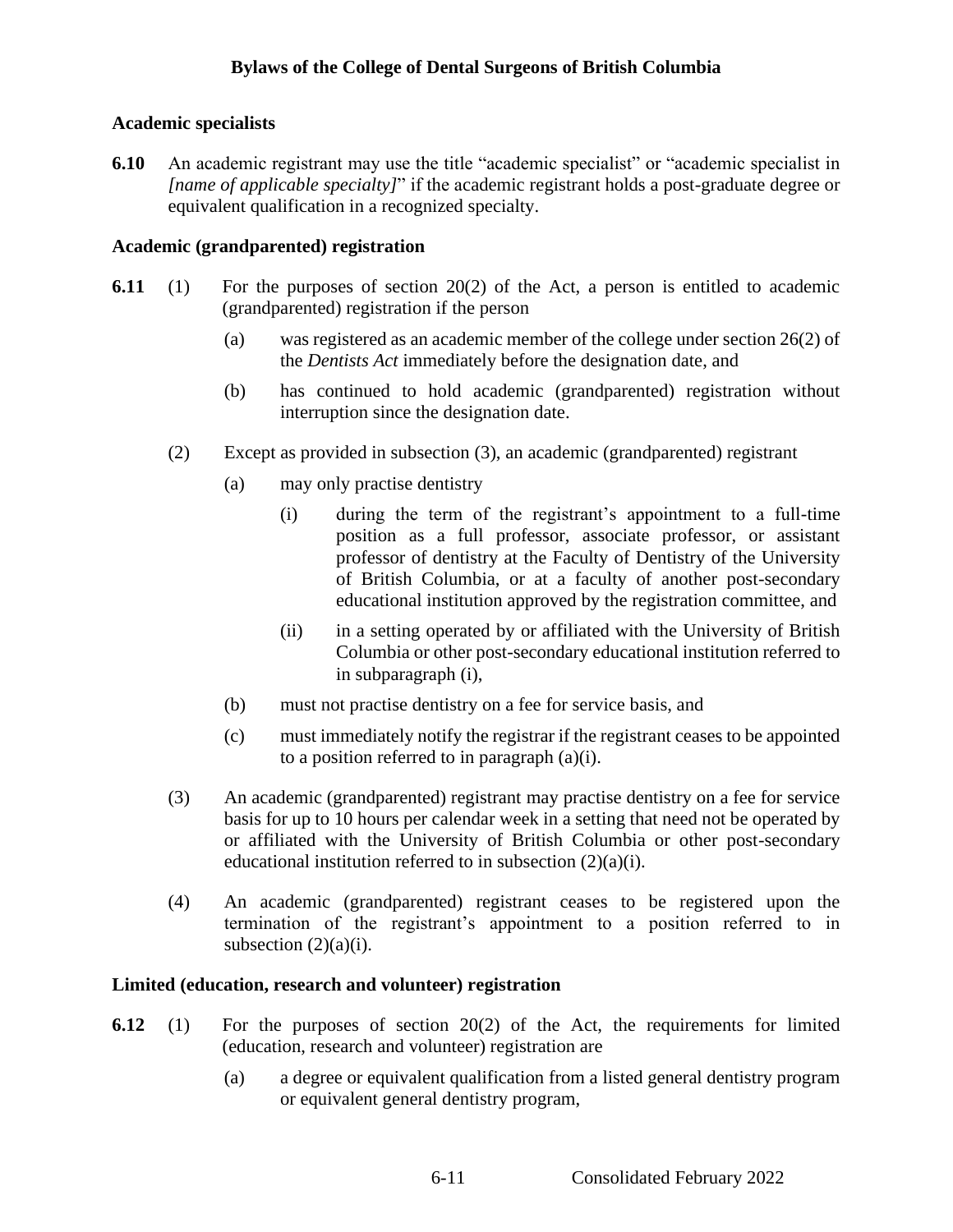- (b) an NDEB certificate, and
- (c) receipt by the registrar of
	- (i) a completed application for limited (education, research and volunteer) registration in Form 8,
	- (ii) evidence satisfactory to the registration committee of the applicant's degree or qualification referred to in paragraph (a), and that the applicant is the person named in it,
	- (iii) evidence satisfactory to the registration committee of the applicant's NDEB certificate, and that the applicant is the person named in it,
	- (iv) evidence satisfactory to the registration committee that the applicant is applying for limited (education, research and volunteer) registration solely for
		- (A) the purpose of presenting a dental course,
		- (B) the purpose of conducting or engaging in a clinical presentation, study club, research program, or dental teaching program at or under the sponsorship of the Faculty of Dentistry of the University of British Columbia, another post-secondary educational institution, or a dental or other group or organization approved by the registration committee,
		- (C) another teaching or research-related purpose approved by the registration committee, or
		- (D) the purpose of carrying out volunteer activities approved by the registration committee, and
	- (v) the items required under section  $6.03(1)$ .
- (2) Despite subsection  $(1)(a)$ , (b) and  $(c)(ii)$  and  $(iii)$ , an applicant may be granted limited (education, research and volunteer) registration if the applicant
	- (a) holds or is eligible to hold
		- (i) valid and non-restricted registration or licensure as the equivalent of a full registrant in another Canadian jurisdiction, or
		- (ii) valid registration or licensure as the equivalent of a restricted to specialty registrant in another Canadian jurisdiction, that is not subject to any limitation, restriction, or condition, other than a usual limit, restriction or condition that ordinarily applies to the practice of dentistry by the equivalent of restricted to specialty registrants in that other jurisdiction,
	- (b) provides evidence satisfactory to the registration committee of the applicant's registration or licensure, or eligibility for registration or licensure, referred to in paragraph (a), and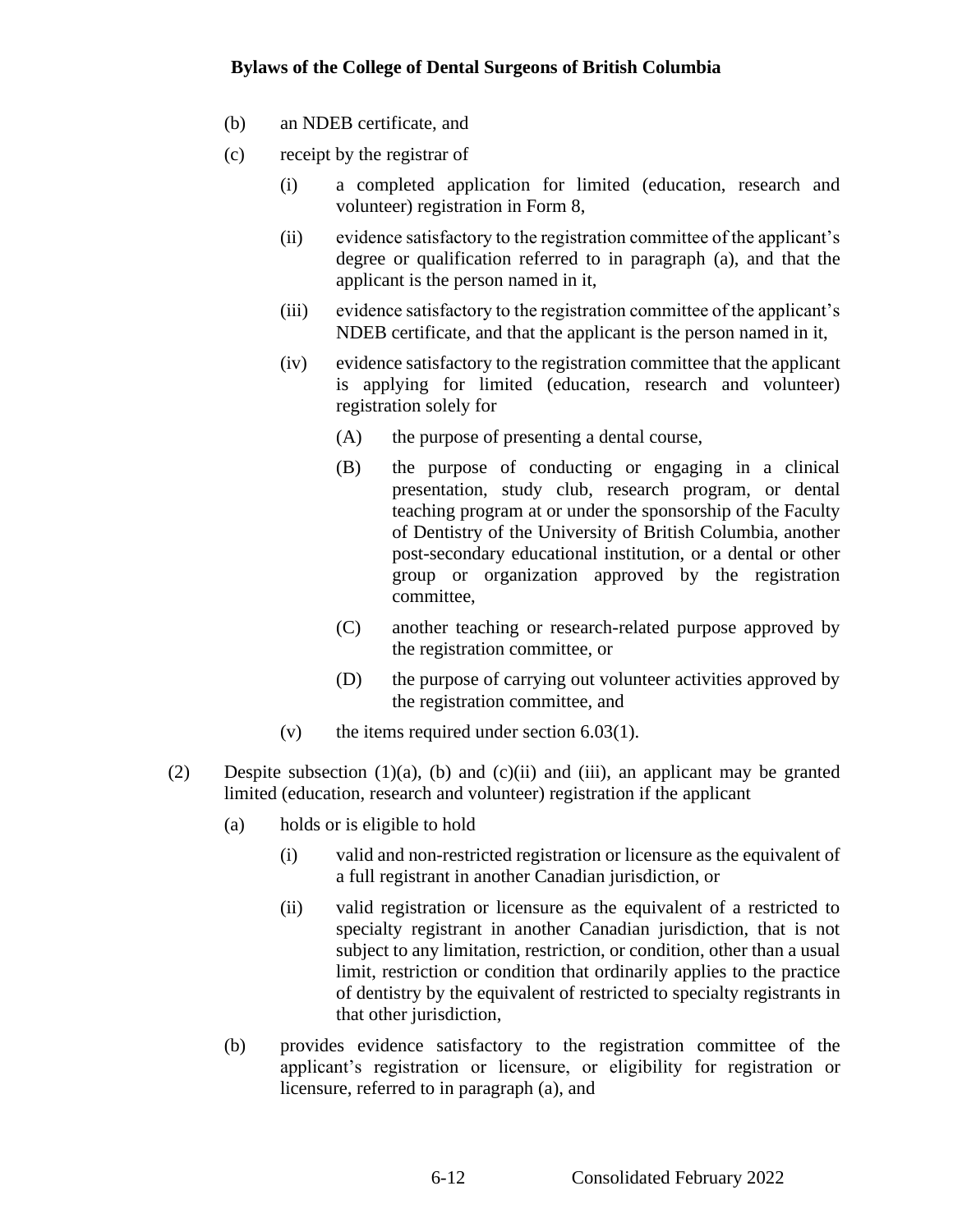- (c) meets the requirements in subsection  $(1)(c)(i)$ ,  $(iv)$  and  $(v)$ .
- (3) Despite subsection  $(1)(a)$ , (b) and  $(c)(ii)$  and  $(iii)$ , an applicant may be granted limited (education, research and volunteer) registration if the applicant
	- (a) holds a degree or equivalent qualification in dentistry from a post-secondary educational institution, and provides evidence satisfactory to the registration committee of the applicant's degree or qualification, and that the applicant is the person named in it,
	- (b) provides evidence satisfactory to the registration committee that the applicant has been engaged or appointed by the Faculty of Dentistry of the University of British Columbia, another post-secondary educational institution, or a dental or other group or organization approved by the registration committee, for a purpose described in subsection  $(1)(c)(iv)$ , and
	- (c) meets the requirements in subsection  $(1)(c)(i)$ , (iv) and (v).
- (4) Limited (education, research and volunteer) registration may be granted under subsection  $(1)$ ,  $(2)$  or  $(3)$  for a period not exceeding 1 year, and may be renewed by the registration committee for successive periods, each of which does not exceed 1 year, if the registrant continues to meet all applicable requirements.
- (5) A limited (education, research and volunteer) registrant
	- (a) may only practise dentistry for the purpose described in subsection  $(1)(c)(iv)$ , and
	- (b) must not practise dentistry on a fee for service basis.

# **Limited (armed services or government) registration**

- **6.13** (1) For the purposes of section 20(2) of the Act, the requirements for limited (armed services or government) registration are
	- (a) valid and non-restricted registration or licensure as the equivalent of a full registrant in another Canadian jurisdiction, and
	- (b) receipt by the registrar of
		- (i) a completed application for limited (armed services or government) registration in Form 9,
		- (ii) evidence satisfactory to the registration committee of the applicant's registration or licensure referred to in paragraph (a), and that the applicant is the person named in it,
		- (iii) evidence satisfactory to the registration committee that the applicant is applying for limited (armed services or government) registration solely for the purpose of practising dentistry within the terms of the registrant's employment with or engagement by the Canadian armed services or the government of Canada, and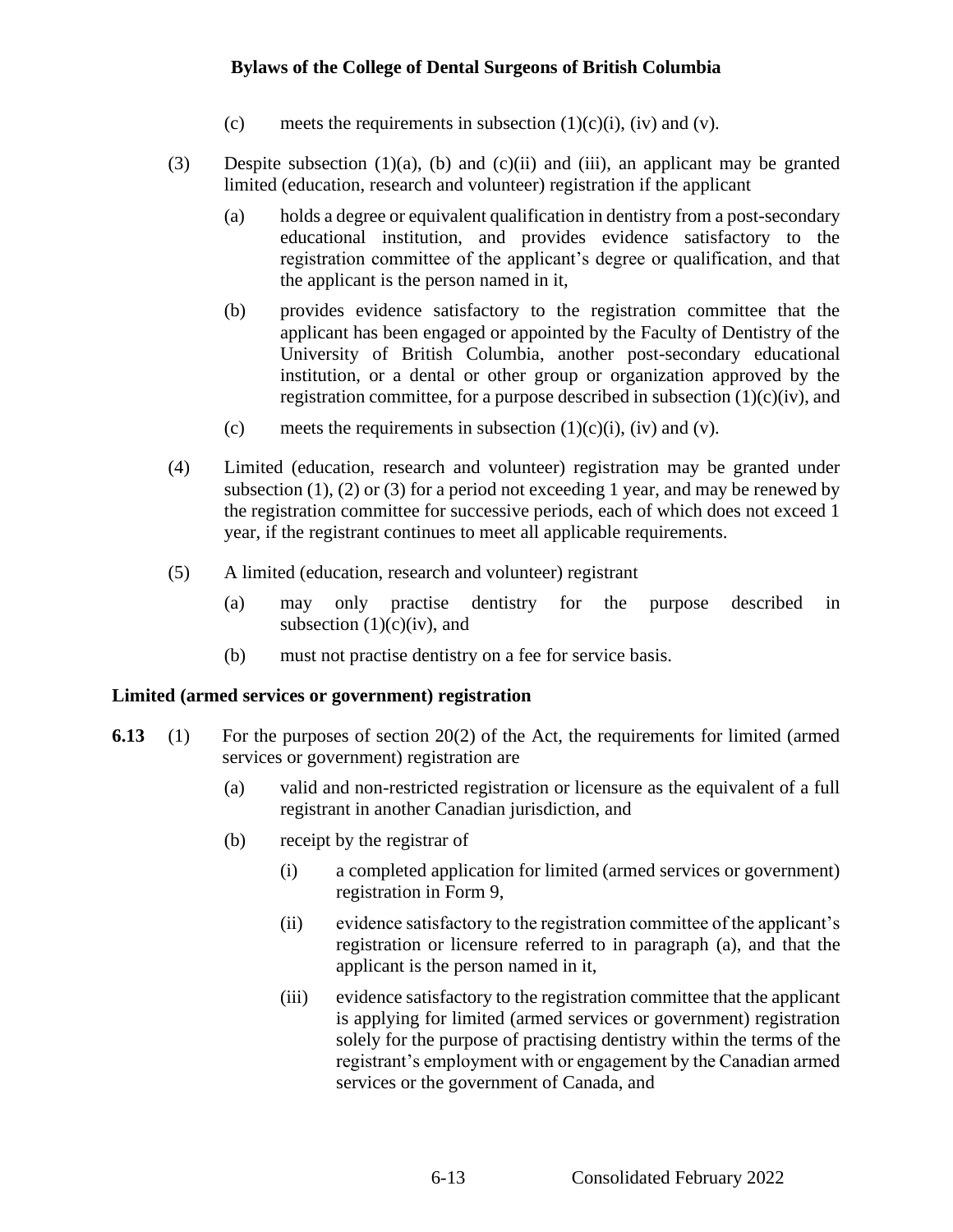- (iv) the items required under section 6.03(1).
- (2) A limited (armed services or government) registrant
	- (a) may only practise dentistry for the purpose described in subsection  $(1)(b)(iii)$  and within the scope of the registrant's employment or engagement referred to in that subsection, and
	- (b) must immediately notify the registrar if the registrant ceases to be employed or engaged by the Canadian armed services or the government of Canada.
- (3) A limited (armed services or government) registrant ceases to be registered upon the termination of the registrant's employment or engagement by the Canadian armed services or the government of Canada.

### **Limited (post-graduate) registration**

- **6.14** (1) For the purposes of section 20(2) of the Act, the requirements for limited (postgraduate) registration are
	- (a) a degree or equivalent qualification in dentistry from a post-secondary educational institution, and
	- (b) receipt by the registrar of
		- (i) a completed application for limited (post-graduate) registration in Form 10,
		- (ii) evidence satisfactory to the registration committee of the applicant's degree or qualification referred to in paragraph (a), and that the applicant is the person named in it,
		- (iii) evidence satisfactory to the registration committee that the applicant is applying for limited (post-graduate) registration solely for
			- (A) the purpose of taking or engaging in a course, clinical placement, research program, internship, or residency offered at the post-graduate level by or under the sponsorship of the Faculty of Dentistry of the University of British Columbia, or another post-secondary educational institution, hospital, or other institution approved by the registration committee, or
			- (B) a related purpose approved by the registration committee; and
		- (iv) the items required under section 6.03(1).
	- (2) Limited (post-graduate) registration may be granted under subsection (1) for a period not exceeding 1 year, and may be renewed by the registration committee for successive periods, each of which does not exceed 1 year, if the registrant continues to meet all applicable requirements.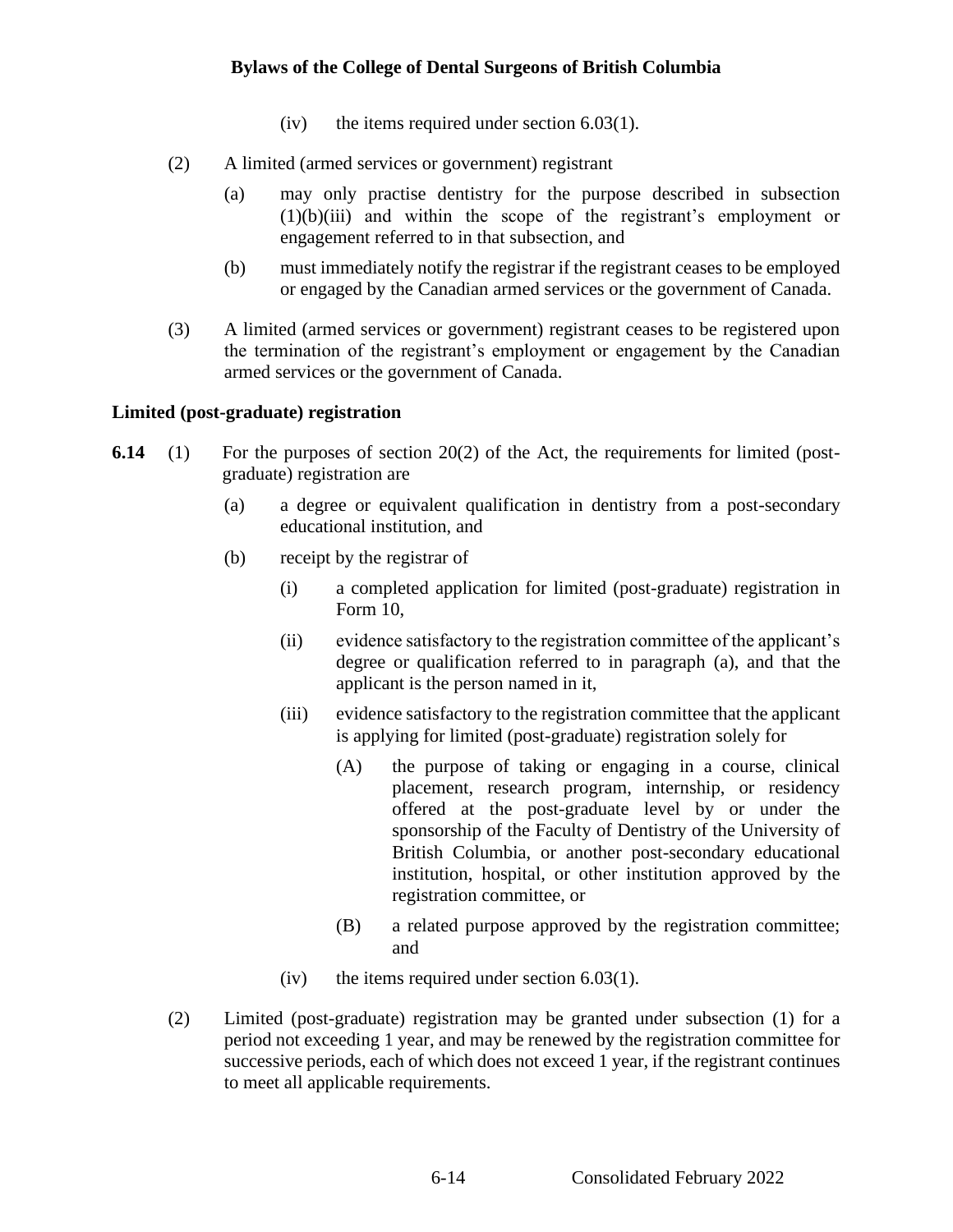- (3) A limited (post-graduate) registrant
	- (a) may only practise dentistry
		- (i) for a purpose described in subsection  $(1)(b)(iii)$ , and
		- (ii) in accordance with any standards or requirements established by any educational institution, hospital, or other institution referred to in subsection  $(1)(b)(iii)(A)$  or where the registrant is practising, and
	- (b) may only perform a restricted activity if the registrant is authorized by an educational institution, hospital, or other institution approved by the registration committee to provide services of dentistry that include the performance of the restricted activity.

# **Limited (student practitioner) registration**

- **6.15** (1) For the purposes of section 20(2) of the Act, the requirements for limited (student practitioner) registration are
	- (a) enrolment as a student in the undergraduate program of the Faculty of Dentistry at the University of British Columbia, or another post-secondary educational institution approved by the registration committee,
	- (b) successful completion of, or credit received for, the first three years of the undergraduate program of the Faculty of Dentistry at the University of British Columbia, or the equivalent portion of the program of another postsecondary educational institution referred to in paragraph (a),
	- (c) participation in a program for dental student practitioners that has been approved by the registration committee, and
	- (d) receipt by the registrar of
		- (i) a completed application for limited (student practitioner) registration in Form 11,
		- (ii) evidence satisfactory to the registration committee of the applicant's enrolment in a program referred to in paragraph (a), the applicant's successful completion of, or credit for, the required portion of that program under paragraph (b), and the applicant's participation in a program referred to in paragraph (c),
		- (iii) a written recommendation from the Faculty of Dentistry of the University of British Columbia or other post-secondary educational institution referred to in paragraph (a), and
		- $(iv)$  the items required under section 6.03(1).
	- (2) Limited (student practitioner) registration may be granted under subsection (1) for a period not exceeding 4 months.
	- (3) A limited (student practitioner) registrant may only perform a restricted activity in a dental office or other clinical setting under the supervision of a dentist.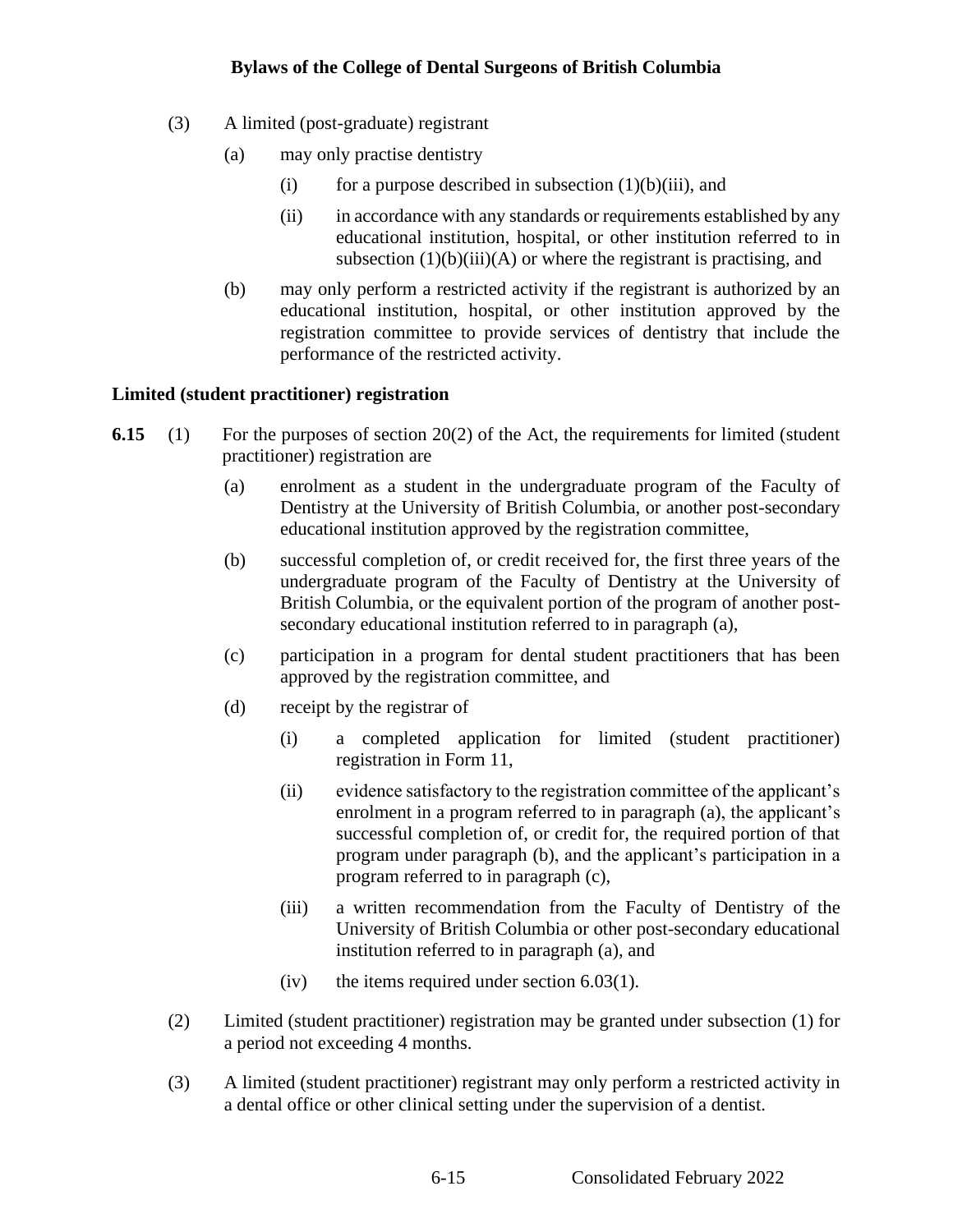- (4) When a limited (student practitioner) registrant provides a service that includes the performance of a restricted activity under the supervision of a dentist, the supervising dentist must
	- (a) examine the patient at the beginning of or during the appointment, in accordance with the standards of practice,
	- (b) evaluate the treatment provided by the limited (student practitioner) registrant after it is completed and before the patient is released, and
	- (c) review the limited (student practitioner) registrant's treatment plan and the treatment rendered by the limited (student practitioner) registrant in accordance with any applicable requirements of the Faculty of Dentistry of the University of British Columbia or other post-secondary educational institution referred to in subsection  $(1)(a)$  in which the limited (student practitioner) registrant is enrolled.

#### **Dental therapist registration**

- **6.151** (1) For the purposes of section 20(2) of the Act, the requirements for dental therapist registration on or before March 1, 2014, are
	- (a) an employment or contractual relationship with the First Nations Health Authority, in which the applicant's job duties include provision of dental therapist services in British Columbia on behalf of the First Nations Health Authority, and
	- (b) receipt by the registrar of
		- (i) a completed application for dental therapist registration in Form 11.1,
		- (ii) evidence satisfactory to the registration committee that the applicant has, or will have on the granting of registration under this section, the relationship described in paragraph (a), and
		- (iii) the items required under section  $6.03(1)$ .
	- $(2)$ For the purposes of section 20(2) of the Act, the requirements for dental therapist registration after March 1, 2014, are
		- (a) an employment or contractual relationship with the First Nations Health Authority, in which the applicant's job duties include provision of dental therapist services in British Columbia on behalf of the First Nations Health Authority,
		- (b) either
			- (i) graduation with a diploma in dental therapy from the National School of Dental Therapy, or
			- (ii) graduation from a dental therapy education program that is, in the opinion of the registration committee, substantially equivalent to the program described in subparagraph (i),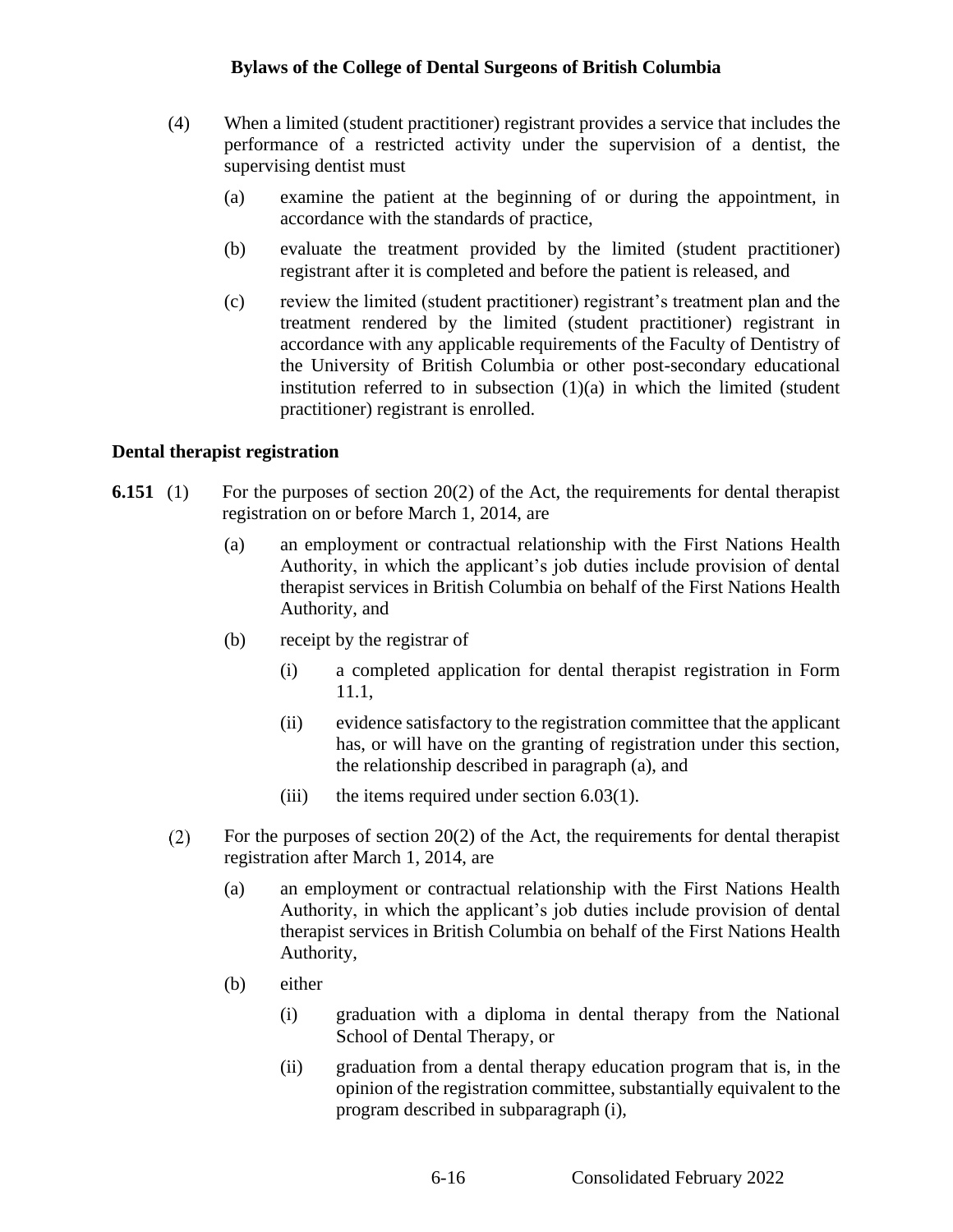- (c) the applicant has practised as a dental therapist for an average of at least 300 hours per year
	- (i) over the three year period immediately prior to the date of application under this section, or
	- (ii) since graduation, if the date of application under this section is less than three years after the date of graduation referred to in paragraph (b),
- (d) in respect of applications for initial registration received after March 1, 2015, successful completion of any examinations required by the registration committee, and
- (e) receipt by the registrar of
	- (i) a completed application for dental therapist registration in Form 11.1,
	- (ii) evidence satisfactory to the registration committee
		- (A) that the applicant has, or will have on the granting of registration under this section, the relationship described in paragraph (a),
		- (B) of the applicant's diploma or other credential referred to in paragraph (b), and that the applicant is the person named in it, and
		- (C) that the applicant meets the requirement established in paragraph (c), and
	- (iii) the items required under section  $6.03(1)$ .
- $(3)$ A dental therapist
	- (a) may provide dental therapist services only in the course of fulfilling job duties in British Columbia as an employee or contractor of the First Nations Health Authority,
	- (b) must not provide any services of dentistry other than dental therapist services, except as authorized under any applicable standards of practice or standards of professional ethics, including for greater certainty any standards of practice for dentists and dental therapists in respect of the supervision and direction of dental therapists by dentists, as referred to in section  $8.15(1)(b)$ , and
	- (c) may use only the title "dental therapist" in connection with providing dental therapist services.
- $(4)$ A dental therapist's registration under this section is cancelled if the dental therapist ceases to have the relationship described in subsection  $(1)(a)$  or  $(2)(a)$ .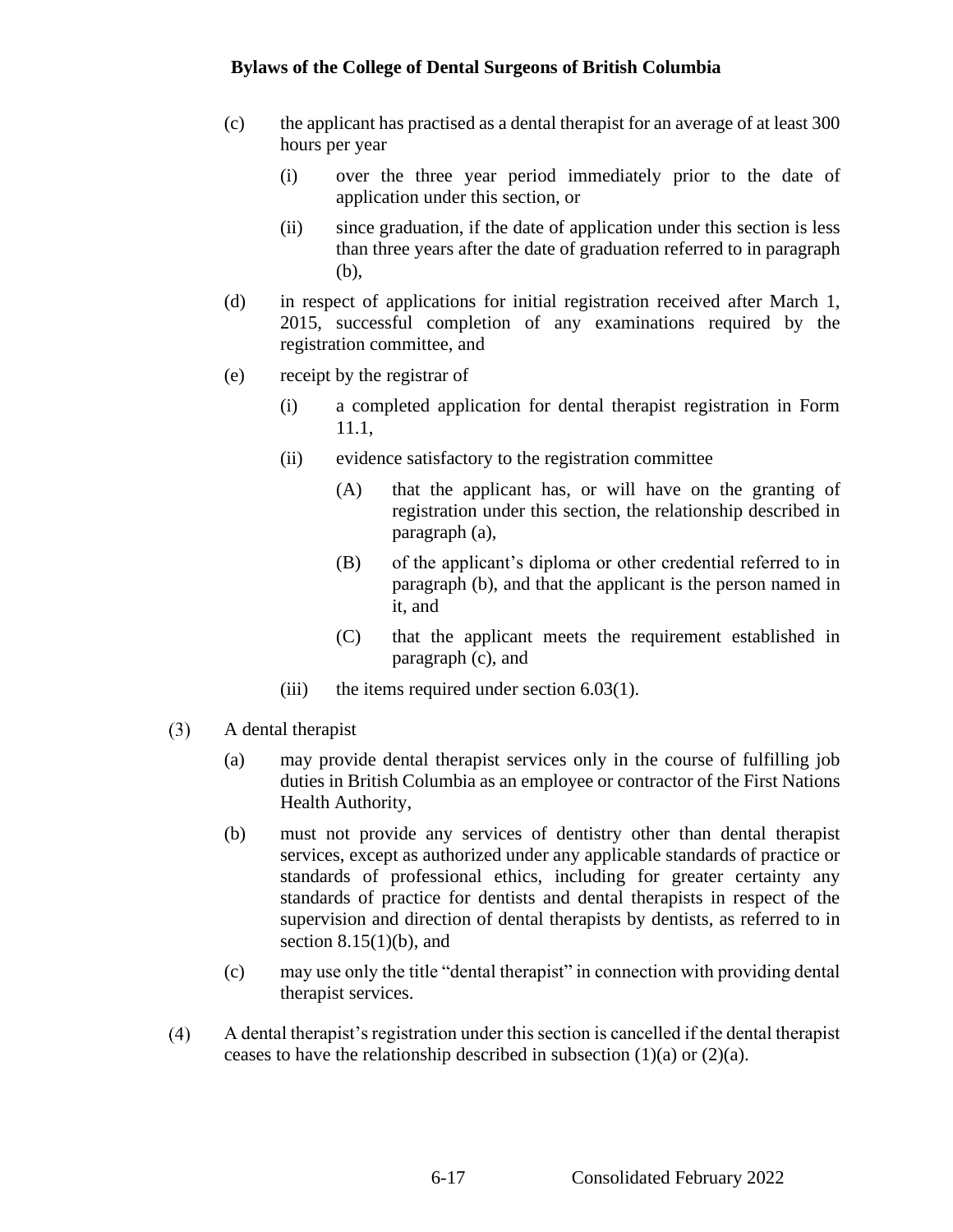$(5)$ Despite anything else in this section, the total number of dental therapists registered under this section must not at any time exceed the number reasonably required, in the opinion of the board, for the First Nations Health Authority to deploy the equivalent of 13 full-time positions providing dental therapist services in British Columbia.

#### **Temporary registration**

- **6.16** (1) For the purposes of section 20(2) of the Act, the requirements for temporary registration are
	- (a) a degree or equivalent qualification in dentistry from a post-secondary educational institution, and
	- (b) receipt by the registrar of
		- (i) a completed application for temporary registration in Form 12,
		- (ii) evidence satisfactory to the registration committee of the applicant's degree or qualification referred to in paragraph (a), and that the applicant is the person named in it,
		- (iii) evidence satisfactory to the registration committee that the applicant is applying for temporary registration solely for
			- (A) the purpose of taking or presenting a dental course that involves direct contact with patients,
			- (B) the purpose of conducting or engaging in a clinical presentation or study club involving direct contact with patients, at or under the sponsorship of the Faculty of Dentistry of the University of British Columbia, another post-secondary educational institution, or a dental or other group or organization approved by the registration committee, or
			- (C) another educational purpose approved by the registration committee, and
		- (iv) the items required under section  $6.03(1)(a)$  to (d), (g) and (h).
	- (2) Temporary registration
		- (a) may be granted under subsection (1) for a period not exceeding 14 days, and
		- (b) for greater certainty, may be granted to an applicant who was previously registered as a temporary registrant, if the applicant satisfies the requirements for temporary registration under subsection (1).
	- (3) A temporary registrant
		- (a) may only practise dentistry for the purpose described in subsection  $(1)(b)(iii)$ , and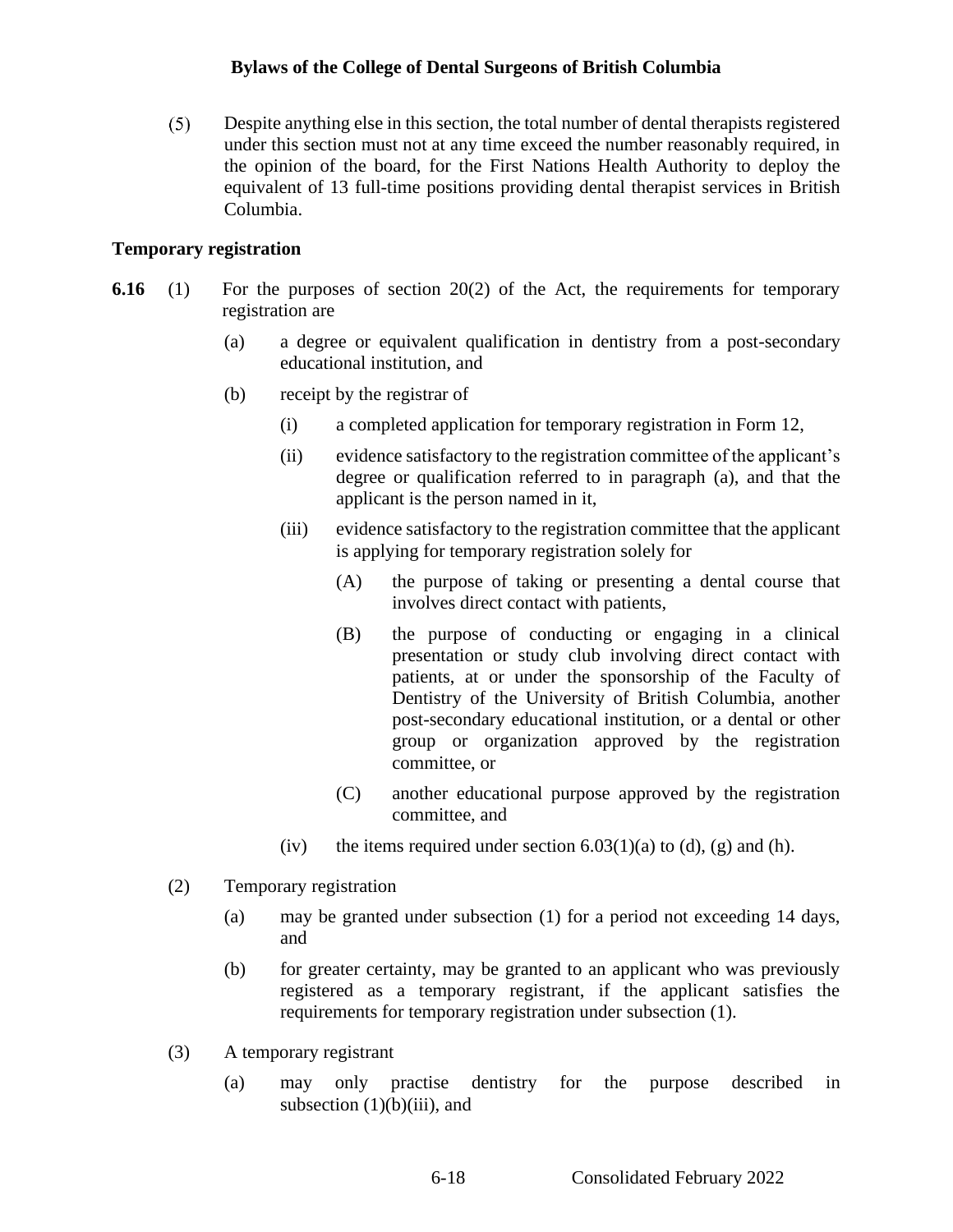(b) must not practise dentistry on a fee for service basis.

### **Non-practising registration**

- **6.17** (1) An applicant who holds or is eligible to hold full registration or restricted to specialty registration may be granted non-practising registration by the registration committee if the applicant has delivered to the registrar
	- (a) a completed application for non-practising registration in Form 13,
	- (b) any applicable application and registration fees specified in Schedule E,
	- (c) any other outstanding fine, fee, debt or levy owed to the college, and
	- (d) a statutory declaration that the applicant will not practise dentistry, or provide, delegate, authorize or supervise the provision of any service of dentistry, while registered under this section.
	- (2) A non-practising registrant must not practise dentistry, provide any service of dentistry, or delegate, authorize or supervise the provision of any service of dentistry by another person.

### **Certificate of registration**

- **6.18** The registrar must issue a certificate of registration in Form 14 to any person who is granted registration under this Part, which must
	- (a) specify the registrant's class of registration, and any limits or conditions that apply to the practice of dentistry by members of that class of registration under these bylaws,
	- (b) if the registrant is a certified specialist in a recognized specialty,
		- (i) specify that the registrant is a certified specialist, and indicate if the registrant is a restricted to specialty registrant, and
		- (ii) specify the applicable specialty,
	- (c) specify any additional limits or conditions imposed on the registrant's practice of dentistry under section 20(2.1) or (3) of the Act, and
	- (d) if the registrant is a limited (education, research and volunteer) registrant, limited (post-graduate) registrant, or limited (student practitioner) registrant, specify the expiration date of the registrant's registration.

#### **Reinstatement as a full registrant or restricted to specialty registrant**

- **6.19** (1) In this section:
	- (a) **"former full registrant"** means a non-practising registrant or a former registrant who was previously registered as a full registrant;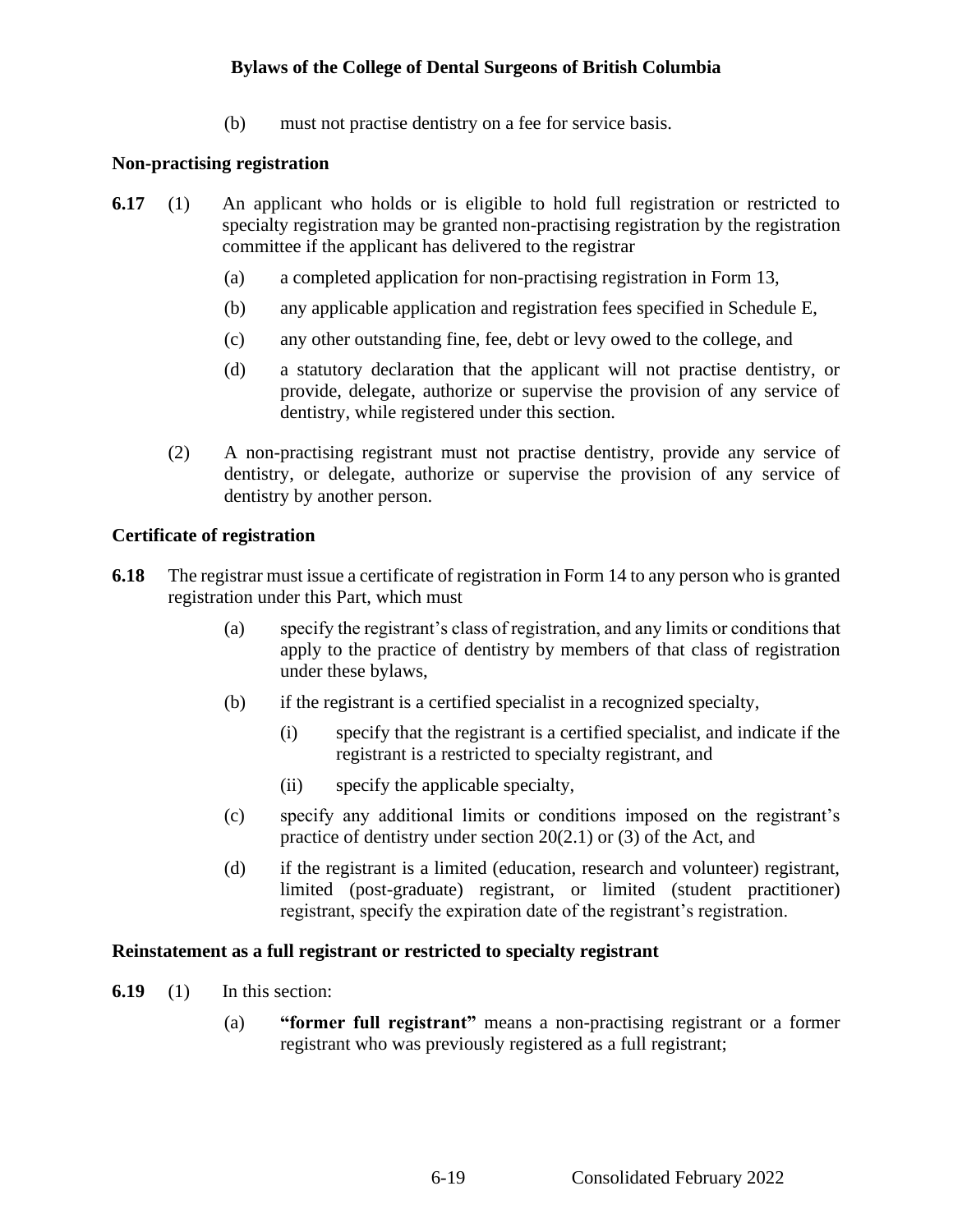- (b) **"former restricted to specialty registrant"** means a non-practising registrant or a former registrant who was previously registered as a restricted to specialty registrant.
- (2) A former full registrant or former restricted to specialty registrant whose registration was not cancelled or suspended under section 32.2, 32.3, 33, 35, 36, 37.1, 38, 39 or 39.1 of the Act, and who did not voluntarily relinquish their registration in circumstances as described in section  $20(2.1)(b.1)$  of the Act, must, subject to section 20 of the Act, be reinstated by the registration committee as a full registrant or restricted to specialty registrant, as the case may be, if they deliver to the registrar
	- (a) a completed application for reinstatement in Form 15,
	- (b) any applicable application and reinstatement fees specified in Schedule E,
	- (c) any other outstanding fine, fee, debt or levy owed to the college,
	- (d) evidence satisfactory to the registration committee of compliance with the requirement for liability insurance coverage under section 13.02, and
	- (e) evidence satisfactory to the registration committee that the applicant has met all applicable requirements of the quality assurance program under Part 9 as though the applicant had been a full registrant or a restricted to specialty registrant for the period since the applicant ceased to be registered.
- (3) A former full registrant or former restricted to specialty registrant whose registration was cancelled or suspended under section 32.2, 32.3, 33, 35, 36, 37.1, 38, 39 or 39.1 of the Act, or who voluntarily relinquished their registration in circumstances as described in section 20(2.1)(b.1) of the Act, must, subject to sections 20, 37.1, 39 and 39.1 of the Act, be reinstated by the registration committee as a full registrant or restricted to specialty registrant, as the case may be, if the registration committee is satisfied that
	- (a) the applicant meets all applicable requirements under subsection (2), and
	- (b) reinstatement of the applicant's registration will not pose an undue risk to public health or safety.
- (4) A former full registrant who was a certified specialist on the date they ceased to be registered as a full registrant must be reinstated by the registration committee as a certified specialist if
	- (a) the applicant is reinstated by the registration committee as a full registrant,
	- (b) the applicant delivers to the registrar
		- (i) a completed application for reinstatement of certification as a certified specialist in Form 16, and
		- (ii) any applicable fee for reinstatement of certification as a certified specialist specified in Schedule E, and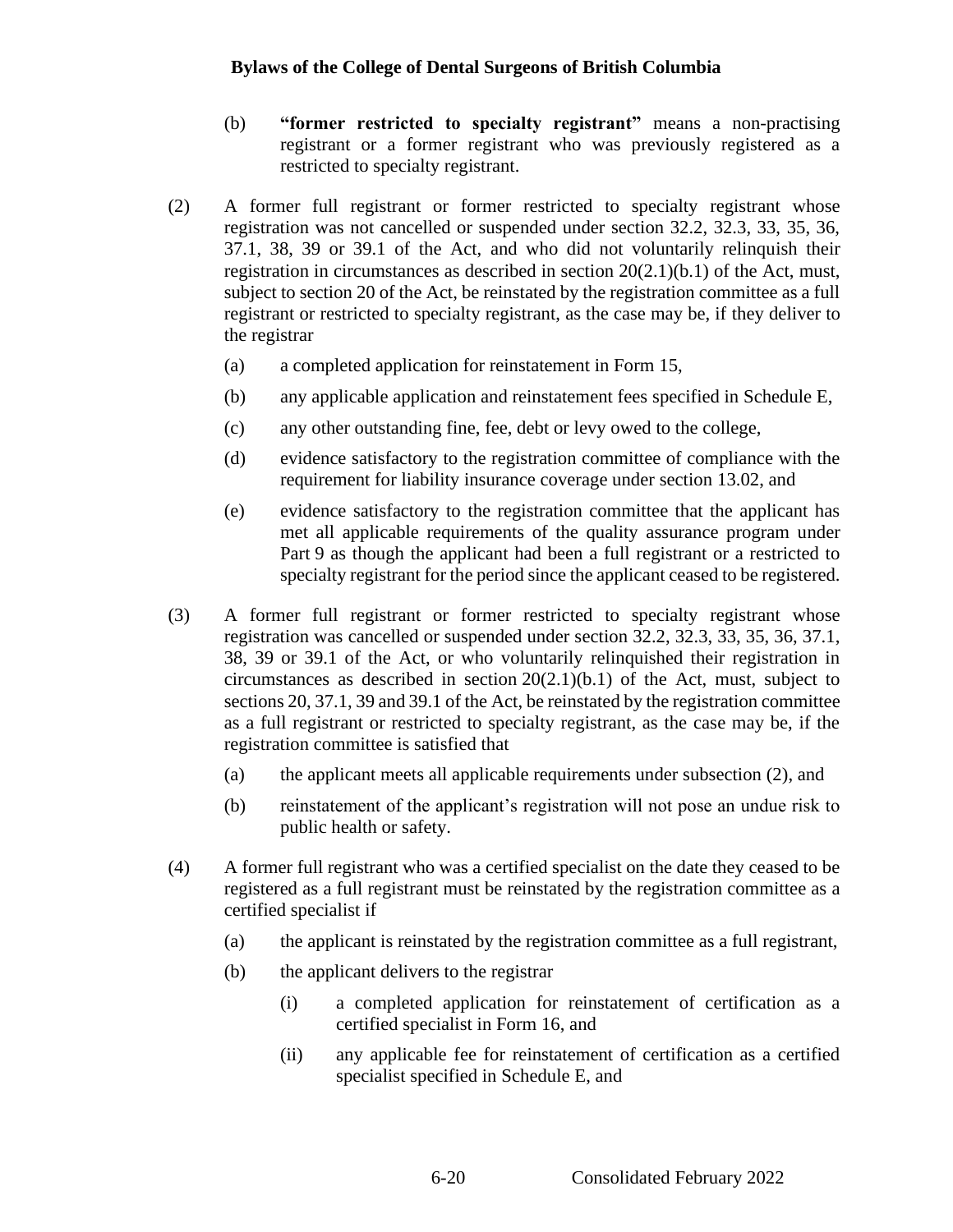- (c) the registration committee is satisfied that reinstatement of the applicant's certification as a certified specialist will not pose an undue risk to public health or safety, if the applicant was reinstated as a full registrant under subsection (3).
- (5) Despite subsection (2)(e), an applicant may be reinstated under subsection (2) if the applicant
	- (a) satisfies the registration committee that the applicant has obtained, or will obtain within a time specified by the registration committee, the substantial equivalent of the applicable requirements of the quality assurance program under Part 9 as described in subsection (2)(e); and
	- (b) meets the requirements in subsection  $(2)(a)$  to  $(d)$ .

### **Reinstatement as a dental therapist**

- **6.191** (1) In this section, **"former dental therapist"** means a former registrant who was previously registered as a dental therapist.
	- $(2)$ A former dental therapist whose registration was not cancelled or suspended under section 32.2, 32.3, 33, 35, 36, 37.1, 38, 39 or 39.1 of the Act, and who did not voluntarily relinquish their registration in circumstances as described in section 20(2.1)(b.1) of the Act, must, subject to section 20 of the Act, be reinstated by the registration committee as a dental therapist if they deliver to the registrar
		- (a) a completed application for reinstatement in Form 15,
		- (b) any applicable application and reinstatement fees specified in Schedule E,
		- (c) any other outstanding fine, fee, debt or levy owed to the college,
		- (d) evidence satisfactory to the registration committee of compliance with the requirement for liability insurance coverage under section 13.02, and
		- (e) evidence satisfactory to the registration committee that the applicant has met all applicable requirements of the quality assurance program under Part 9 as though the applicant had been a dental therapist for the period since the applicant ceased to be registered.
	- $(3)$ A former dental therapist whose registration was cancelled or suspended under section 32.2, 32.3, 33, 35, 36, 37.1, 38, 39 or 39.1 of the Act, or who voluntarily relinquished their registration in circumstances as described in section 20(2.1)(b.1) of the Act, must, subject to sections 20, 37.1, 39 and 39.1 of the Act, be reinstated by the registration committee as a dental therapist if the registration committee is satisfied that
		- (a) the applicant meets all applicable requirements under subsection (2), and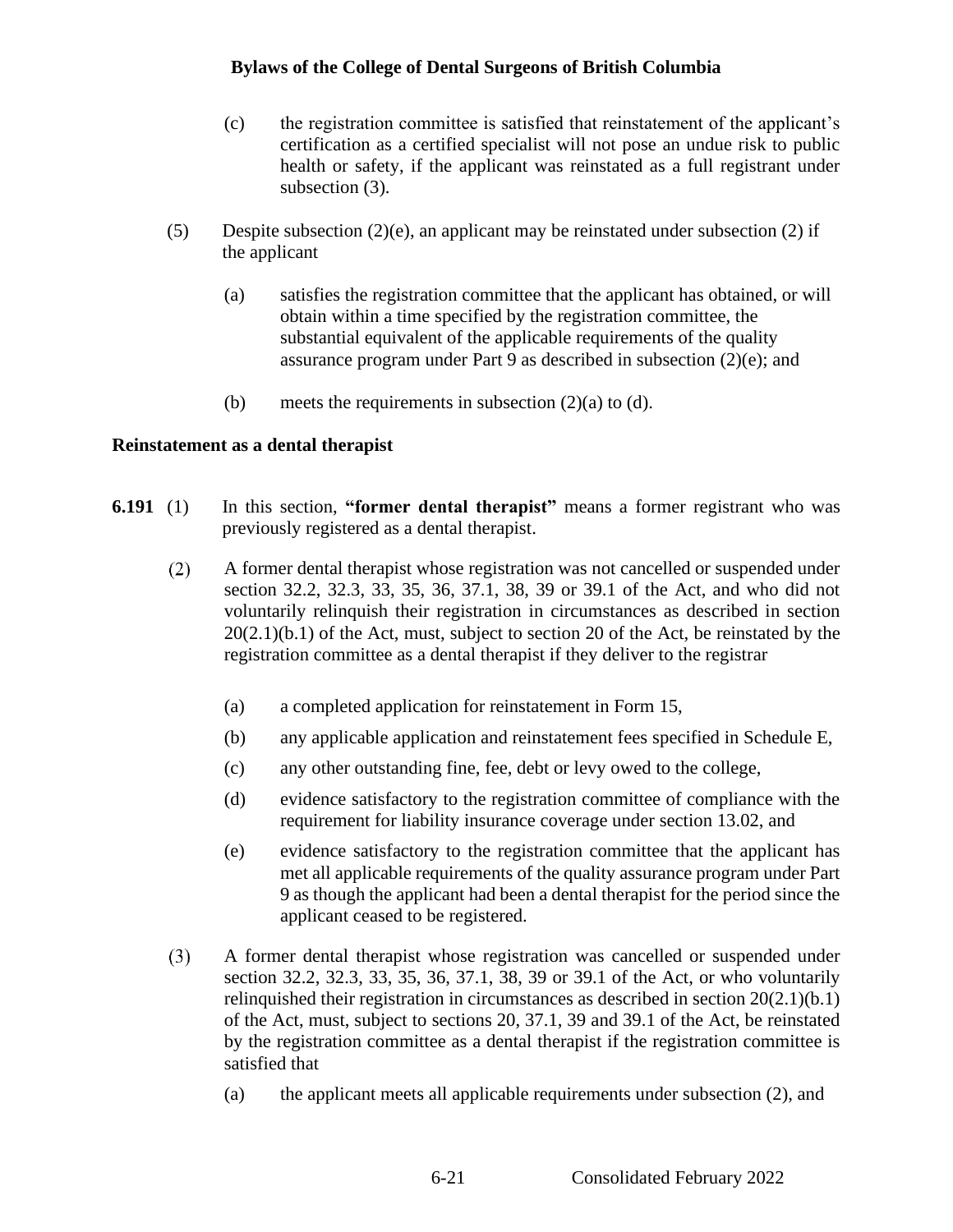(b) reinstatement of the applicant's registration will not pose an undue risk to public health or safety.

# **Renewal of registration**

- **6.20** (1) Subject to sections 6.12(4), 6.14(2), 6.15(2) and 6.16(2), registration granted under this Part is subject to annual renewal on March 1 of each year in accordance with this section.
	- (2) The registration of a registrant may be renewed by the registration committee if the registrant delivers to the registrar
		- (a) a completed application for renewal in Form 17,
		- (b) any applicable renewal fees specified in Schedule E,
		- (c) any other outstanding fine, fee, debt or levy owed to the college,
		- (d) evidence satisfactory to the registration committee of compliance with the requirement for liability insurance coverage under section 13.02, and
		- (e) evidence satisfactory to the registration committee that the applicant has met any applicable requirements of the quality assurance program under Part 9.
	- (3) Notice of annual renewal fees must be delivered to each registrant by no later than January 31 of each year, and must describe the consequences of late payment or non-payment of renewal fees.
	- (4) Each full registrant, restricted to specialty registrant, academic registrant, academic (grandparented) registrant, limited (armed services or government) registrant, dental therapist and non-practising registrant must deliver to the registrar the applicable renewal fee on or before March 1 of each year.
	- (5) Each limited (education, research and volunteer) registrant and limited (postgraduate) registrant who applies to have their registration renewed must deliver to the registrar the applicable renewal fee on or before the expiration date shown on the registrant's certificate of registration or registration card, as the case may be.
	- (6) On renewal of the registration of a registrant, the registrar must issue a registration card to the registrant which must
		- (a) specify the registrant's class of registration,
		- (b) if the registrant is a certified specialist in a recognized specialty,
			- (i) specify that the registrant is a certified specialist, and indicate if the registrant is a restricted to specialty registrant, and
			- (ii) specify the applicable specialty, and
		- (c) specify its expiration date.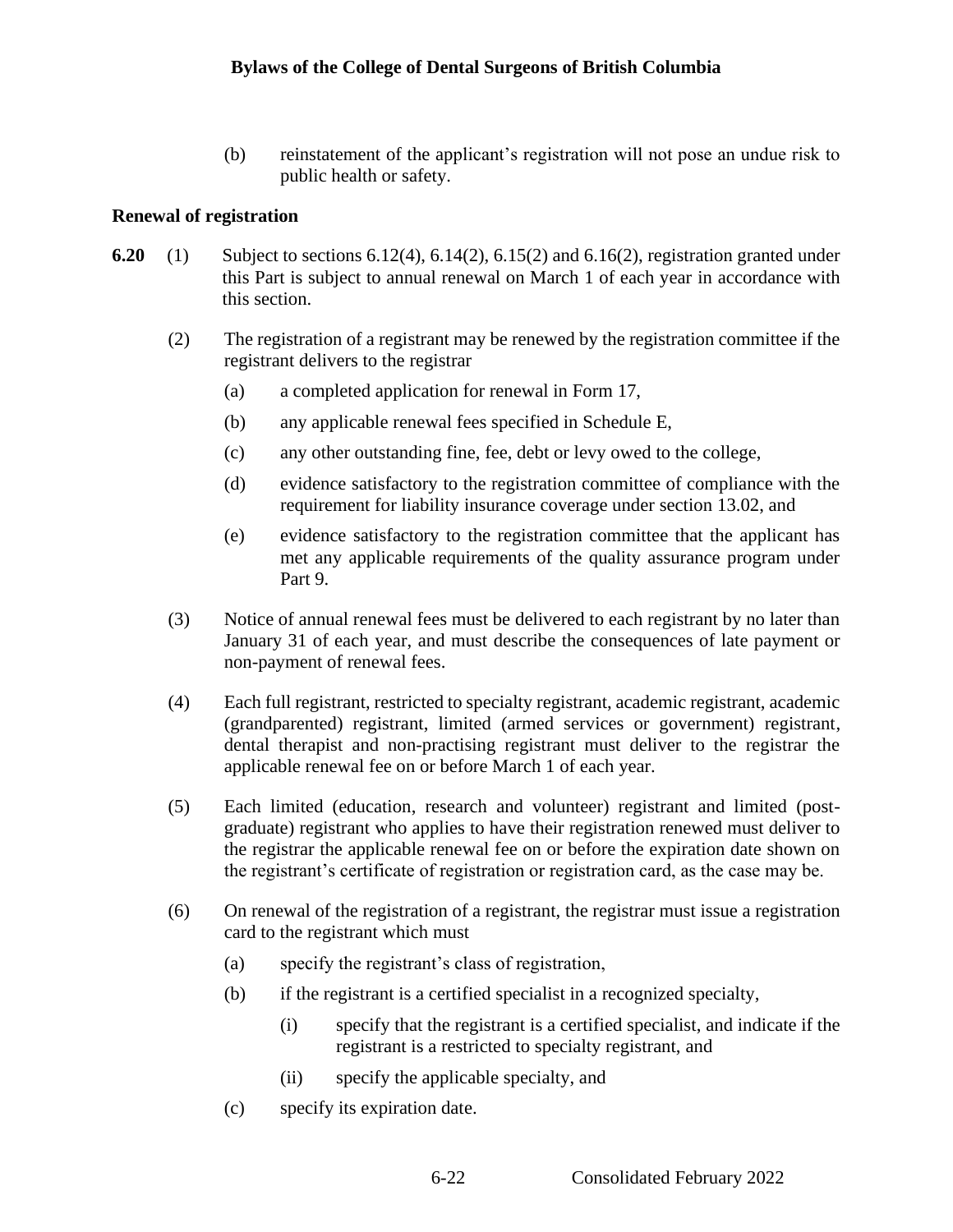(7) If a registrant fails to pay the applicable renewal fee on or before the date required under subsection (4) or (5), and any other outstanding fine, fee, debt or levy owed to the college as of that date, the registrant ceases to be registered.

#### **Request to cancel registration**

**6.21** A request by a registrant under section 21(3)(a) of the Act to cancel the registrant's registration must be made in writing.

### **Notification of changes**

**6.22** A registrant must immediately notify the registrar of any change of name, address, or telephone number previously provided to the registrar.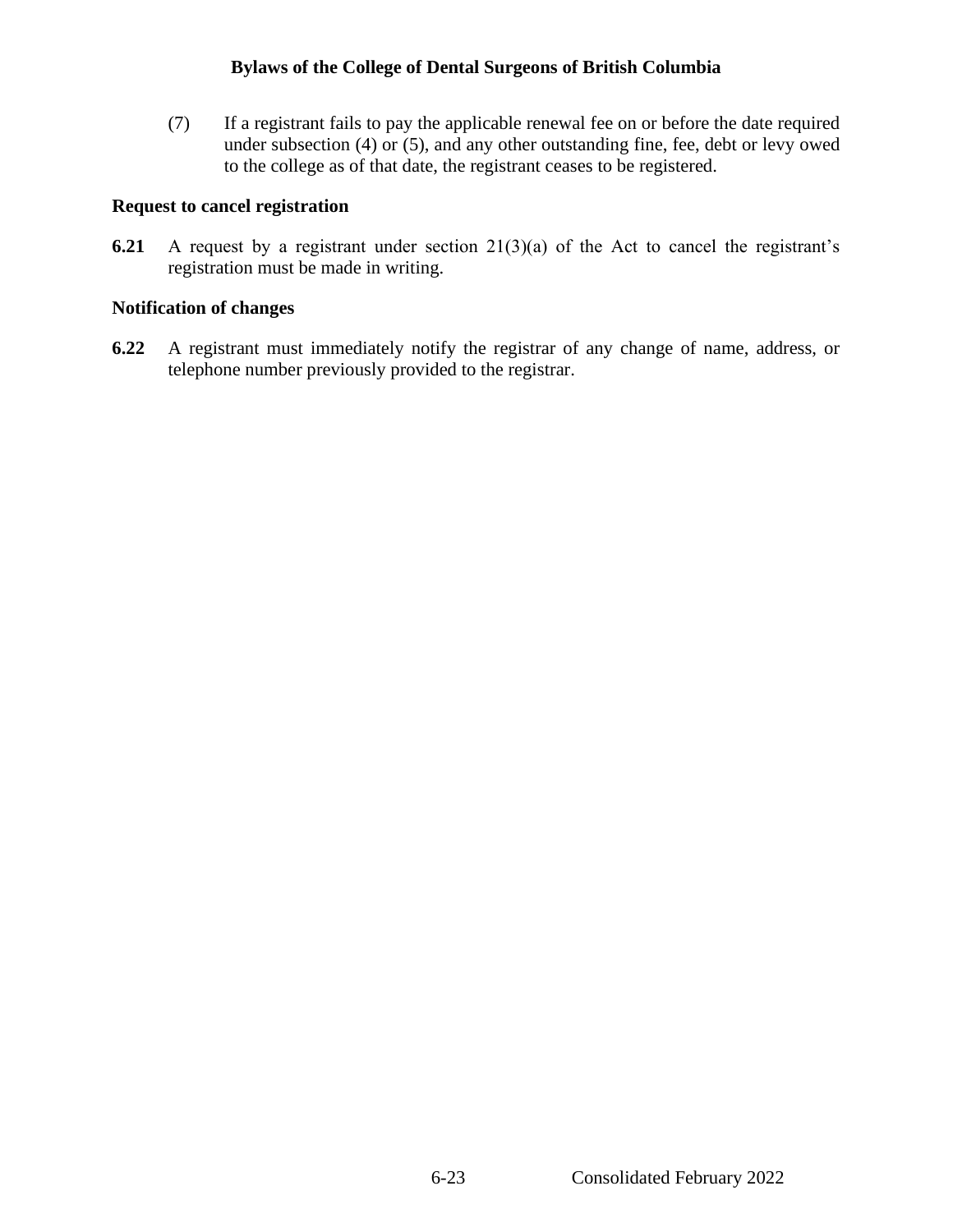# **PART 7** – **Certified Dental Assistants**

### **Interpretation**

**7.01** In this Part:

### **"registration committee**" includes

- (a) the board, if the registration committee has referred an application for certification as a certified dental assistant, or for reinstatement of certification as a certified dental assistant, to the board for decision, and
- (b) except in sections  $7.03(5)$  and  $(6)$  and  $7.12(3)$ , the registrar, if the registration committee has authorized the registrar in writing to act;

**"register"** means the register of certified dental assistants under section 7.04.

### **Classes of certified dental assistants**

- **7.02** The following classes of certified dental assistants are established:
	- (a) practising certified dental assistants;
	- (b) temporary certified dental assistants;
	- (c) limited certified dental assistants;
	- (d) non-practising certified dental assistants.

#### **Certification of certified dental assistants**

- **7.03** (1) The registration committee is responsible for granting certification, including reinstatement of certification, to certified dental assistants under this Part.
	- (2) The registration committee must grant certification as a certified dental assistant in a class of certified dental assistants established under section 7.02 to every person who
		- (a) applies to the college for certification as a certified dental assistant in the applicable class, in accordance with this Part, and
		- (b) satisfies the registration committee that the applicant meets all applicable conditions or requirements under these bylaws for certification as a certified dental assistant in the applicable class of certified dental assistants.
	- (3) Subject to subsection (4), an applicant for certification in any class of certified dental assistants must deliver the following to the registrar:
		- (a) evidence satisfactory to the registration committee that the applicant is of good character;
		- (b) any applicable application and certification fees specified in Schedule E;
		- (c) any other outstanding fine, fee, debt or levy owed to the college;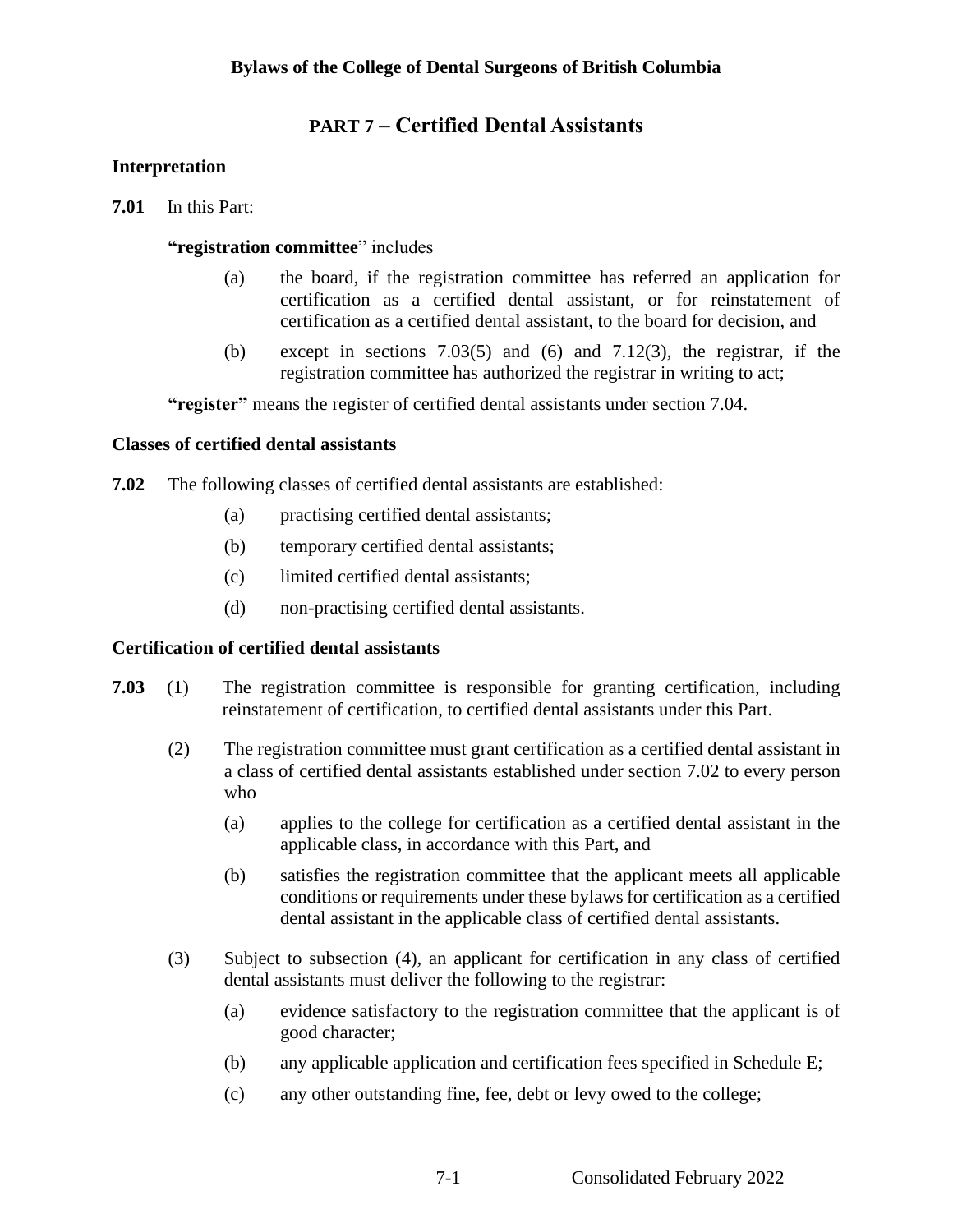- (d) a statutory declaration in Form 18;
- (e) a signed criminal record check authorization in Form 3, accompanied by any required payment;
- (f) a letter in a form satisfactory to the registration committee, dated within one month of the date of the application, from the competent regulatory or licensing authority in every jurisdiction where the applicant is or was, at any time, certified, registered or licensed to provide the services of a certified dental assistant or to practise any health profession,
	- (i) certifying that the applicant's entitlement to provide the services of a certified dental assistant or practise the health profession has not been cancelled, suspended, limited, restricted, or subject to conditions in the applicable jurisdiction at any time, or specifying particulars of any such cancellation, suspension, limitation, restriction, or conditions,
	- (ii) certifying that there is no investigation, review, or other proceeding underway in the applicable jurisdiction that could result in the applicant's entitlement to provide the services of a certified dental assistant or practise the health profession being cancelled, suspended, limited, restricted, or subjected to conditions, or specifying particulars of any such investigation, review, or other proceeding, and
	- (iii) certifying that the applicant's entitlement to provide the services of a certified dental assistant or practise the health profession has not been voluntarily relinquished in the applicable jurisdiction with the effect of preventing the commencement or completion of an investigation, review or other proceeding that could have resulted in the applicant's entitlement to provide the services of a certified dental assistant or practise the health profession in the applicable jurisdiction being cancelled, suspended, limited, restricted, or made subject to conditions, or specifying particulars of any such relinquishment;
- (g) evidence satisfactory to the registration committee of the applicant's English language proficiency.
- (4) Subsection (3) does not apply to applicants for certification as a non-practising certified dental assistant.
- (5) Despite subsection (2), the registration committee may refuse to grant certification, may grant certification for a limited period specified for the applicant by the registration committee, or may grant certification and impose limits or conditions on the provision by the applicant of the services of a certified dental assistant, if the registration committee determines, after giving the applicant an opportunity to be heard, that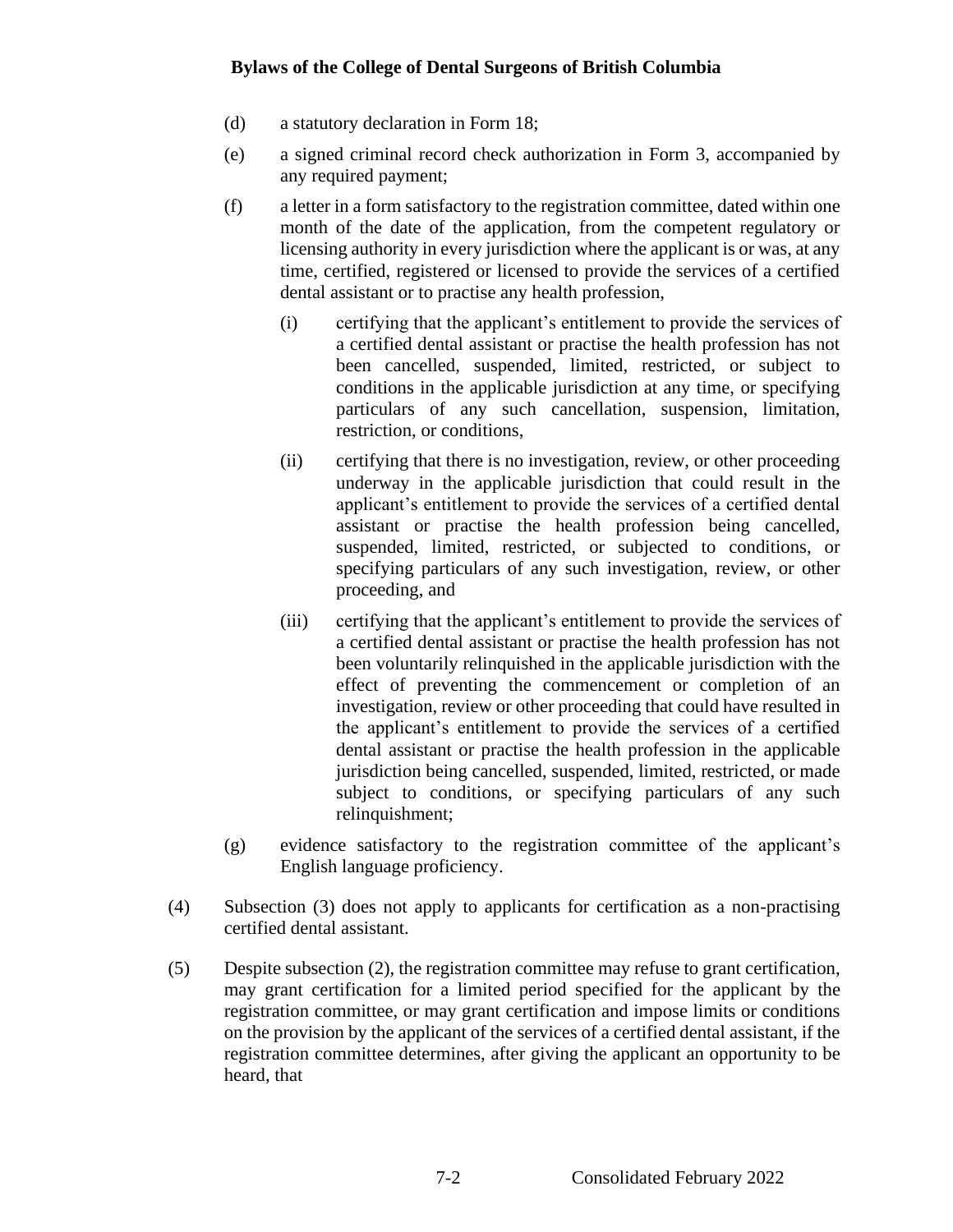- (a) the applicant's entitlement to provide the services of a certified dental assistant or practise any health profession has been cancelled or suspended at some time in British Columbia or in another jurisdiction,
- (b) an investigation, review or other proceeding is underway in British Columbia or in another jurisdiction that could result in the applicant's entitlement to provide the services of a certified dental assistant or practise any health profession being cancelled or suspended,
- (c) the applicant's entitlement to provide the services of a certified dental assistant or to practise any health profession has been voluntarily relinquished in British Columbia or another jurisdiction with the effect of preventing the commencement or completion of an investigation, review or other proceeding that could have resulted in the applicant's entitlement to provide the services of a certified dental assistant or to practise the health profession in British Columbia or that other jurisdiction being cancelled or suspended, or
- (d) the applicant has been convicted of an indictable offence.
- (6) If a person applying for certification as a certified dental assistant has been convicted of an indictable offence, the registration committee must not make a decision under subsection (5) unless the registration committee is satisfied that the nature of the offence or the circumstances under which it was committed give rise to concerns about the person's competence or fitness to provide the services of a certified dental assistant.
- (7) If an applicant for certification as a certified dental assistant fails to authorize a criminal record check under the *Criminal Records Review Act* or the deputy registrar under that Act has determined that an applicant for certification as a certified dental assistant presents a risk of physical or sexual abuse to children and that determination has not been overturned by the registrar under that Act, the registration committee must take the failure or the determination into account when deciding whether to grant certification to the applicant or whether to impose limits or conditions on the provision by the applicant of the services of a certified dental assistant.

# **Register of certified dental assistants**

- **7.04** (1) The registrar must maintain a register of certified dental assistants setting out, for every person granted certification as a certified dental assistant under section 7.03(2), the following:
	- (a) the person's name, and whether the person is a certified dental assistant or a former certified dental assistant;
	- (b) the class of certified dental assistants in which the certified dental assistant is or was granted certification;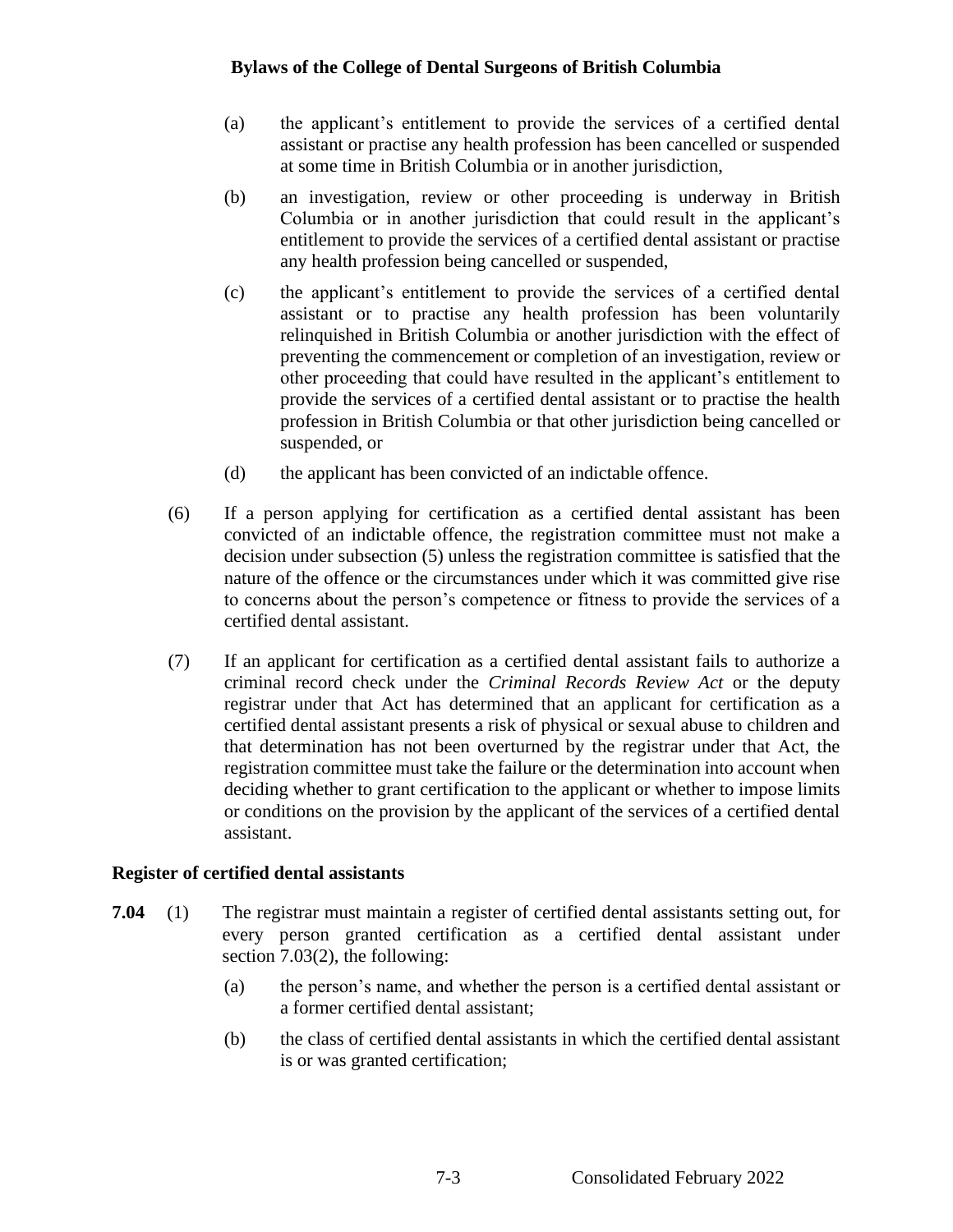- (c) any additional qualifications acquired by the certified dental assistant of which the registrar has been notified under section 8.08;
- (d) if the person is a certified dental assistant, any limits or conditions imposed by the college on the person's entitlement to provide the services of a certified dental assistant;
- (e) a notation of each suspension or cancellation of the person's certification.
- (2) The registrar must cancel the certification of a certified dental assistant in the register if
	- (a) the certified dental assistant requests the cancellation, in writing,
	- (b) the certified dental assistant fails to pay a fee for renewal of certification or another fee within the required time,
	- (c) notification is received of the certified dental assistant's death, or
	- (d) the certification of the certified dental assistant is cancelled under section 33, 37.1, 39 or 39.1 of the Act.
- (3) Subject to subsection (4), the register must be open to inspection by any person free of charge at all reasonable times.
- (4) The registrar may refuse a person access to the register if the registrar reasonably believes that
	- (a) the access could threaten the safety of a certified dental assistant, or
	- (b) the person seeking access is doing so for commercial purposes.
- (5) If access is refused under subsection (4), the registrar may disclose information from the register that the board or the registrar determines is appropriate in the circumstances.

#### **Practising certified dental assistants**

- **7.05** (1) The requirements for certification as a practising certified dental assistant are
	- (a) graduation within the ten-year period preceding the date of application from a dental assisting program or dental program that has been
		- (i) accredited by the Commission on Dental Accreditation of Canada, or
		- (ii) accredited by the Commission on Dental Accreditation of the American Dental Association, and determined by the registration committee to meet the certified dental assisting education standards with respect to education and training in any applicable skills not included in that accreditation process,
	- (b) an NDAEB certificate or an NDEB certificate, and
	- (c) receipt by the registrar of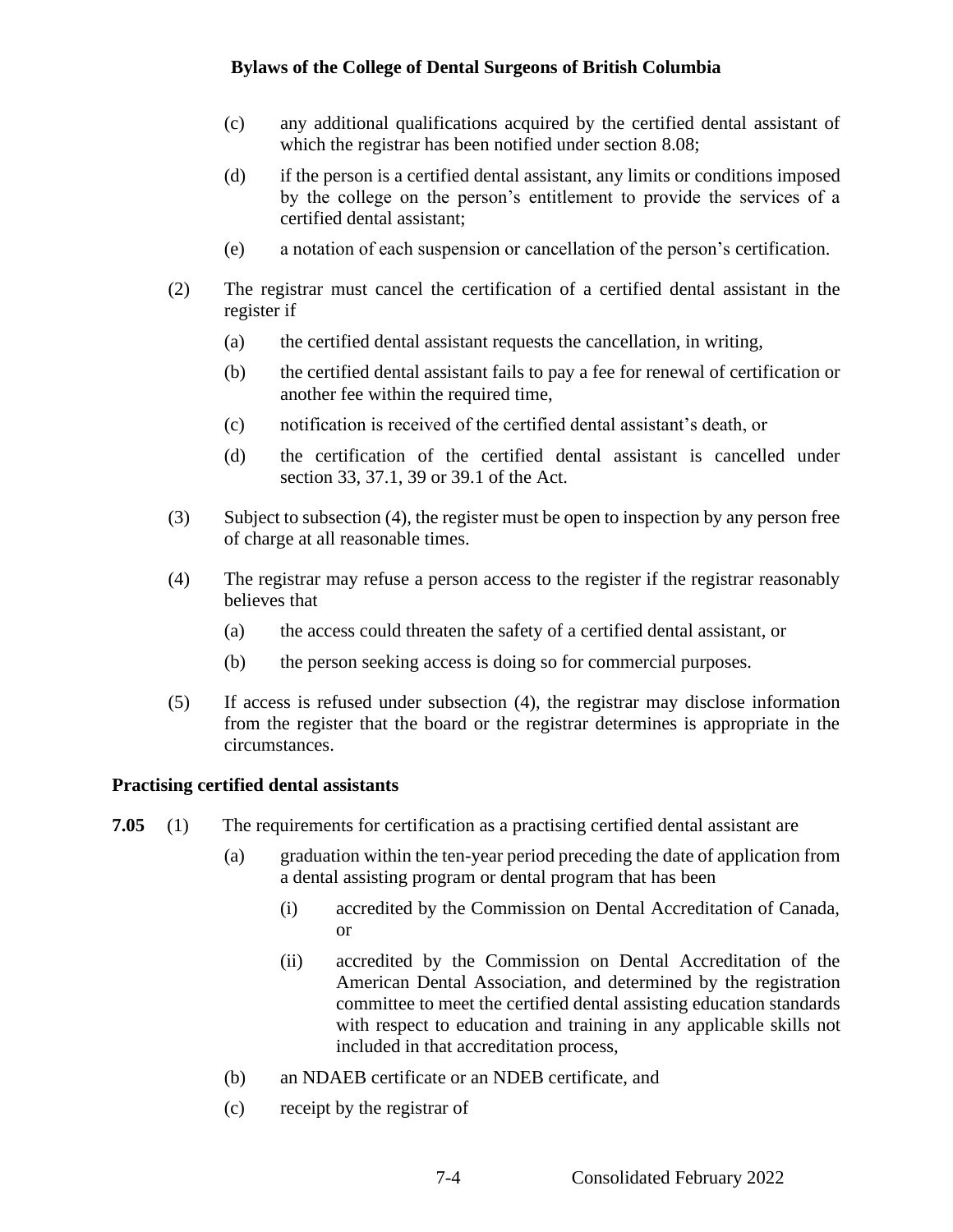- (i) a completed application for certification as a practising certified dental assistant in Form 19,
- (ii) evidence satisfactory to the registration committee of the applicant's graduation referred to in paragraph (a),
- (iii) evidence satisfactory to the registration committee of the applicant's certificate referred to in paragraph (b),
- (iv) if the applicant's date of graduation under paragraph (a) was more than three years before the date of their application, evidence satisfactory to the registration committee that the applicant has met the requirements of section 7.06, and
- (v) the items required under section 7.03(3).
- (2) Despite subsection (1)(a), an applicant may be granted certification as a practising certified dental assistant if
	- (a) the applicant
		- (i) has graduated within the ten-year period preceding the date of application from a dental assisting program or dental program that does not satisfy the requirements of subsection (1)(a) but that has been determined by the registration committee to meet the certified dental assisting education standards, and
		- (ii) provides evidence satisfactory to the registration committee of the applicant's graduation referred to in subparagraph (i),
	- (b) the applicant provides evidence satisfactory to the registration committee that
		- (i) the applicant has either
			- (A) successfully completed the CPE and any further examination or course required by the registration committee, or
			- (B) met the hours of practice and credit hours requirements set out in section  $7.06(2)(a)$  during the three-year period preceding the date of their application, and
		- (ii) the applicant has, in any event, met the requirements of section 7.06, if the applicant's date of graduation under paragraph (a)(i) was more than three years before the date of their application; and
	- (c) the applicant meets the requirements in subsection  $(1)(b)$  and  $(c)(i)$ , (iii) and (v).
- (3) Despite subsection (1)(a), (b) and (c)(ii) to (iv), an applicant may be granted certification as a practising certified dental assistant if the applicant
	- (a) holds valid and non-restricted certification, registration or licensure as the equivalent of a practising certified dental assistant in a recognized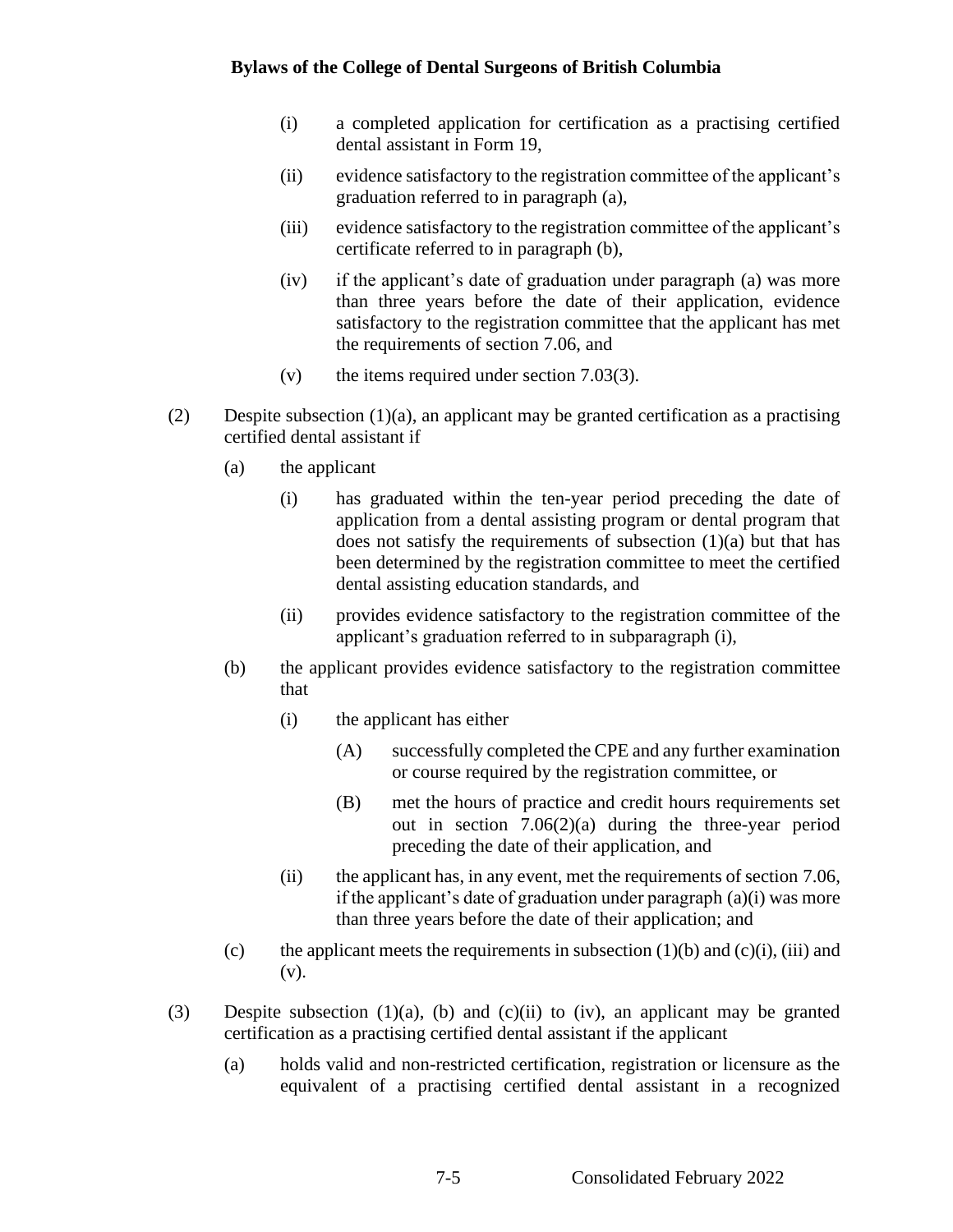jurisdiction, and provides evidence satisfactory to the registration committee of that certification, registration or licensure,

- (b) provides evidence satisfactory to the registration committee that the applicant meets any applicable continuing education and continuous practice requirements established by the competent regulatory or licensing authority in the jurisdiction referred to in paragraph (a), and
- (c) meets the requirements in subsection  $(1)(c)(i)$  and  $(v)$ .
- (4) Despite subsection (1)(a), (b) and (c)(ii) to (iv), an applicant may be granted certification as a practising certified dental assistant if
	- (a) the registration committee determines under section 7.10(2) that the applicant's knowledge, skills and abilities are substantially equivalent to the standards of academic or technical achievement, and the competencies or other qualifications required for practising certified dental assistants, and
	- (b) the applicant meets the requirements in subsection  $(1)(c)(i)$  and  $(v)$ .
- (5) A practising certified dental assistant
	- (a) may provide the services of a certified dental assistant in accordance with Part 8, and
	- (b) must not perform any restricted activity which the practising certified dental assistant is not authorized to perform under Part 8.
- (6) A practising certified dental assistant may use only the title "certified dental assistant", or the abbreviation "CDA".

# **Additional requirements for certain applicants for certification as a practising certified dental assistant**

- **7.06** (1) In this section, **"credit hour"** has the same meaning as in Part 9.
	- (2) An applicant for certification as a practising certified dental assistant who is required under section  $7.05(1)(c)(iv)$  or  $(2)(b)(ii)$  to meet the requirements of this section must, in addition to any other applicable requirements for certification, provide evidence satisfactory to the registration committee that, during the threeyear period immediately preceding the date of their application,
		- (a) the applicant has
			- (i) engaged in a minimum of 600 hours of practice as a certified dental assistant or a Level II dental assistant, or the equivalent, in accordance with criteria established by the quality assurance committee, and
			- (ii) completed a minimum of 36 credit hours, or the equivalent through participation in continuing education courses, study clubs, or other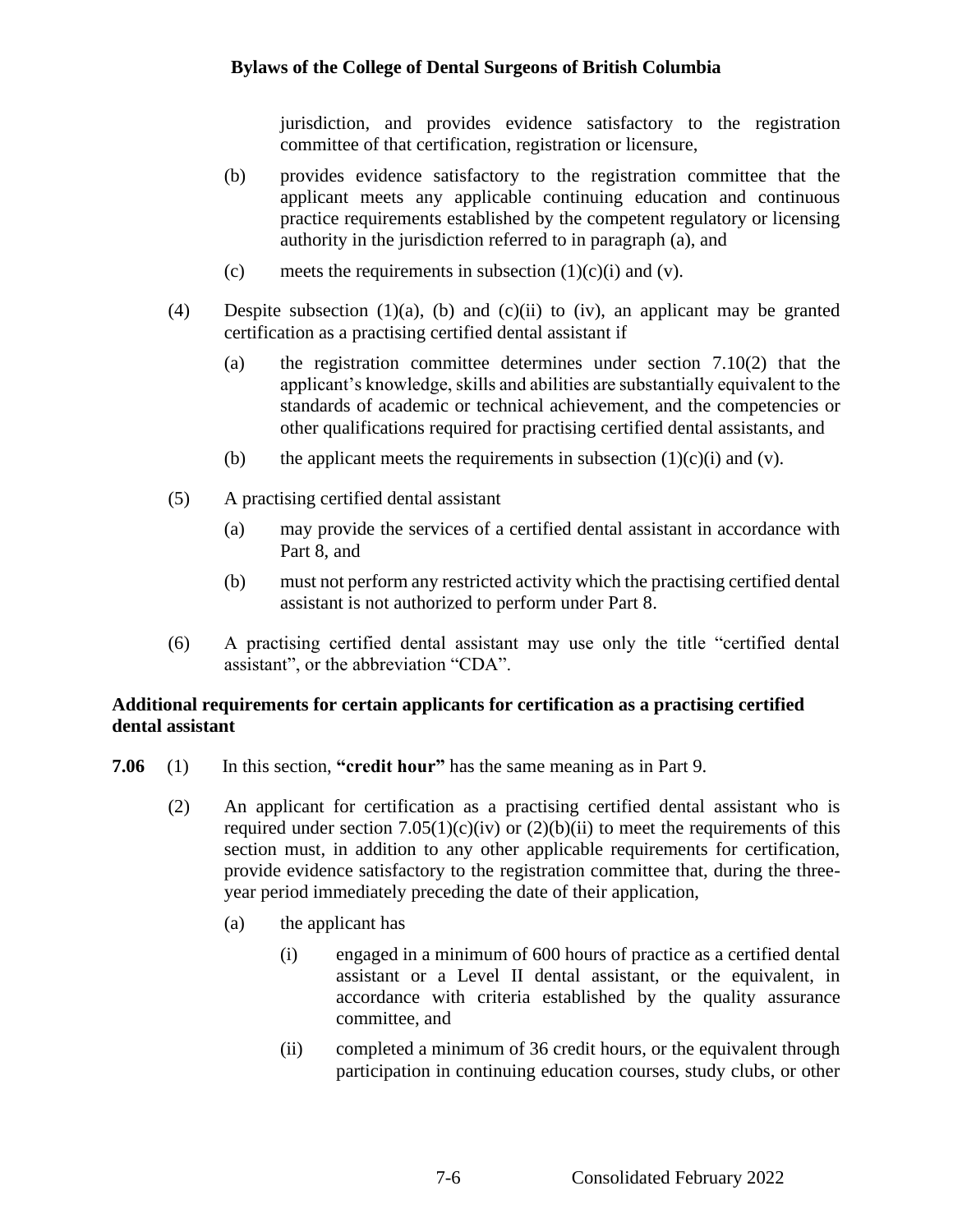equivalent activities approved by the competent authority in another jurisdiction, or

- (b) the applicant has successfully completed
	- (i) the CPE, an upgrading course, or any other examination or course required by the registration committee to meet the certified dental assisting education standards, or
	- (ii) an examination, course, other education, or competency assessment approved by the quality assurance committee for the purpose of satisfying the requirements of the college's quality assurance program.

#### **Temporary certified dental assistants**

- **7.07** (1) The requirements for certification as a temporary certified dental assistant are
	- (a) satisfaction of the requirements under 7.05(1) or (2), except section  $7.05(1)(b)$ , and
	- (b) receipt by the registrar of
		- (i) a completed application for certification as a temporary certified dental assistant in Form 20,
		- (ii) evidence satisfactory to the registration committee that the applicant has applied to the National Dental Assisting Examining Board to write the NDAEB written examination, and
		- (iii) the items required under section 7.03(3).
	- (2) Certification as a temporary certified dental assistant
		- (a) may be granted under subsection (1) for a period not exceeding 1 year, and
		- (b) may, in extenuating circumstances, be renewed by the registration committee for successive periods, each of which does not exceed 1 year, if
			- (i) the temporary certified dental assistant is employed in a dental office by a dentist who provides a written recommendation that the certification of the temporary certified dental assistant be renewed, and
			- (ii) the total period of certification as a temporary certified dental assistant does not exceed 2 years.
	- (3) A temporary certified dental assistant
		- (a) may provide the services of a certified dental assistant which a temporary certified dental assistant is authorized to provide in accordance with Part 8, and
		- (b) must not perform any restricted activity which the temporary certified dental assistant is not authorized to perform under Part 8.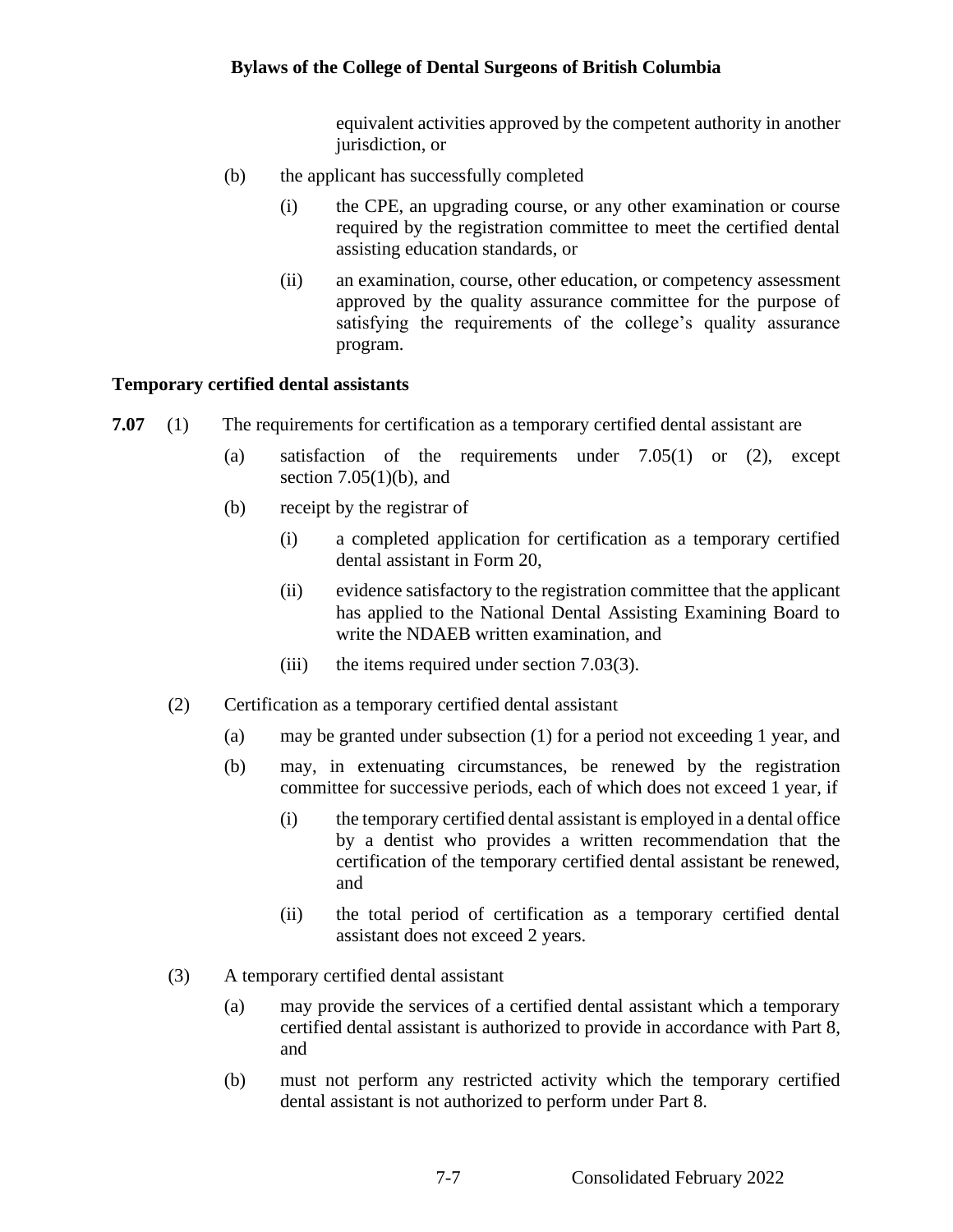(4) A temporary certified dental assistant may use only the title "temporary certified dental assistant", or the abbreviation "CDA(T)".

## **Limited certified dental assistants**

- **7.08** (1) The requirements for certification as a limited certified dental assistant are
	- (a) graduation from a dental assisting program or dental program,
	- (b) valid and non-restricted certification, registration or licensure as a Level II dental assistant in another Canadian jurisdiction that is not a recognized jurisdiction, and
	- (c) receipt by the registrar of
		- (i) a completed application for certification as a limited certified dental assistant in Form 21,
		- (ii) evidence satisfactory to the registration committee of the applicant's graduation referred to in paragraph (a),
		- (iii) evidence satisfactory to the registration committee of the applicant's certification, registration or licensure, or eligibility for certification, registration or licensure, referred to in paragraph (b),
		- (iv) evidence satisfactory to the registration committee that the applicant meets any applicable continuing education and continuous practice requirements established by the competent regulatory or licensing authority in the jurisdiction referred to in paragraph (b),
		- (v) evidence satisfactory to the registration committee that the applicant is working towards satisfaction of the requirements for certification as a practising certified dental assistant in British Columbia, and
		- (vi) the items required under section 7.03(3).
	- (2) Despite subsection (1)(b) and (c)(iii) and (iv), an applicant may be granted certification as a limited certified dental assistant if the applicant
		- (a) provides evidence satisfactory to the registration committee that, within the three-year period immediately preceding the date of the application, the applicant has been practising as the equivalent of a practising certified dental assistant or a Level II dental assistant in another Canadian jurisdiction where certification, registration or licensure is not required for that purpose, and
		- (b) meets the requirements in subsection  $(1)(a)$  and  $(c)(i)$ ,  $(ii)$ ,  $(v)$  and  $(vi)$ .
	- (3) Despite subsection (1)(a), (b) and (c)(ii) to (iv), an applicant may be granted certification as a limited certified dental assistant if
		- (a) the registration committee determines under section 7.10(2) that the applicant's knowledge, skills and abilities are substantially equivalent to the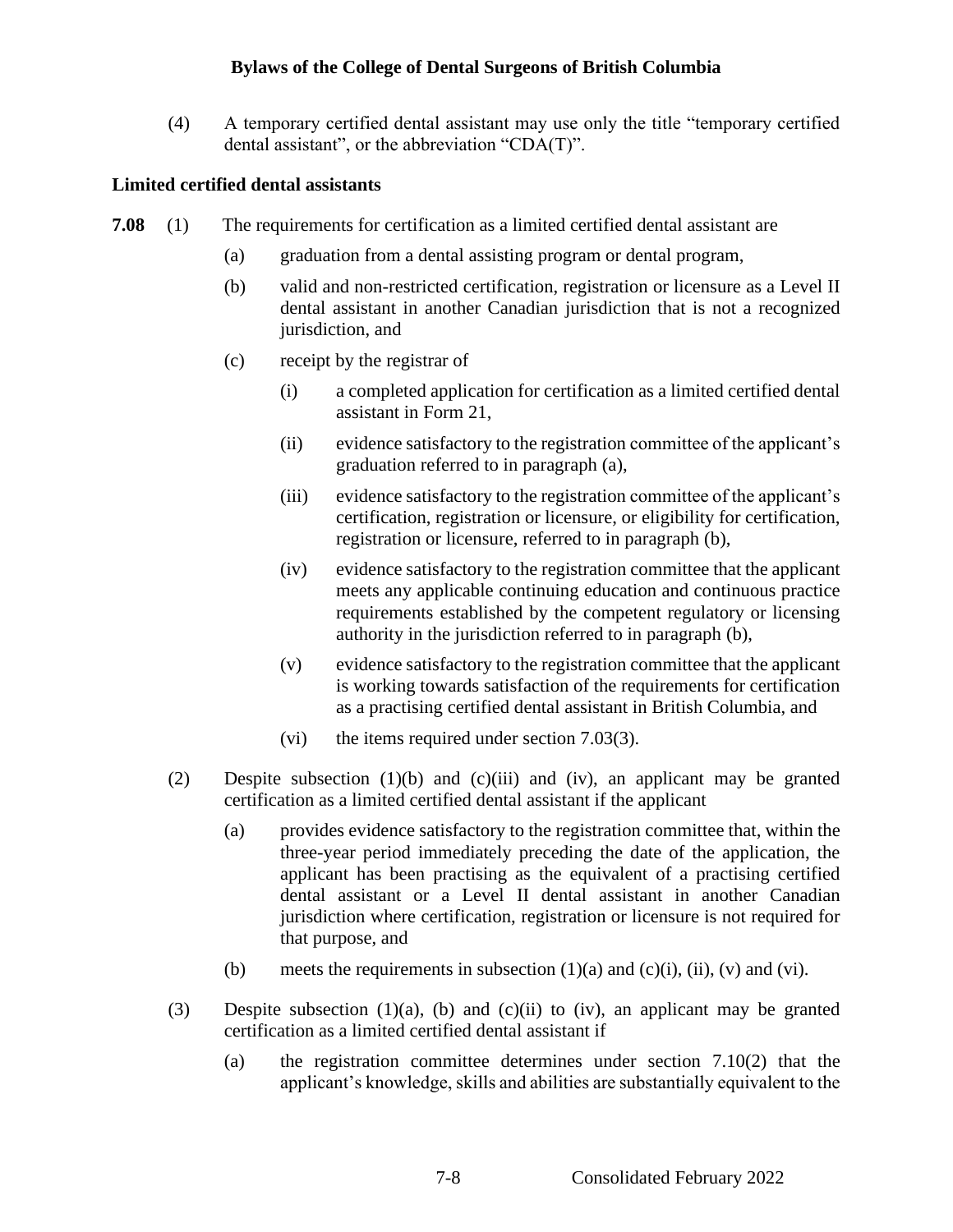standards of academic or technical achievement, and the competencies or other qualifications required for limited certified dental assistants, and

- (b) the applicant meets the requirements in subsection  $(1)(c)(i)$ ,  $(v)$  and  $(vi)$ .
- (4) Certification as a limited certified dental assistant
	- (a) may be granted under subsection  $(1)$ ,  $(2)$  or  $(3)$  for a period not exceeding 1 year, and
	- (b) may, in extenuating circumstances, be renewed by the registration committee for successive periods, each of which does not exceed 1 year, if
		- (i) the limited certified dental assistant is employed in a dental office by a dentist who provides a written recommendation that the certification of the limited certified dental assistant be renewed,
		- (ii) the limited certified dental assistant provides evidence satisfactory to the registration committee that the limited certified dental assistant is continuing to work towards satisfaction of the requirements for certification as a practising certified dental assistant in British Columbia, and
		- (iii) the total period of certification as a limited certified dental assistant will not exceed 2 years.
- (5) A limited certified dental assistant
	- (a) may provide the services of a certified dental assistant which a limited certified dental assistant is authorized to provide in accordance with Part 8, and
	- (b) must not perform any restricted activity which the limited certified dental assistant is not authorized to perform under Part 8.
- (6) A limited certified dental assistant may use only the title "limited certified dental assistant", or the abbreviation "CDA(L)".

#### **Non-practising certified dental assistants**

- **7.09** (1) An applicant who holds or is eligible to hold certification as a practising certified dental assistant may be granted certification as a non-practising certified dental assistant by the registration committee if the applicant has delivered to the registrar
	- (a) a completed application for certification as a non-practising certified dental assistant in Form 22,
	- (b) any applicable application and certification fees specified in Schedule E,
	- (c) any other outstanding fine, fee, debt or levy owed to the college, and
	- (d) a statutory declaration that the applicant will not provide the services of a certified dental assistant while holding certification under this section.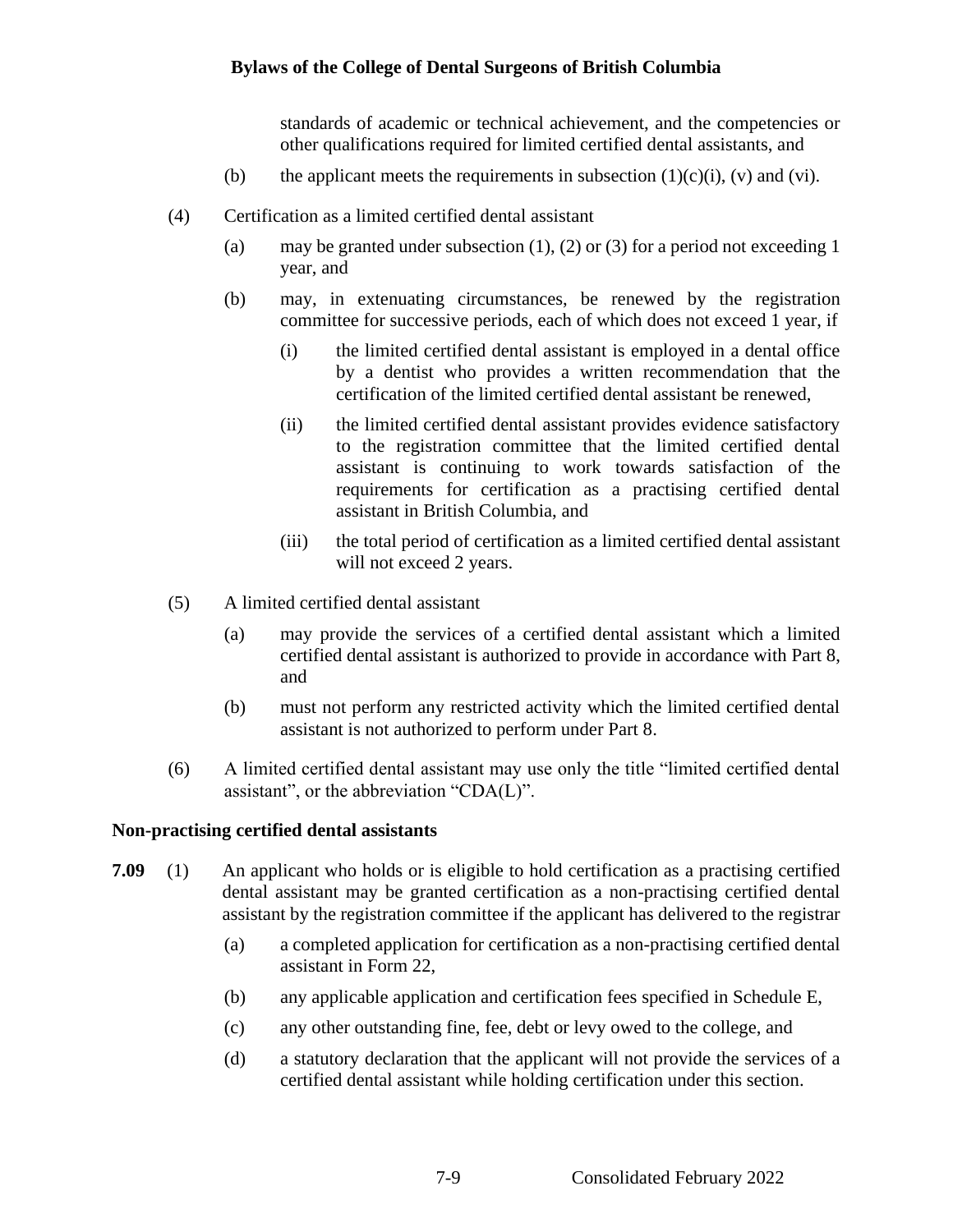- (2) A non-practising certified dental assistant must not provide the services of a certified dental assistant, or perform any restricted activity.
- (3) A non-practising certified dental assistant may use only the title "non-practising certified dental assistant".

## **Discretion of registration committee**

- **7.10** (1) An applicant for certification as a practising certified dental assistant or limited certified dental assistant may apply for an assessment of whether the applicant's knowledge, skills and abilities are substantially equivalent to the applicable standards of academic or technical achievement and the applicable competencies or other qualifications required for that class of certified dental assistants, by delivering to the registrar
	- (a) a completed application for assessment of knowledge, skills and abilities in Form 23, and
	- (b) any applicable application and assessment fee specified in Schedule E.
	- (2) Subject to subsection (3), if an applicant under subsection (1) provides evidence in accordance with a process approved by the board that establishes, to the satisfaction of the registration committee and in accordance with the certified dental assisting education standards, that the applicant's knowledge, skills and abilities are substantially equivalent to the applicable standards of academic or technical achievement and the applicable competencies or other qualifications required for that class of certified dental assistants, the registration committee may grant certification on that basis under section 7.05(4) or 7.08(3).
	- (3) The registration committee must not grant an applicant certification under section 7.05(4) or 7.08(3) if the committee
		- (a) determines that granting certification to the applicant would pose an undue risk to public health or safety, or
		- (b) is unable to determine, based on evidence provided by the applicant, whether granting certification to the applicant would pose an undue risk to public health or safety.

#### **Certified dental assistant certificate**

- **7.11** The registrar must issue a certified dental assistant certificate in Form 24 to any person who is granted certification as a certified dental assistant under this Part, which must specify
	- (a) the class of certified dental assistants in which the person has been granted certification, and any limits or conditions that apply to the provision of services of a certified dental assistant by members of that class of certified dental assistants under these bylaws,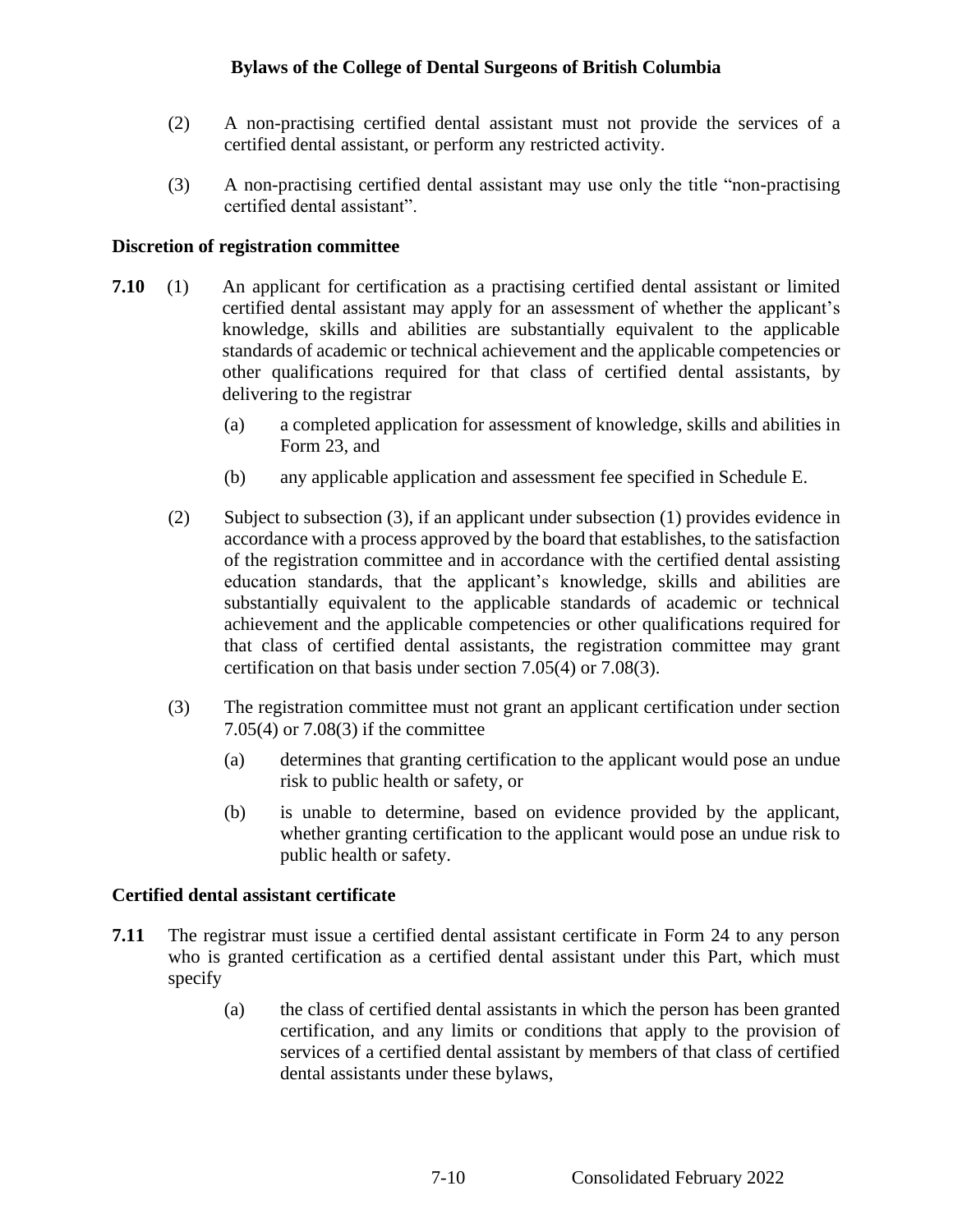- (b) any additional limits or conditions imposed on the certified dental assistant's certification under section 7.03(5), and
- (c) if the certified dental assistant is a temporary certified dental assistant or a limited certified dental assistant, the expiration date of the certified dental assistant's certification.

#### **Reinstatement as a practising certified dental assistant**

- **7.12** (1) In this section, **"former practising certified dental assistant"** means a nonpractising certified dental assistant or a former certified dental assistant who previously held certification as a practising certified dental assistant.
	- (2) A former practising certified dental assistant whose certification was not cancelled or suspended under section 32.2, 32.3, 33, 35, 36, 37.1, 38, 39 or 39.1 of the Act, and who did not voluntarily relinquish their certification in circumstances as described in section 7.03(5)(c), must, subject to section 7.03(5) to (7), be reinstated by the registration committee as a practising certified dental assistant if they deliver to the registrar
		- (a) a completed application for reinstatement in Form 25,
		- (b) any applicable application and reinstatement fees specified in Schedule E,
		- (c) any other outstanding fine, fee, debt or levy owed to the college, and
		- (d) evidence satisfactory to the registration committee that the applicant has met all applicable requirements of the quality assurance program under Part 9 as though the applicant had been a practising certified dental assistant for the period since the applicant ceased to hold certification.
	- (3) A former practising certified dental assistant whose certification was cancelled or suspended under section 32.2, 32.3, 33, 35, 36, 37.1, 38, 39 or 39.1 of the Act, or who voluntarily relinquished their certification in circumstances as described in section  $7.03(5)(c)$ , must, subject to sections  $37.1$ , 39 and 39.1 of the Act and section 7.03(5) to (7), be reinstated by the registration committee as a practising certified dental assistant if the registration committee is satisfied that
		- (a) the applicant meets all applicable requirements under subsection (2), and
		- (b) reinstatement of the applicant's certification will not pose an undue risk to public health or safety.

## **Renewal of certification**

- **7.13** (1) Subject to sections 7.07(2) and 7.08(4), certification granted to a certified dental assistant under this Part is subject to annual renewal on March 1 of each year in accordance with this section.
	- (2) The certification of a certified dental assistant may be renewed by the registration committee if the certified dental assistant delivers to the registrar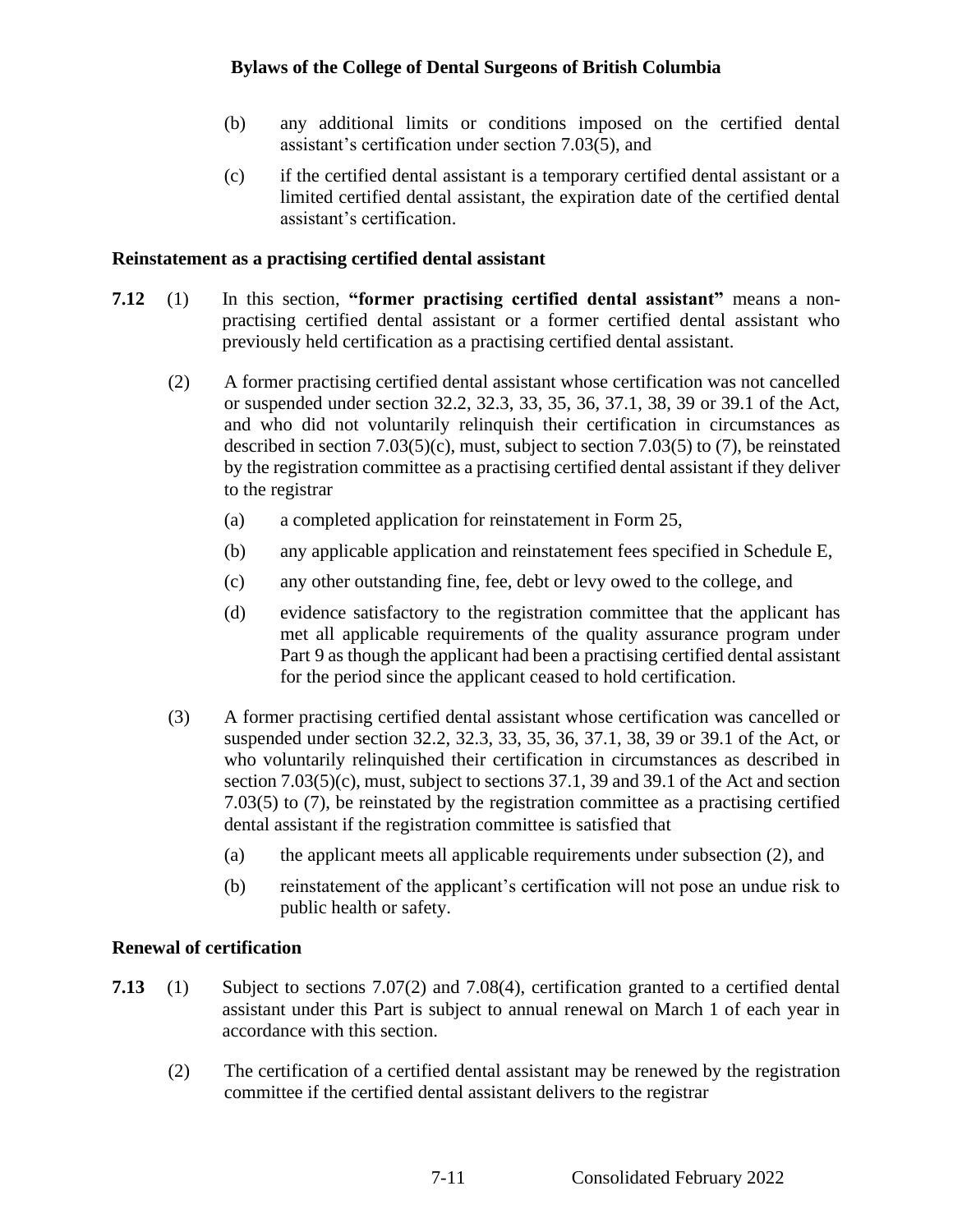- (a) a completed application for renewal in Form 26,
- (b) any applicable renewal fees specified in Schedule E,
- (c) any other outstanding fine, fee, debt or levy owed to the college, and
- (d) evidence satisfactory to the registration committee that the applicant has met any applicable requirements of the quality assurance program under Part 9.
- (3) Notice of annual renewal fees must be delivered to each certified dental assistant by no later than January 31 of each year, and must describe the consequences of late payment or non-payment of renewal fees.
- (4) Each practising certified dental assistant and non-practising certified dental assistant must deliver to the registrar the applicable renewal fee on or before March 1 of each year.
- (5) Each temporary certified dental assistant and limited certified dental assistant who applies to have their certification renewed must deliver to the registrar the applicable renewal fee on or before the expiration date shown on the certified dental assistant's certified dental assistant certificate or certification card, as the case may be.
- (6) On renewal of the certification of a certified dental assistant, the registrar must issue a certification card to the certified dental assistant which must
	- (a) specify the class of certified dental assistants in which the certified dental assistant has been granted certification, and
	- (b) specify its expiration date.
- (7) If a certified dental assistant fails to pay the applicable renewal fee on or before the date required under subsection (4) or (5), and any other outstanding fine, fee, debt or levy owed to the college as of that date, the certified dental assistant ceases to hold certification as a certified dental assistant.

## **Notification of changes**

**7.14** A certified dental assistant must immediately notify the registrar of any change of name, address, or telephone number previously provided to the registrar.

## **Application of Part 3 of the Act**

- **7.15** (1) Part 3 of the Act applies to certified dental assistants as though they were registrants, and to former certified dental assistants as though they were former registrants.
	- (2) In addition to the duty to report under section 32.2(1) of the Act, a registrant or certified dental assistant must report in writing to the registrar if the registrant or certified dental assistant believes, on reasonable and probable grounds, that the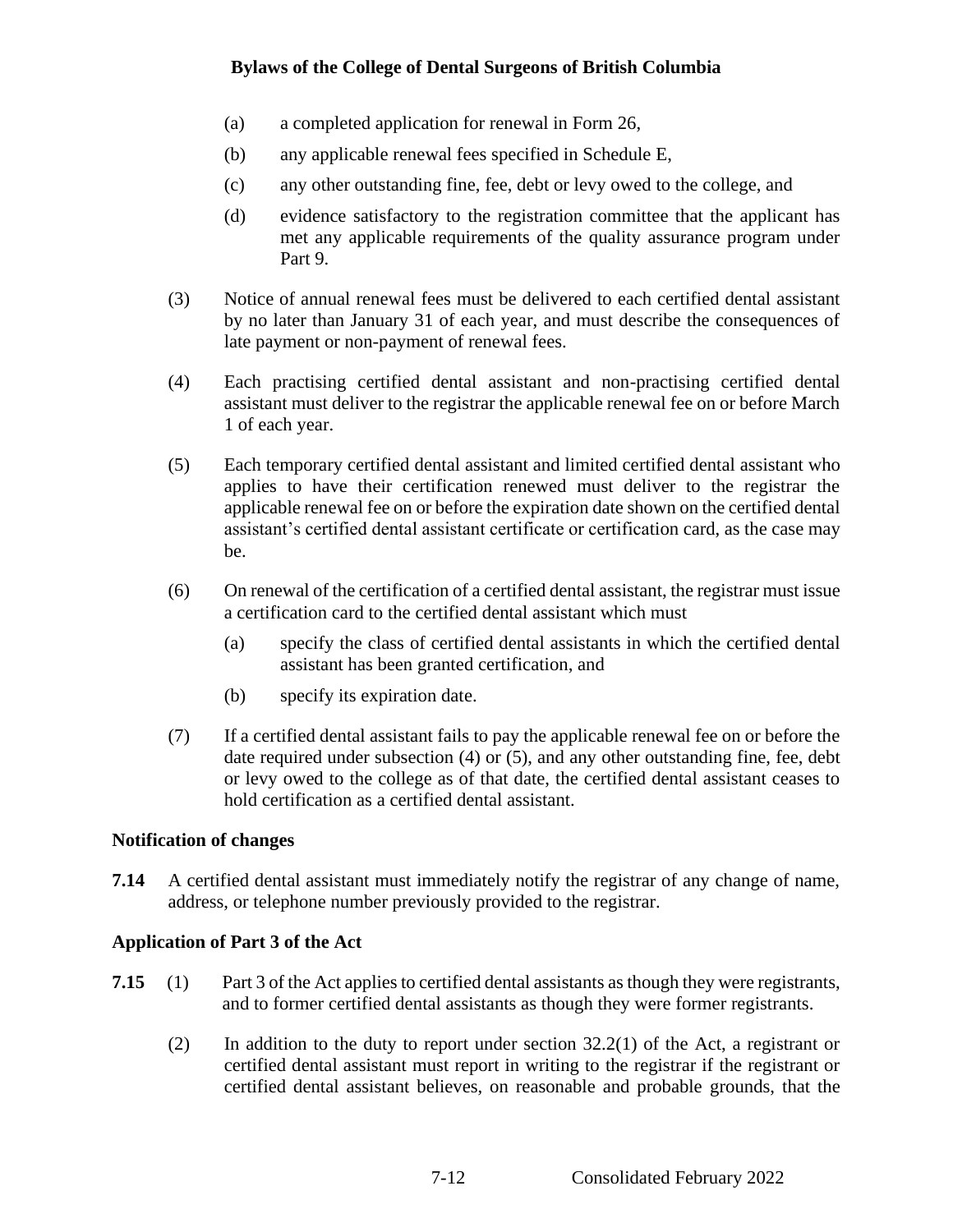continued provision of services by another certified dental assistant might constitute a danger to the public because the other certified dental assistant

- (a) is not competent to provide the services of a certified dental assistant, or
- (b) suffers from a physical or mental ailment, an emotional disturbance or an addiction to alcohol or drugs that impairs their ability to provide the services of a certified dental assistant.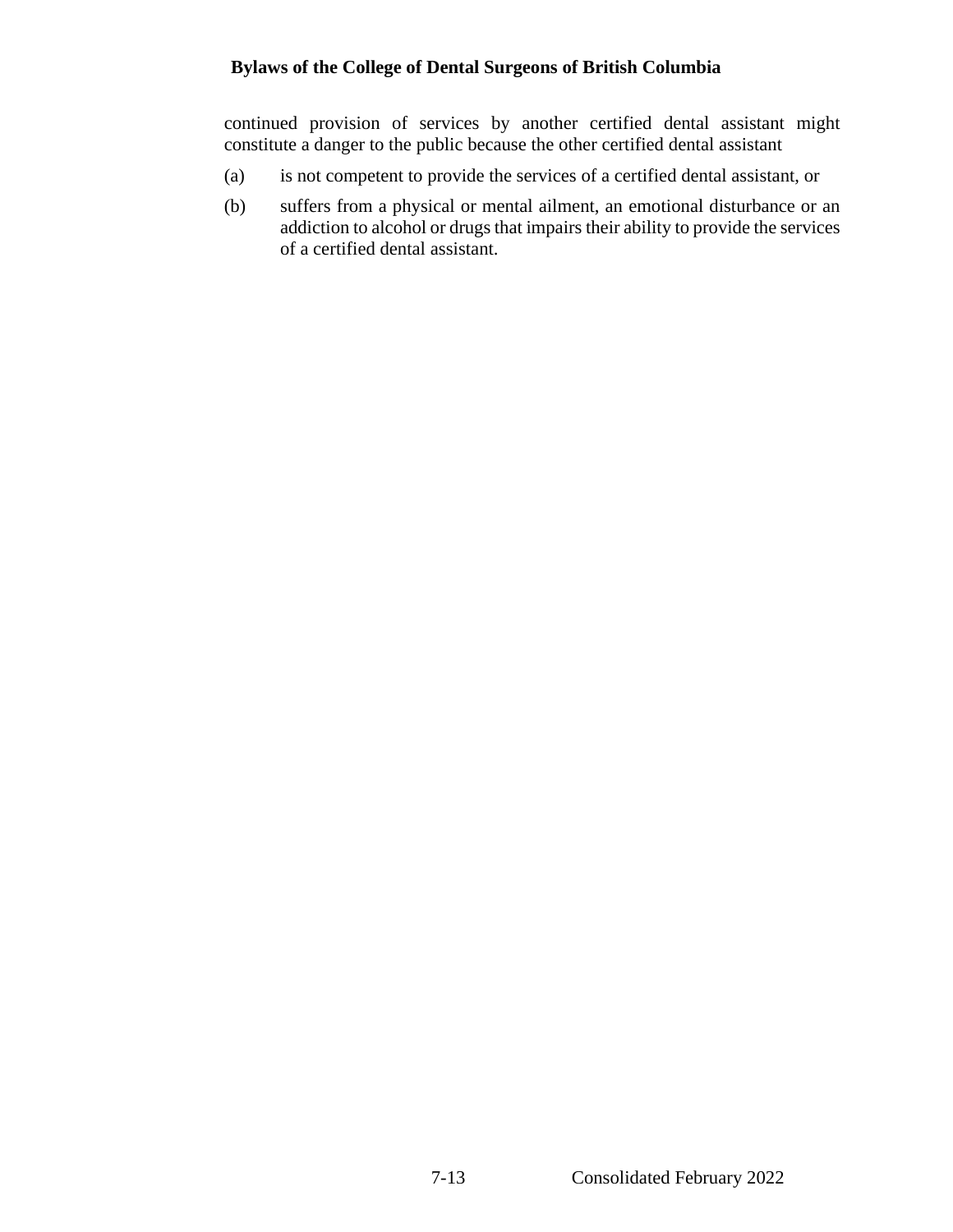# **PART 8 – DELEGATION AND SUPERVISION**

## **Interpretation**

**8.01** In this Part:

**"dental assistant"** means a person other than a certified dental assistant or dental hygienist who assists a dentist with the provision of services;

**"dental hygienist"** means a registrant of the College of Dental Hygienists of British Columbia who is authorized under the Act to practise dental hygiene;

**"Dental Radiography Module"** means a training program to provide specific training, in accordance with criteria established by the board, on the competent and safe exposure of dental radiographs under the supervision of a dentist;

**"dental technician"** means a registrant of the College of Dental Technicians of British Columbia who is authorized under the Act to practise dental technology;

**"denturist"** means a registrant of the College of Denturists of British Columbia who is authorized under the Act to practise denturism;

**"Orthodontic Module"** means a training program to provide specific training, in accordance with criteria established by the board, on the competent and safe provision of the services specified in section 8.09;

**"Prosthodontic Module"** means a training program to provide specific training, in accordance with criteria established by the board, on the competent and safe provision of the services specified in section 8.10;

**"service"** means a service included in dentistry.

## **Ultimate responsibility**

- **8.02** (1) A dentist who delegates or supervises the provision of a service by a person who is not a dentist is ultimately responsible for the quality of care provided by that person.
	- (2) Despite subsection (1), a dentist is not ultimately responsible for the quality of care provided by a dental hygienist, dental technician, or denturist when the dental hygienist, dental technician, or denturist provides a service that they are authorized under the Act to provide without delegation or supervision by a dentist.
	- (3) For greater certainty, the provisions of this Part governing
		- (a) the delegation of services to a person who is not a dentist, and
		- (b) the authorization of the provision of services under the supervision of a dentist by a person who is not a dentist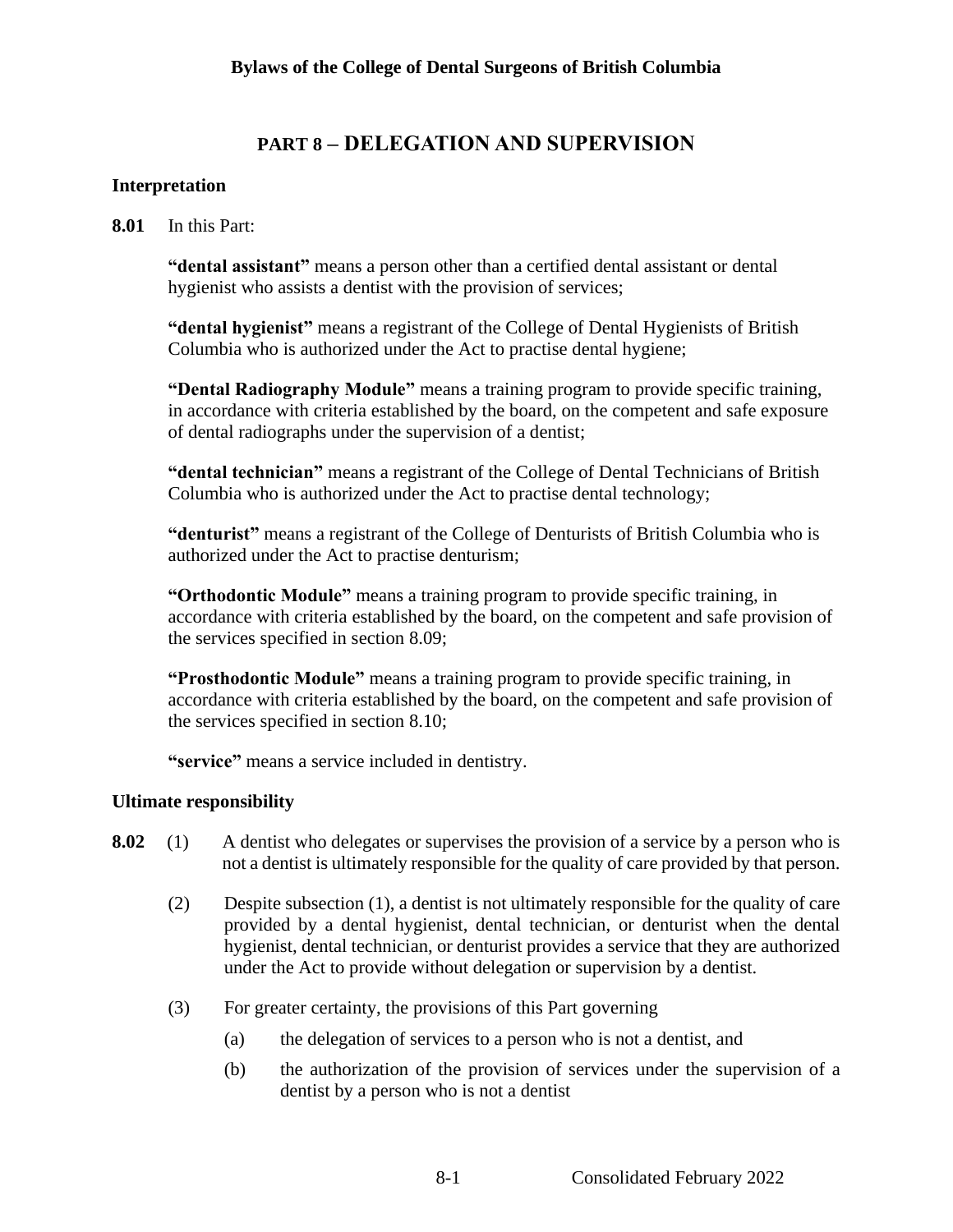(c) do not apply to the provision of services by a dental hygienist, dental technician, or denturist that the dental hygienist, dental technician, or denturist is authorized under the Act to provide without delegation or supervision by a dentist.

#### **Delegation and supervision**

- **8.03** (1) A dentist must not delegate or authorize the provision of any service that includes the performance of a restricted activity by a person who is not a dentist except in accordance with this Part and the standards of practice.
	- (2) A dentist who delegates the provision of any service that includes the performance of a restricted activity to a person who is not a dentist must
		- (a) provide specific and appropriate instructions to that person for the provision of the service, and
		- (b) be satisfied that
			- (i) the person is competent to provide the service safely, and
			- (ii) the service will be provided in accordance with the standards of practice.
	- (3) If a dentist authorizes a person who is not a dentist to provide any service that includes the performance of a restricted activity under a dentist's supervision,
		- (a) the authorizing dentist must provide specific and appropriate instructions to that person for the provision of the service,
		- (b) the authorizing dentist must be satisfied that
			- (i) the person is competent to provide the service safely, and
			- (ii) the service will be provided in accordance with the standards of practice and paragraph (c), and
		- (c) the supervising dentist must be present in the dental office or facility and available at all times while the service is provided by the person.
	- (4) A dentist may delegate the provision of any service that does not include the performance of a restricted activity to a person who is not a dentist, if the dentist is satisfied that
		- (a) the person is competent to provide the service safely, and
		- (b) the service will be provided in accordance with the standards of practice.

#### **60-day rule**

**8.04** (1) A dentist must not delegate or authorize the provision of any service that includes the performance of a restricted activity by a dental assistant or certified dental assistance, unless the dentist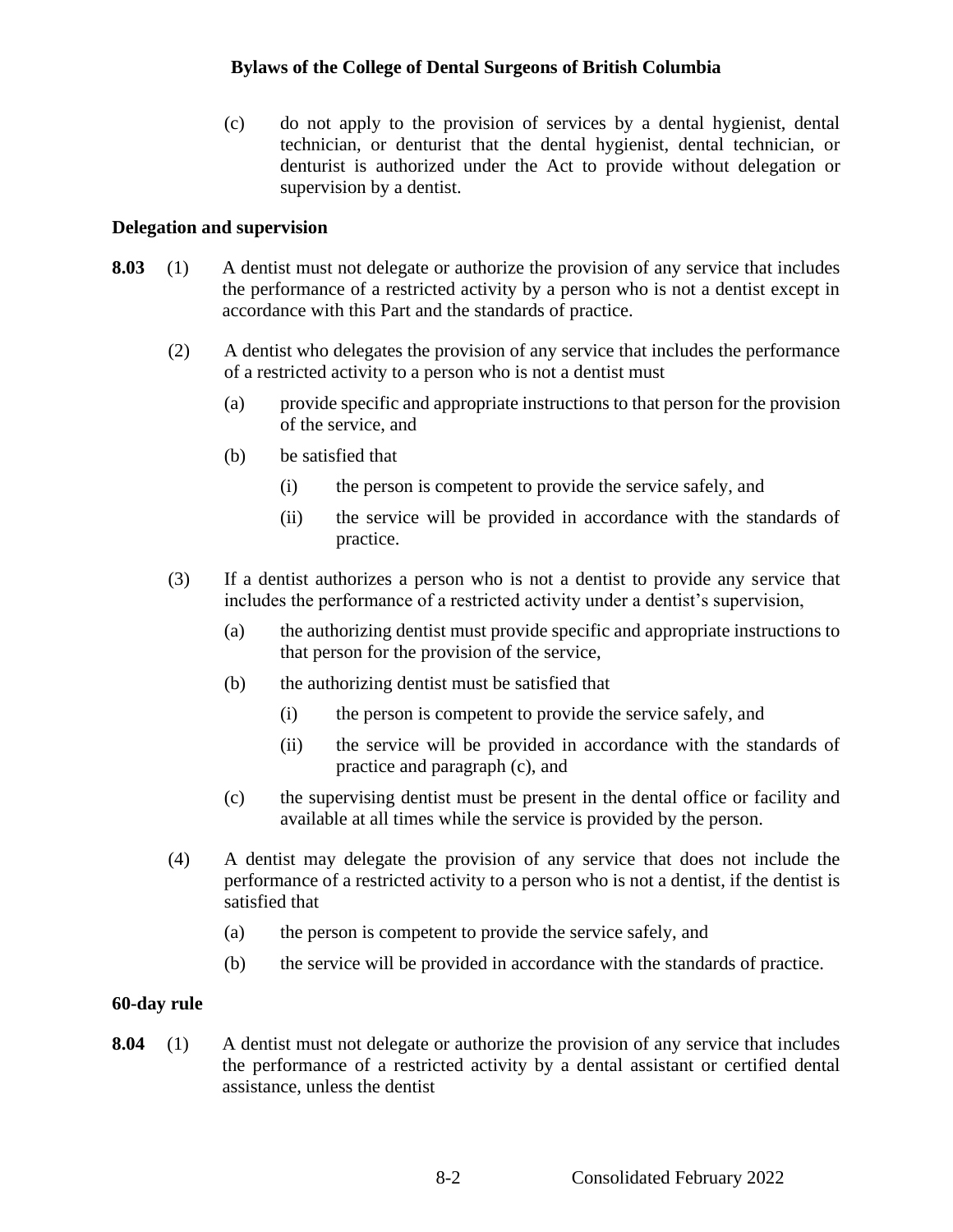- (a) ensures that the service will be provided within
	- (i) 60 days after the dental assistant or certified dental assistant's receipt of specific and appropriate instructions from the dentist for the provision of that service, or
	- (ii) such shorter period of time after receipt of such instructions as may be required under the standards of practice or as the dentist may otherwise consider necessary, and
- (b) examines the patient, or ensures that another dentist examines the patient
	- (i) during the course of the appointment at which the service is provided, unless the patient is returning for treatment that was authorized by a dentist who examined the patient within the previous 60 days and no further examination is required in accordance with the standards of practice, or
	- (ii) at the beginning of the appointment at which the service is provided, if required under the standards of practice or otherwise considered necessary by the dentist.
- (2) Subsection (1) does not apply to the provision of services in the context of a certified dental assisting program, to the extent necessary to allow students to practise on each other for the duration of the educational year.

## **Provision of services including restricted activities by dental assistants**

- **8.05** A dentist may authorize a dental assistant to provide the following services under the supervision of a dentist:
	- (a) dispensing restorative materials into a prepared cavity;
	- (b) applying topical anaesthetic;
	- (c) placing and removing dental dams and dental dam clamps;
	- (d) supporting and removing impression materials after the dentist has placed them;
	- (e) exposing dental radiographs, if the dental assistant has completed a Dental Radiography Module.

## **Provision of services including restricted activities by practising certified dental assistants and temporary certified dental assistants**

- **8.06** (1) A dentist may delegate the provision of the following services to a practising certified dental assistant or temporary certified dental assistant:
	- (a) removing extrinsic stains not associated with calculus on the enamel of teeth using an appropriate hand instrument or slow-speed rotary instrument;
	- (b) applying anticariogenic agents;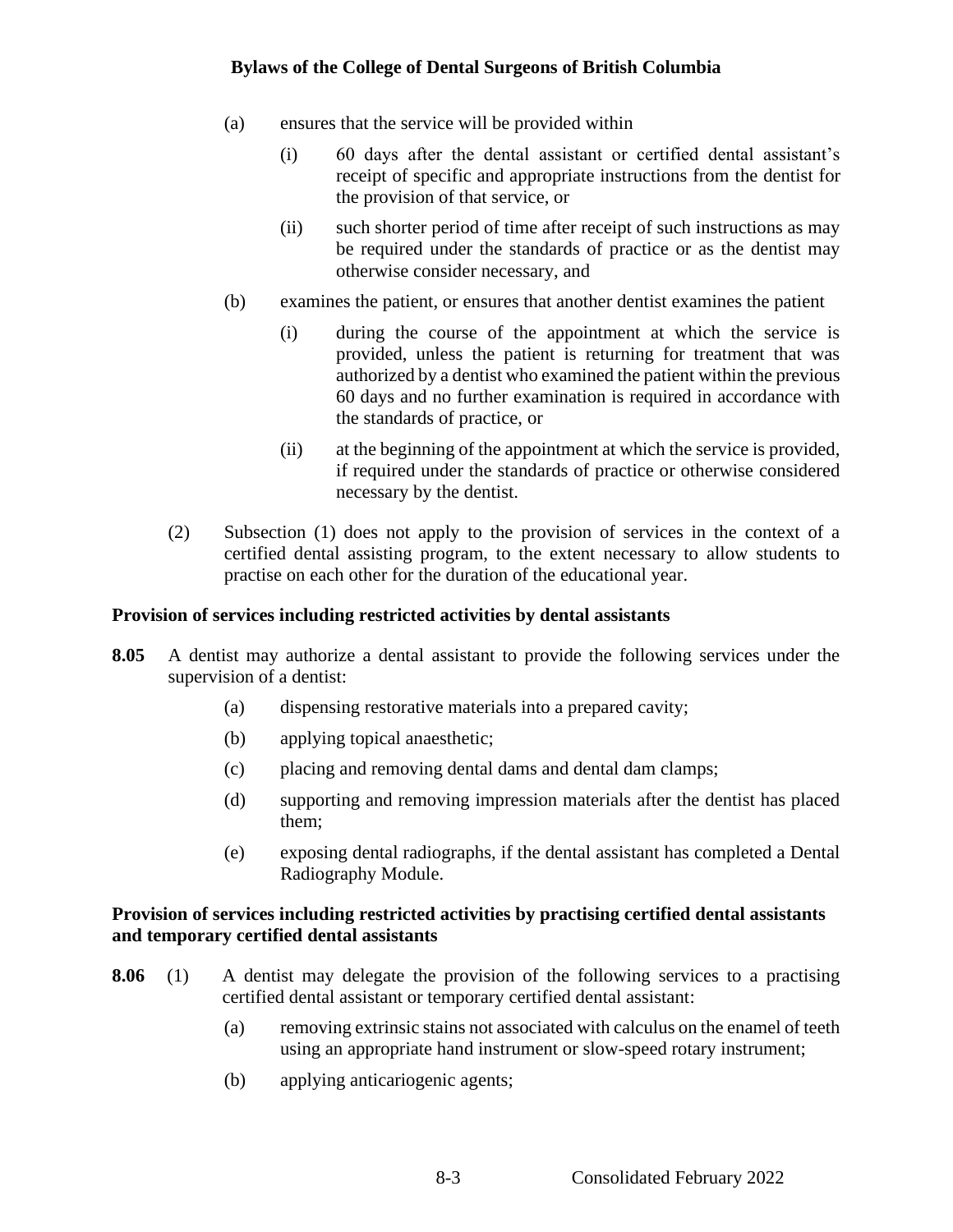- (c) exposing dental radiographs.
- (2) A dentist may authorize a practising certified dental assistant or temporary certified dental assistant to provide the following services under the supervision of a dentist:
	- (a) any of the services referred to in subsection (1) or section 8.05;
	- (b) applying desensitizing agents, acid etch, antibacterial agents, chemical cleansers, primer and bond, and treatment liners (without pulpal involvement);
	- (c) obtaining impressions and occlusal records;
	- (d) applying and adjusting fissure sealants with an appropriate hand instrument or slow-speed rotary instrument;
	- (e) placing and removing dental dam clamps, matrices and wedges;
	- (f) using and maintaining coronal whitening systems where the concentration of bleaching agents poses minimal risk of patient harm;
	- (g) removing sutures, periodontal dressings and retraction cords;
	- (h) performing pulp vitality tests;
	- (i) the following services, if the practising certified dental assistant or temporary certified dental assistant has a minimum of one year of full-time clinical experience or the equivalent, and has received training that will allow them to provide the service competently and safely:
		- (i) intra-oral fabrication of single unit extra-coronal provisional restorations, including try-in, adjusting occlusion extra-orally, temporary cementation, removing provisional cement, and removing provisional restorations, provided that provisional restorations are assessed by a dentist before cementation and again after removal of provisional cement;
		- (ii) gross removal of supragingival permanent cement using an appropriate hand instrument and excluding the use of dental handpieces.

#### **Provision of services including restricted activities by limited certified dental assistants**

- **8.07** (1) A dentist may delegate the provision of any of the services referred to in section 8.06(1) to a limited certified dental assistant.
	- (2) A dentist may authorize a limited certified dental assistant to provide any of the services referred to in section 8.06(2)(a) to (f) under the supervision of a dentist.

#### **Expanded training programs**

**8.08** A certified dental assistant must notify the registrar upon successful completion of an Orthodontic Module, Prosthodontic Module or Dental Radiography Module.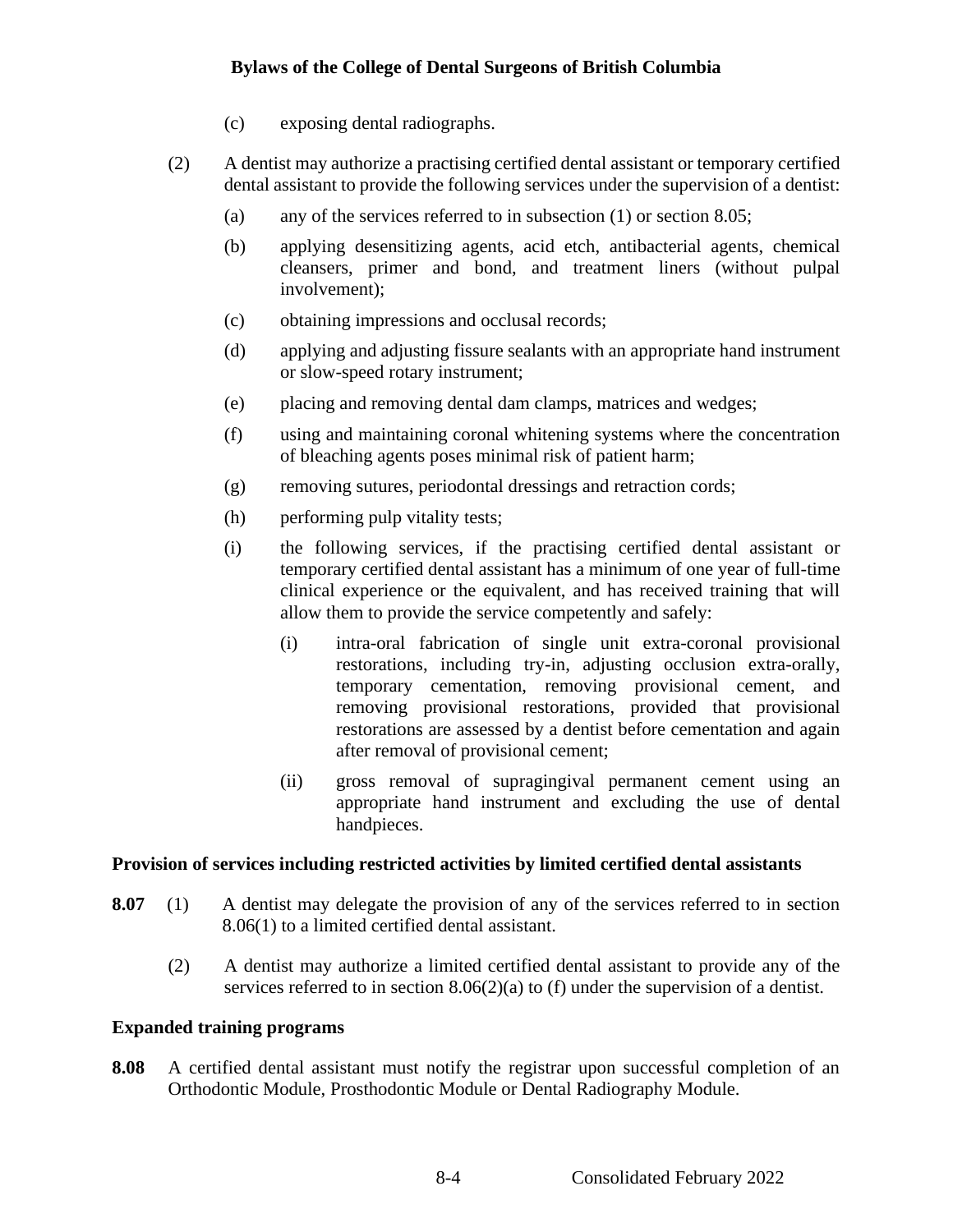## **Orthodontic Module**

- **8.09** (1) A dentist may delegate the provision of the following services to a practising certified dental assistant who has successfully completed an Orthodontic Module:
	- (a) instructing in the use and care of orthodontic appliances;
	- (b) applying appropriate materials to irritating components or removing irritating components.
	- (2) A dentist may authorize a practising certified dental assistant who has successfully completed the Orthodontic Module to provide the following services under the supervision of a dentist:
		- (a) a service referred to in subsection (1);
		- (b) placing and removing orthodontic separators;
		- (c) preparing teeth for bonding or cementing of orthodontic attachments or bands;
		- (d) subject to subsection (3), fitting, placing, and light curing orthodontic bands or bondable attachments, with a dentist's assessment after fitting and again before light curing;
		- (e) removing excess adhesive material using appropriate hand instruments, or ultrasonic or slow-speed rotary instruments, following banding/bonding or debanding/debonding procedures;
		- (f) fitting and adjusting orthodontic appliances and archwires followed by assessment by a dentist;
		- (g) placing and ligating archwires after assessment by a dentist;
		- (h) removing ligating materials and archwires;
		- (i) removing orthodontic bands and bonded attachments using appropriate hand instruments.
	- (3) Despite subsection (2)(d), attachment by self-curing materials must only be done by a dentist, and must not be delegated to or authorized to be performed by a person who is not a dentist.

#### **Prosthodontic Module**

- **8.10** A dentist may authorize a practising certified dental assistant who has successfully completed a Prosthodontic Module to provide the following services under the supervision of a dentist:
	- (a) fabricating and trying-in provisional restorations intra-orally, including intra-coronal direct provisionals, and adjusting occlusion extra-orally, followed by assessment by a dentist before cementation;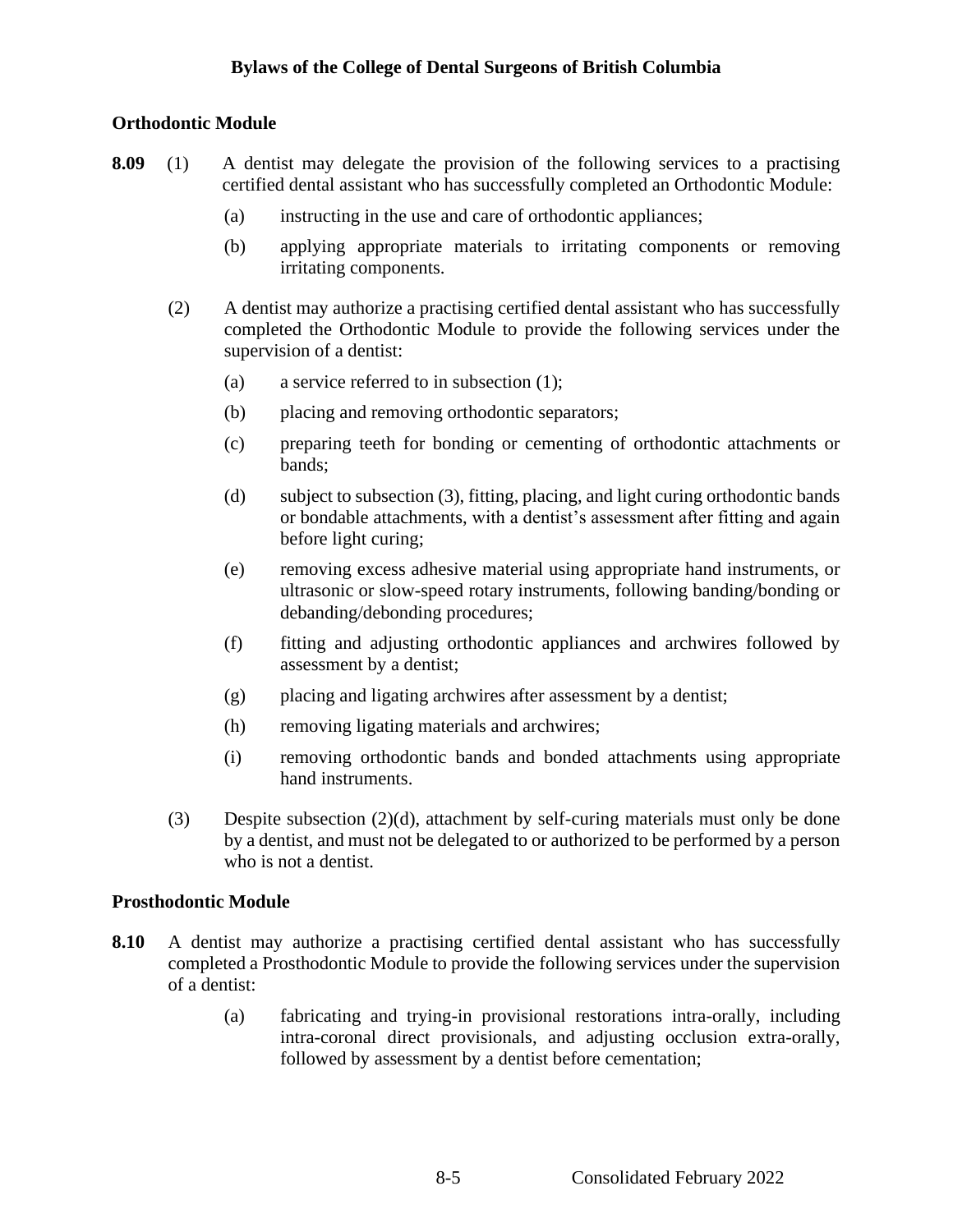- (b) temporary cementation of provisional restorations and removal of temporary cement followed by assessment by a dentist;
- (c) performing non-surgical gingival retraction techniques excluding the use of epinephrine;
- (d) removing temporary and permanent cements using an appropriate hand instrument and excluding the use of dental handpieces;
- (e) removing provisional restorations.

### **Dental Radiography Module**

**8.11** A dentist may authorize a dental assistant who has successfully completed a Dental Radiography Module to expose dental radiographs under the supervision of a dentist.

### **Delegation to dental hygienists**

- **8.12** (1) Subject to subsection (2), a dentist may delegate or authorize the provision of a service that includes the performance of a restricted activity by a dental hygienist, if the dentist
	- (a) ensures that the service will be provided within
		- (i) 365 days after the dental hygienist's receipt of specific and appropriate instructions from the dentist for the provision of that service, or
		- (ii) such shorter period of time after receipt of such instructions as may be required under the standards of practice or as the dentist may otherwise consider necessary, and
	- (b) examines the patient, or ensures that another dentist examines the patient,
		- (i) during the course of the appointment at which the service is provided, unless the patient is returning for treatment that was authorized by a dentist who examined the patient within the previous 365 days and no further examination is required in accordance with the standards of practice, or
		- (ii) at the beginning of the appointment at which the service is provided, if required under the standards of practice or otherwise considered necessary by the dentist.
	- (2) A dentist
		- (a) must not delegate or authorize the provision of any of the services referred to in section 8.09(1) or (2) to a dental hygienist unless the dental hygienist has successfully completed an Orthodontic Module, and
		- (b) must not delegate or authorize the provision of any other orthodontic service that includes the performance of a restricted activity to a dental hygienist, other than a service referred to in section 8.09(1) or (2).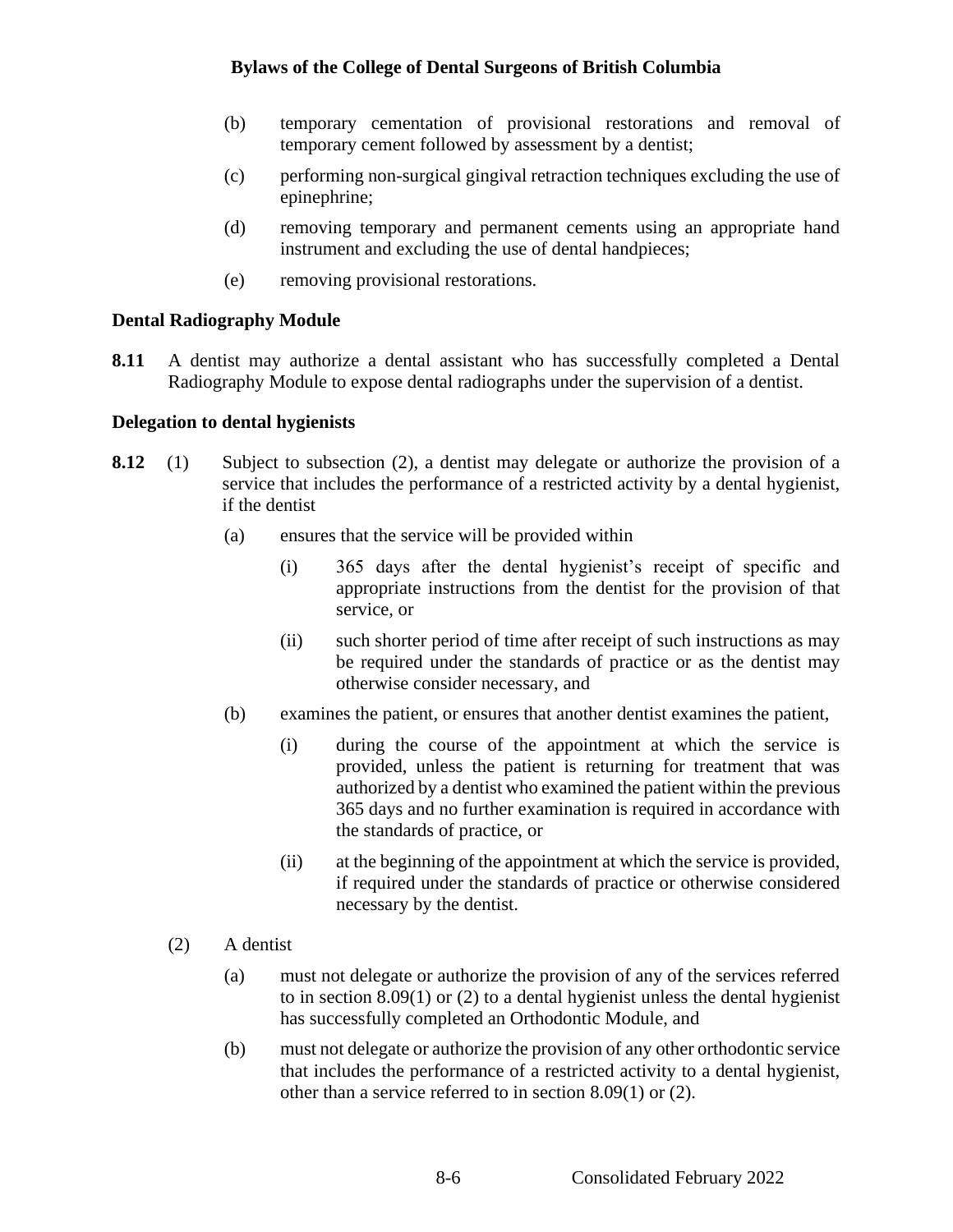(3) In this section, "restricted activity" does not include an activity specified in section 5 of the Dental Hygienists Regulation, B.C. Reg. 276/2008.

### **Supervision of the provision of dental technology services**

**8.13** Nothing in this Part limits or restricts a dentist's authority to authorize a person who is not a dental technician to provide a service of dental technology under the supervision of a dentist, in accordance with section 5(2) of the Dental Technicians Regulation, B.C. Reg. 278/2008.

#### **Provision of services including restricted activities by dental students**

- **8.14** A dentist may authorize a student enrolled in the undergraduate program of the Faculty of Dentistry at the University of British Columbia to provide a service that includes the performance of a restricted activity under the supervision of a dentist, in accordance with any applicable standards of practice,
	- (a) for the purpose of the student's fulfillment of the requirements of the undergraduate program of the Faculty of Dentistry of the University of British Columbia,
	- (b) in a setting operated by or affiliated with the University of British Columbia, and
	- (c) in accordance with any standards or requirements established by the Faculty of Dentistry of the University of British Columbia.

## **Provision of services by dental therapists**

- **8.15** (1) A dental therapist may provide dental therapist services only
	- (a) under the supervision and direction of a dentist who is in good standing, and
	- (b) in accordance with standards of practice or standards of professional ethics, if any, respecting the supervision and direction referred to in paragraph (a).
	- $(2)$ For greater certainty, the provisions in sections 8.02(1) and 8.03 do not apply in respect of dental therapists or dental therapist services, except to the extent those provisions are expressly made applicable to dentists, dental therapists or dental therapist services by standards of practice, or standards of professional ethics, described in subsection (1)(b).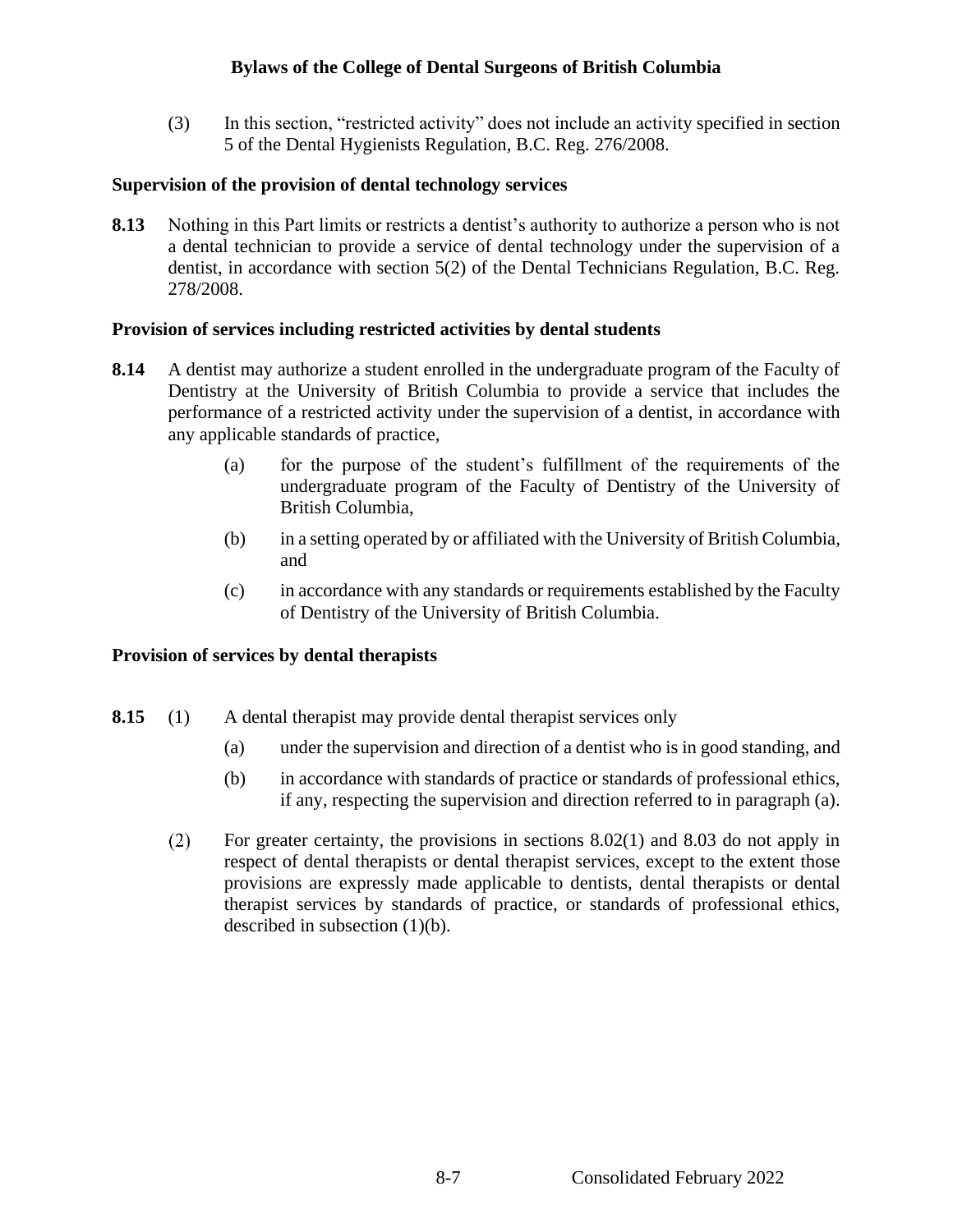# **PART 9 – QUALITY ASSURANCE**

## **Interpretation**

**9.01** (1) In this Part:

**"approved activity"** means a continuing education course, study club, or equivalent activity approved by the quality assurance committee under section 9.02(1);

**"credit hour"** means an hour of lecture, instruction, or other participation in an approved activity that may be credited towards satisfaction of the college's continuing education requirements, as determined in accordance with criteria established by the quality assurance committee under section 9.02(2);

**"three-year cycle"** means a three-year period determined in accordance with criteria established by the quality assurance committee under subsection (2).

 $(2)$ The quality assurance committee must establish criteria to determine when each three-year cycle begins for each dentist, dental therapist and certified dental assistant to whom this Part applies.

## **Approved activities**

- **9.02** (1) The quality assurance committee may approve a continuing education course, study club, or equivalent activity for the purpose of registrants or certified dental assistants satisfying the credit hours requirements under section 9.03(1) and (2) if the course, club, or activity
	- (a) has significant intellectual or practical content directly related to
		- (i) the practice of dentistry or the provision of the services of a certified dental assistant,
		- (ii) dental practice management, or
		- (iii) the professional responsibilities or ethical obligations of dentists, dental therapists or certified dental assistants, and
	- (b) satisfies any additional guidelines established by the board.
	- (2) The quality assurance committee may establish criteria for determining the maximum number of hours of lecture, instruction, or other participation in an approved activity or a category of approved activities that may be credited towards satisfaction of the college's continuing education requirements under section 9.03(1) and (2).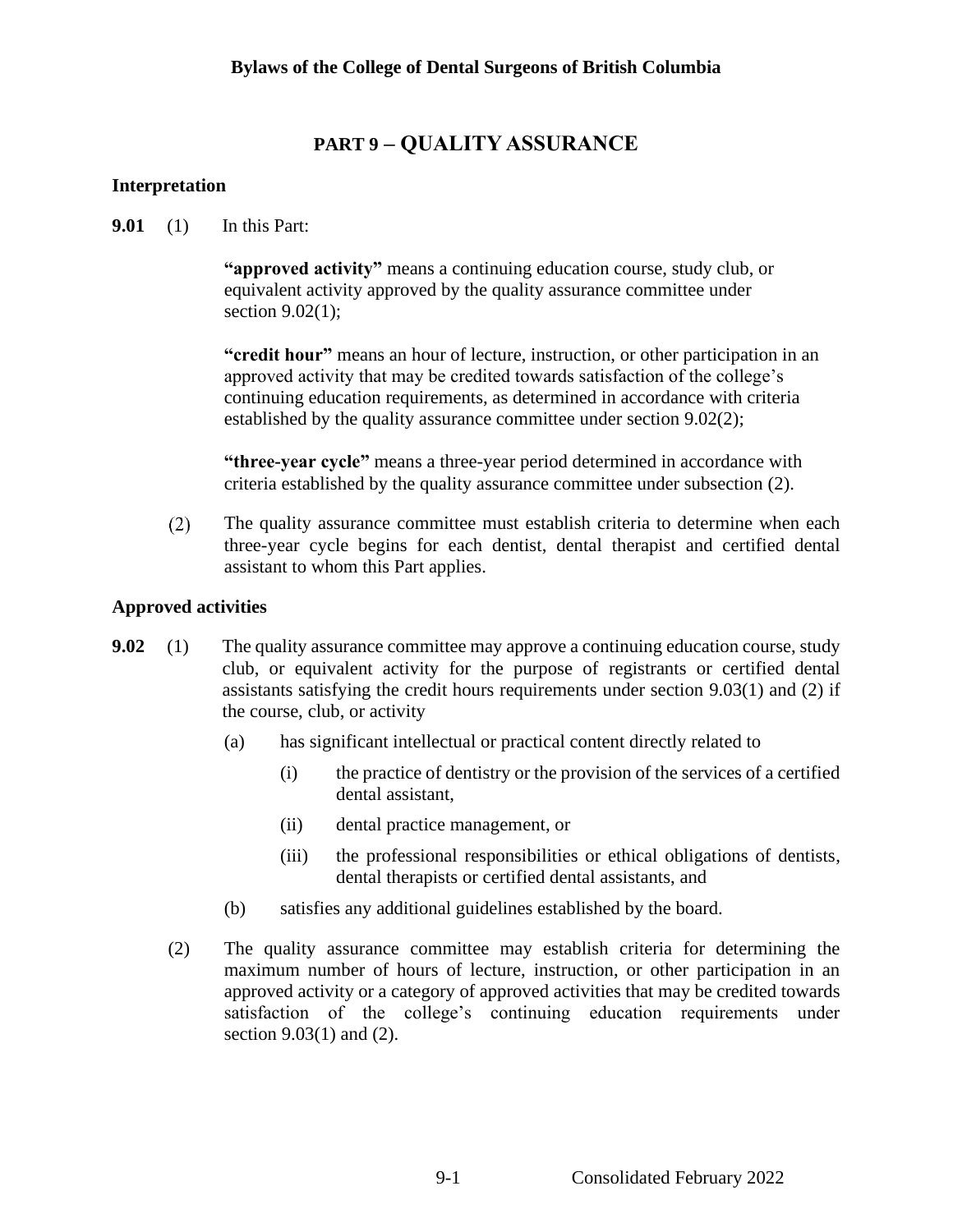## **Continuing education requirements**

- **9.03** (1) During each three-year cycle,
	- (a) every dentist who is a full registrant, restricted to specialty registrant, academic registrant, or academic (grandparented) registrant must complete a minimum of 90 credit hours, and
	- (b) every certified dental assistant, other than a non-practising certified dental assistant, must complete a minimum of 36 credit hours.
	- (2) For a certified specialist, the credit hours referred to in subsection (1)(a) must include a minimum of 45 credit hours acquired through participation in an approved activity pertaining to the applicable specialty in which they are certified.
	- (3) The quality assurance committee may require a limited (education, research and volunteer) registrant whose registration is renewed for successive periods under section 6.12(4) exceeding 3 years in total to satisfy continuing education requirements equivalent to those required for a full registrant, restricted to specialty registrant, academic registrant, or academic (grandparented) registrant under this section.

### **Continuous practice requirements**

- **9.04** (1) During each three-year cycle, every dentist who is a full registrant or restricted to specialty registrant must
	- (a) engage in the practice of dentistry for a minimum of 900 hours, in accordance with criteria established by the quality assurance committee, or
	- (b) successfully complete an examination, course, other education, or competency assessment approved by the quality assurance committee for the purpose of satisfying the requirements of the quality assurance program.
	- (2) During each three-year cycle, every practising certified dental assistant must
		- (a) engage in a minimum of 600 hours of practice as a certified dental assistant, in accordance with criteria established by the quality assurance committee, or
		- (b) successfully complete an examination, course, other education, or competency assessment approved by the quality assurance committee for the purpose of satisfying the requirements of the quality assurance program.

#### **Requirements for dental therapists**

**9.05** (1) The quality assurance committee may establish continuing education or continuous practice requirements, or other alternative requirements consistent with the purposes of this Part, for dental therapists.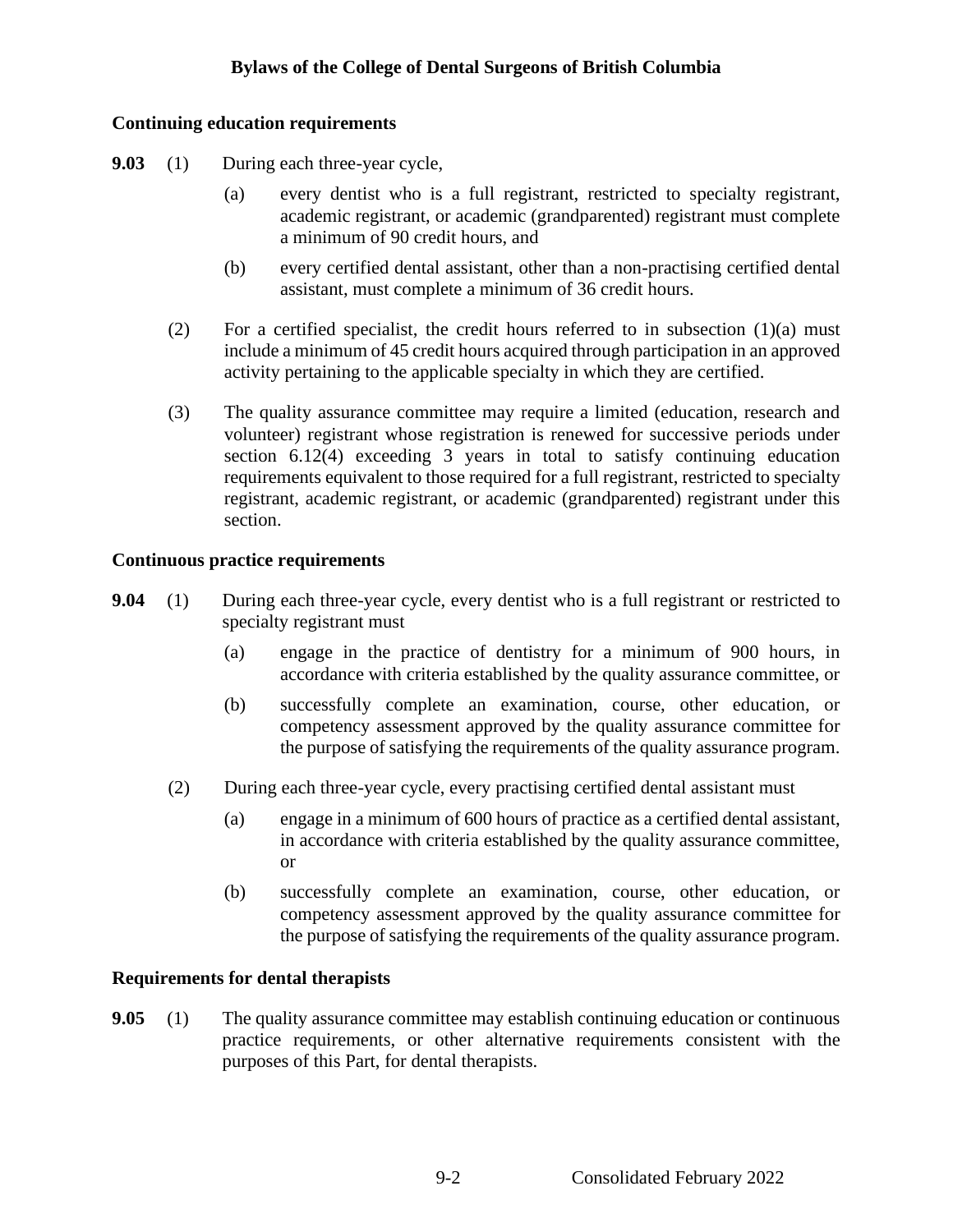During each three-year cycle, every dental therapist must meet all applicable  $(2)$ requirements established under subsection (1) for the three-year cycle.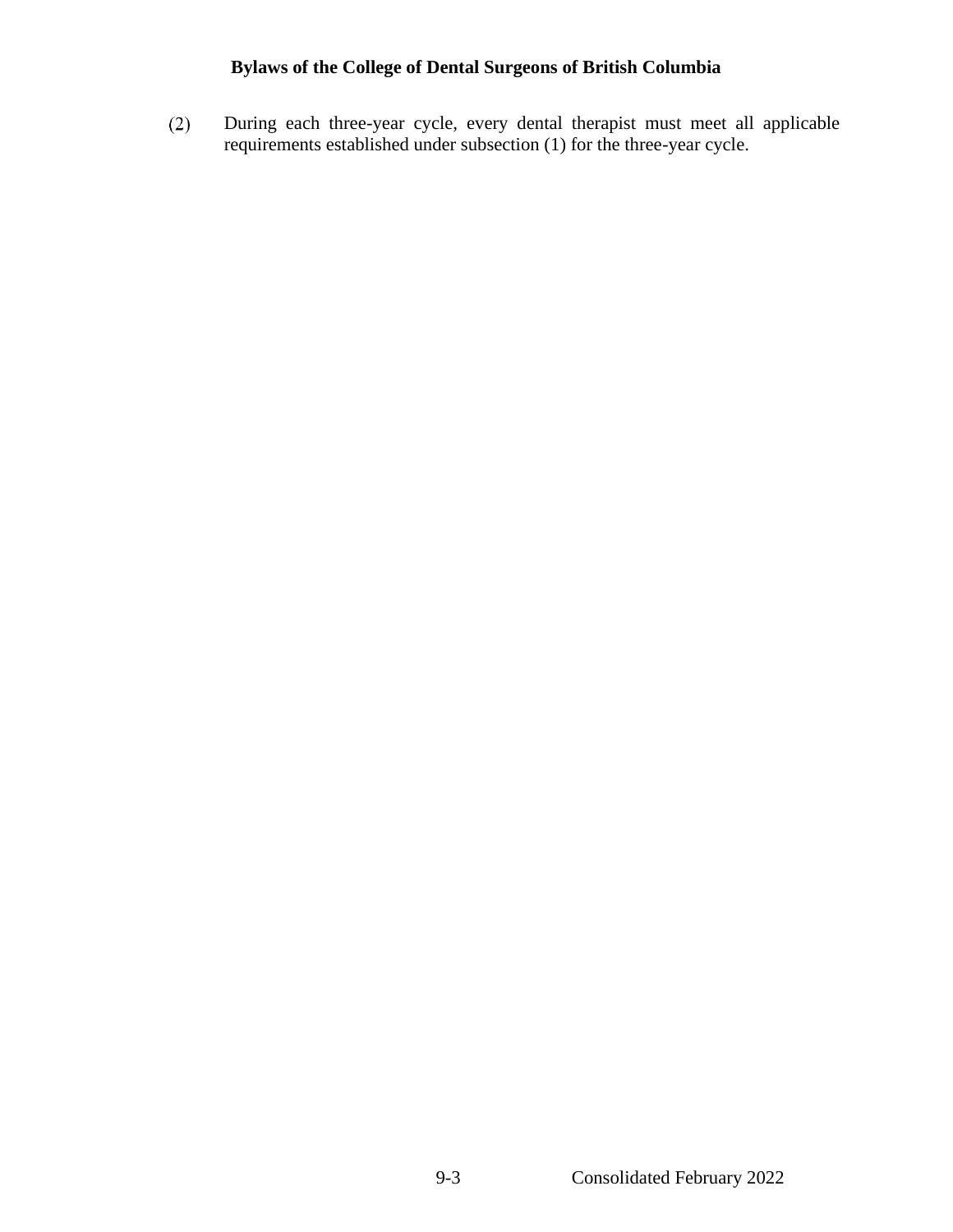# **PART 10 – INVESTIGATION AND DISCIPLINE**

### **Disposition of complaints by registrar**

**10.01** The registrar is authorized to act under section 32(3) of the Act.

#### **Undertakings and consents**

- **10.02** (1) The record of an undertaking or consent given under section 36 of the Act, a consent order under section 37.1 of the Act, or an agreement under section 32.2(4)(b) or 32.3(3)(b) of the Act must
	- (a) include any consent to a reprimand or to any other action made by the respondent under section 32.2(4)(b), 32.3(3)(b), 36 or 37.1 of the Act,
	- (b) include any undertaking made by the respondent under section 36 of the Act,
	- (c) specify the length of time that an undertaking specified in paragraph (b) is binding on the respondent,
	- (d) specify the procedure that the respondent may follow to be released from an undertaking specified in paragraph (b), and
	- (e) subject to sections 22 and 39.3 of the Act and sections 5.04, 7.04 and 10.05, specify what notification and disclosure of the limits or conditions of the undertaking, consent, order or agreement may be given to others, including members of the public.
	- (2) If an undertaking or consent given under section 36 of the Act, a consent order under section 37.1 of the Act, or an agreement under section 32.2(4)(b) or  $32.3(3)(b)$  of the Act requires the respondent to take any corrective or remedial action, the inquiry committee may direct the registrar
		- (a) to monitor the respondent's compliance with that requirement and
		- (b) to report periodically to the chair or vice-chair of the inquiry committee regarding the respondent's compliance with that requirement.

#### **Citation for discipline hearing**

- **10.03** (1) The registrar may join one or more complaints and one or more registrants in a citation under section 37 of the Act.
	- (2) After a citation has been issued but before a hearing is commenced in respect of that citation, the registrar may amend the citation.
	- (3) At any time before the completion of a hearing in respect of a citation, the discipline committee may amend the citation.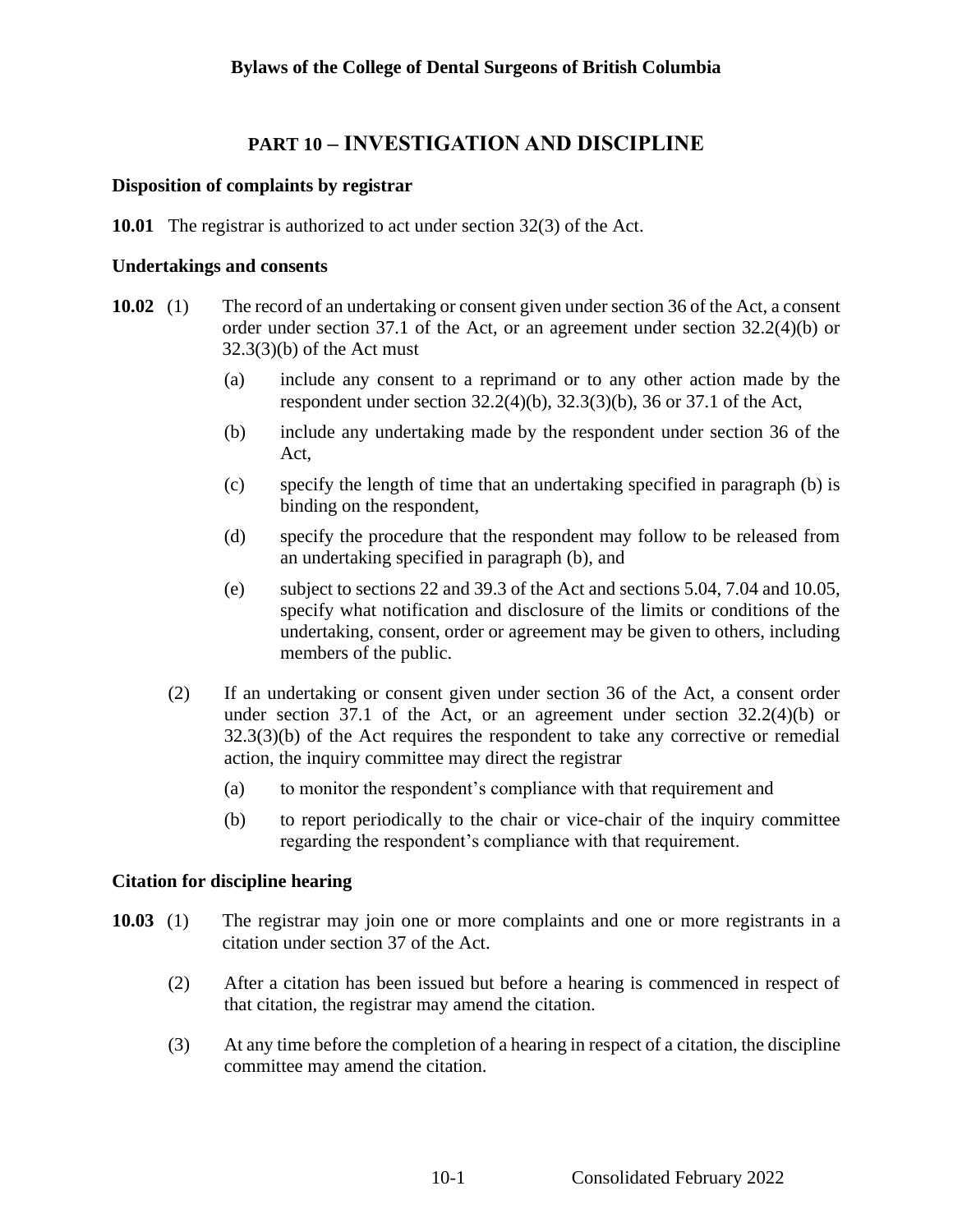- (4) If the registrar or the discipline committee amends a citation, the registrar or the discipline committee, as the case may be, must notify the affected respondents of the amendment as soon as practicable.
- (5) After a citation has been issued, a panel of the discipline committee may direct the registrar to sever one or more complaints or matters contained in a citation.

#### **Hearings of discipline committee**

- **10.04** (1) No member of the discipline committee may sit on the panel hearing a matter in which the discipline committee member
	- (a) was involved as a member of the inquiry committee, or
	- (b) has had any other prior involvement.
	- (2) Information about the date, time and subject matter of the hearing must be provided to any person on request.
	- (3) The discipline committee must provide notice by registered mail or by personal service to a person who is required to attend a hearing under section 38(6) of the Act in Form 27.
	- (4) All discipline hearings must be recorded and any person may obtain, at the person's own expense, a transcript of any part of the hearing which the person was entitled to attend.

#### **Notice of disciplinary action**

- **10.05** (1) In addition to any notification required under section 39.3 of the Act with respect to any of the actions referred to in section  $39.3(1)(a)$  to (e) of the Act, the registrar
	- (a) must notify all dentists, dental therapists and certified dental assistants,
	- (b) must notify
		- (i) the regulatory bodies governing the practice of dentistry in every other Canadian jurisdiction, and
		- (ii) if the action is taken in respect of a certified dental assistant, the regulatory bodies governing the provision of the services of certified dental assistants in every other Canadian jurisdiction, and
	- (c) may notify any other governing body of a health profession inside or outside of Canada.
	- (2) Notification provided to all dentists, dental therapists and certified dental assistants under subsection  $(1)(a)$ 
		- (a) must include all information included in the public notification under section 39.3 of the Act, and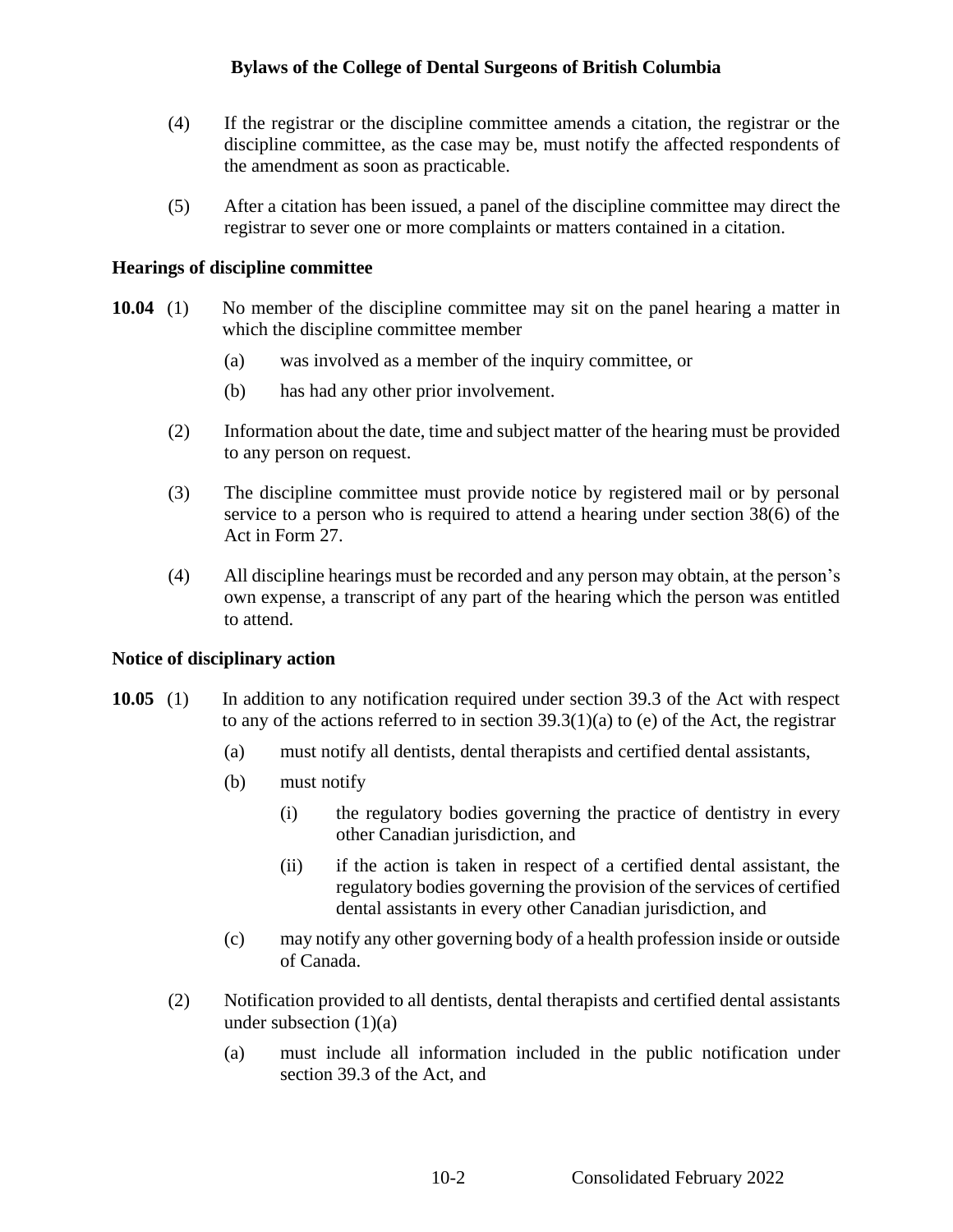- (b) unless otherwise directed by the inquiry committee or the discipline committee, as the case may be, must exclude any information withheld from the public notification under section 39.3(3) or (4) of the Act.
- (3) Unless otherwise directed by the inquiry committee or the discipline committee, as the case may be, notification provided to other regulatory or governing bodies under subsection (1)(b) or (c) may include information that has been withheld from the public notification under section 39.3(3) or (4) of the Act.

#### **Effect of suspension**

- **10.06** (1) During any period of suspension of registration or certification, a suspended dentist, dental therapist or certified dental assistant must
	- (a) not engage in the practice of dentistry, provide the services of a certified dental assistant, or hold themselves out as a dentist, dental therapist or certified dental assistant,
	- (b) not hold office in the college,
	- (c) not make appointments for patients or prospective patients,
	- (d) not contact or communicate with patients or prospective patients, except for the purpose of
		- (i) advising a patient or prospective patient of the fact and duration of the suspension,
		- (ii) advising a patient or prospective patient that another dentist, dental therapist or certified dental assistant will continue to act or provide services in the place of the suspended dentist, dental therapist or certified dental assistant, or
		- (iii) referring a patient or prospective patient to another dentist, dental therapist or certified dental assistant in good standing,
	- (e) prominently display, if required by an order under section 35, 37.1, 38, 39 or 39.1 of the Act, an agreement under section 32.2(4)(b) or 32.3(3)(b) of the Act, or other action taken under section 33(2) of the Act, a notice of suspension in a form and in an area approved by the registrar, which states the duration and reasons for the suspension,
	- (f) immediately surrender to the registrar the certificate of registration or the certified dental assistant certificate issued to the dentist, dental therapist or certified dental assistant under section 6.18 or 7.11, and any current registration card or certification card issued to the dentist, dental therapist or certified dental assistant under section 6.20 or 7.13, and
	- (g) pay any fee required by the college when due in order to remain a dentist, dental therapist or certified dental assistant, and any other outstanding fine, fee, debt or levy owed to the college.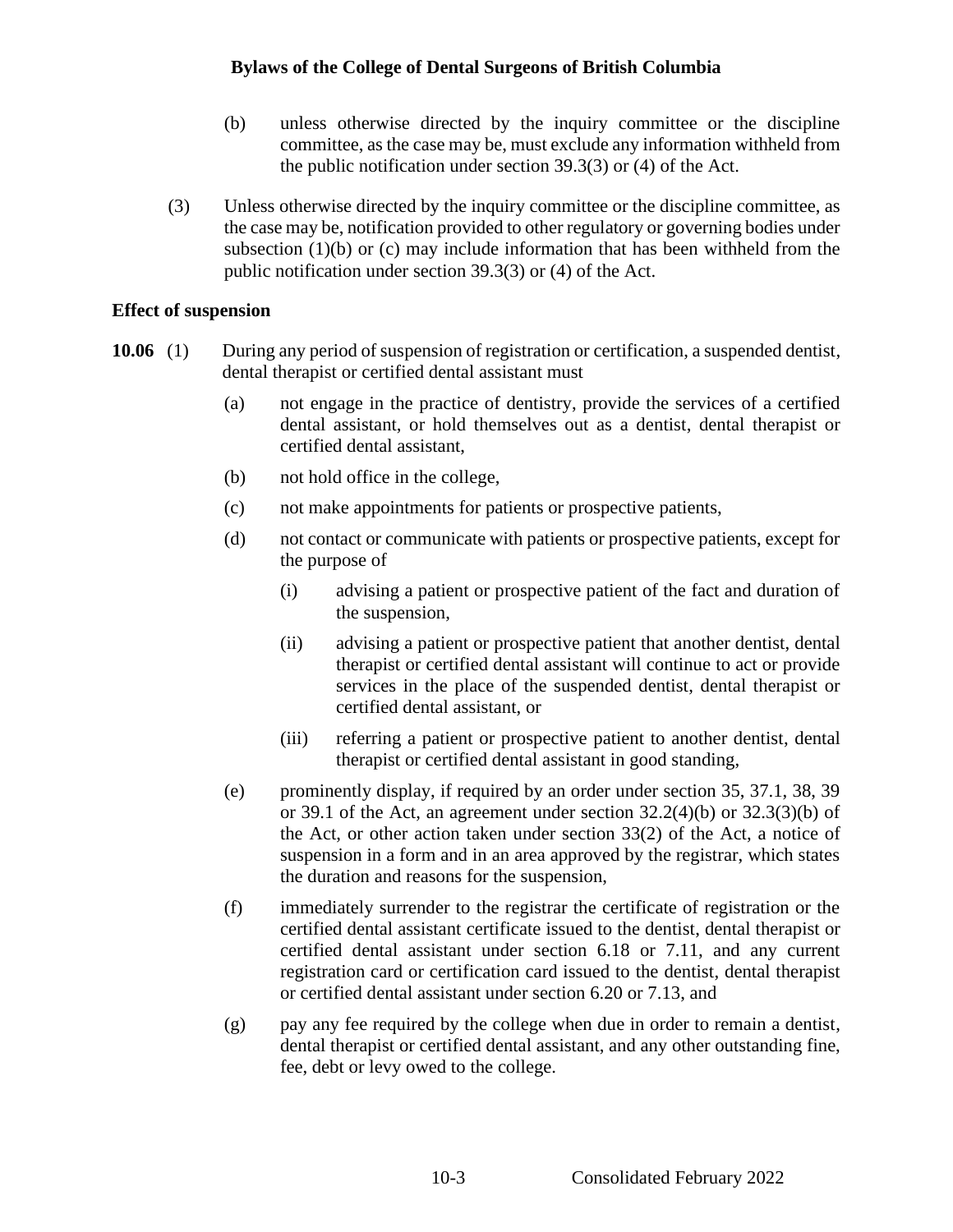- (2) No current or former dentist, dental therapist or certified dental assistant is entitled to any refund of any fine, fee, debt or levy paid to the college solely on the basis that it was paid during or in relation to a period of suspension.
- (3) During the period of suspension, a suspended dentist may permit another dentist in good standing to practise or provide services within premises where the suspended dentist practised dentistry, provided that the suspended dentist
	- (a) complies with subsection (1), and
	- (b) must not, directly or indirectly, receive any payment in respect of services provided by the other dentist under this subsection.
- (4) Any communication under subsection (1)(d) may be made in writing in a form approved in advance by the registrar, or by employing office staff, an answering service, or other telephonic device specifically for that purpose.

#### **Fines**

**10.07** The maximum amount of a fine that may be ordered by the discipline committee under section 39(2)(f) of the Act is \$50,000.

### **Costs**

- **10.08** (1) The tariff of costs set out in Schedule F, to partially indemnify the college for investigations under section 33 of the Act, is hereby established pursuant to section  $19(1)(v.1)$  of the Act.
	- (2) The tariff of costs set out in Schedule G, to partially indemnify parties for their expenses incurred in the preparation for and conduct of hearings under section 38 of the Act, is hereby established pursuant to section  $19(1)(w.1)$  of the Act.
	- (3) Any costs awarded by the discipline committee under section 39(4) or (5) of the Act, or by the inquiry committee under section 33(7) of the Act or in accordance with a proposal under section 37.1 of the Act, must be assessed by the applicable committee in accordance with Schedules F and G and the applicable tariff of costs set out therein.

#### **Pre-hearing conference**

- **10.09** (1) At any time before the commencement of a hearing in respect of a citation, either the respondent or the college may request that a pre-hearing conference be held.
	- (2) A pre-hearing conference must be presided over by a pre-hearing panel of the discipline committee which panel may, but need not, be the same as the hearing panel that will preside at the hearing.
	- (3) At the discretion of the pre-hearing panel, a pre-hearing conference may be conducted by telephone or other mode of remote communication.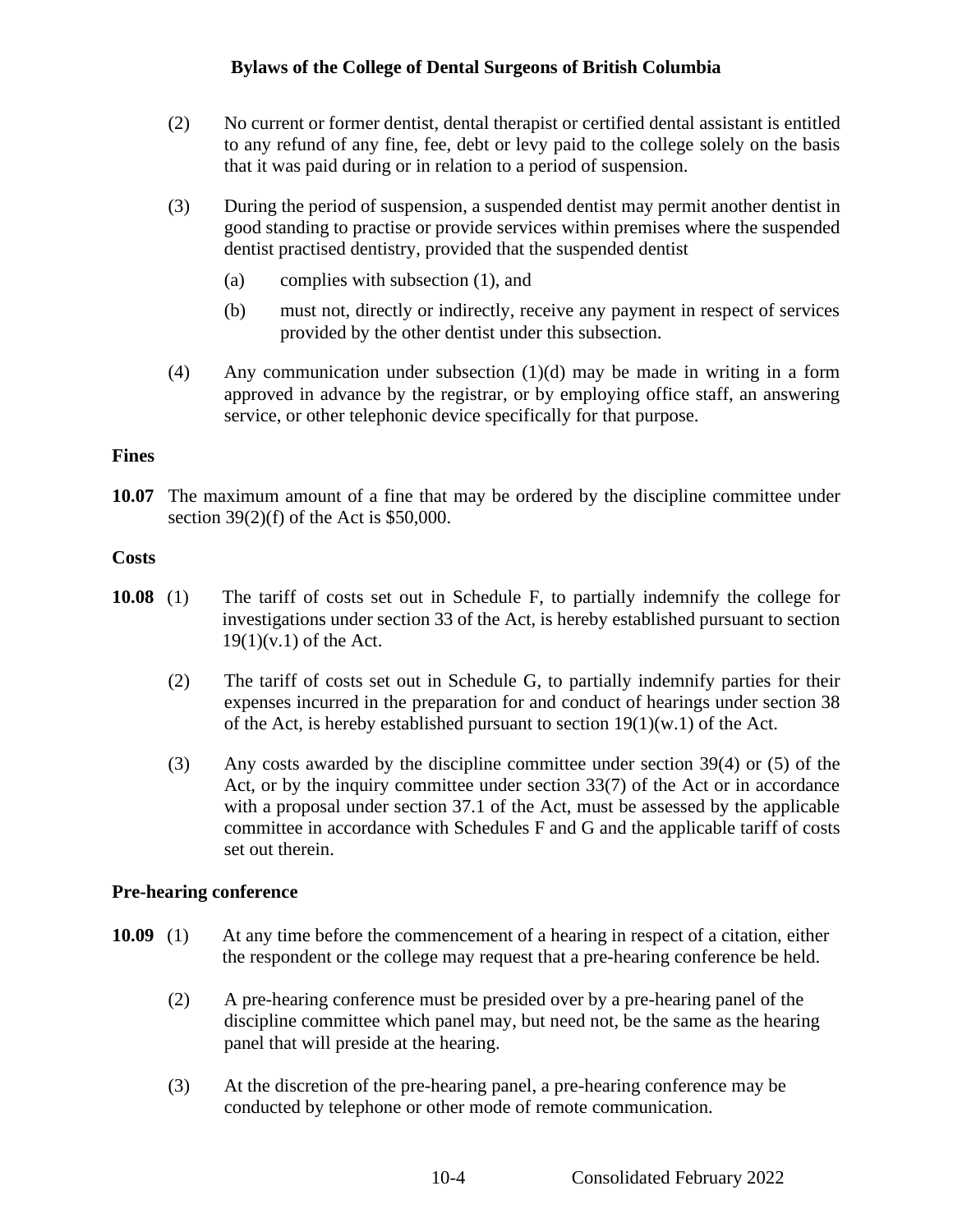- (4) At a pre-hearing conference, the pre-hearing panel may make an order
	- (i) fixing or changing the date, time and place for the hearing,
	- (ii) for the discovery and production of documents or information relevant to the citation,
	- (iii) respecting applications for severance,
	- (iv) respecting applications for adjournment of the hearing, or
	- (v) respecting any other matters that may aid in the disposition of the citation.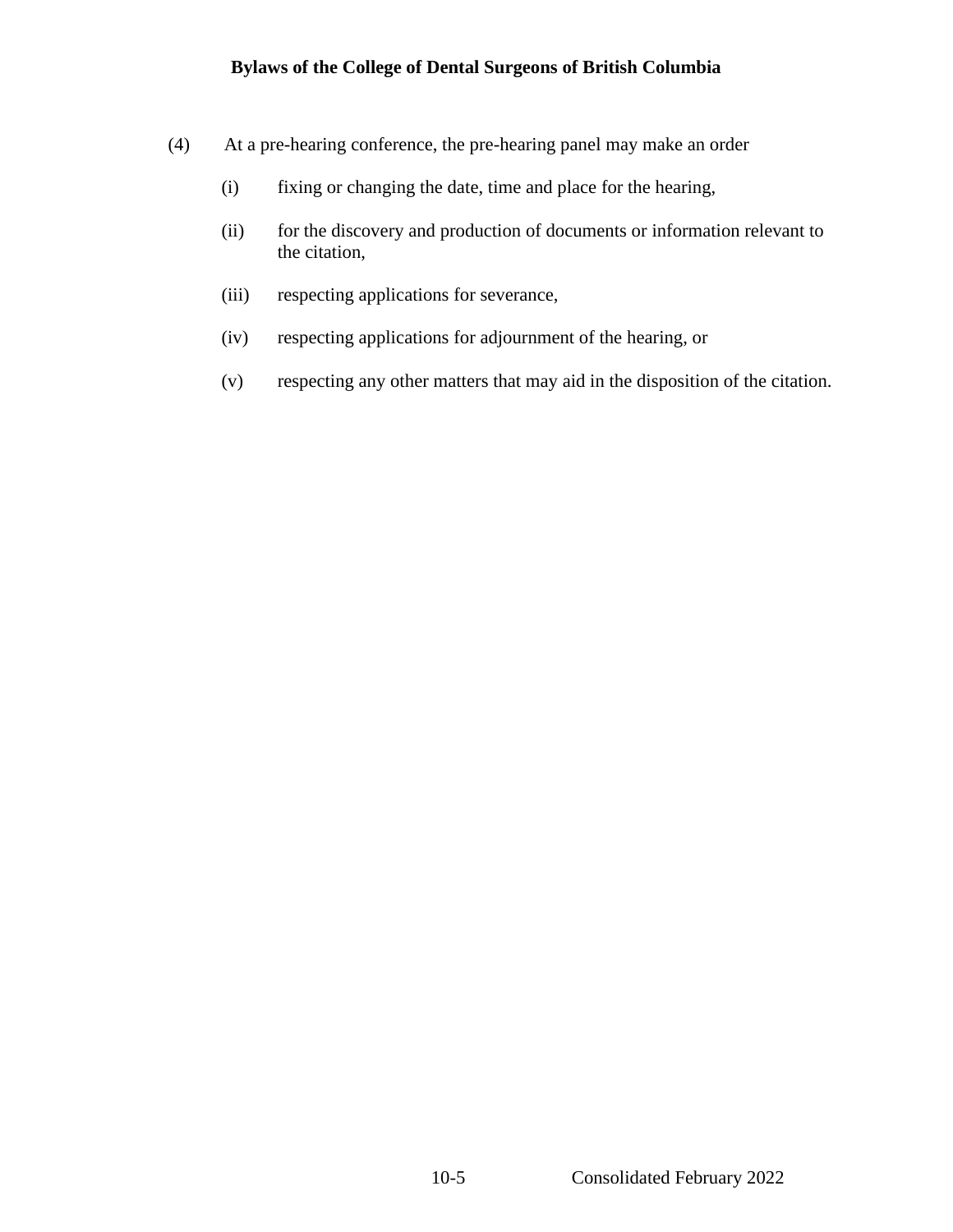## **PART 11 – DENTAL CORPORATIONS**

#### **Interpretation**

**11. 01** In this Part, **"holding company"**, in respect of a dental corporation, has the same meaning as in section **40.1 of the Act.**

#### **Application for dental corporation permit**

- **11.02** (1) A corporation is eligible to be issued a permit to operate as a dental corporation if, in addition to satisfying the other requirements and conditions under section 43 of the Act,
	- (a) every registrant of the college referred to in section  $43(1)(c)$  and (e) of the Act is
		- (i) a full registrant or restricted to specialty registrant, or
		- (ii) with the approval of the registrar, a non-practising registrant,
	- (b) the corporation delivers to the registrar
		- (i) a completed dental corporation permit application in Form 28,
		- (ii) any applicable application and permit fees specified in Schedule E,
		- (iii) any other outstanding fine, fee, debt or levy owed to the college,
		- (iv) a certificate of solicitor in Form 29,
		- (v) an acknowledgement in Form 30, executed by each dentist who is a voting shareholder of the corporation or of a holding company that directly or indirectly owns a legal or beneficial interest in any voting share of the corporation, acknowledging that the dentist has read section 14.1 of the Act, and that the dentist understands that
			- (A) the dentist's liability for professional negligence will not be affected by the fact that the dentist practises dentistry through or on behalf of the corporation, and
			- (B) the application of the Act, the Regulation, and these bylaws to the dentist will not be affected, modified or diminished as a result of the dentist's relationship with the corporation, and
		- (vi) a true copy of the certificate of incorporation, filed transition application, certificate of amalgamation, or certificate of continuation, as the case may be, any certificate of change of name, and any certificate of restoration, issued to or filed by the corporation under the *Business Corporations Act*, and
	- (c) the name of the corporation is approved by the registrar under section 11.03.
	- (2) The registrar is authorized to act for the board under section 43 of the Act.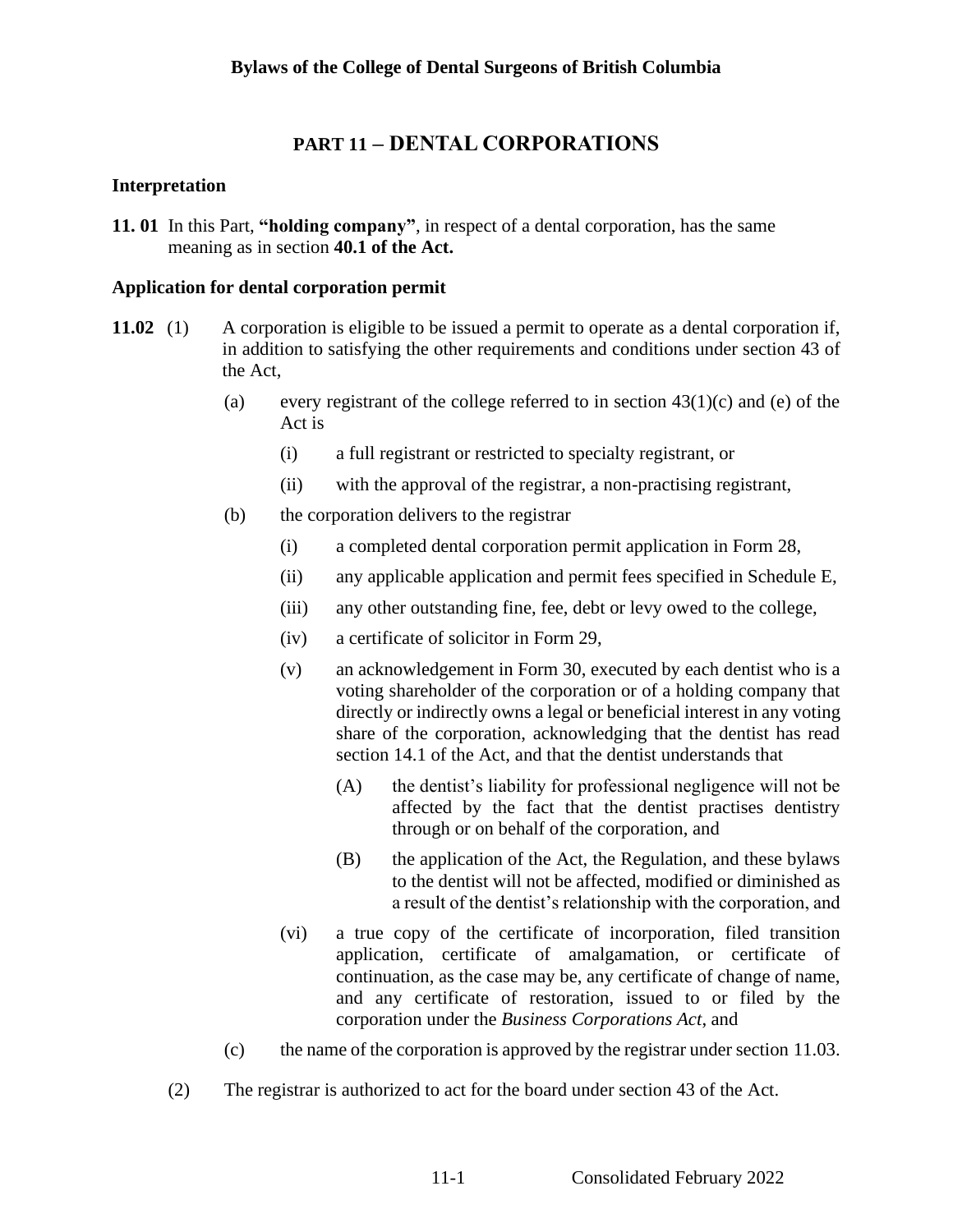- (3) A permit issued to a corporation under section 43 of the Act is valid until
	- (a) the corporation delivers a written request to the registrar for cancellation of the permit,
	- (b) the permit is revoked under section 44 of the Act, or
	- (c) the corporation is dissolved or otherwise ceases to be a company in good standing under the *Business Corporations Act*.

#### **Dental corporation names**

- **11.03** (1) The name of a dental corporation
	- (a) must contain
		- (i) the surname, or the surname and any combination of the given names or initials, of every full registrant or restricted to specialty registrant who is a direct or indirect voting shareholder of the corporation, except a voting shareholder who will not be providing any dental services through or on behalf of the corporation, and
		- (ii) the title "Doctor" or "Dr.", which must be combined with the name of each voting shareholder referred to in subparagraph (i),
	- (b) in addition to the words required under paragraph (a), may contain only
		- (i) the surnames, or the surnames and any combination of the given names or initials, of one or more dentists who are direct or indirect shareholders of the corporation in addition to the names required under paragraph (a)(i), which must also be combined with the title "Doctor" or "Dr.",
		- (ii) the title "Dentist",
		- (iii) if a direct or indirect shareholder of the corporation is a certified specialist, the name of the applicable specialty, or a title approved by the registrar that may be used by certified specialists in the applicable specialty, which must be combined with the name of the shareholder, and
		- (iv) the words or abbreviations "Dental Corporation", "Dental Corp.", "Corporation", "Corp.", "Incorporated", or "Inc.", and
	- (c) must not contravene Part 12.
	- (2) The registrar may approve the name of a corporation that complies with subsection (1) on receipt of
		- (a) a completed application for dental corporation name approval in Form 31, and
		- (b) any applicable application fee specified in Schedule E.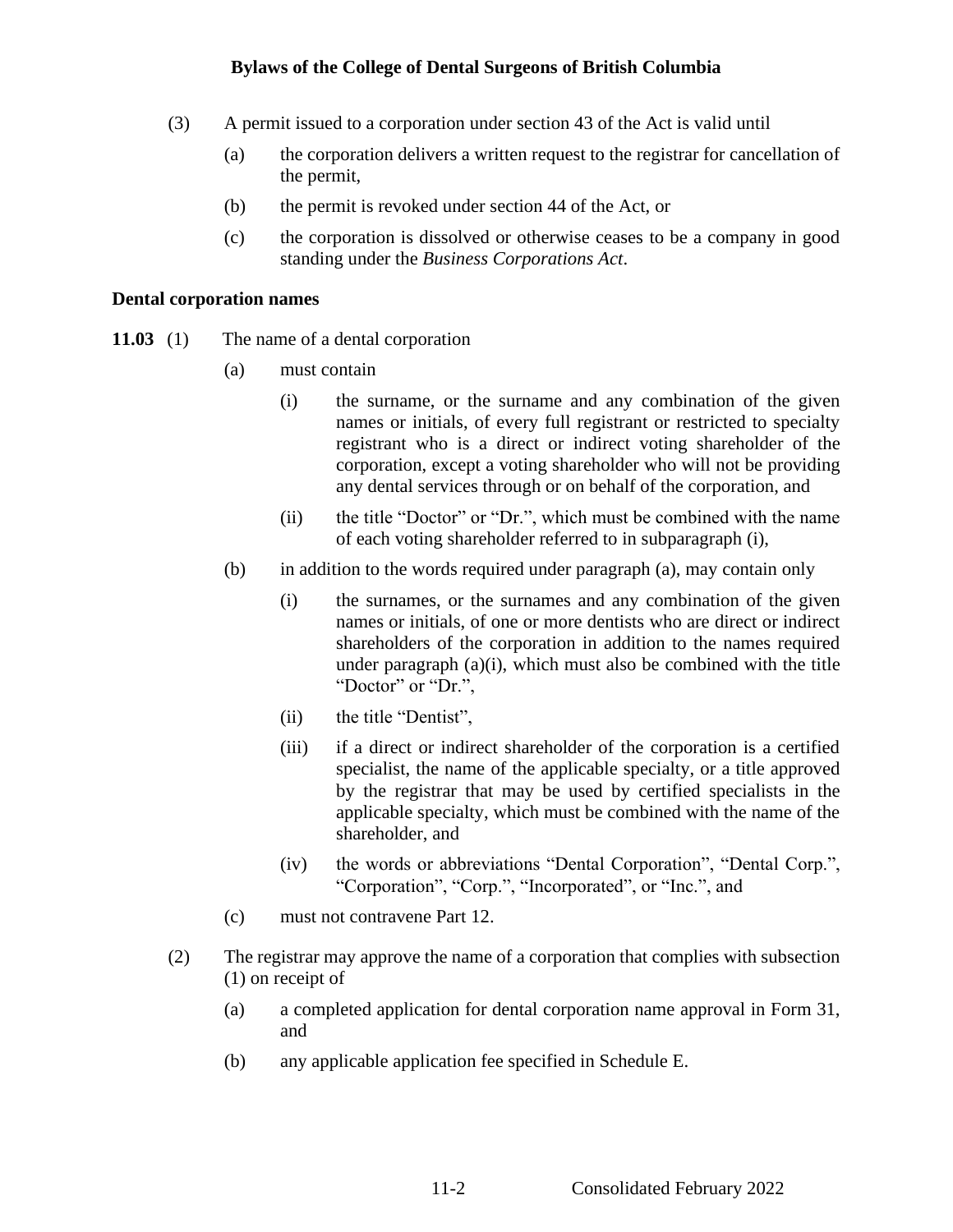#### **Disposition of shares**

- **11.04** (1) The legal or beneficial interest in a voting or non-voting share of a dental corporation or holding corporation must not be transferred, pledged, or assigned to any person who is not entitled to hold that legal or beneficial interest in accordance with the requirements of section 43 of the Act and section 11.02(1)(a).
	- (2) If the legal or beneficial interest in any voting share of a dental corporation or a holding company that directly or indirectly owns a legal or beneficial interest in any voting share of the corporation is transferred to a dentist or holding company who is entitled to hold that legal or beneficial interest under section 43 of the Act and section  $11.02(1)(a)$ , the dental corporation must
		- (a) notify the registrar of the transfer, and
		- (b) deliver to the registrar an acknowledgement in Form 30 executed by
			- (i) the transferee, if the transferee is a dentist, unless an acknowledgment by the transferee has previously been delivered to the registrar, or
			- (ii) each dentist who is a voting shareholder of the transferee or of another holding company that directly or indirectly owns a legal or beneficial interest in any voting share of the transferee, if the transferee is a holding company, unless an acknowledgement executed by that dentist has previously been delivered to the registrar.
	- (3) If, as a result of a transfer of shares, the name of the dental corporation ceases to comply with section 11.03(1), the dental corporation must
		- (a) apply under section  $11.03(2)$  for approval of a new name for the dental corporation that complies with section 11.03(1), and
		- (b) after a new name is approved under paragraph (a), cause its name to be changed under the *Business Corporations Act* to the approved new name.

#### **Notification of changes**

- 11.05 (1) A dental corporation must
	- (a) not change its name unless the new name has been approved by the registrar under section 11.03, and
	- (b) deliver to the registrar a true copy of any certificate of change of name issued to the dental corporation under the *Business Corporations Act*.
	- (2) A dental corporation must
		- (a) immediately notify the registrar of any other changes to the information contained in the corporation's most recent certificate of solicitor delivered to the registrar, and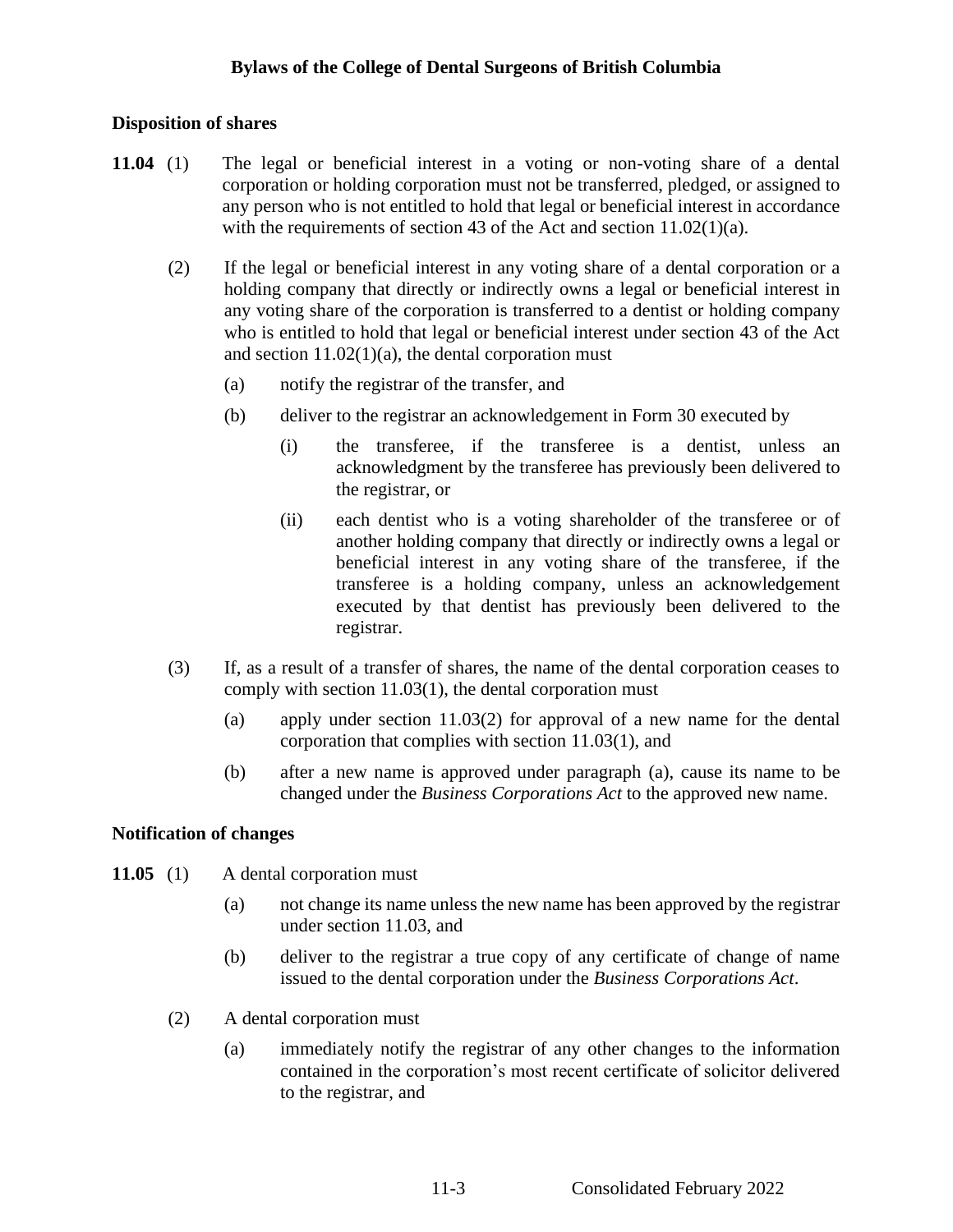(b) deliver to the registrar another certificate of solicitor in Form 29 if required by the registrar.

#### **Permit revocation hearings**

- **11.06** (1) The powers and duties of the board under section 44 of the Act are delegated to the discipline committee.
	- (2) A permit revocation hearing may be consolidated with a hearing conducted under section 38 of the Act if there are common matters in issue in both hearings, and the discipline committee considers consolidation to be appropriate in the circumstances.
	- (3) The discipline committee may conduct an oral hearing or a hearing by written submission to determine if a permit should be revoked.
	- (4) The discipline committee may conduct a hearing on the receipt of a written complaint or on its own motion.
	- (5) The registrar must provide notice of a permit revocation hearing by personal service or registered mail to the dental corporation at its registered office not less than 60 days before the date of the hearing.
	- (6) The notice of permit revocation hearing must
		- (a) name the dental corporation as respondent,
		- (b) describe the matter that is to be the subject of the hearing, including the particulars of any evidence in support of that subject matter,
		- (c) if the hearing will be conducted by written submission, notify the respondent that the respondent is entitled to submit a written submission within 30 days of receiving the notice, and
		- (d) if the hearing is to be an oral hearing,
			- (i) specify the date, time and place of the hearing, and
			- (ii) notify the respondent that the discipline committee is entitled to proceed with the hearing in the absence of a representative of the dental corporation.
	- (7) The respondent and the college may appear as parties and with legal counsel at an oral permit revocation hearing of the discipline committee.
	- (8) If the respondent does not attend an oral permit revocation hearing of the discipline committee, the discipline committee may
		- (a) proceed with the hearing in the respondent's absence on proof of receipt of the notice of permit revocation hearing by the respondent, and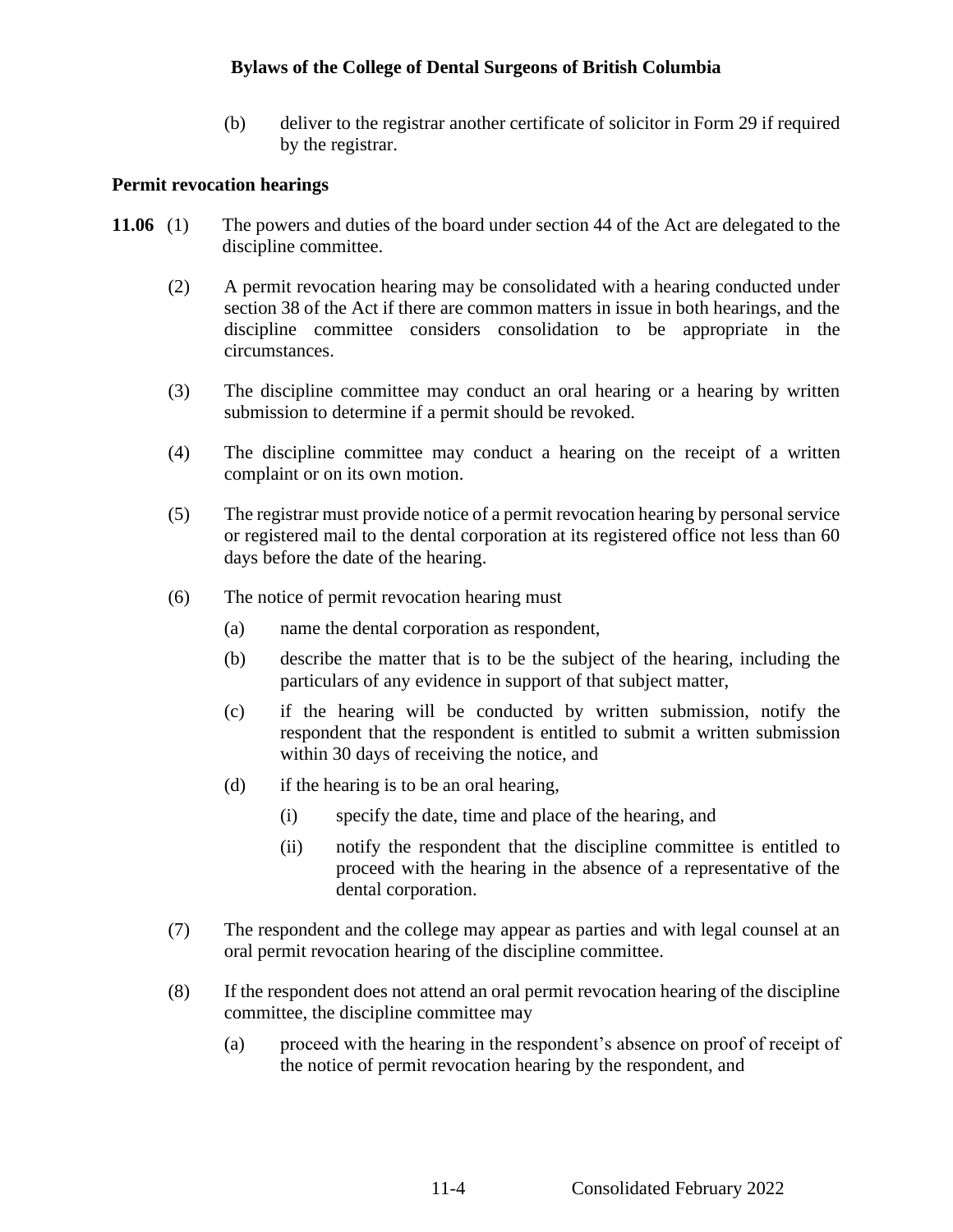- (b) without further notice to the respondent, take any action that it is authorized to take under the Act.
- (9) After a permit revocation hearing, the discipline committee must notify the respondent in writing of its decision under section 44(1) or (2) of the Act.

## **Provision of services through a dental corporation**

- **11.07** For the purposes of section 42(2)(b) of the Act, services referred to in section 42(1) of the Act may be provided on behalf of a corporation by a person employed or engaged as a contractor by the corporation
	- (a) to whom a dentist delegates the provision of those services, or who is authorized by a dentist to provide those services under a dentist's supervision, in accordance with any applicable requirements under Part 8, and
	- (b) who provides those services in accordance with any applicable requirements under Part 8.

## **Promotional activities by dental corporations**

**11.08** A dental corporation must comply with the requirements of Part 12 as if it were a dentist, to the extent those requirements may be applicable to a corporation.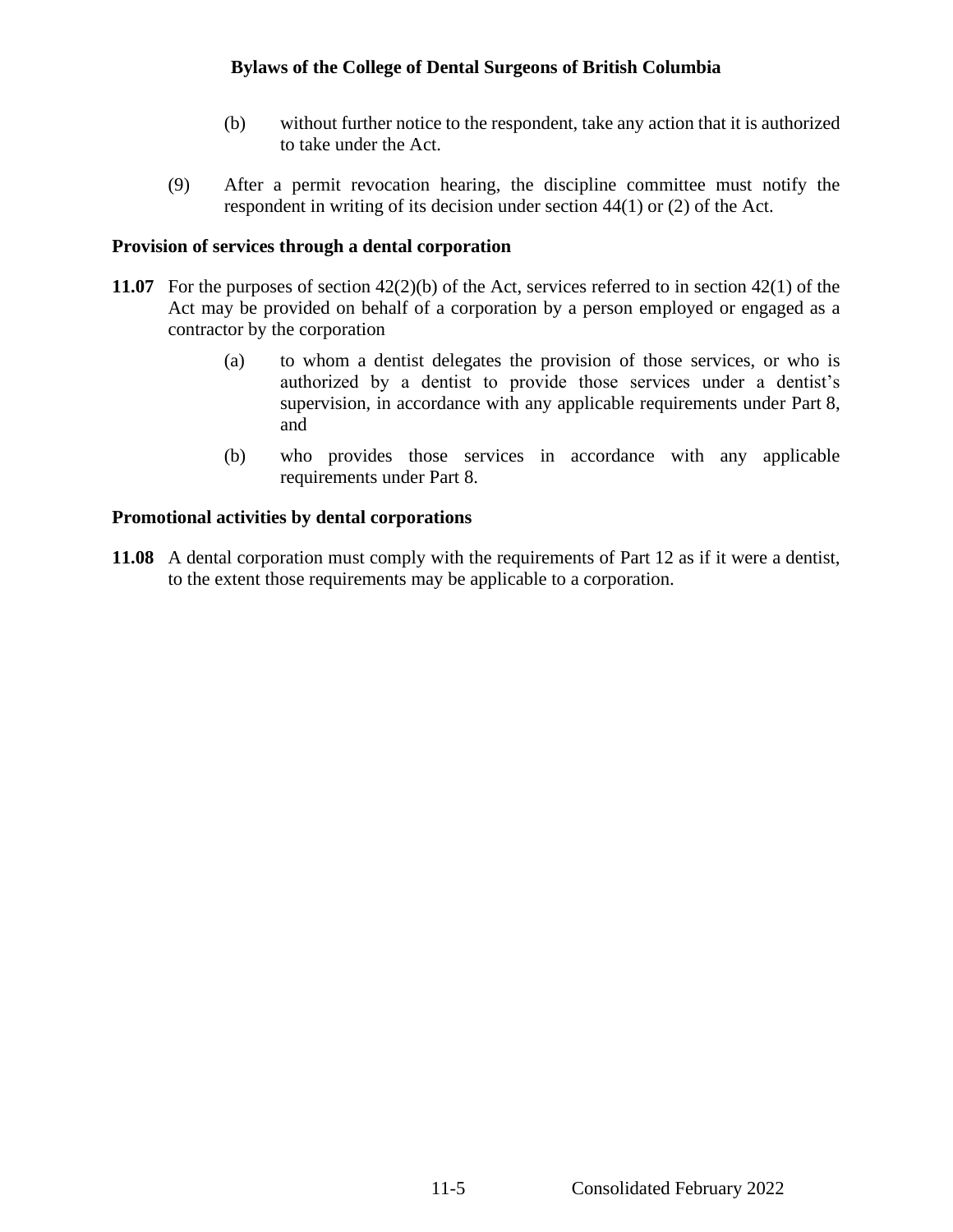# **PART 12 – ADVERTISING AND PROMOTIONAL ACTIVITIES**

## **Application**

- **12.01** Reference to the words "dentist" or "dentists" in this bylaw applies to:
	- (a) dentists,
	- (b) all forms of business arrangements through which dentists practise, including, but not limited to, dental corporations.
- **12.02** This bylaw, modified as necessary, applies to dental therapists and certified dental assistants to the extent that they may engage in advertising and promotional activities.

### **Interpretation**

- **12.03** Advertising and promotional activities are any activities aimed at attracting patients or promoting treatments.
- **12.04** Advertising and promotional activities include all methods and materials, in whatever form or format, through which dentists communicate, represent, promote, market, or otherwise advertise themselves or the services they provide, to other dentists, patients, or the public.
- **12.05** This bylaw applies whether a dentist engages in advertising and promotional activities directly or if others do so on their behalf.

## **General parameters for advertising and promotional activities**

- **12.06** Subject to this bylaw, dentists are permitted to advertise and promote themselves and the dental services they provide.
- **12.07** Dentists must not engage in, authorize, or condone advertising and promotional activities that are:
	- (a) false,
	- (b) misleading or materially inaccurate,
	- (c) unverifiable,
	- (d) likely to create unrealistic expectations about treatment or appeal to fears about dental treatment,
	- (e) contrary to the best interests of the public, including, but not limited to, activities which may
		- (i) induce patients to ask for or receive services not in their best interest, or
		- (ii) demean the dignity and integrity of the profession.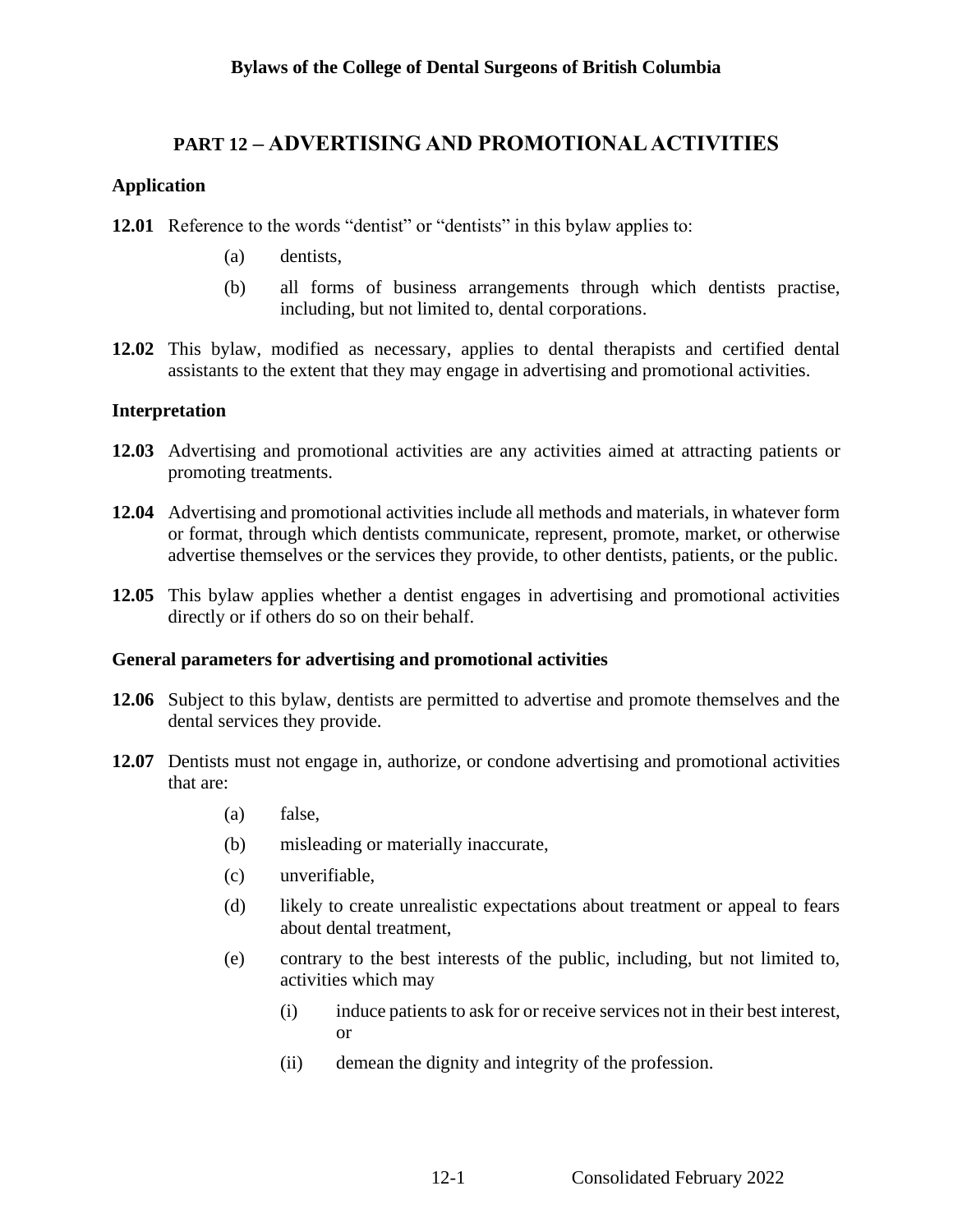#### **Qualifications, continuing dental education, titles and designations**

- **12.08** When a dentist is named or referenced in advertising and promotional materials that reference must include the name of the dentist, immediately followed by whether the dentist is a general dentist or a certified specialist, along with the name of the certified specialty.
- **12.09** When a dentist refers in advertising and promotional materials to their university degrees, dental-related titles, designations, certificates, certifications, associations, registrations, honours, memberships, diplomas, or any other dental-related references derived from or conferred through either their continuing education activities or granted, conferred, or awarded through any other means (collectively referred to as "additional degrees or designations"), such reference must:
	- (a) first list, immediately after the information required under section 12.08 above, the university degree(s) accepted by the College for the educational requirement(s) for registration as a general dentist or certified specialist, followed by any other additional degrees or designations the dentist wishes to list;
	- (b) All of which must be presented in unabbreviated form, and must include the:
		- (i) year granted, conferred, or awarded,
		- (ii) jurisdiction in which granted, conferred, or awarded, and
		- (iii) name of the granting institution or organization.

#### **Reference to specialty**

- **12.10** Dentists are permitted to list the services they provide so long as they do not refer to or describe:
	- (a) themselves in such a way as to infer or imply that they are a certified specialist or that their practice is specialized or limited to a particular area of specialization unless
		- (i) they are registered with the college as a certified specialist, or
		- (ii) their registration with the college requires them to do so,

in which case the certified specialty in which they are registered or to which they are limited, as the case may be, must be clearly identified.

(b) a dental procedure, a treatment, or an area of practice in such a way as to infer or imply that it is a specialty unless it is a specialty recognized by the college.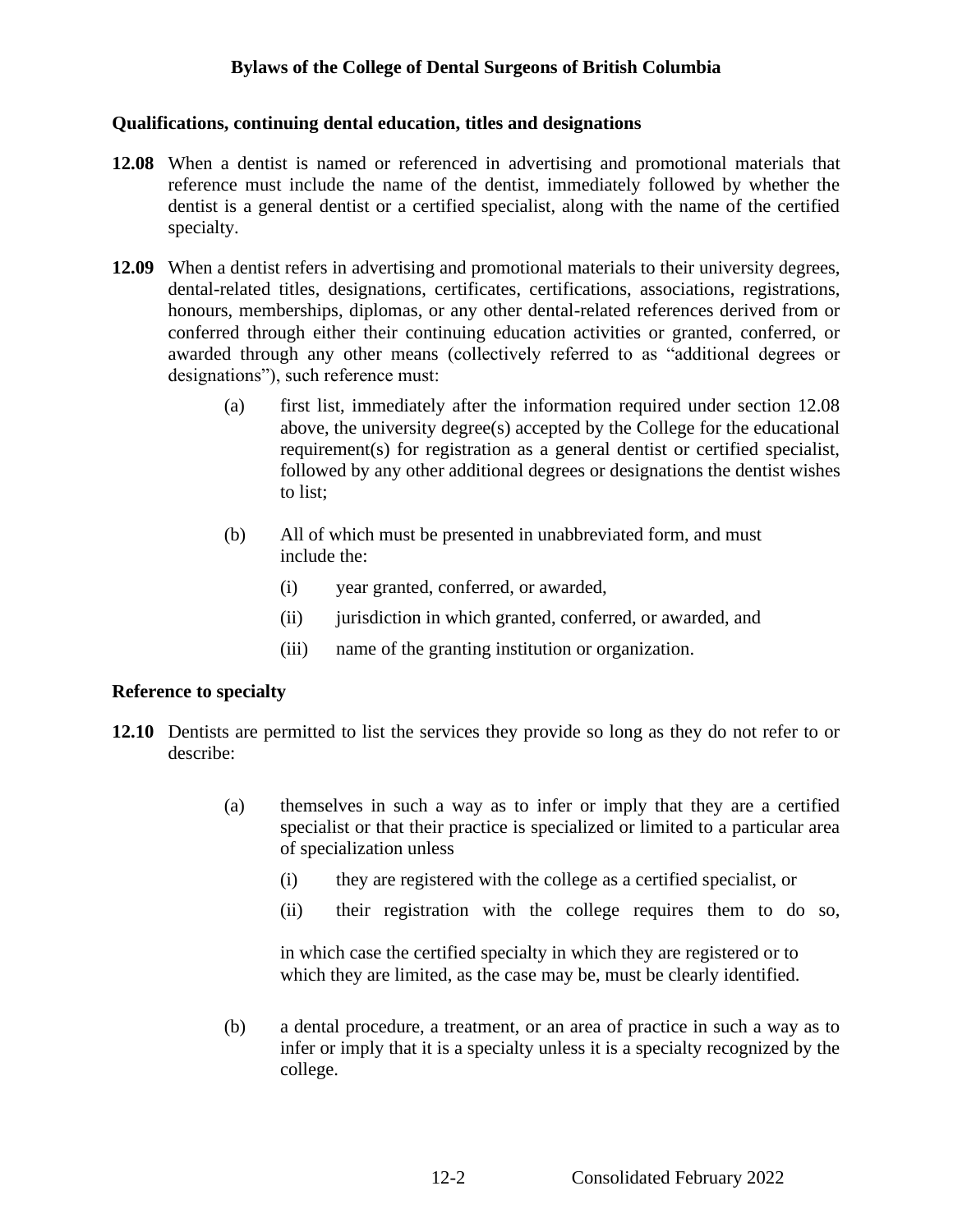## **Inducements**

- **12.11** Dentists may not advertise free or discounted goods or services, or participate in rewards programs aimed at promoting a particular treatment.
	- (a) This bylaw does not apply to *pro bono* services, or services provided to low income patients who would not otherwise have access to care.

#### **Office names and information**

- **12.12** The public and patients must at all times know their dentist, the owner(s) of the dental office or practice and those who derive income from the dental office or practice. To this end:
	- (a) references to a dental office or practice, whatsoever business form that office or practice takes, must clearly identify each of the owners plus the name of each dentist providing dental services, or deriving income at or through that office or practice
		- (i) identification of owners and practitioners must be made as stipulated in bylaw 12.08.
	- (b) the front entryway of any location in which dental services are provided must prominently display the name and whether the dentist is a general dentist or specialist, along with the certified specialty, for each dentist practising at that location.

#### **Trade names**

- **12.13** A dentist must not, in connection with the practice of dentistry, use any trade name or designation or any distinguishing name for any premises in which the dentist carries on the practice of dentistry or in advertising and promotional materials, other than:
	- (a) the names of the dentists practising there,
	- (b) the name of a dental corporation which has been approved under these bylaws, or
	- (c) a trade name that does not otherwise contravene this bylaw.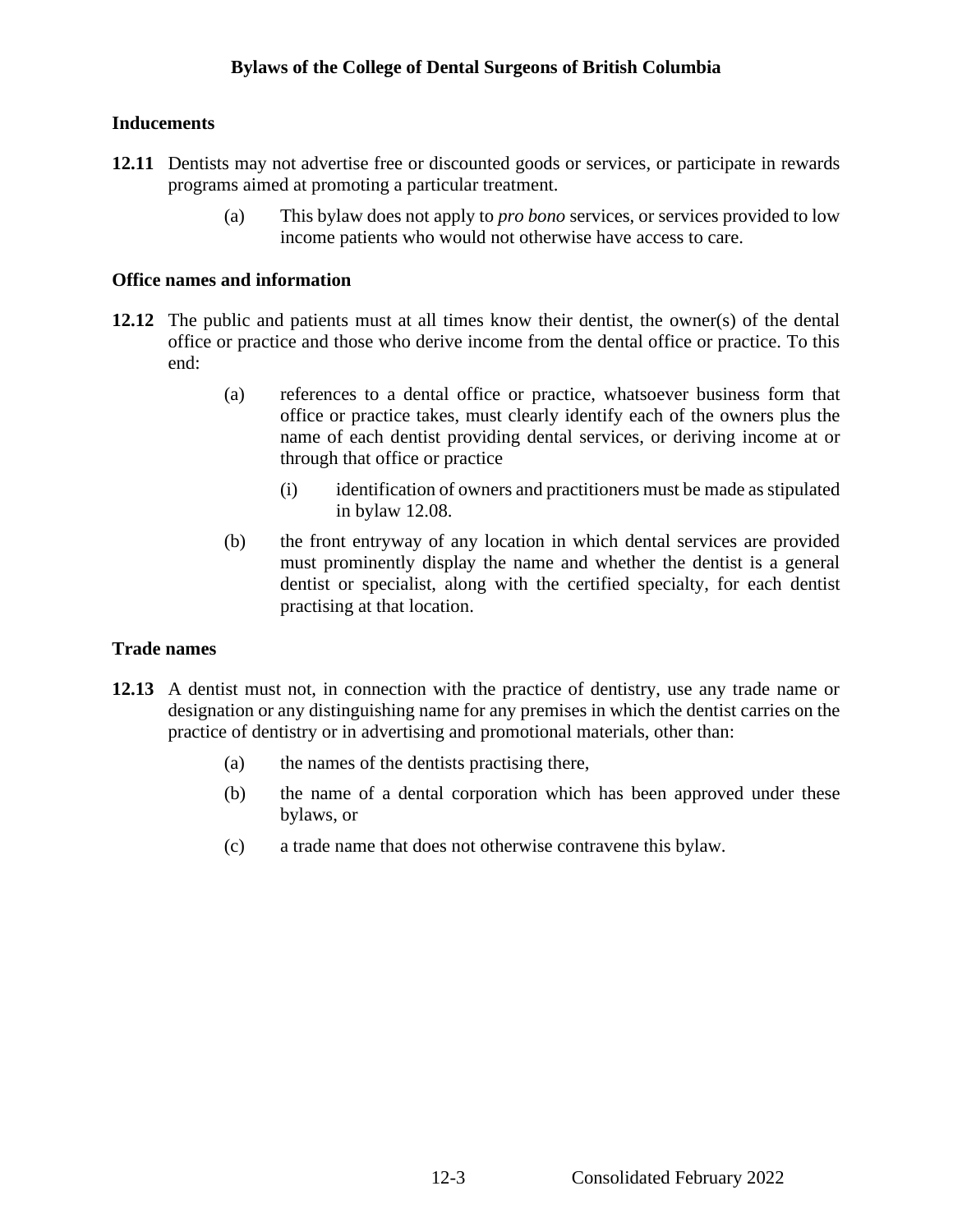## **PART 13 – GENERAL**

### **Standards of practice and professional ethics**

- **13.01** (1) Dentists, dental therapists and certified dental assistants must conduct themselves in accordance with the standards of practice and the standards of professional ethics.
	- (2) A dentist must not provide deep sedation or general anaesthetic services in a dental office or other facility that is not a hospital unless that office or facility is being operated in compliance with the sedation and general anaesthetic standards.
	- (3) Dentists must take reasonable steps to ensure that other dentists, dental therapists, certified dental assistants, and other persons employed, engaged, or supervised by them are aware of and act in accordance with the standards of practice and the standards of professional ethics, to the extent they apply to such persons.

#### **Liability insurance**

- **13.02** (1) All registrants, other than non-practising registrants, must be insured against liability arising from an error, omission, or negligent act in the provision of services included in the practice of dentistry in an amount of at least \$3,000,000 per occurrence in a form that is satisfactory to the college.
	- (2) All registrants must ensure that every person employed by them, or by a dental corporation in which they are a director or shareholder, to provide services included in the practice of dentistry is insured against liability arising from an error, omission, or negligent act in the provision of those services in an amount of at least \$3,000,000 per occurrence in a form that is satisfactory to the college.

#### **Patient relations program**

- **13.03** (1) The board must establish a patient relations program to seek to prevent professional misconduct, including professional misconduct of a sexual nature.
	- (2) For the purposes of the patient relations program, the board must
		- (a) establish and maintain procedures by which the college deals with complaints of professional misconduct of a sexual nature,
		- (b) monitor and periodically evaluate the operation of procedures established under paragraph (a), and
		- (c) develop guidelines for the conduct of dentists, dental therapists and certified dental assistants with their patients.
	- (3) The registrar must provide information to the public regarding the college's complaint, investigation, and discipline processes.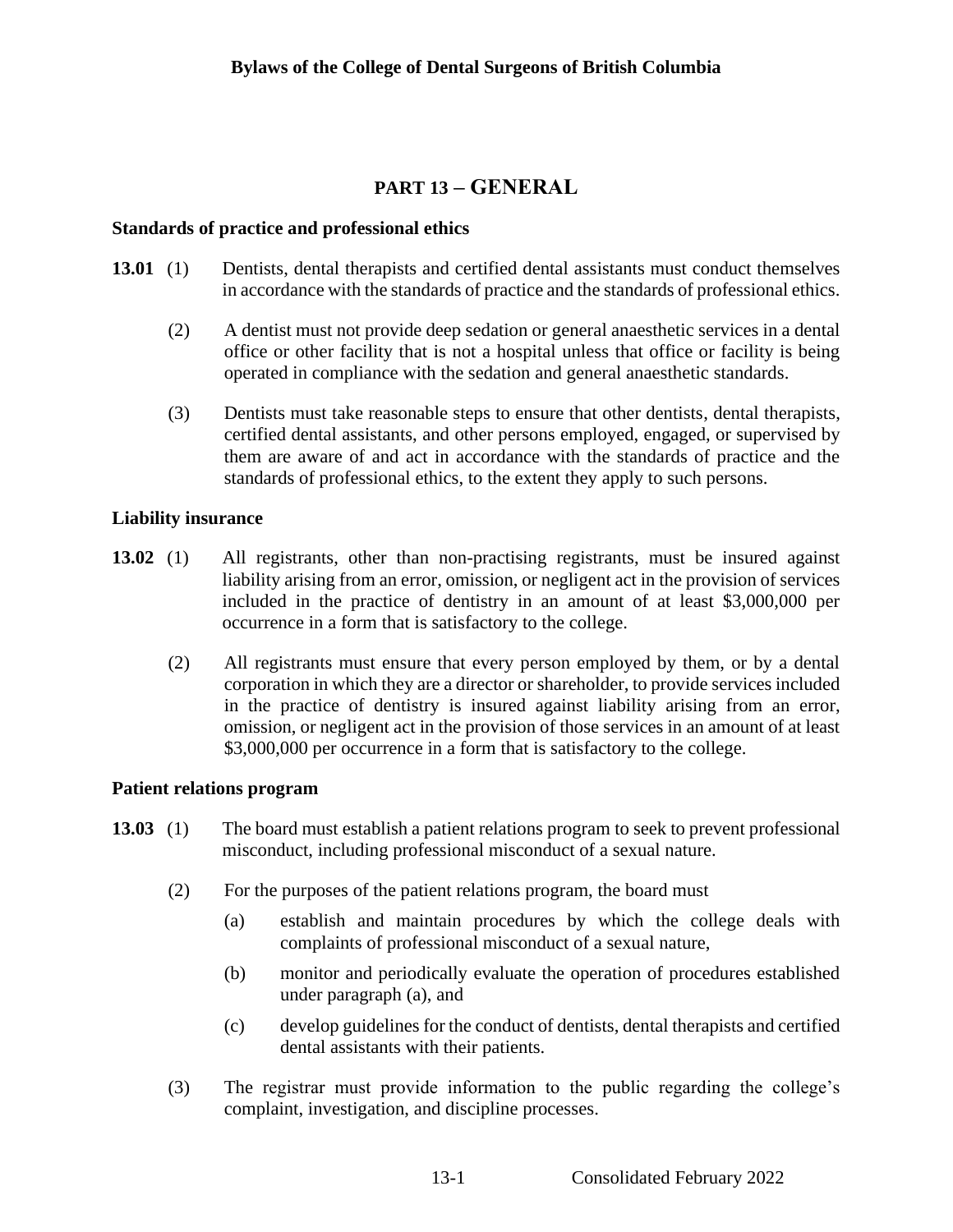- (4) In this section, **"professional misconduct of a sexual nature"** means
	- (a) sexual intercourse or other forms of physical sexual relations between the dentist, dental therapist or certified dental assistant and the patient,
	- (b) touching, of a sexual nature, of the patient by the dentist, dental therapist or certified dental assistant, or
	- (c) behaviour or remarks of a sexual nature by the dentist, dental therapist or certified dental assistant towards the patient,
	- (d) but does not include touching, behaviour and remarks by the dentist, dental therapist or certified dental assistant towards the patient that are of a clinical nature appropriate to the service being provided.
- It is not professional misconduct of a sexual nature to provide dental services to  $(5)$ one's spouse; rather, that is a matter of professional ethics involving
	- (a) patient autonomy,
	- (b) free, full and informed consent by the patient, and
	- (c) objectivity of care on the part of the practitioner.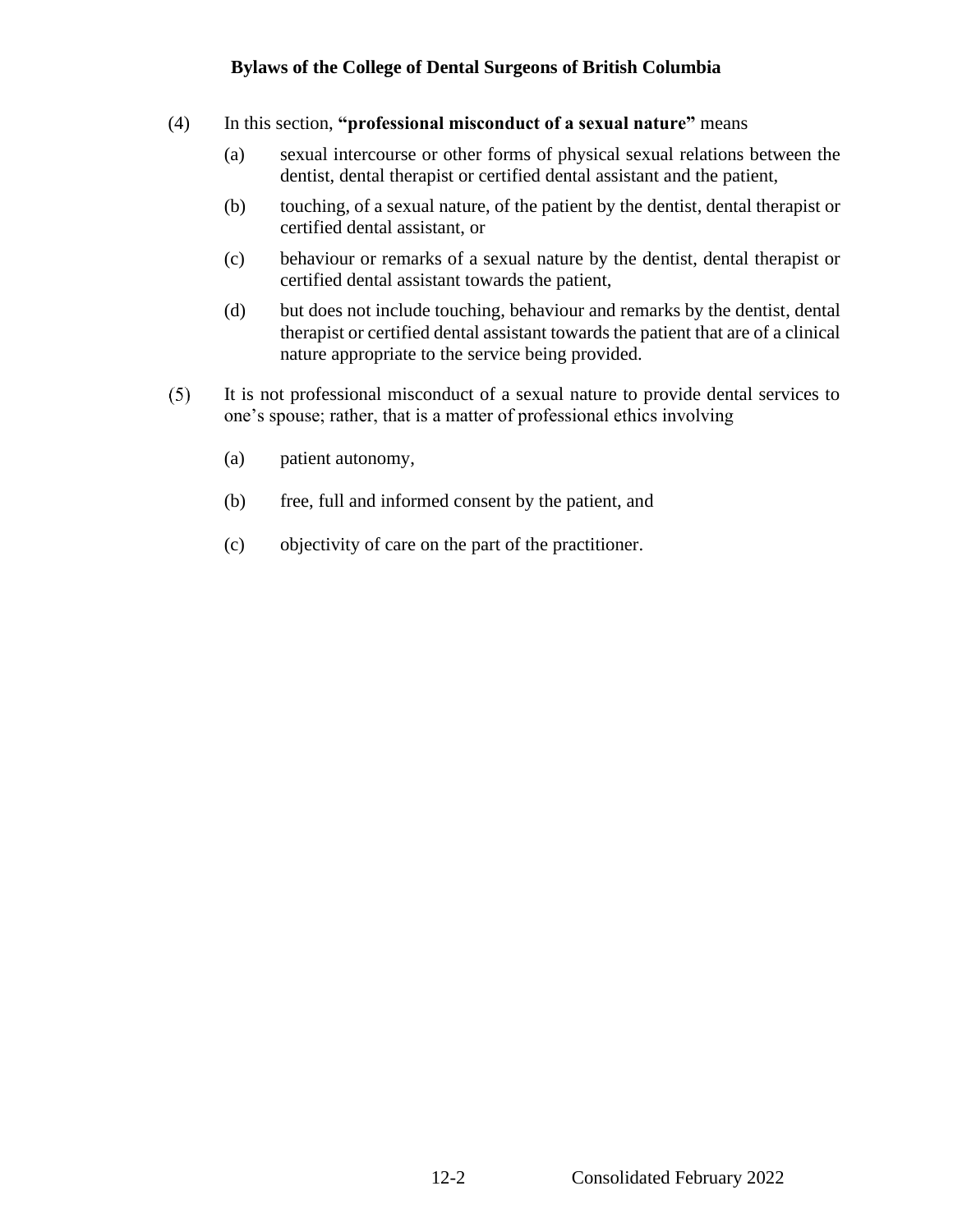## **SCHEDULE A**

## **LISTED GENERAL DENTISTRY PROGRAMS**

#### **Canada**

Dalhousie University Laval University McGill University University of Alberta University of British Columbia University of Manitoba University of Montreal University of Saskatchewan University of Toronto University of Western Ontario

#### **United States**

University of Alabama A.T. Still University Arizona School of Dentistry and Oral Health Midwestern University College of Dental Medicine Loma Linda University School of Dentistry University of California at Los Angeles School of Dentistry University of California at San Francisco School of Dentistry University of Southern California School of Dentistry University of the Pacific Arthur A. Dugoni School of Dentistry Western University of Health Sciences College of Dental Medicine University of Colorado Denver University of Connecticut School of Dental Medicine Howard University College of Dentistry Nova Southeastern University College of Dental Medicine University of Florida College of Dentistry Medical College of Georgia School of Dentistry University of Iowa College of Dentistry Southern Illinois University School of Dental Medicine University of Illinois at Chicago College of Dentistry Indiana University School of Dentistry University of Kentucky College of Dentistry University of Louisville School of Dentistry Louisiana State University School of Dentistry Boston University Goldman School of Dental Medicine Harvard University School of Dental Medicine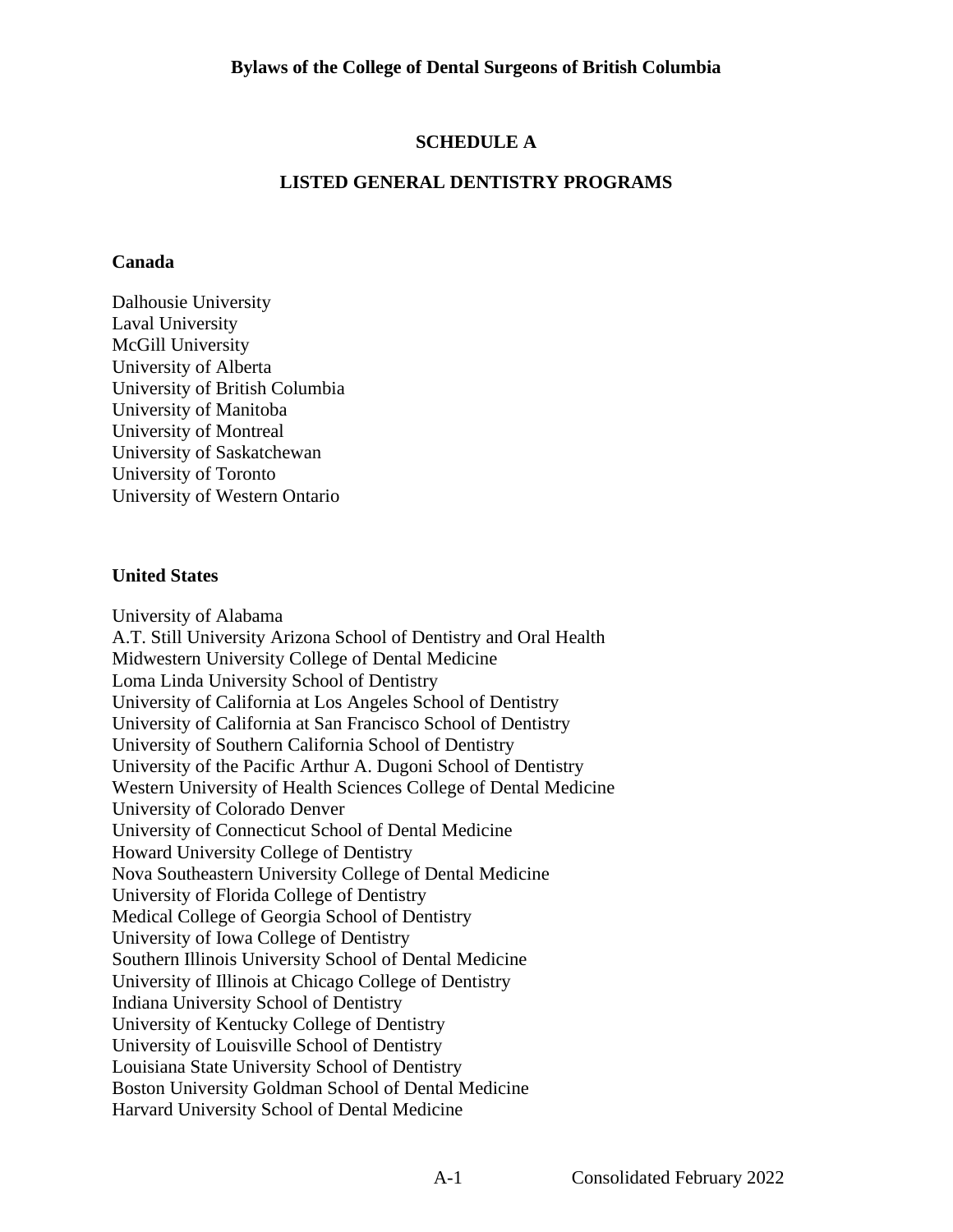Tufts University School of Dental Medicine University of Maryland Baltimore College of Dental Surgery University of Detroit Mercy School of Dentistry University of Michigan School of Dentistry University of Minnesota School of Dentistry University of Missouri-Kansas City School of Dentistry University of Mississippi School of Dentistry University of North Carolina School of Dentistry Creighton University School of Dentistry University of Nebraska Medical Center College of Dentistry University of Medicine & Dentistry of New Jersey Dental School University of Nevada Las Vegas School of Dental Medicine Columbia University College of Dental Medicine New York University College of Dentistry State University of New York at Buffalo School of Dental Medicine State University of New York at Stony Brook School of Dental Medicine Case Western Reserve University School of Dental Medicine Ohio State University College of Dentistry University of Oklahoma College of Dentistry Oregon Health and Science University School of Dentistry Temple University, The Maurice H. Kornberg School of Dentistry University of Pennsylvania School of Dental Medicine University of Pittsburgh School of Dental Medicine University of Puerto Rico School of Dental medicine Medical University of South Carolina College of Dental Medicine Meharry Medical College School of Dentistry University of Tennessee College of Dentistry Baylor College of Dentistry, Component of Texas A & M Health Science Centre University of Texas Health Science Centre – Houston Dental Branch University of Texas Health Science Centre – San Antonio Dental School Virginia Commonwealth University School of Dentistry University of Washington- Health Sciences School of Dentistry Marquette University School of Dentistry West Virginia University School of Dentistry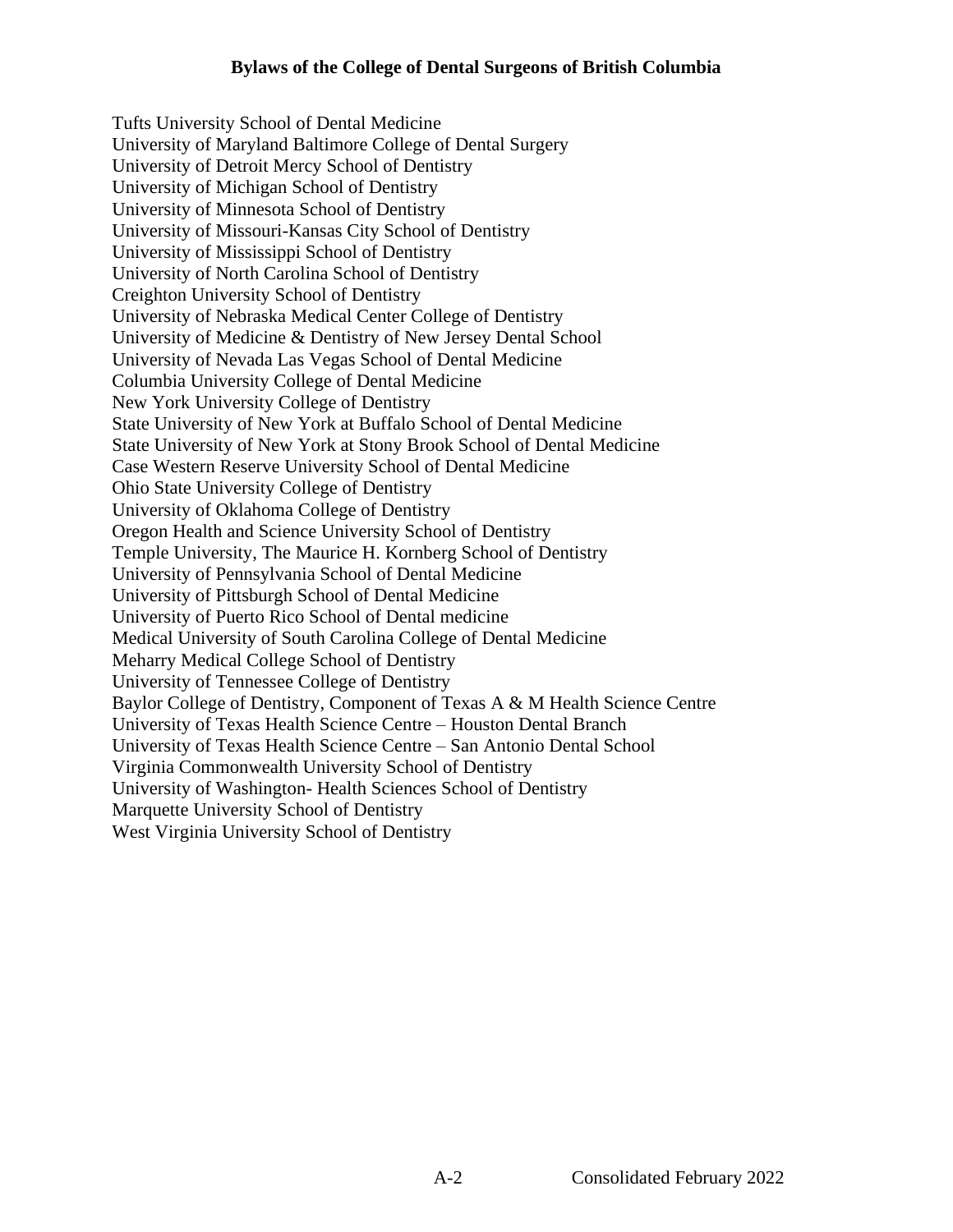## **SCHEDULE B**

## **LISTED SPECIALTY PROGRAMS**

### **Canada**

### *Dental Public Health*

University of Toronto

## *Endodontics*

University of Toronto

## *Oral and Maxillofacial Radiology*

University of Toronto

#### *Oral and Maxillofacial Surgery*

University of Western Ontario Laval University McGill University University of Toronto Dalhousie University University of Manitoba

## *Oral Medicine and Pathology (combined)*

University of British Columbia University of Toronto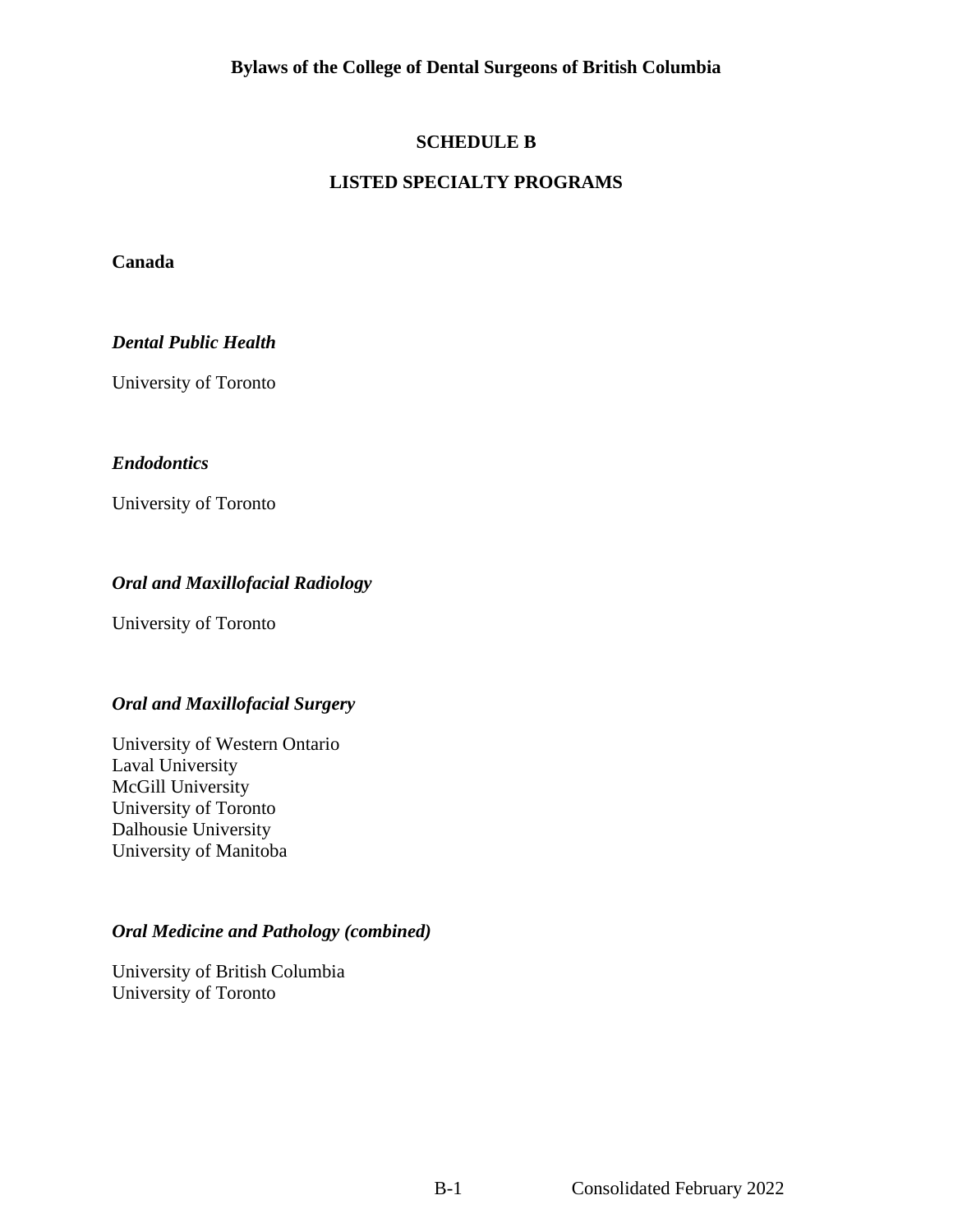## *Orthodontics and Dentofacial Orthopedics*

University of Toronto University of Montreal University of Western Ontario University of Manitoba University of Alberta

### *Pediatric Dentistry*

University of Montreal University of Toronto

### *Periodontics*

Laval University University of Manitoba University of British Columbia University of Toronto

#### *Prosthodontics*

Dalhousie University University of Montreal University of Toronto

#### **United States**

## *Dental Public Health*

University of California at San Francisco School of Dentistry Centers for Disease Control National Center Prevention Service (Georgia) University of Iowa College of Dentistry Boston University Goldman School of Dental Medicine Harvard University School of Dental Medicine (Massachusetts) Indian Health Service (Maryland) National Institute/Dental & Craniofacial Research (Maryland)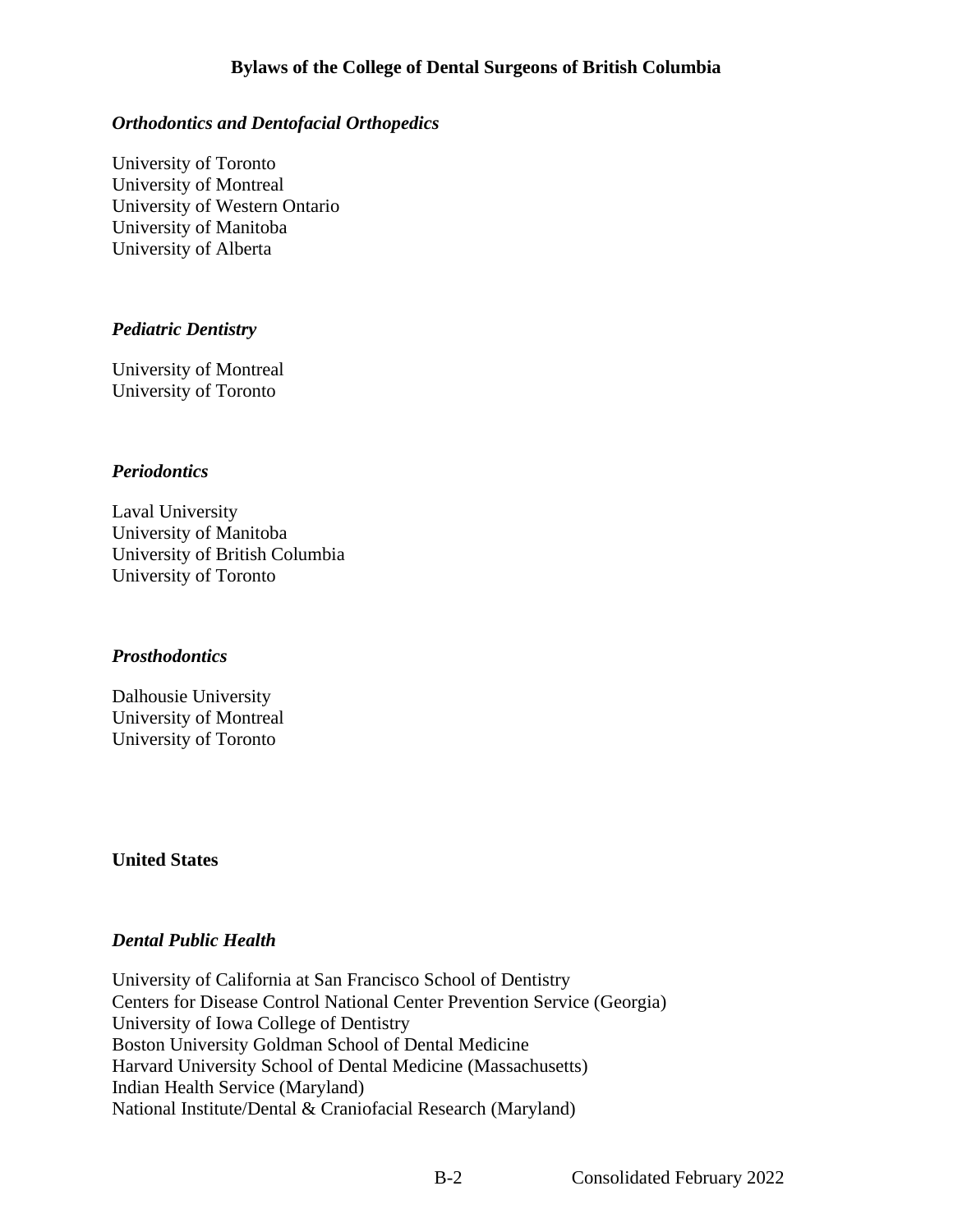North Carolina Division of Dental Health New York State Department of Health Baylor College of Dentistry Component of Texas A & M Health Sciences Centre (Texas) University of Texas Health Science Centre – San Antonio Dental School

## *Endodontics*

University of Alabama School of Dentistry at UAB University of Southern California School of Dentistry Veterans Affairs Long Beach Healthcare System (California) University of California at Los Angeles School of Dentistry Loma Linda University School of Dentistry (California) University of California at San Francisco School of Dentistry University of Connecticut School of Dental Medicine Nova Southeastern University College of Dental Medicine University of Florida College of Dentistry Medical College of Georgia School of Dentistry US Army Dental Activity/Ft. Gordon (Georgia) University of Iowa College of Dentistry Carle Foundation Hospital University of Illinois at Chicago College of Dentistry Indiana University School of Dentistry Veterans Affairs Medical Center/Indianapolis University of Kentucky College of Dentistry University of Louisville School of Dentistry (Kentucky) Louisiana State University School of Dentistry Tufts University School of Dental Medicine (Massachusetts) Boston University Goldman School of Dental Medicine Harvard University Scholl of Dental Medicine (Massachusetts) University of Maryland Baltimore College of Dental Surgery Naval Postgraduate Dental School/Naval Medical Center University of Michigan Scholl of Dentistry University of Detroit Mercy School of Dentistry University of Minnesota School of Dentistry University of Missouri-Kansas City School of Dentistry Saint Louis University Health Science Center 81st Medical Group/DS/SGDDT/Keesler AFB (Mississippi) University of North Carolina School of Dentistry US Army Dental Activity/Ft. Bragg (North Carolina) University of Nebraska Medical Center College of Dentistry University of Medicine & Dentistry of New Jersey New Jersey Dental School Columbia University College of Dental Medicine New York University College of Dentistry State University of New York at Buffalo School of Dental Medicine State University of New York at Sony Brook School of Dental Medicine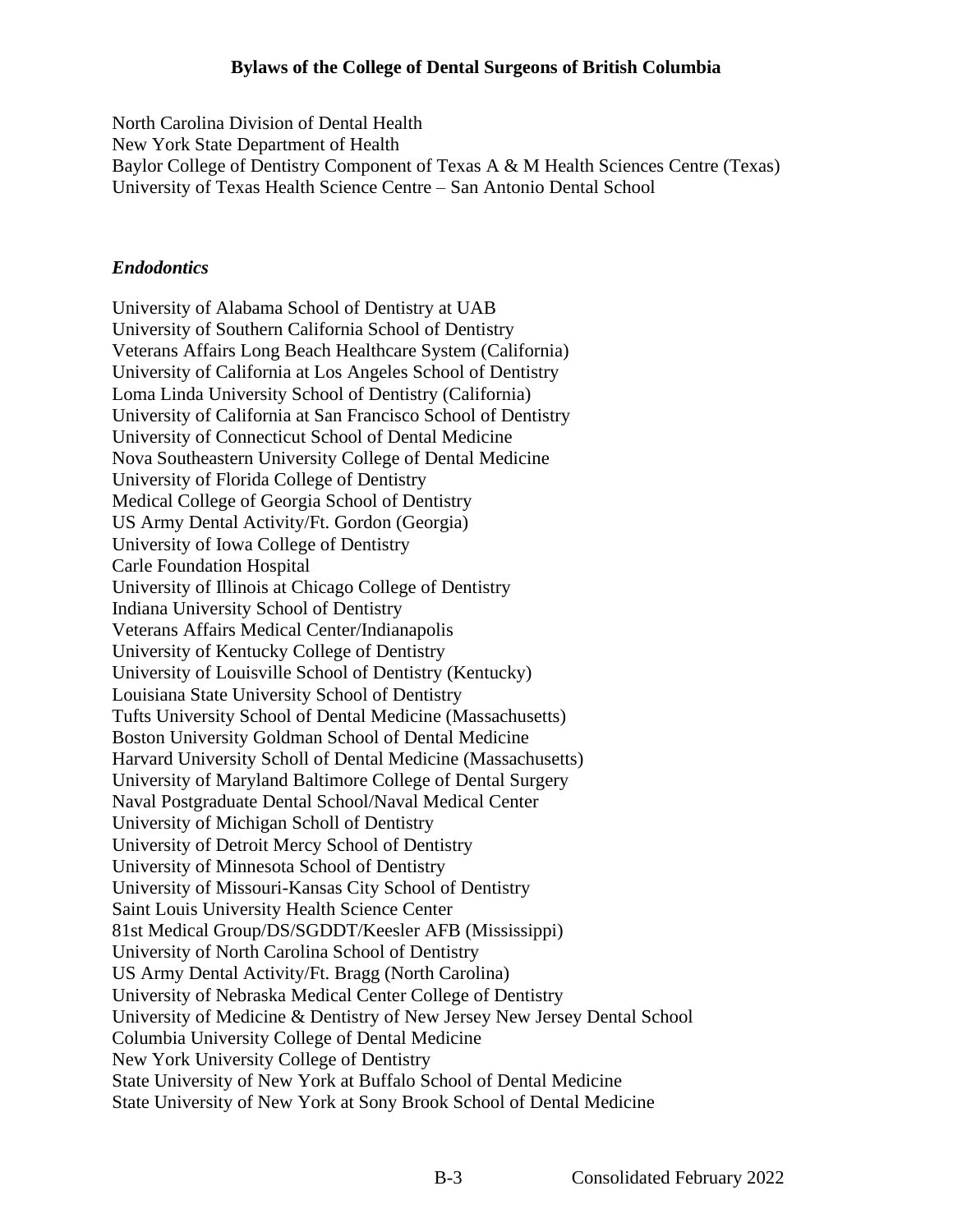Lutheran Medical Center-Department of Dental Service Veterans Affairs Medical Center/New York Case Western Reserve University School of Dental Medicine (Ohio) Ohio State University College of Dentistry Oregon Health and Science University School of Dentistry Albert Einstein Medical Center (Pennsylvania) University of Pennsylvania School of Dental Medicine Temple University, The Maurice H. Kornberg School of Dentistry University of Pittsburgh School of Dental Medicine Baylor College of Dentistry Component of Texas A & M Health Science Center (Texas) University of Texas Health Science Center-San Antonio Dental School Wilford Hall Medical Center-59th Dental Squadron University of Texas Health Science Center-Houston Dental Branch Virginia Commonwealth University School of Dentistry University of Washington-Health Sciences School of Dentistry Marquette University School of Dentistry West Virginia University School of Dentistry

#### *Oral and Maxillofacial Radiology*

University of Connecticut School of Dental Medicine University of Iowa College of Dentistry University of Missouri-Kansas City School of Dentistry University of North Carolina School of Dentistry University of Texas Health Science Center-San Antonio Dental School

## *Oral and Maxillofacial Surgery*

60th Medical Group Travis AFB (California) Allegheny General Hospital (Pennsylvania) Baylor College of Dentistry, Component of Texas A & M Health Science Center University of Kentucky College of Dentistry University of Louisville School of Dentistry University of Maryland Baltimore College of Dental Surgery University of Medicine & Dentistry of New Jersey, New Jersey Dental School University of Miami/Jackson Memorial Hospital University of Michigan School of Dentistry University of Minnesota School of Dentistry University of Mississippi School of Dentistry University of Missouri-Kansas City School of Dentistry University of Nebraska-College of Medicine University of North Carolina School of Dentistry University of Oklahoma College of Dentistry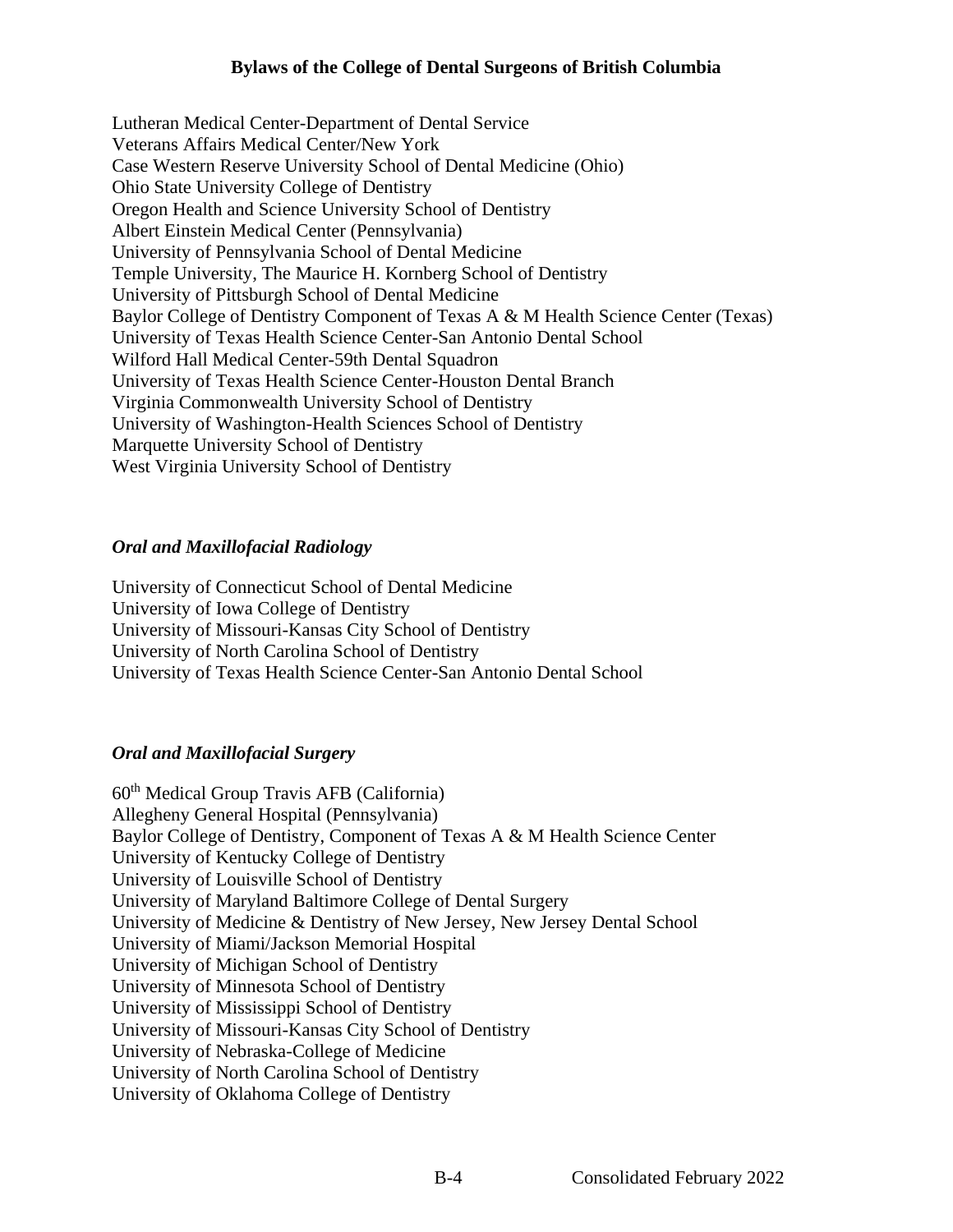University of Pennsylvania School of Dental Medicine Case Western Reserve University School of Dental Medicine Christiana Care Health System (Delaware) Community Medical Center (California) Cook County Hospital/John H. Stoger, Jr. (Illinois) Hospital of St. Raphael (Connecticut) Howard University College of Dentistry (District of Columbia) Indiana University School of Dentistry Kings County Hospital Downstate Medical Center (New York) Massachusetts General Hospital Mayo Graduate School of Medicine (Minnesota) Medical College of Georgia School of Dentistry Medical College of Wisconsin Medical University of South Carolina College of Dental Medicine Meharry Medical College School of Dentistry (Tennessee) New York Medical College New York Presbyterian Hospital New York Presbyterian Hospital at Weill Cornell-Dental Department New York University College of Dentistry University of Rochester Eastman Department of Dentistry University of Southern California School of Dentistry University of Tennessee College of Dentistry University of Tennessee Medical Center US Army Dental Activity/Ft. Bragg (North Carolina) US Army Dental Activity/Tripler (Hawaii) Vanderbilt University Medical Center (Tennessee) Virginia Commonwealth University School of Dentistry Washington Hospital Center (District of Columbia) West Virginia University School of Dentistry Wilford Hall Medical Center-59<sup>th</sup> Dental Squadron (Texas) Woodhull Medical & Mental Health Center (New York) Nova Southeastern University/Broward General Medical Center (Florida) Ohio State University College of Dentistry Oregon Health and Science University School of Dentistry Parkland Memorial Hospital (Texas) St. Barnabas Hospital-Dental Department (New York) St. John / Detroit-Macomb – Oakland Hospital St. Joseph's Regional Medical Center-Dental Department (New Jersey) St. Luke's-Roosevelt Hospital Center-Division of Dentistry (New York) State University of New York at Buffalo School of Dental Medicine Temple University Hospital (Pennsylvania) Thomas Jefferson University Hospital (Pennsylvania) Tufts University School of Dental Medicine (Massachusetts) Beth Israel Medical Center (New York) Boston University Goldman School of Dental Medicine Brookdale Hospital Medical Center(New York)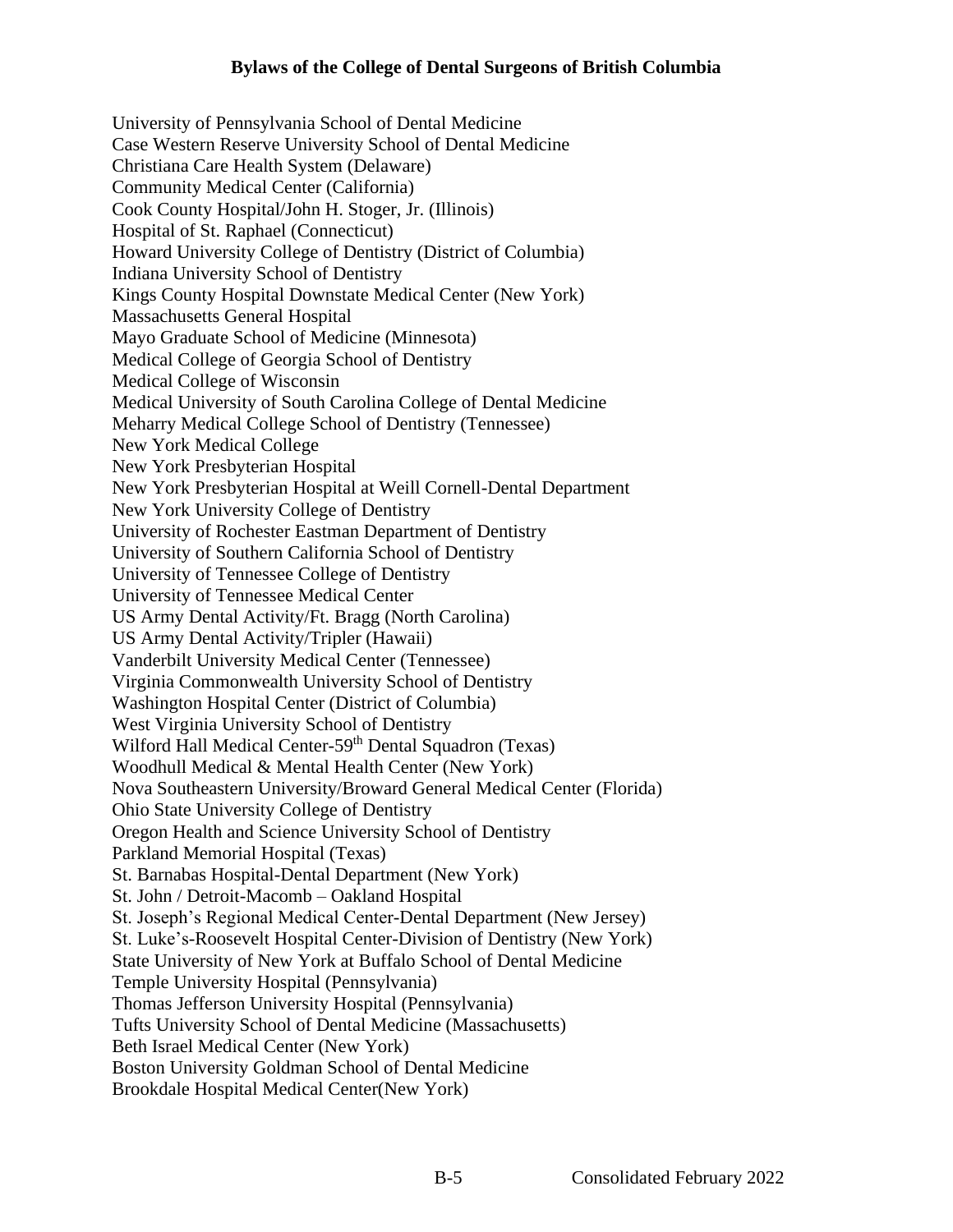Brooke Army Medical Center (Texas) Brooklyn Hospital Center Carle Foundation Hospital (Illinois) University of Texas Health Science Center-Houston Dental Branch University of Alabama School of Dentistry at UAB University of California at Los Angeles School of Dentistry Denver Health Medical Center Detroit Receiving Hospital Drexel University (Pennsylvania) Emory University School of Medicine (Georgia) Gundersen Lutheran Medical Center (Wisconsin) Harbor – UCLA Medical Center/Dental (California) Harlem Hospital Center Department of Dentistry Loma Linda University School of Dentistry Louisiana State University School of Dentistry Louisiana State University School of Medicine Loyola University Medical Center (Illinois) Madigan Army Medical Center/Ft. Lewis Dental Activity (Washington) University of California at San Francisco School of Dentistry University of Cincinnati Medical Center University of Connecticut School of Dental Medicine Metrohealth Medical Center (Ohio) Montefiore Medical Center – Dental Department (New York) Mt. Sinai Medical Center-New York – Dental Department Nassau University Medical Center National Capital Consortium (Maryland) Naval Health Clinic - Great Lakes (Illinois) Naval Medical Center/Portsmouth (Virginia) Naval Medical Center/San Diego-Dental Department North Shore-Long Island Jewish Health System at Long Island Jewish Medical Center University of Pittsburgh School of Dental Medicine University of Puerto Rico School of Dental Medicine University Florida at Jacksonville-SHANDS University of Florida College of Dentistry University of Illinois at Chicago College of Dentistry University of Iowa College of Dentistry University of Texas Health Science Center-San Antonio Dental School University of Texas Medical Branch Hospital University of the Pacific Alameda Country Medical Center-Highland Hospital (California) University of Washington-Health Sciences School of Dentistry US Army Dental Activity/Ft. Gordon (Georgia)

## *Oral Medicine*

Harvard University School of Dental Medicine (Massachusetts)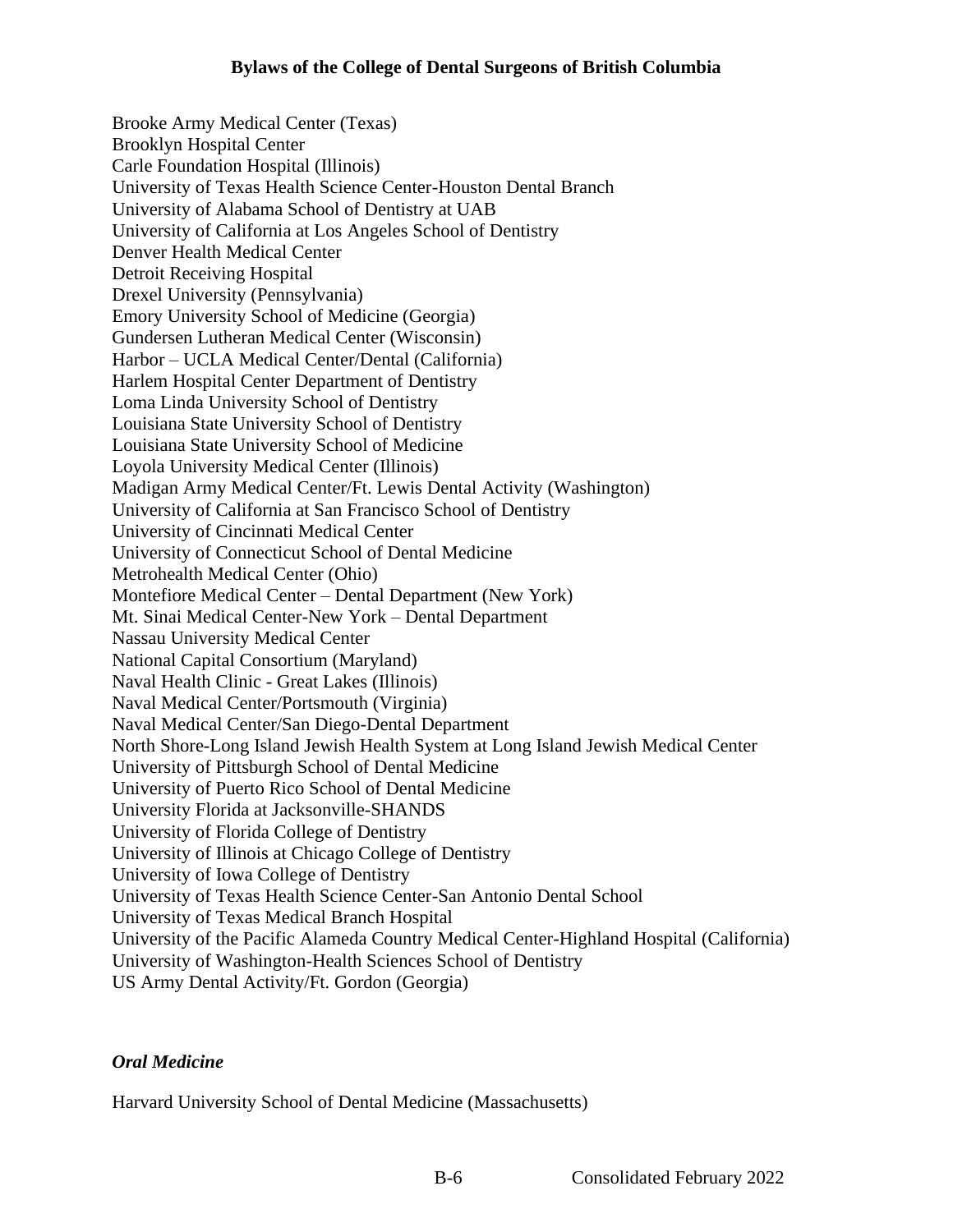Carolinas Medical Center-Department of Oral Medicine (North Carolina)

## *Oral Pathology*

University of California at San Francisco School of Dentistry University of Florida College of Dentistry University of Iowa College of Dentistry Boston University Goldman School of Dental Medicine Harvard University School of Dental Medicine (Massachusetts) University of Maryland Baltimore College of Dental Surgery Naval Postgraduate Dental School/Naval Medical Center (Maryland) University of North Carolina School of Dentistry New York Medical Center of Queens Dental Service New York Presbyterian Hospital State University of New York at Buffalo School of Dental Medicine North Shore-Long Island Jewish Health System at Long Island Jewish Medical Center Ohio State University College of Dentistry University of Pittsburgh Medical Center/School of Dental Medicine Baylor College of Dentistry Component of Texas A & M Health Science Center

## *Orthodontics and Dentofacial Orthopedics*

University of Alabama School of Dentistry at UAB A.T. Still University Arizona School of Dentistry and Oral Health University of Southern California School of Dentistry University of California at Los Angeles School of Dentistry Loma Linda University School of Dentistry University of California at San Francisco School of Dentistry University of the Pacific Arthur A. Dugoni School of Dentistry (California) University of Colorado Denver University of Connecticut School of Dental Medicine Howard University College of Dentistry (Washington, DC) Washington Hospital Center (Washington, DC) Jacksonville University (Florida) Nova Southeastern University College of Dental Medicine (Florida) University of Florida College of Dentistry Medical College of Georgia School of Dentistry University of Iowa College of Dentistry University of Illinois at Chicago College of Dentistry Indiana University School of Dentistry University of Kentucky College of Dentistry University of Louisville School of Dentistry Louisiana State University School of Dentistry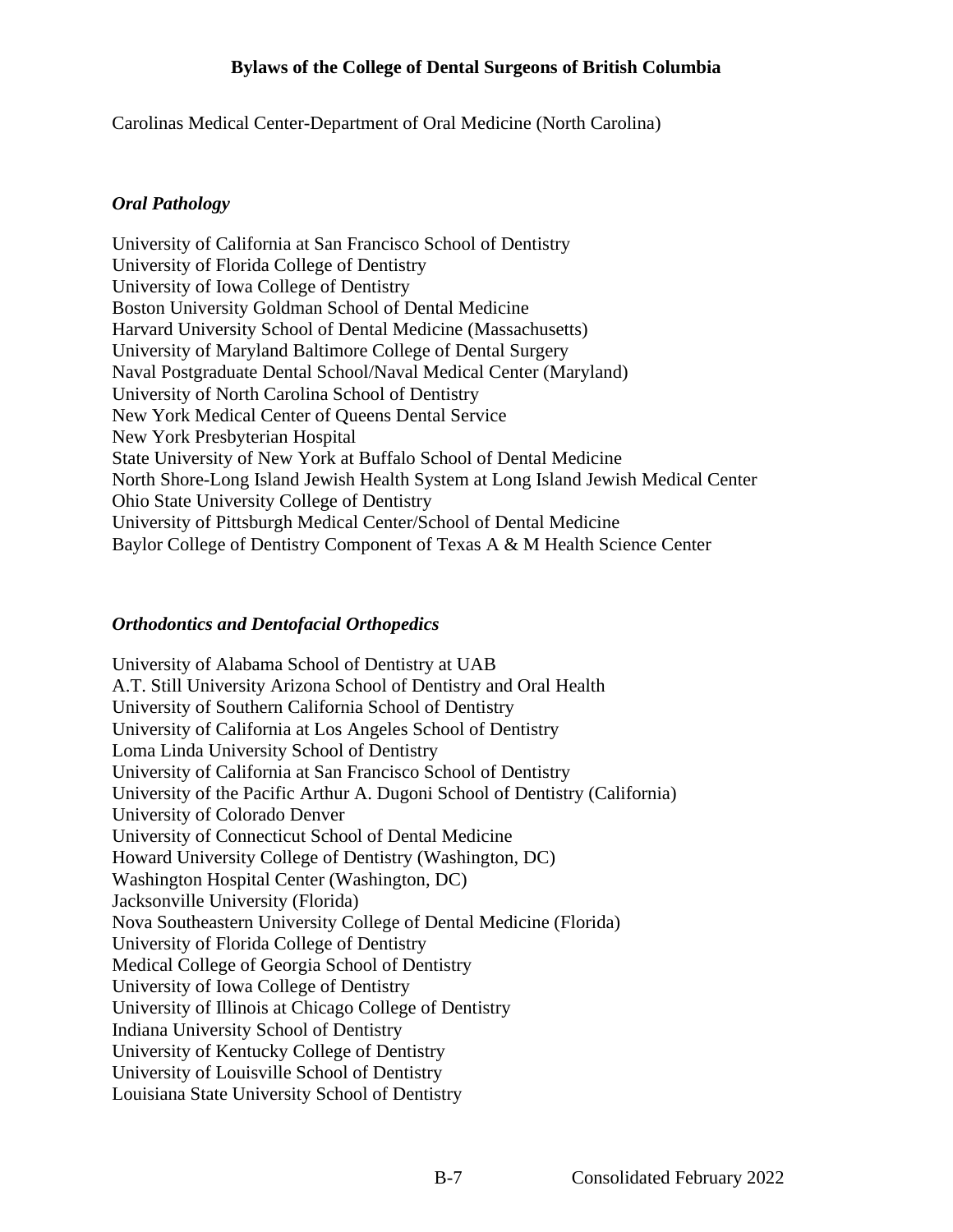Tufts University School of Dental Medicine (Massachusetts) Boston University Goldman School of Dental Medicine Harvard University School of Dental Medicine (Massachusetts) University of Maryland Baltimore College of Dental Surgery University of Michigan School of Dentistry University of Detroit Mercy School of Dentistry University of Minnesota School of Dentistry Mayo Graduate School of Medicine (Minnesota) University of Missouri-Kansas City School of Dentistry Saint Louis University Health Science Center University of North Carolina School of Dentistry University of Nebraska Medical Center College of Dentistry University of Medicine & Dentistry of New Jersey, New Jersey Dental School University of Nevada Las Vegas School of Dental Medicine University of Southern Nevada College of Dental Medicine Columbia University College of Dental Medicine New York University College of Dentistry University of Rochester Eastman Department of Dentistry St. Barnabas Hospital-Dental Department (New York) State University of New York at Buffalo School of Dental Medicine State University of New York at Stony Brook School of Dental Medicine Maimonides Medical Center- Dept of Dentistry (New York) Montefiore Medical Center-Dental Department (New York) Case Western Reserve University School of Dental Medicine (Ohio) Ohio State University College of Dentistry University of Oklahoma College of Dentistry Oregon Health and Science University School of Dentistry Albert Einstein Medical Center (Pennsylvania) University of Pennsylvania School of Dental Medicine Temple University, The Maurice H. Kornberg School of Dentistry University of Pittsburgh School of Dental Medicine University of Puerto Rico School of Dental Medicine Medical University of South Carolina College of Dental Medicine University of Tennessee College of Dentistry Vanderbilt University Medical Center (Tennessee) Baylor College of Dentistry Component of Texas A & M Health Science Center (Texas) Wilford Hall Medical Center-59<sup>th</sup> Dental Squadron (Texas) University of Texas Health Science Center-Houston Dental Branch University of Texas Health Science Center-San Antonio Dental School Virginia Commonwealth University School of Dentistry University of Washington-Health Sciences School of Dentistry Marquette University School of Dentistry (Wisconsin) West Virginia University School of Dentistry

*Pediatric Dentistry*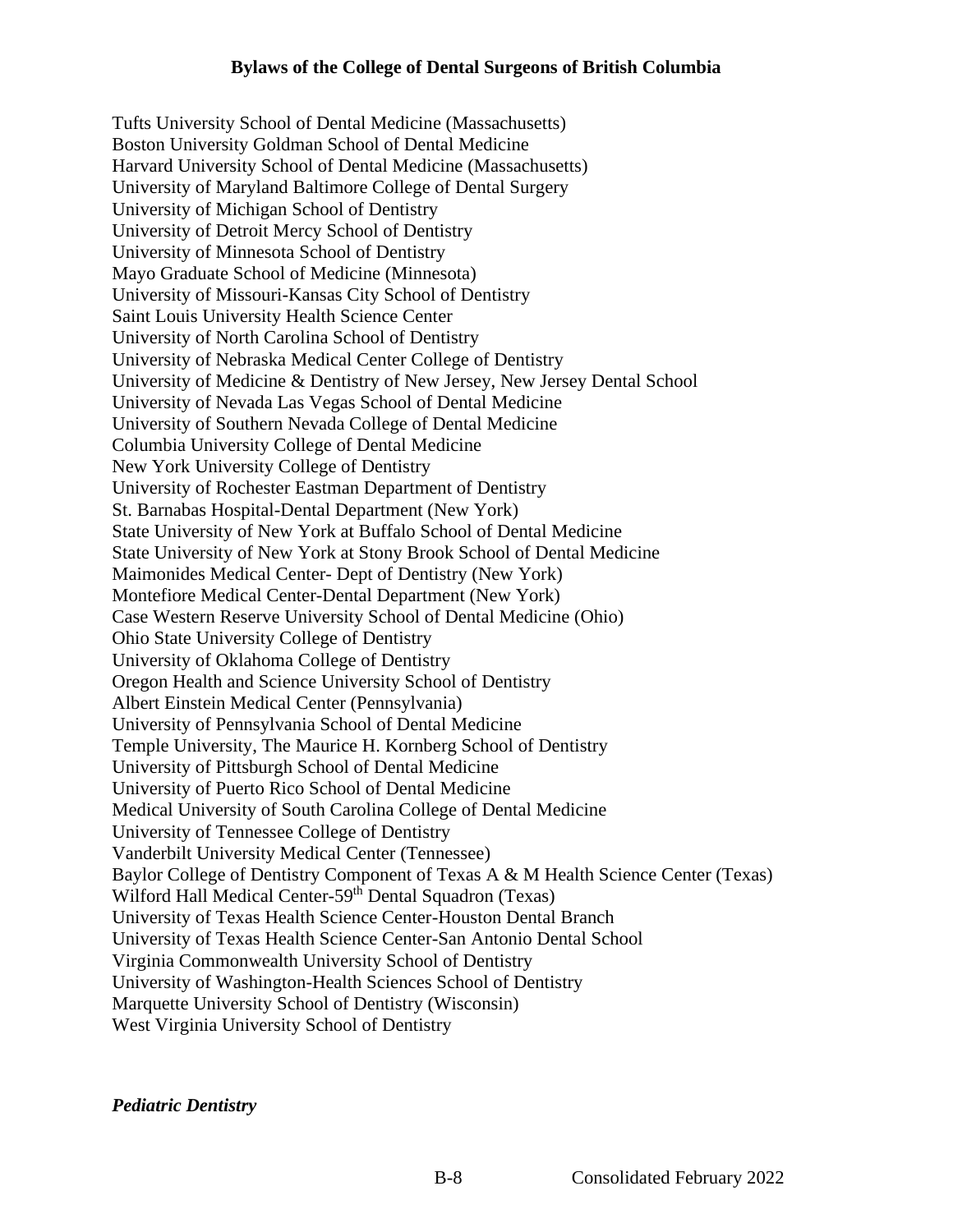University of Alabama School of Dentistry at UAB Community Health and Advocacy Training (CHAT-PD) – Venice (California) University of California at Los Angeles School of Dentistry University of California at San Francisco School of Dentistry Children's Hospital (Colorado) Yale-New Haven Hospital Department of Dentistry (Connecticut) University of Connecticut School of Dental Medicine Children's National Medical Center (Washington, DC) Howard University College of Dentistry (Washington, DC) Miami Children's Hospital Dental Department Nova Southeastern University College of Dental Medicine University of Florida College of Dentistry Medical College of Georgia School of Dentistry University of Iowa College of Dentistry Children's Memorial Medical Center (Illinois) University of Illinois at Chicago College of Dentistry Indiana University School of Dentistry University of Kentucky College of Dentistry University of Louisville School of Dentistry Louisiana State University School of Dentistry Children's Hospital-Harvard University (Massachusetts) Tufts University School of Dental Medicine (Massachusetts) Boston University Goldman School of Dental Medicine University of Maryland Baltimore College of Dental Surgery University of Michigan School of Dentistry Children's Hospital of Michigan University of Minnesota School of Dentistry The Children's Mercy Hospital and Clinics (Missouri) University of Mississippi/Blair Batson Children's Hospital University of North Carolina School of Dentistry University of Nebraska Medical Center College of Dentistry University of Medicine & Dentistry of New Jersey, New Jersey Dental School University of Nevada Las Vegas School of Dental Medicine Interfaith Medical Center Department of Dentistry (New York) Maimonides Medical Center-Department of Dentistry (New York) New York Presbyterian Hospital New York University College of Dentistry North Bronx Health Care Network – Department of Dentistry University of Rochester Eastman Department of Dentistry Harlem Hospital Center Department of Dentistry Lutheran Medical Center – Department of Dental Service (New York) Montefiore Medical Center – Dental Department (New York Mt Sinai Medical Center – New York – Dental Department North Shore-Long Island Jewish Health System at Long Island Jewish Medical Center St. Barnabas Hospital – Dental Department (New York) State University of New York at Buffalo School of Dental Medicine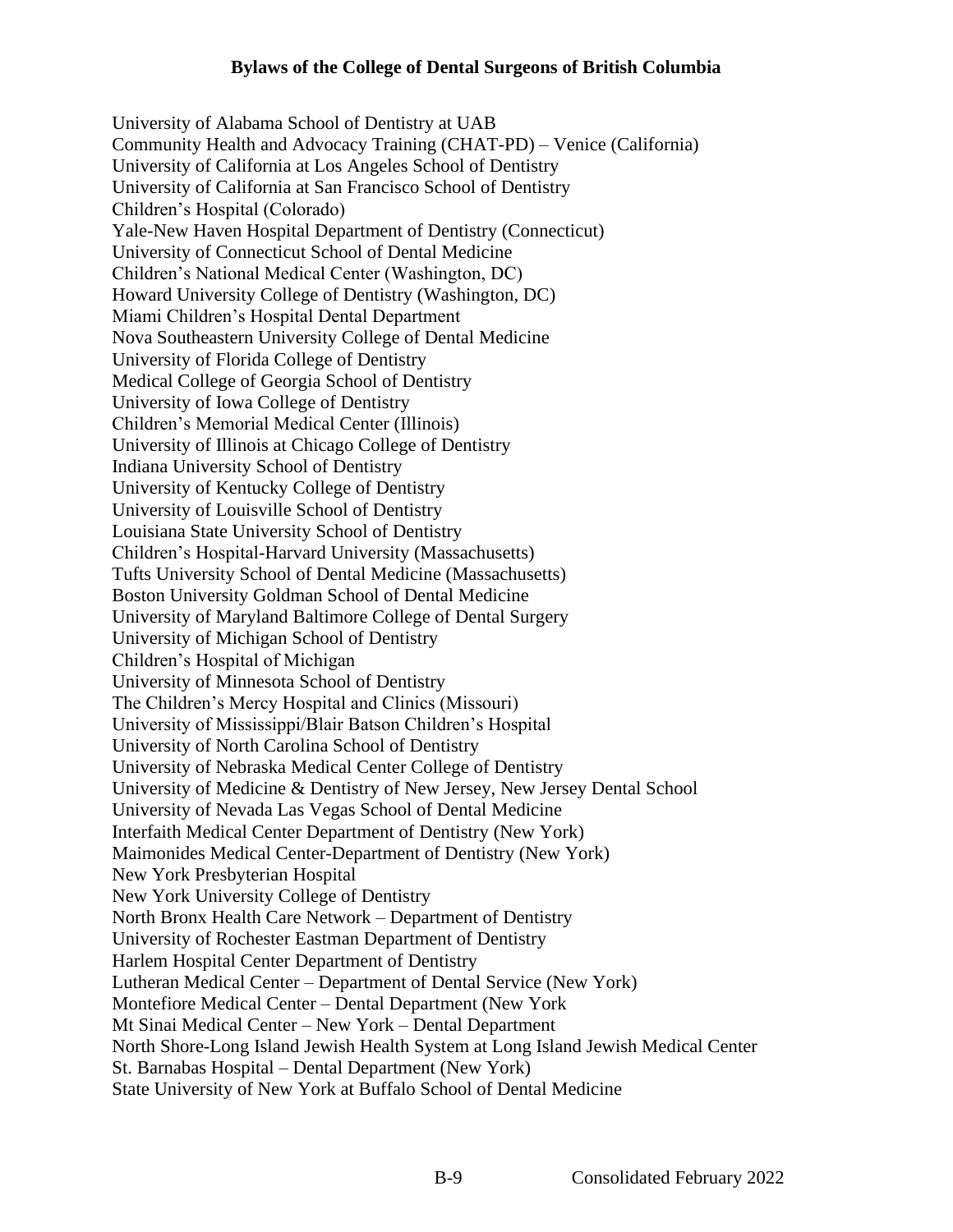State University of New York at Stony Brook School of Dental Medicine Staten Island University Hospital Bronx Lebanon Hospital Center Brookdale Hospital Medical Center – Dental Department Case Western Reserve University School of Dental Medicine (Ohio) Cincinnati Children's Hospital Medical Center Ohio State University College of Dentistry The University of Toledo – Division of Dentistry Metrohealth Medical Center (Ohio) Oregon Health and Sciences University School of Dentistry Children's Hospital of Pittsburgh St. Christopher's Hospital for Children (Pennsylvania) University of Tennessee College of Dentistry Baylor College of Dentistry Component of Texas A & M Health Science Center University of Texas Health Science Center-Houston Dental Branch University of Texas Health Science Center-San Antonio Dental School Primary Children's Medical Center (Utah) Virginia Commonwealth University School of Dentistry University of Washington-Health Sciences School of Dentistry Children's Hospital of Wisconsin

## *Periodontics*

University of Alabama School of Dentistry at UAB Loma Linda University School of Dentistry (California) University of California at Los Angeles School of Dentistry University of Southern California School of Dentistry Veterans Affairs medical Center/West LA University of California at San Francisco School of Dentistry University of Colorado Denver University of Connecticut School of Dental Medicine Nova Southeastern University College of Dental Medicine University of Florida College of Dentistry US Army Dental Activity/Ft Gordon (Georgia) Medical College of Georgia School of Dentistry University of Iowa College of Dentistry University of Illinois at Chicago College of Dentistry Veterans Affairs Medical Center/Indianapolis Indiana University School of Dentistry University of Kentucky College of Dentistry University of Louisville School of Dentistry Louisiana State University School of Dentistry Boston University Goldman School of Dental Medicine Harvard University School of Dental Medicine (Massachusetts) Tufts University School of Dental Medicine (Massachusetts)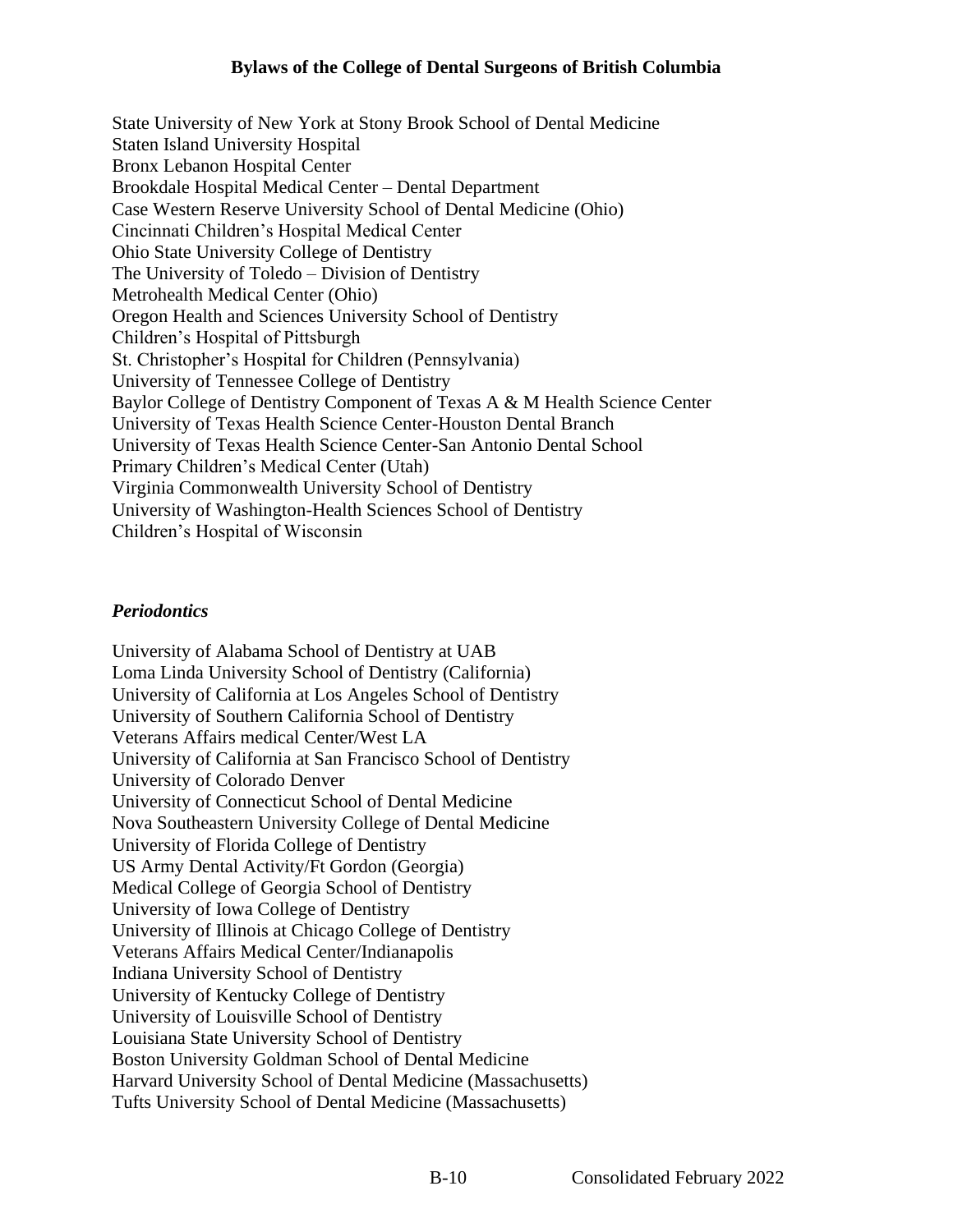Naval Postgraduate Dental School/Naval Medical Center (Maryland) University of Maryland Baltimore College of Dental Surgery University of Michigan School of Dentistry University of Detroit Mercy School of Dentistry University of Minnesota School of Dentistry Mayo Graduate School of Medicine (Minnesota) University of Missouri-Kansas City School of Dentistry Saint Louis University Health Science Center University of North Carolina School of Dentistry University of Nebraska Medical Center College of Dentistry University of Medicine & Dentistry of New Jersey, New Jersey Dental School State University of New York at Buffalo School of Dental Medicine State University of New York at Stony Brook School of Dental Medicine University of Rochester Eastman Department of Dentistry Veterans Affairs Medical Center/New York New York University College of Dentistry Columbia University College of Dental Medicine Ohio State University College of Dentistry Case Western Reserve University School of Dental Medicine (Ohio) University of Oklahoma College of Dentistry Oregon Health and Science University School of Dentistry University of Pittsburgh School of Dental Medicine Temple University, The Maurice H. Kornberg School of Dentistry University of Pennsylvania School of Dental Medicine Medical University of South Carolina College of Dental Medicine University of Tennessee College of Dentistry Baylor College of Dentistry Component of Texas A & M Health Science Center University of Texas Health Science Center-Houston Dental Branch University of Texas Health Science Center–San Antonio Dental School Wilford Hall Medical Center-59<sup>th</sup> Dental Squadron (Texas) Virginia Commonwealth University School of Dentistry University of Washington-Health Sciences School of Dentistry

## *Prosthodontics*

University of Alabama School of Dentistry at UAB Loma Linda University School of Dentistry (California) University of California at Los Angeles School of Dentistry University of Southern California School of Dentistry Veterans Affairs Medical Center/West LA University of California at San Francisco School of Dentistry University of Connecticut School of Dental Medicine Veterans Affairs medical Center/DC Nova Southeastern University College of Dental Medicine University of Florida College of Dentistry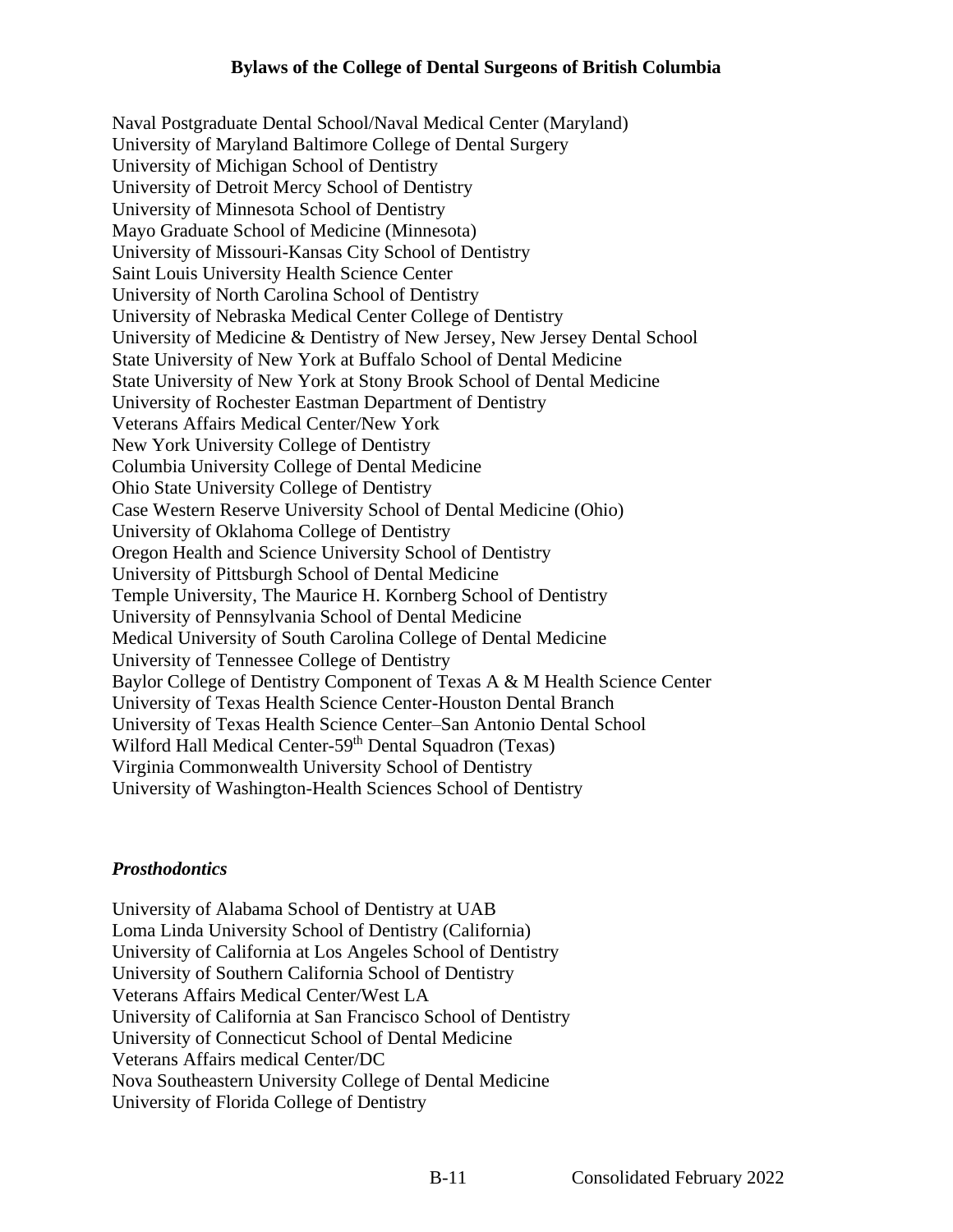US Army Dental Activity/Ft Gordon (Georgia) Medical College of Georgia School of Dentistry University of Iowa College of Dentistry University of Illinois at Chicago College of Dentistry Indiana University School of Dentistry Louisiana State University School of Dentistry Boston University Goldman School of Dental Medicine Harvard University School of Dental Medicine (Massachusetts) Tufts University School of Dental Medicine (Massachusetts) Naval Postgraduate Dental School/Naval Medical Center (Maryland) University of Maryland Baltimore College of Dental Surgery University of Michigan School of Dentistry Veterans Affairs Medical Center-Detroit – Dental Service University of Minnesota School of Dentistry University of North Carolina School of Dentistry University of Medicine & Dentistry of New Jersey, New Jersey Dental School Montefiore Medical Center – Dental Department (New York) State University of New York at Buffalo School of Dental Medicine University of Rochester Eastman Department of Dentistry (New York) Veterans Affairs Medical Center/New York New York Medical Center of Queens Dental Service (New York) New York University College of Dentistry Columbia University College of Dental Medicine Ohio State University College of Dentistry University of Pittsburgh School of Dental Medicine University of Puerto Rico School of Dental Medicine University of Tennessee College of Dentistry Baylor College of Dentistry Component of Texas A & M Health Science Center Michael E. DeBakey Veterans Affairs Medical Center/Houston University of Texas Health Science Center-Houston Dental Branch University of Texas Health Science Center-San Antonio Dental School Wilford Hall Medical Center-59<sup>th</sup> Dental Squadron University of Washington-Health Sciences School of Dentistry Marquette University School of Dentistry (Wisconsin) West Virginia University School of Dentistry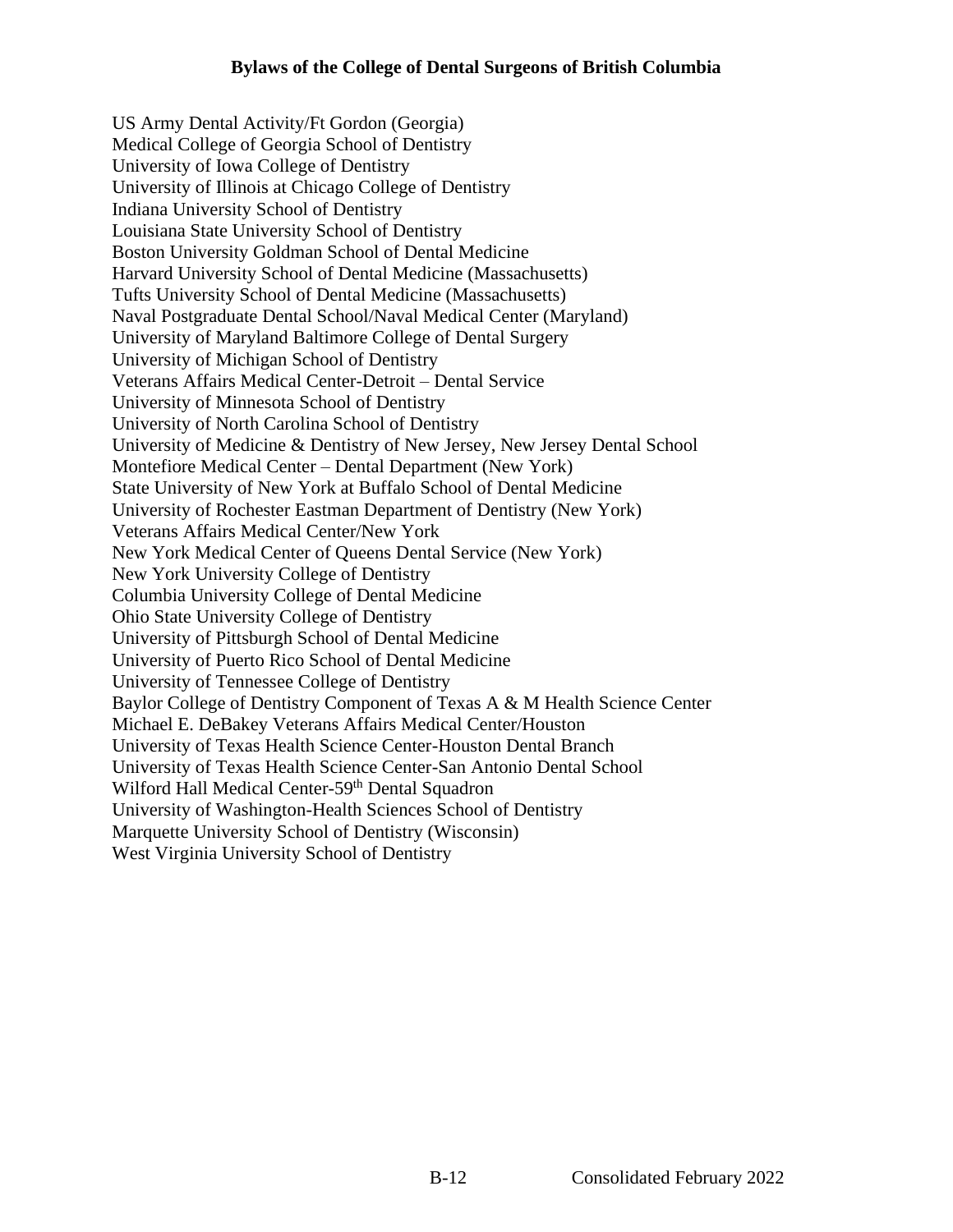## **SCHEDULE C**

# **RECOGNIZED JURISDICTIONS FOR CERTIFICATION OF PRACTISING CERTIFIED DENTAL ASSISTANTS**

Alberta

Saskatchewan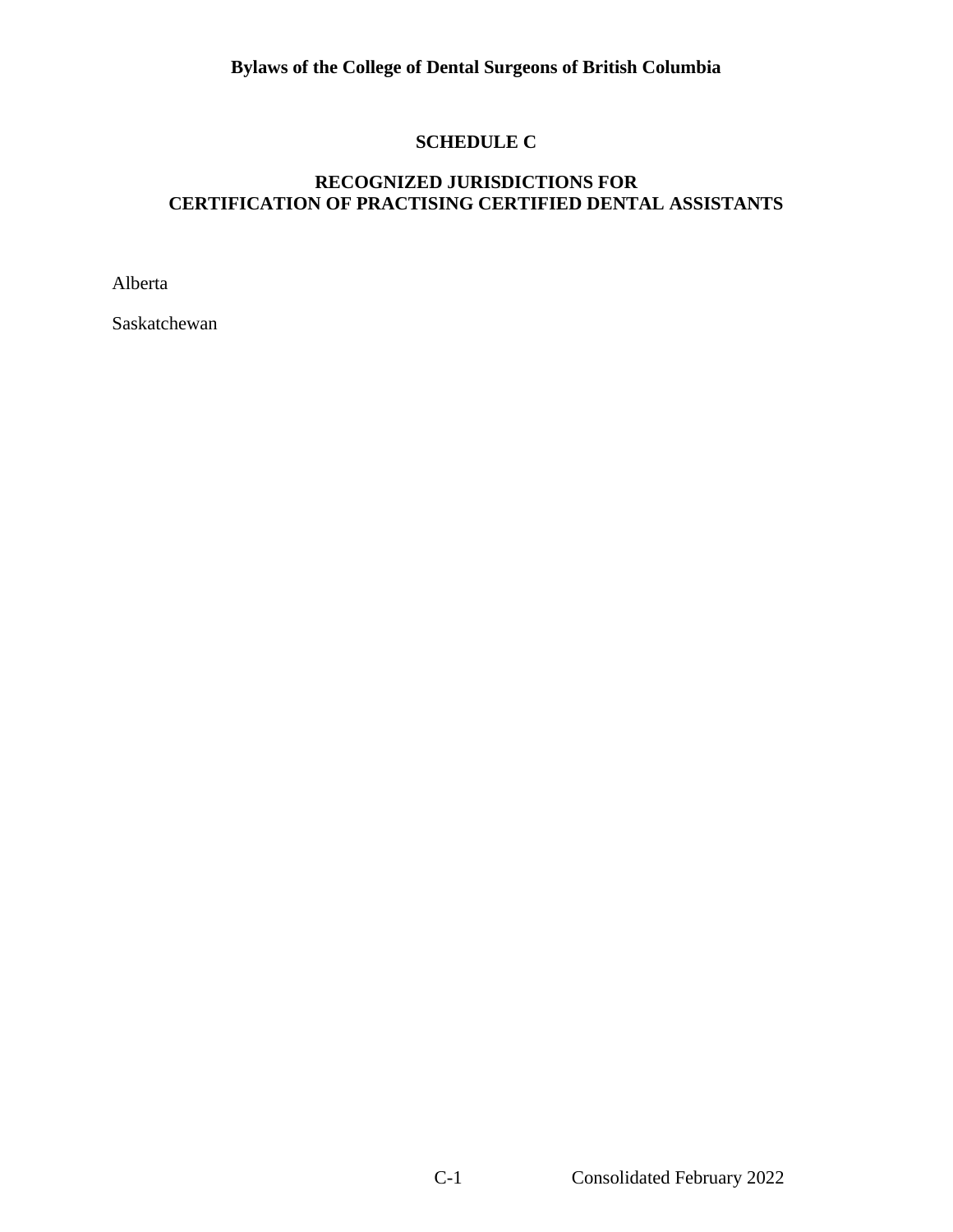## **SCHEDULE D**

## **CORE SKILLS FOR LEVEL II DENTAL ASSISTANTS**

- 1. Producing dental radiographs
- 2. Application and removal of rubber dam
- 3. Taking of preliminary impressions for study casts
- 4. Application of treatment liners where there is no pulpal involvement
- 5. Application and removal of matrices and wedges
- 6. Selective rubber cup polishing
- 7. Oral hygiene instruction
- 8. Dietary counselling relative to oral health
- 9. Application of anticariogenic agents
- 10. Fabrication and insertion of bleaching trays
- 11. Pit and fissure sealants
- 12. Topical anaesthetic
- 13. Desensitizing agents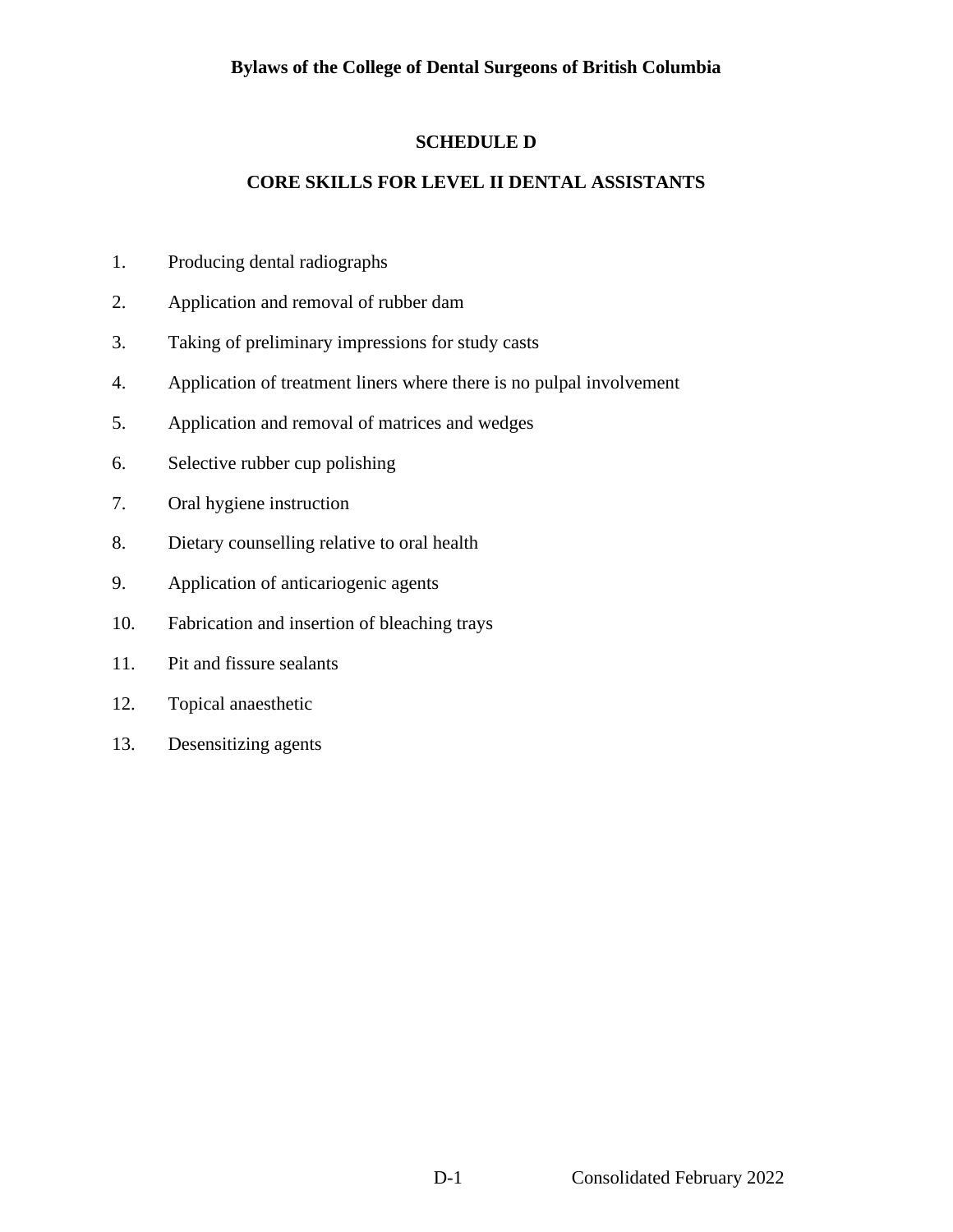## **SCHEDULE D.1**

## **DENTAL THERAPIST SERVICES**

#### **1. Level 1**

## **The following services may be provided by a registered dental therapist with appropriate training as a matter of routine:**

#### **1.1 Examinations and Radiography**

(a) Limited Oral Examination

Including:

- (i) Periodontal probing
- (b) Expose, develop, mount and read dental radiographs to aid in the diagnosis of hard and soft tissue lesions.

## **1.2 General and Restorative including caries, trauma and pain control**

- (a) Intraoral assistance including oral evacuation/suctioning
- (b) Application of topical anesthetic
- (c) Administration of local anesthetic
- (d) Rubber dam clamp and rubber dam placement
- (e) Dental impression making
- (f) Application and adjustment of pit and fissure sealants
- (g) Percussion and temperature sensitivity testing to determine pulp vitality
- (h) Finishing and polishing of existing restorations

## **1.3 Hygiene**

- (a) Provision of oral hygiene instruction
- (b) Provision of coronal polishing
- (c) Provision of fluoride treatment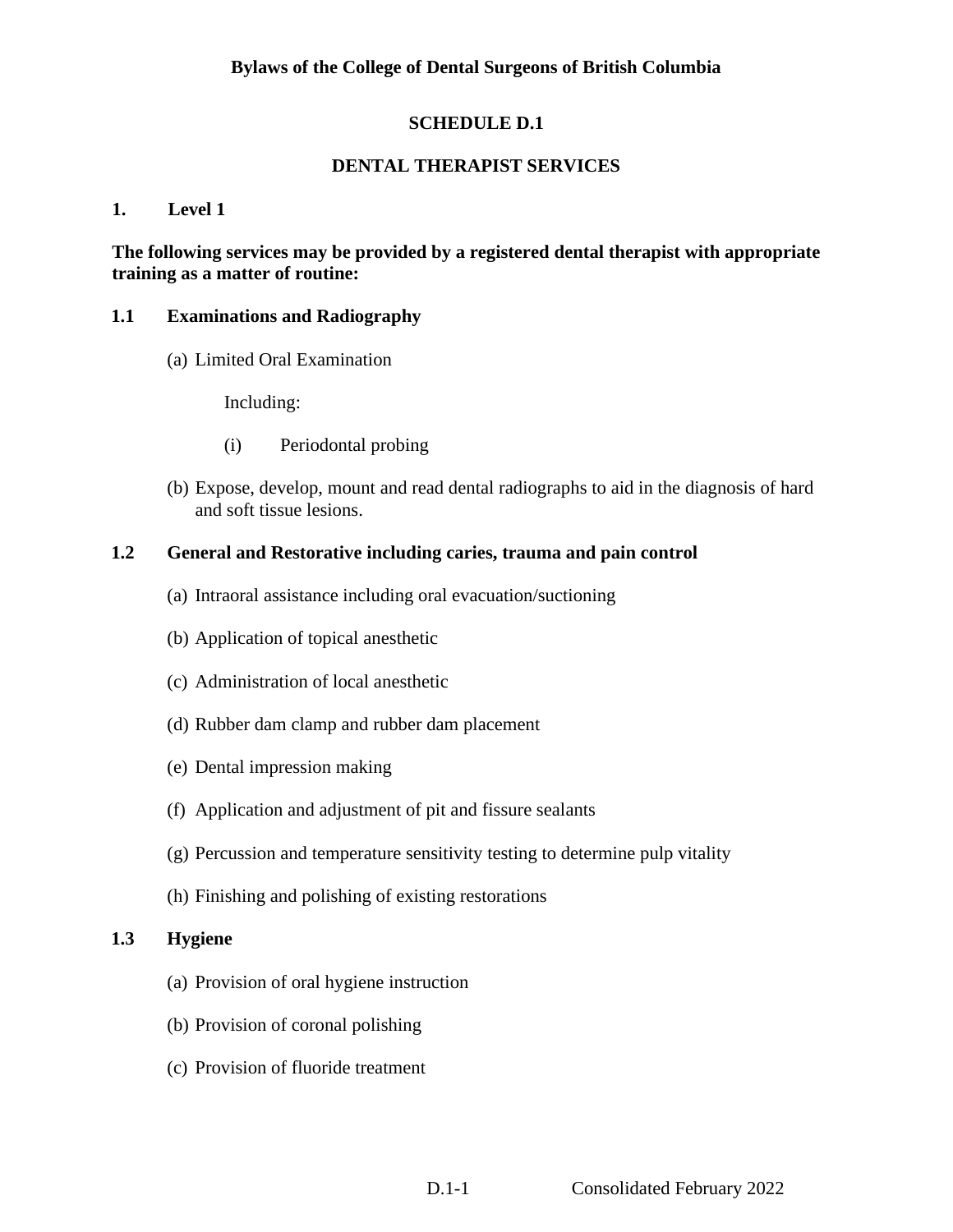(d) Scaling

## **1.4 Orthodontics**

- (a) Application and removal of materials to alleviate irritation
- (b) Removal of excess adhesive material using appropriate hand instruments, or ultrasonic or rotary instruments, following banding/bonding or debanding/debonding procedures
- (c) Instruction in the care and maintenance of orthodontic appliances

## **2. Level 2**

**The following services may only be provided by a registered dental therapist with appropriate training on an emergency basis (or on a Level 3 basis). When treatment was provided on an emergency basis, it must then be discussed with the responsible dentist to determine what, if any, additional follow-up is required.**

## **2.1 Endodontics**

- (a) Pulpotomy limited to primary teeth only
- (b) Pulpotomy for emergency treatment only permanent teeth
- (c) Pulp capping

## **2.2 Restorative**

- (a) Amalgam and/or composite restoration
- (b) Placement of retentive pins
- (c) Placement of stainless steel/prefabricated crowns
- (d) Removal of temporary and permanent cements
- (e) Placement and removal of gingival retraction cord

## **2.3 Oral Surgery**

- (a) Erupted teeth simple extractions (periodontally involved permanent dentition with favourable root anatomy, bone and intact crown in a healthy adult or primary dentition with favourable root anatomy in a healthy child)
- (b) Residual roots, erupted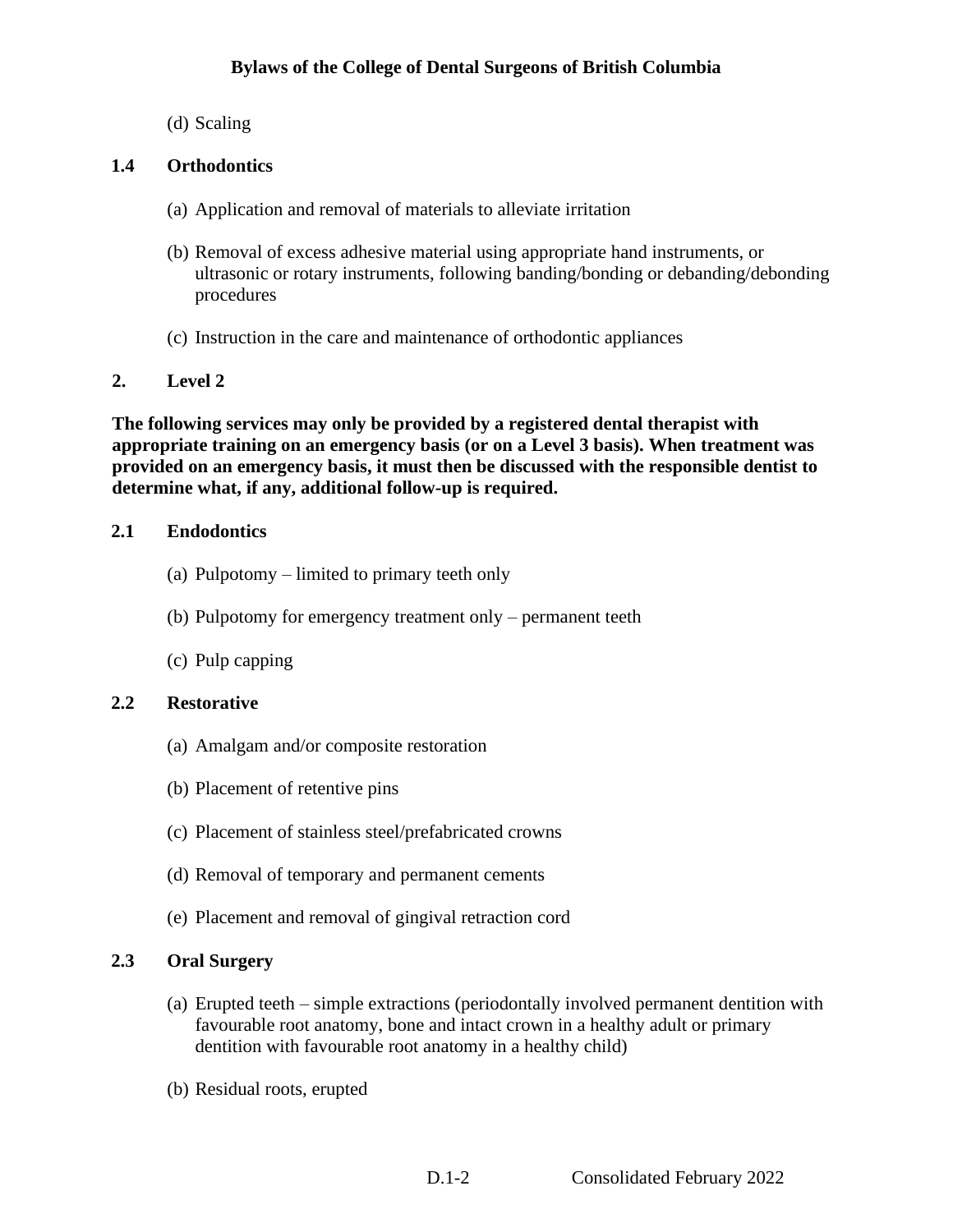- (c) Suture placement
- (d) Suture removal

#### **3. Level 3**

## **The following treatment may be provided by a registered dental therapist with appropriate training only after treatment planning with responsible dentist:**

- (a) Soft tissue drainage using an explorer or curette
- (b) Recommendation of a permanent crown where crown and tooth are sound
- (c) Removing orthodontic bands and bonded attachments using appropriate hand instruments
- (d) Surgical extraction of erupted tooth on emergency basis to relieve pain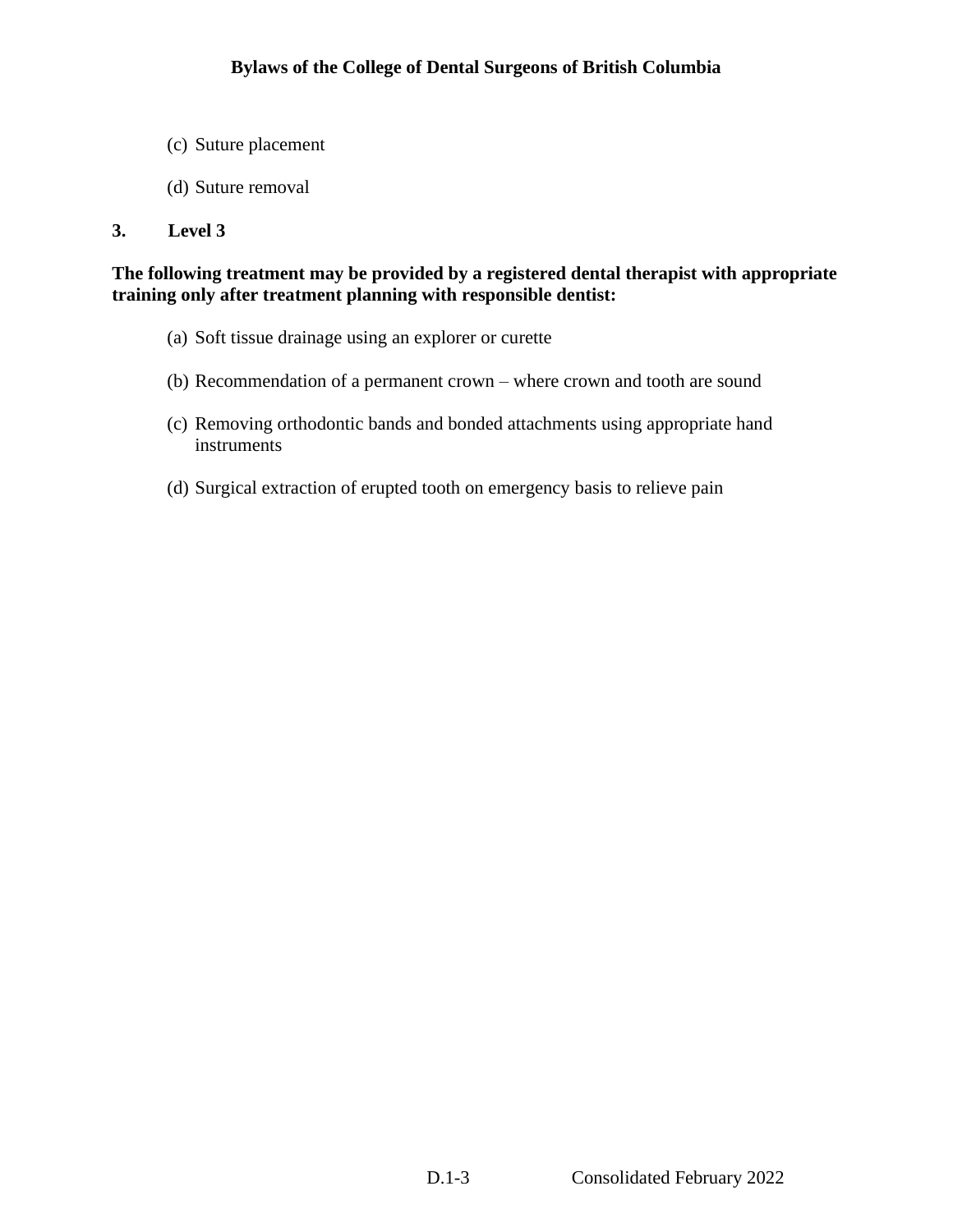## **SCHEDULE E**

## **SCHEDULE OF FEES (2022-23)**

## **DENTIST**

# 1. **Application Fees:**

|    | (a) |                       | full registration:                           |    |         |  |
|----|-----|-----------------------|----------------------------------------------|----|---------|--|
|    |     | (i)                   | general practitioner                         |    | \$3,164 |  |
|    |     | (ii)                  | certified specialist                         |    | \$3,880 |  |
|    | (b) |                       | restricted to specialty registration         |    | \$3,880 |  |
|    | (c) | academic registration |                                              |    | \$3,164 |  |
|    | (d) |                       | limited registration:                        |    |         |  |
|    |     | (i)                   | education                                    | \$ | 792     |  |
|    |     | (ii)                  | research                                     | \$ | 83      |  |
|    |     | (iii)                 | volunteer                                    | \$ | 83      |  |
|    |     | (iv)                  | armed services or government                 | \$ | 792     |  |
|    |     | (v)                   | post-graduate                                | \$ | 83      |  |
|    |     | (vi)                  | student practitioner                         | \$ | 83      |  |
|    | (e) |                       | temporary registration                       | \$ | 83      |  |
|    | (f) |                       | non-practising registration                  |    | \$3,164 |  |
| 2. |     |                       | <b>Annual Registration Fees:</b>             |    |         |  |
|    | (a) |                       | full registration – general practitioner     |    |         |  |
|    |     | (i)                   | full year                                    |    | \$1,633 |  |
|    |     | (ii)                  | half year pro-ration (September to February) |    | \$817   |  |
|    |     | (iii)                 | new graduates pro-ration (June to August)    |    | \$1,225 |  |
|    | (b) |                       | full registration - certified specialist     |    |         |  |
|    |     | (i)                   | full year                                    |    | \$1,633 |  |
|    |     | (ii)                  | half year pro-ration (September to February) |    | \$817   |  |
|    |     |                       |                                              |    |         |  |

- (c) restricted to specialty registration
	- (i) full year  $$1,633$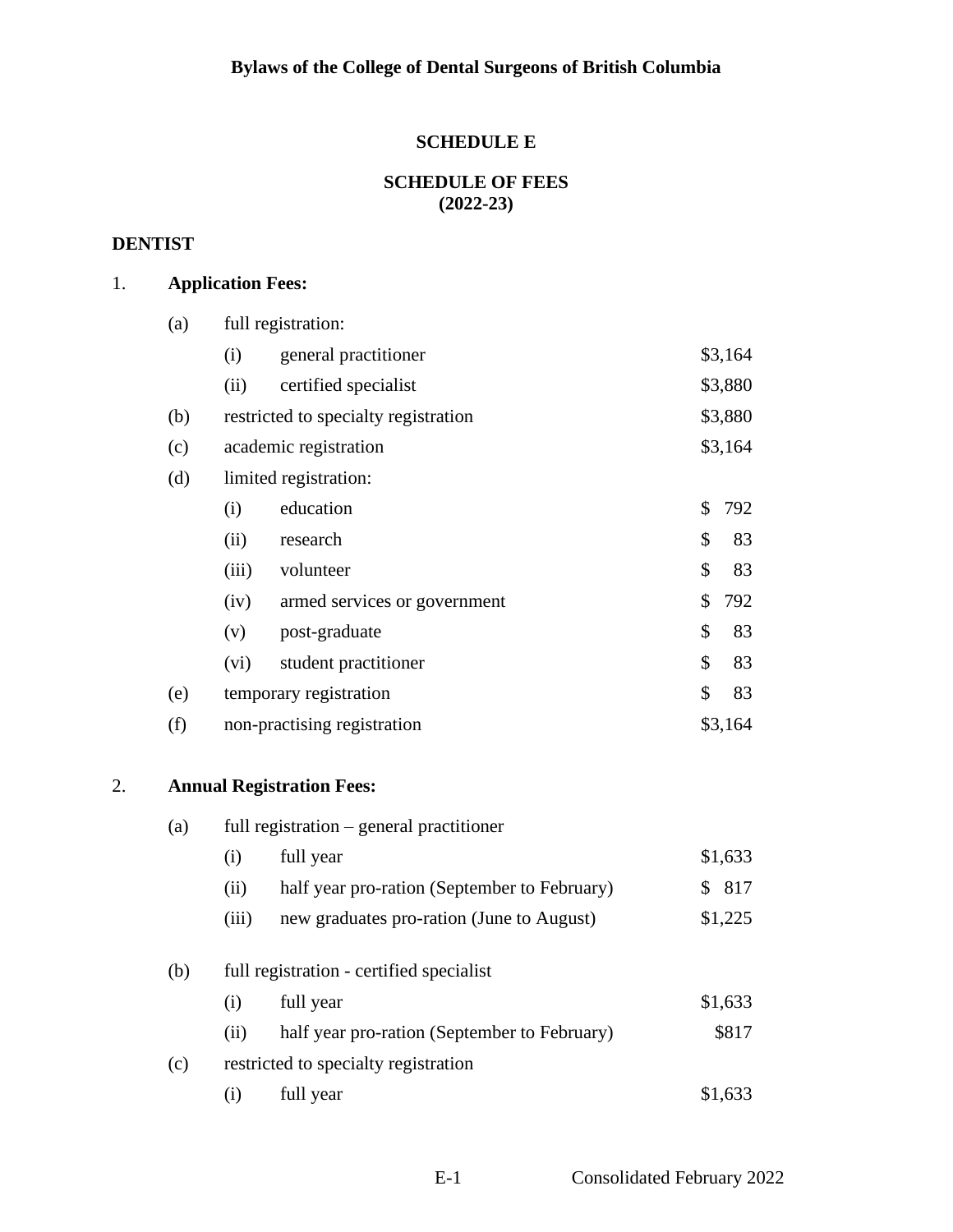|     | (ii)                       | half year pro-ration (September to February) |    | \$817          |  |  |  |
|-----|----------------------------|----------------------------------------------|----|----------------|--|--|--|
| (d) |                            | academic registration                        |    |                |  |  |  |
|     | (i)                        | full year                                    |    | \$1,633        |  |  |  |
|     | (ii)                       | half year pro-ration (September to February) |    | \$817          |  |  |  |
| (e) |                            | academic (grandparented) registration        |    | \$1,633        |  |  |  |
| (f) |                            | limited registration:                        |    |                |  |  |  |
|     | (i)                        | education                                    | \$ | 792            |  |  |  |
|     | (ii)                       | research                                     | \$ | 83             |  |  |  |
|     | (iii)                      | volunteer                                    | \$ | $\theta$       |  |  |  |
|     | (iv)                       | armed services or government                 | \$ | 792            |  |  |  |
|     | (v)                        | post-graduate                                | \$ | 316            |  |  |  |
|     | (vi)                       | student practitioner                         | \$ | 159            |  |  |  |
| (g) |                            | temporary registration                       | \$ | 159/occurrence |  |  |  |
| (h) |                            | non-practising registration                  |    | \$792          |  |  |  |
|     |                            |                                              |    |                |  |  |  |
|     | <b>Reinstatement Fees:</b> |                                              |    |                |  |  |  |

#### 3. **Reinstatement Fees:**

|    | (a)                     |                          | practising registration                                   |         |
|----|-------------------------|--------------------------|-----------------------------------------------------------|---------|
|    |                         | (i)                      | application within 60 days of ceasing<br>to be registered | \$316   |
|    |                         | (ii)                     | application after 60 days of ceasing<br>to be registered  | \$792   |
|    | (b)                     |                          | non-practising registration                               |         |
|    |                         | (i)                      | application within 60 days of ceasing<br>to be registered | \$316   |
|    |                         | (ii)                     | application after 60 days of ceasing<br>to be registered  | \$316   |
|    | <b>DENTAL THERAPIST</b> |                          |                                                           |         |
| 1. |                         | <b>Application Fees:</b> |                                                           | \$1,582 |
| 2. |                         |                          | <b>Annual Registration Fees:</b>                          |         |
|    | (a)                     |                          | practising registration                                   |         |
|    |                         |                          |                                                           |         |

(i) full year  $$ 786$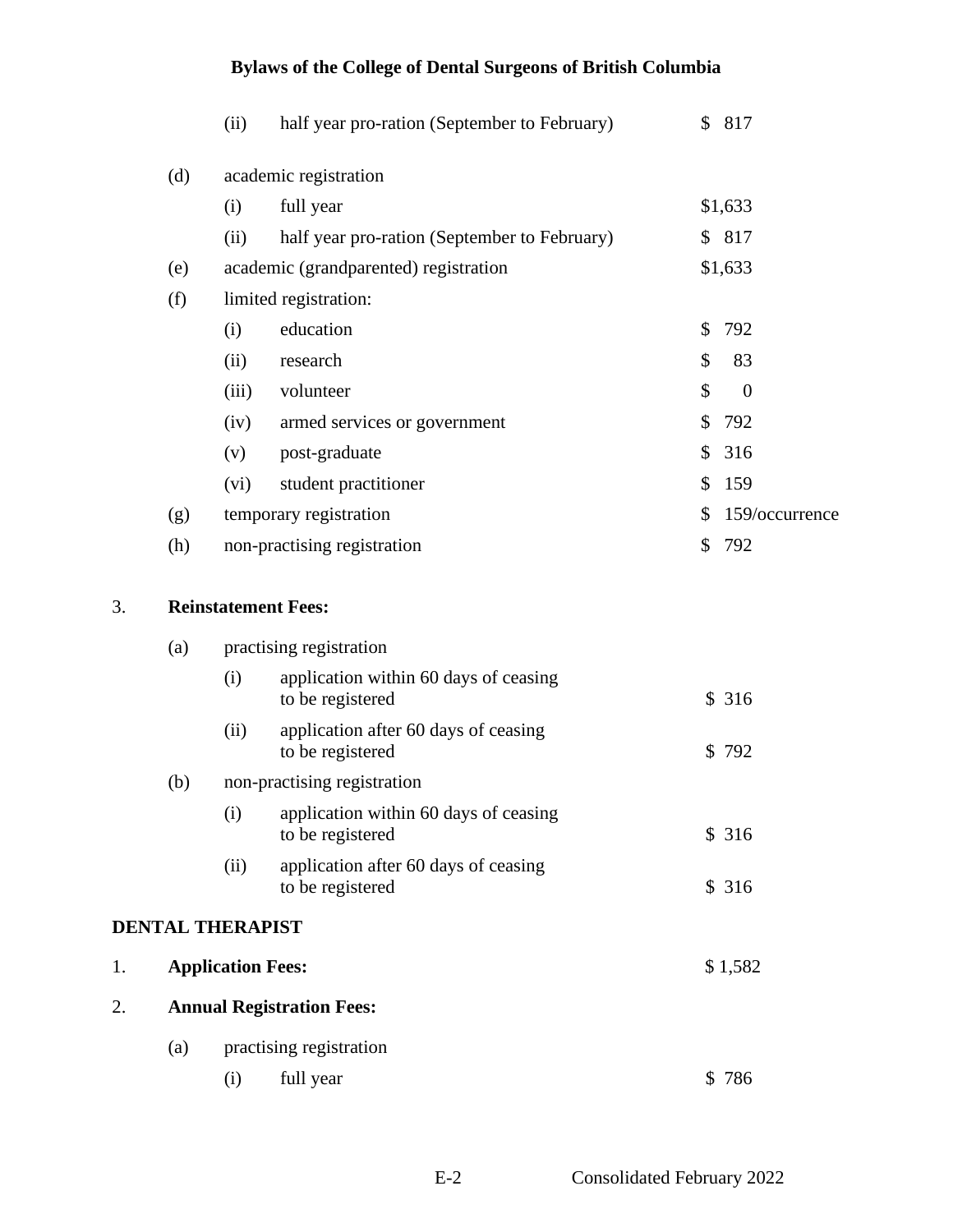|    |     | (ii)                              | half year pro-ration (September to February)           |               | \$393       |
|----|-----|-----------------------------------|--------------------------------------------------------|---------------|-------------|
| 3. |     | <b>Reinstatement Fees:</b>        |                                                        |               |             |
|    | (a) |                                   | application within 60 days of ceasing to be registered |               | \$159       |
|    | (b) |                                   | application after 60 days of ceasing to be registered  |               | \$396       |
|    |     |                                   | <b>CERTIFIED DENTAL ASSISTANT</b>                      |               |             |
| 1. |     | <b>Application Fees:</b>          |                                                        |               |             |
|    | (a) | full certification                |                                                        | $\mathbb{S}$  | 354         |
|    | (b) |                                   | temporary certification                                |               | \$354       |
|    | (c) | limited certification             |                                                        | \$            | 354         |
|    | (d) |                                   | non-practising certification                           | $\mathbb{S}$  | 354         |
| 2. |     | <b>Annual Certification Fees:</b> |                                                        |               |             |
|    | (a) |                                   | practising certification                               |               |             |
|    |     | (i)                               | full year                                              | \$            | 155         |
|    |     | (ii)                              | half year pro-ration (September to February)           | \$            | 83          |
|    | (b) |                                   | temporary certification                                | \$            | 12.92/month |
|    | (c) | limited certification             |                                                        | \$            | 12.92/month |
|    | (d) |                                   | non-practising certification                           |               |             |
|    |     | (i)                               | full year                                              | \$            | 83          |
|    |     | (ii)                              | half year (September to February)                      | $\mathcal{S}$ | 66          |
| 3. |     | <b>Reinstatement Fees:</b>        |                                                        |               |             |
|    | (a) |                                   | application within 60 days of ceasing to be certified  | \$            | 83          |
|    | (b) |                                   | application after 60 days of ceasing to be certified   | \$            | 159         |
|    |     | <b>Dental Corporations</b>        |                                                        |               |             |
| 1. |     | Permit Application Fee            |                                                        | \$            | 900         |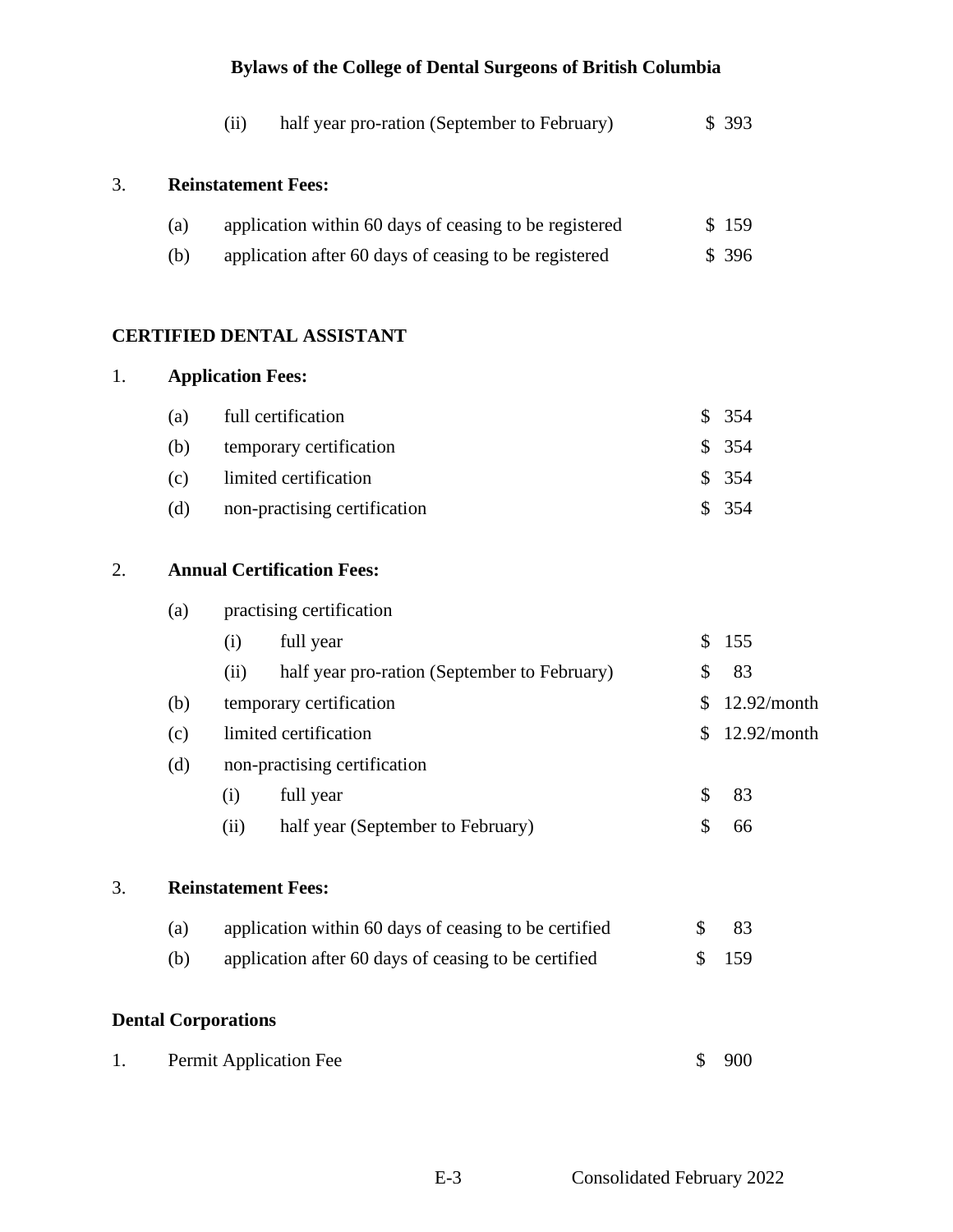| 2.  | <b>Corporation Name Change Fee</b>                | \$<br>50   |
|-----|---------------------------------------------------|------------|
|     | <b>Sedation Fees</b>                              |            |
| 1.  | Deep sedation facility in-office assessment       | \$4,500    |
| 2.  | General anaesthesia facility in-office assessment | \$4,500    |
| 3.  | Moderate sedation facility in-office assessment   | \$2,500    |
| 4.  | Moderate sedation self-assessment fee             | \$<br>360  |
| 5.  | Application fee – registration of qualifications  | \$<br>150  |
|     | <b>Administrative Fees</b>                        |            |
| 1.  | CDA assessment fee                                | \$<br>100  |
| 2.  | Dentist transfer from NP to Practising (Sept-Feb) | \$<br>50   |
| 3.  | CDA transfer from NP to Practising (Sept-Feb)     | \$<br>25   |
| 4.  | Radiography certificate                           | \$<br>50   |
| 5.  | Prosthodontic module                              | \$<br>50   |
| 6.  | Orthodontic module                                | \$<br>50   |
| 7.  | Duplicate wall certificate (Dentists & CDAs)      | \$<br>30   |
| 8.  | CDA letter of standing                            | \$<br>25   |
| 9.  | Dentists letter/certificate of standing           | \$<br>75   |
| 10. | Criminal record check fee (annual renewal)        | \$<br>5.60 |
| 11. | Criminal record check fee (new application)       | \$<br>28   |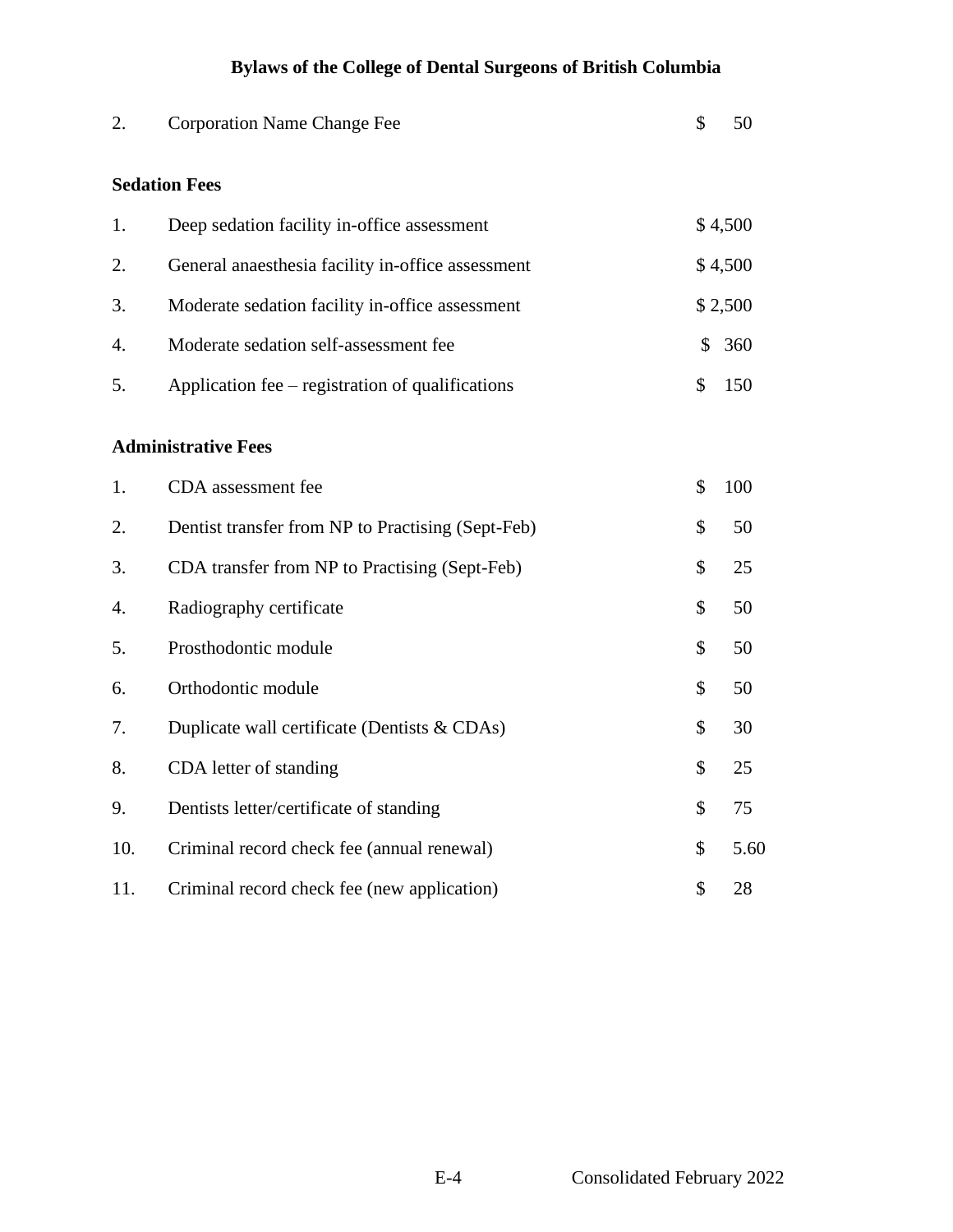# **SCHEDULE F**

# **TARIFF OF COSTS (INVESTIGATIONS)**

## **Definitions**

1. In this tariff:

"**committee**" means the inquiry committee or a panel of the inquiry committee;

"**investigation**" means an investigation under section 33 of the Act;

"**registrant**" includes a former registrant, and a current or former certified dental assistant.

#### **Components of an award of costs**

- 2. An award of costs against a registrant determined using this tariff includes the following:
	- (a) a costs component;
	- (b) subject to section 19(1.3) of the Act and section 5, the actual cost of all reasonable and necessary disbursements incurred further to or in the course of the investigation.

## **Calculation of Units**

- 3. In determining the costs component of an award of costs under section 2(a), the committee must allow a number of units from a minimum of 1 unit to a maximum of 20 units, having regard to
	- (a) the complexity, scope and seriousness of the conduct under investigation, and
	- (b) the time that should reasonably have been spent on all process and communication relating to the investigation.

## **Value of Units**

- 4. (1) The value of each unit allowed under section 3 is \$200.
	- (2) Despite subsection (1), the committee may reduce the value of each allowed unit
		- (a) by 25%, if prior to the matter giving rise to the current award of costs, no action as described in section 39.2 of Act has been taken respecting the registrant during the immediate preceding 5 years, or
		- (b) by 50%, if prior to the matter giving rise to the current award of costs, no action as described in section 39.2 of the Act has been taken respecting the registrant during the immediate preceding 10 years.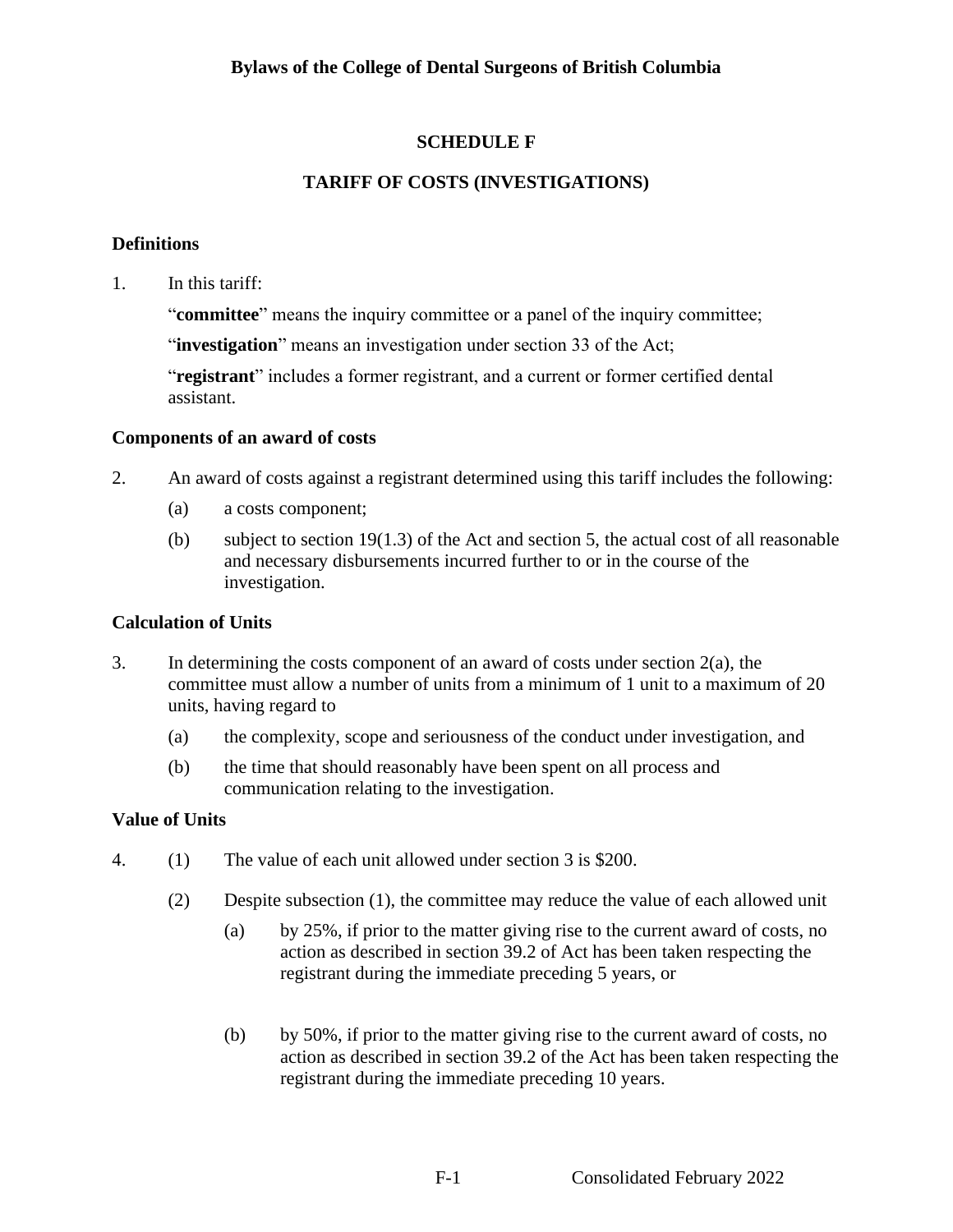# **Disbursement rates**

- 5. For the purposes of section 2(b), the following disbursements will be calculated using the following rates:
	- (a) photocopies, facsimile transmissions or scans: \$0.25 per page;
	- (b) travel by automobile \$0.55 per kilometre.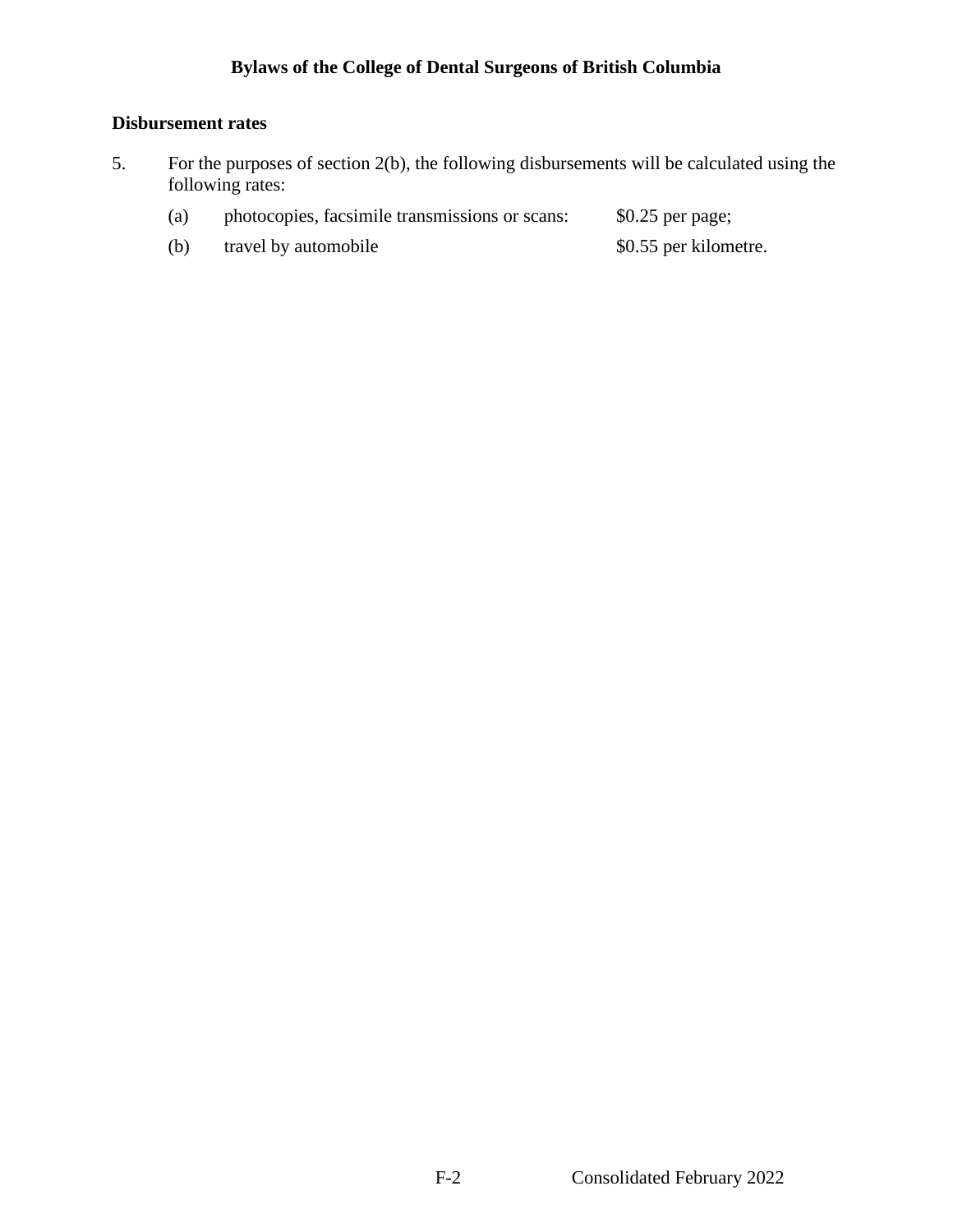# **SCHEDULE G**

# **TARIFF OF COSTS (HEARINGS OF DISCIPLINE COMMITTEE)**

## **Definitions**

1. In this tariff

"**committee**" means the discipline committee or a panel of the discipline committee;

"**hearing**" means a hearing under section 38 of the Act;

"**party**" means

(a) the respondent if the award of costs is made under section 39(4) of the Act, and

(b) the college if the award of costs is made under section 39(5) of the Act.

## **Components of an award of costs**

- 2. An award of costs determined using this tariff includes the following:
	- (a) a costs component;
	- (b) subject to section 19(1.4) of the Act and section 7, the actual cost of all reasonable and necessary disbursements incurred further to or in the course of an activity described in an item listed in section 3.

# **Calculation of Units**

3. The committee must decide which of the following items are applicable to the determination of the costs component of a costs award under section 2(a) and allow a number of units for those items as indicated:

| <b>Item</b> | <b>Description</b>                                                                                                                                                                                                   | <b>Units</b>             |
|-------------|----------------------------------------------------------------------------------------------------------------------------------------------------------------------------------------------------------------------|--------------------------|
|             | Communication, conferences, instructions, investigations<br>or negotiations after the authorization of the citation to<br>the completion of the hearing, for which provision is not<br>made elsewhere in this tariff | Minimum<br>Maximum<br>20 |
|             | Preparation and delivery of the citation and any<br>amendment to it or any particulars of it                                                                                                                         | Minimum<br>Maximum<br>20 |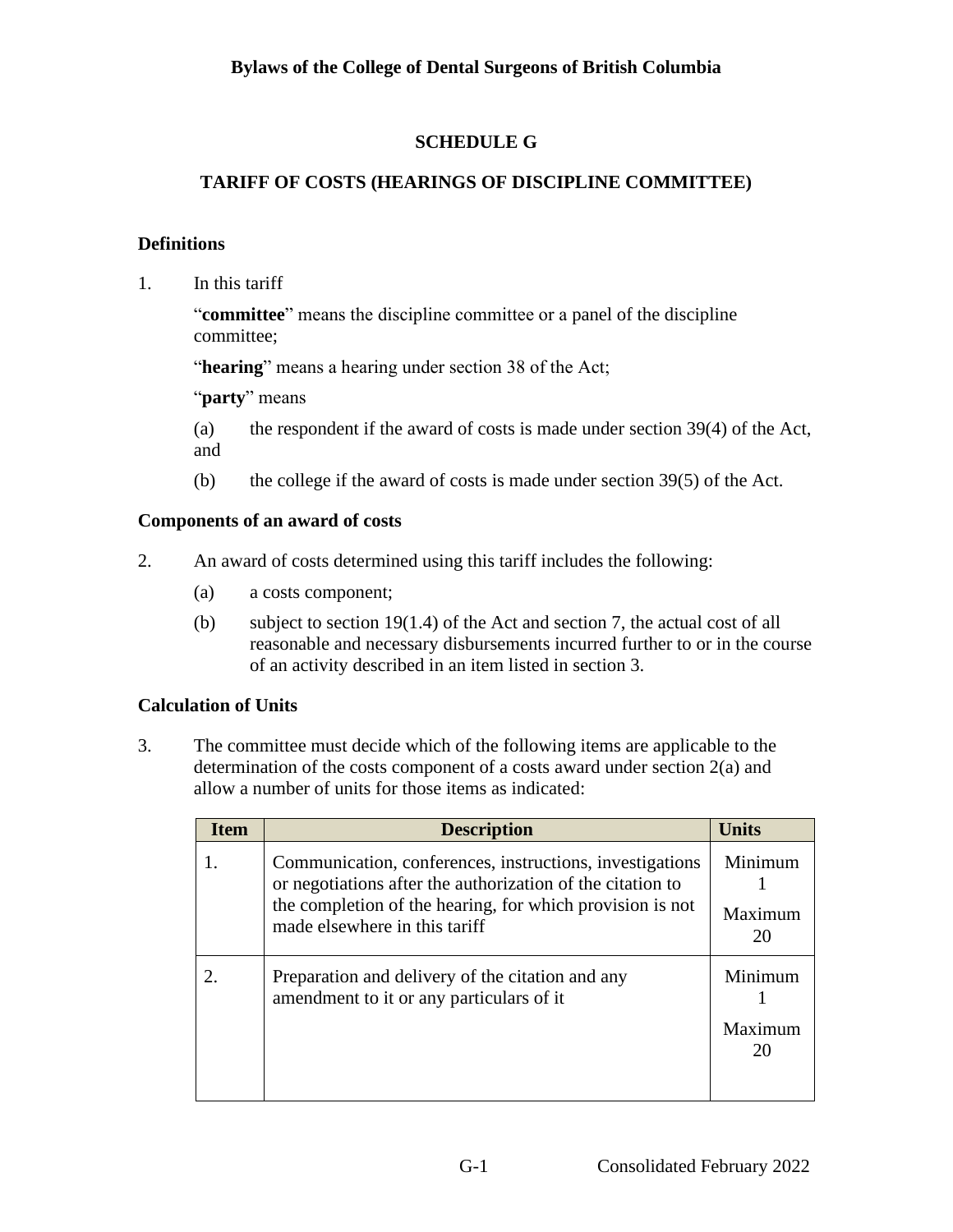| 3.  | All process for providing and obtaining disclosure of<br>records, excluding summaries of witness evidence                                                                                                                    | Minimum<br>Maximum<br>20      |
|-----|------------------------------------------------------------------------------------------------------------------------------------------------------------------------------------------------------------------------------|-------------------------------|
| 4.  | Preparation and delivery of summary of non-expert<br>witness evidence, per witness                                                                                                                                           | $\mathbf{1}$                  |
| 5.  | All process for making or obtaining admissions of fact                                                                                                                                                                       | Minimum<br>Maximum<br>10      |
| 6.  | All process and communication associated with retaining<br>and consulting experts for the purposes of obtaining<br>opinions                                                                                                  | Minimum<br>1<br>Maximum<br>20 |
| 7.  | All process and communication associated with<br>contacting, interviewing and issuing subpoenas to all<br>non-expert witnesses                                                                                               | Minimum<br>1<br>Maximum<br>20 |
| 8.  | Attendance at a pre-hearing conference, including<br>preparation for the conference not otherwise provided for<br>in this tariff                                                                                             | 5                             |
| 9.  | Attendance at a pre-hearing application, including<br>preparation for the application not otherwise provided<br>for in this tariff, for each day of attendance before the<br>committee<br>(a) if unopposed<br>(b) if opposed | 10<br>20                      |
| 10. | Pre-hearing application by written submission                                                                                                                                                                                | Minimum<br>5<br>Maximum<br>10 |
| 11. | Preparation of affidavit, per affidavit                                                                                                                                                                                      | Minimum<br>1<br>Maximum<br>10 |